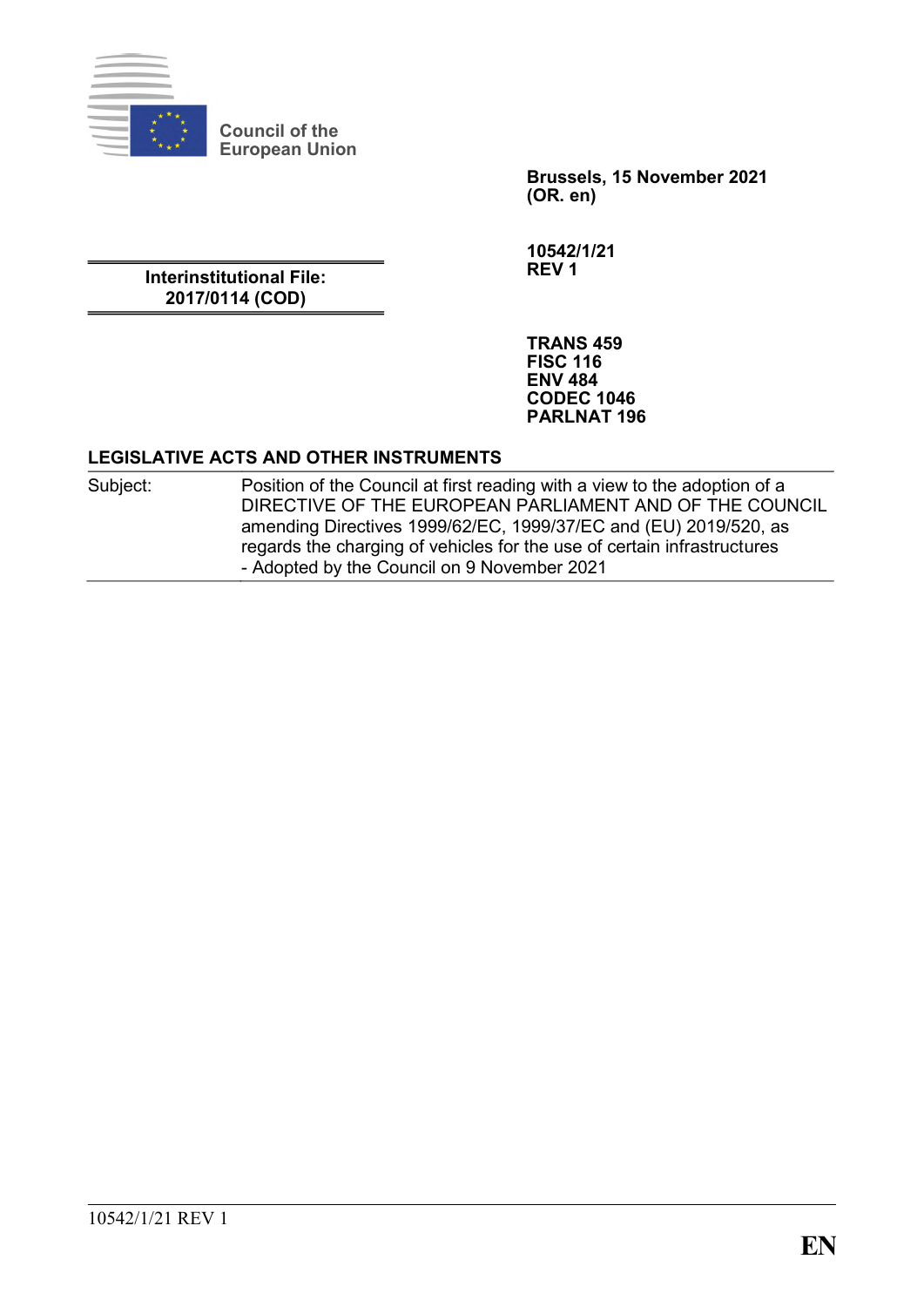## **DIRECTIVE (EU) 2021/… OF THE EUROPEAN PARLIAMENT AND OF THE COUNCIL**

**of …**

# **amending Directives 1999/62/EC, 1999/37/EC and (EU) 2019/520, as regards the charging of vehicles for the use of certain infrastructures**

### THE EUROPEAN PARLIAMENT AND THE COUNCIL OF THE EUROPEAN UNION,

Having regard to the Treaty on the Functioning of the European Union, and in particular Article 91(1) thereof,

Having regard to the proposal from the European Commission,

After transmission of the draft legislative act to the national parliaments,

Having regard to the opinion of the European Economic and Social Committee**<sup>1</sup>** ,

Having regard to the opinion of the Committee of the Regions**<sup>2</sup>** ,

Acting in accordance with the ordinary legislative procedure**<sup>3</sup>** ,

<sup>1</sup> OJ C 81, 2.3.2018, p. 188.

<sup>&</sup>lt;sup>2</sup> OJ C 176, 23.5.2018, p. 66.<br><sup>3</sup> Position of the European Pa

**<sup>3</sup>** Position of the European Parliament of 25 October 2018 (not yet published in the Official Journal) and position of the Council at first reading of 9 November 2021 (not yet published in the Official Journal). Position of the European Parliament of … (not yet published in the Official Journal).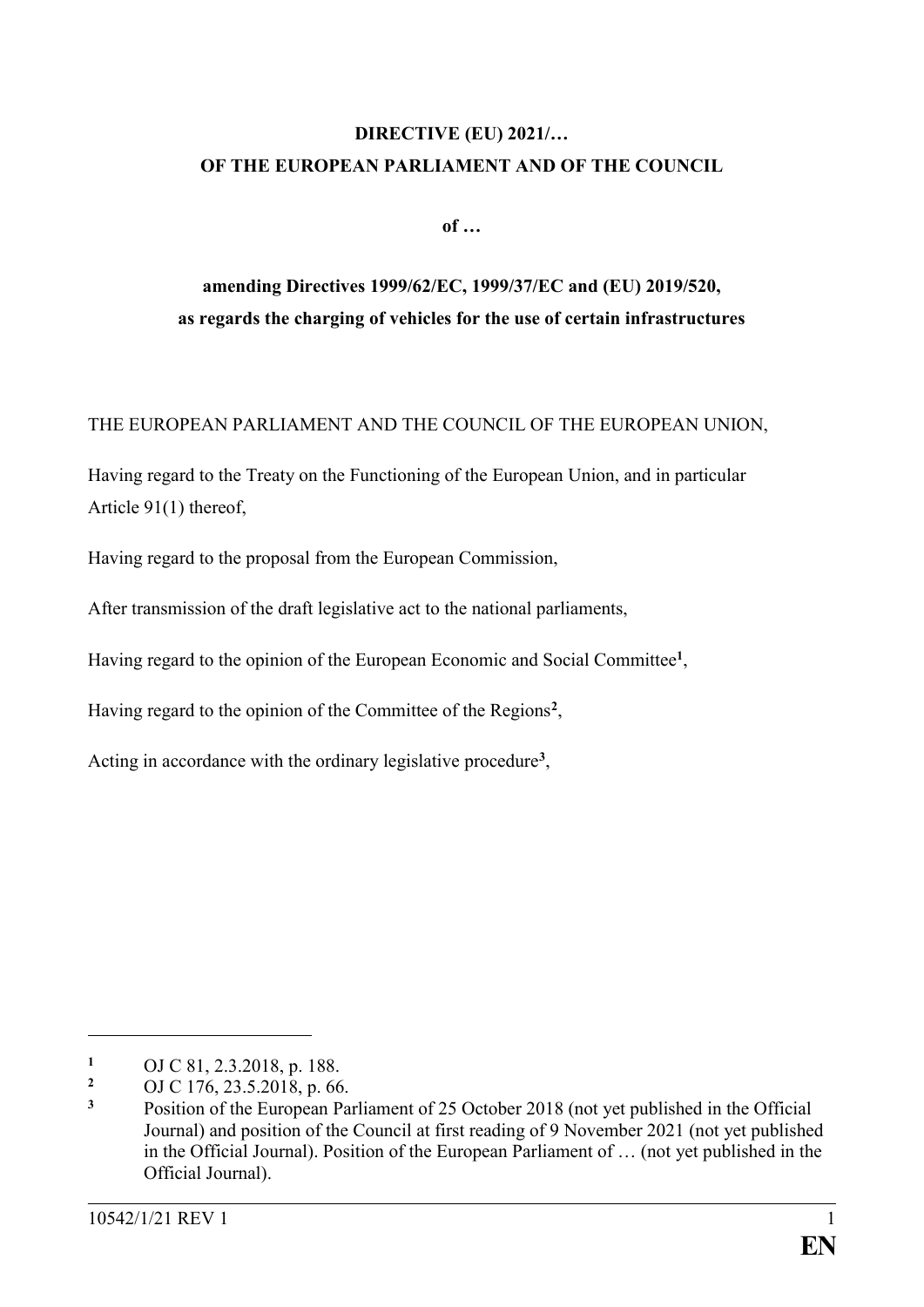#### Whereas:

- (1) Progress towards achieving the goal set by the Commission in its White Paper of 28 March 2011 entitled 'Roadmap to a Single European Transport Area – Towards a competitive and resource efficient transport system', namely to move towards the full application of the 'polluter pays' and 'user pays' principles, to generate revenue and ensure financing for future transport investments, has been slow and inconsistencies persist in the application of road infrastructure charging across the Union.
- (2) In that White Paper, the Commission advocates proceeding 'to the full and mandatory internalisation of external costs (including noise, local pollution and congestion on top of the mandatory recovery of wear and tear costs) for road and rail transport'.
- (3) The movement of goods and passenger vehicles is a factor that contributes to the release of pollutants into the atmosphere. Such pollutants, which have a very serious impact on people's health and lead to the deterioration of ambient air quality in the Union, include PM<sub>2.5</sub>, NO<sub>2</sub>, and O<sub>3</sub>. In 2018, prolonged exposure to those three pollutants caused 379 000, 54 000, and 19 400 premature deaths, respectively, in the Union, according to European Environment Agency estimates, produced in 2020.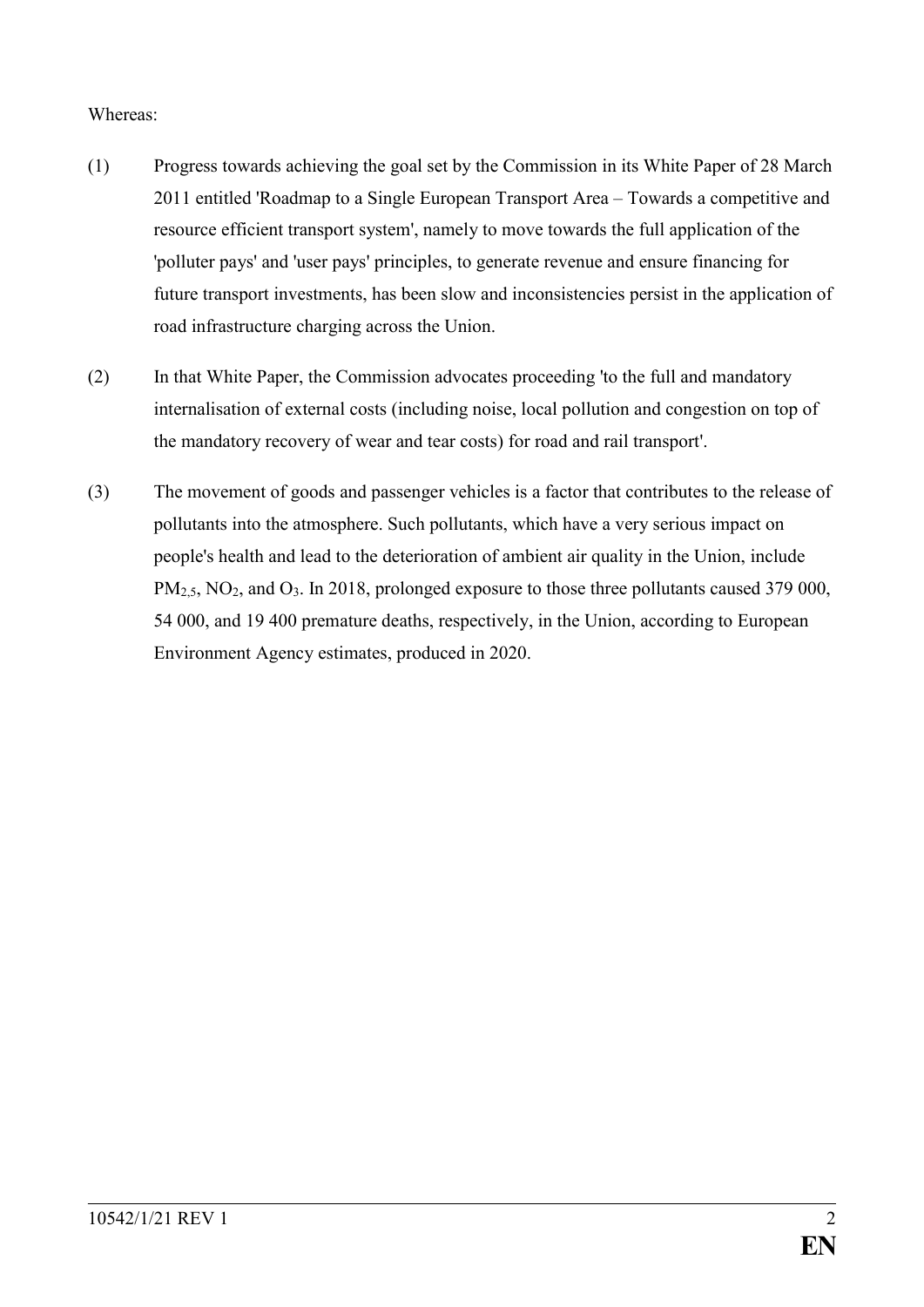- (4) According to the World Health Organization, noise from road traffic alone ranks second among the most harmful environmental stressors in Europe, exceeded only by air pollution. At least 9 000 premature deaths a year can be attributed to heart disease caused by traffic noise.
- (5) According to the European Environment Agency's 2020 report on air quality in Europe, road transport, in 2018, was the sector with the highest  $NO<sub>x</sub>$  emissions and the second largest emitter of black carbon pollution.
- (6) In its communication of 20 July 2016 entitled 'A European Strategy for Low-Emission Mobility', the Commission announced that it would propose the amendment of Directive 1999/62/EC of the European Parliament and of the Council**<sup>1</sup>** to enable charging also on the basis of  $CO<sub>2</sub>$  differentiation, and the extension of some of its principles to buses and coaches as well as to passenger cars and light commercial vehicles.

**<sup>1</sup>** Directive 1999/62/EC of the European Parliament and of the Council of 17 June 1999 on the charging of heavy goods vehicles for the use of certain infrastructures (OJ L 187, 20.7.1999, p. 42).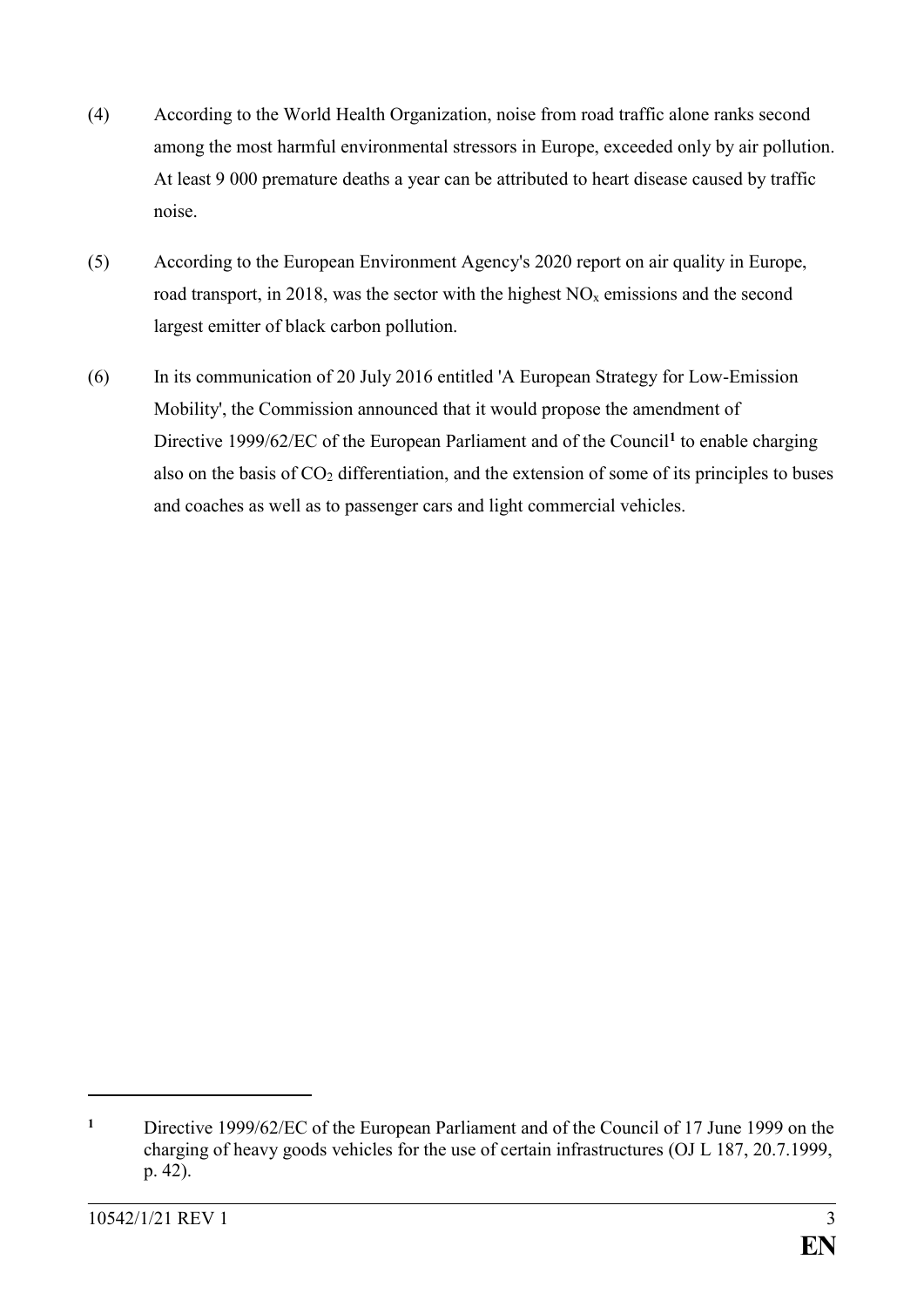- (7) Taking into account the vehicle fleet renewal time and the need for the road transport sector to contribute to the Union climate and energy targets for 2030 and beyond, Regulation (EU) 2019/1242 of the European Parliament and of the Council<sup>1</sup> set the CO<sub>2</sub> emission reduction targets for new heavy-duty vehicles for 2025 and 2030 at 15 % and respectively 30 % lower than an established average of  $CO<sub>2</sub>$  emissions.
- (8) To establish an internal market in road transport with a level playing field, rules should be applied uniformly. One of the main aims of this Directive is to eliminate distortions of competition between users.
- (9) Notwithstanding the importance of the road transport sector, all heavy-duty vehicles have a significant impact on road infrastructure and contribute to air pollution. In spite of their economic and social importance, light-duty vehicles are at the origin of the majority of the negative environmental and social impacts from road transport related to emissions and congestion. In the interest of equal treatment and fair competition, it should be ensured that vehicles so far not covered by the framework set out in Directive 1999/62/EC, in respect of tolls and user charges, are included in that framework. The scope of that Directive should therefore be extended to heavy-duty vehicles other than those intended for the carriage of goods and to light-duty vehicles, including passenger cars.

**<sup>1</sup>** Regulation (EU) 2019/1242 of the European Parliament and of the Council of 20 June 2019 setting CO2 emission performance standards for new heavy-duty vehicles and amending Regulations (EC) No 595/2009 and (EU) 2018/956 of the European Parliament and of the Council and Council Directive 96/53/EC (OJ L 198, 25.7.2019, p. 202).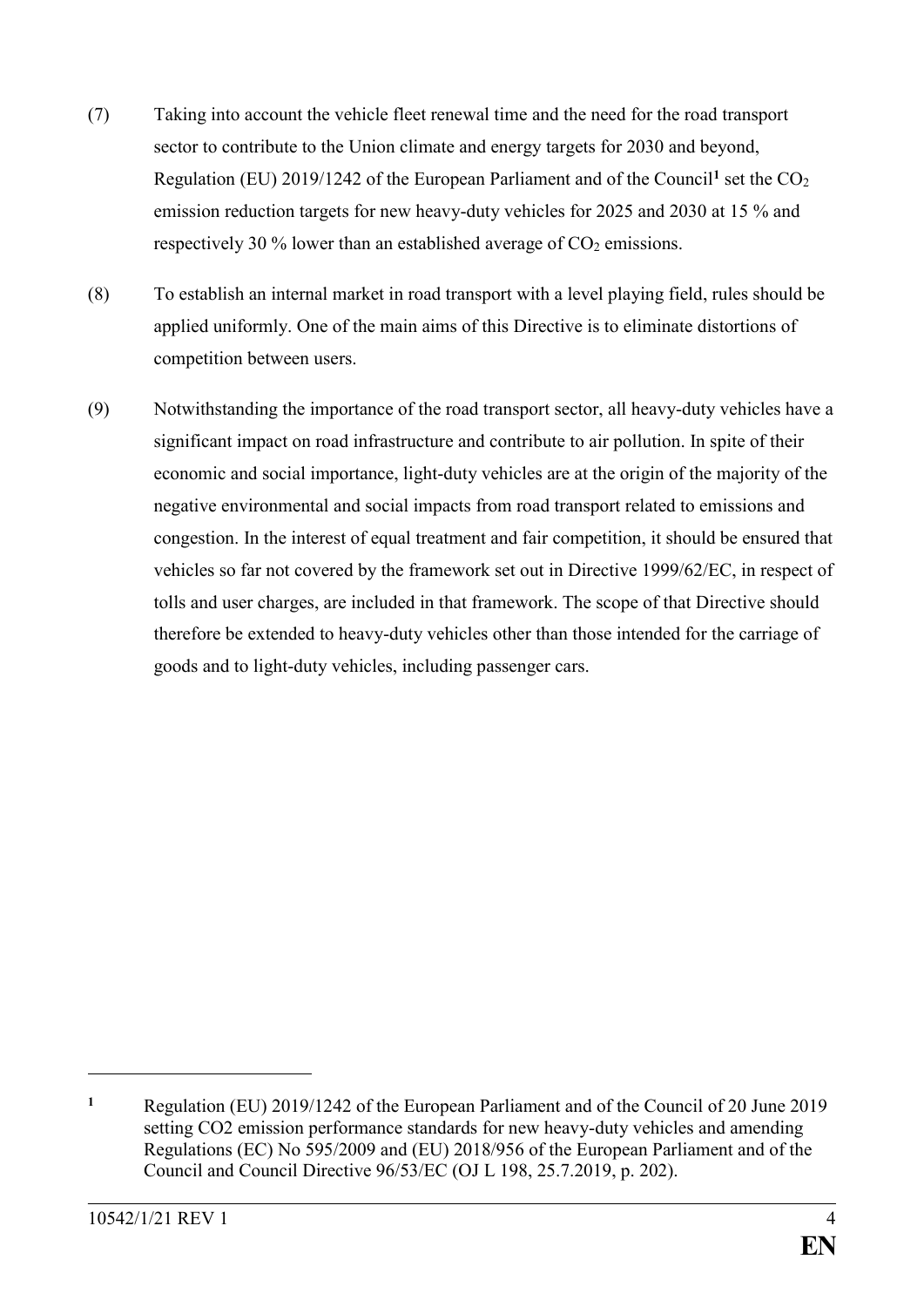- (10) In order to prevent traffic from switching to toll-free roads, which may have a serious impact on road safety and the optimum use of the road network, Member States should be able to levy tolls on all sections of their network of motorways.
- (11) In order to ensure the consistent, harmonised application of the infrastructure charging system across the Union and a level playing field for the freight transport market, it is important that different tolling arrangements calculate costs in a similar way. Taking into account the fact that existing concession contracts may contain different arrangements than the ones set out in this Directive, Member States should, in order to ensure the financial viability of existing concession contracts, be allowed to exempt them from certain obligations set out in this Directive, until those contracts are substantially amended. Member States may equally opt to seek to bring existing concession contracts into line with changes to the Union or national regulatory framework or to assess the possibility of applying an external-cost charge for  $CO<sub>2</sub>$  and for air pollution and/or discounts related to those emissions, where concession tolls are not varied in accordance with this Directive.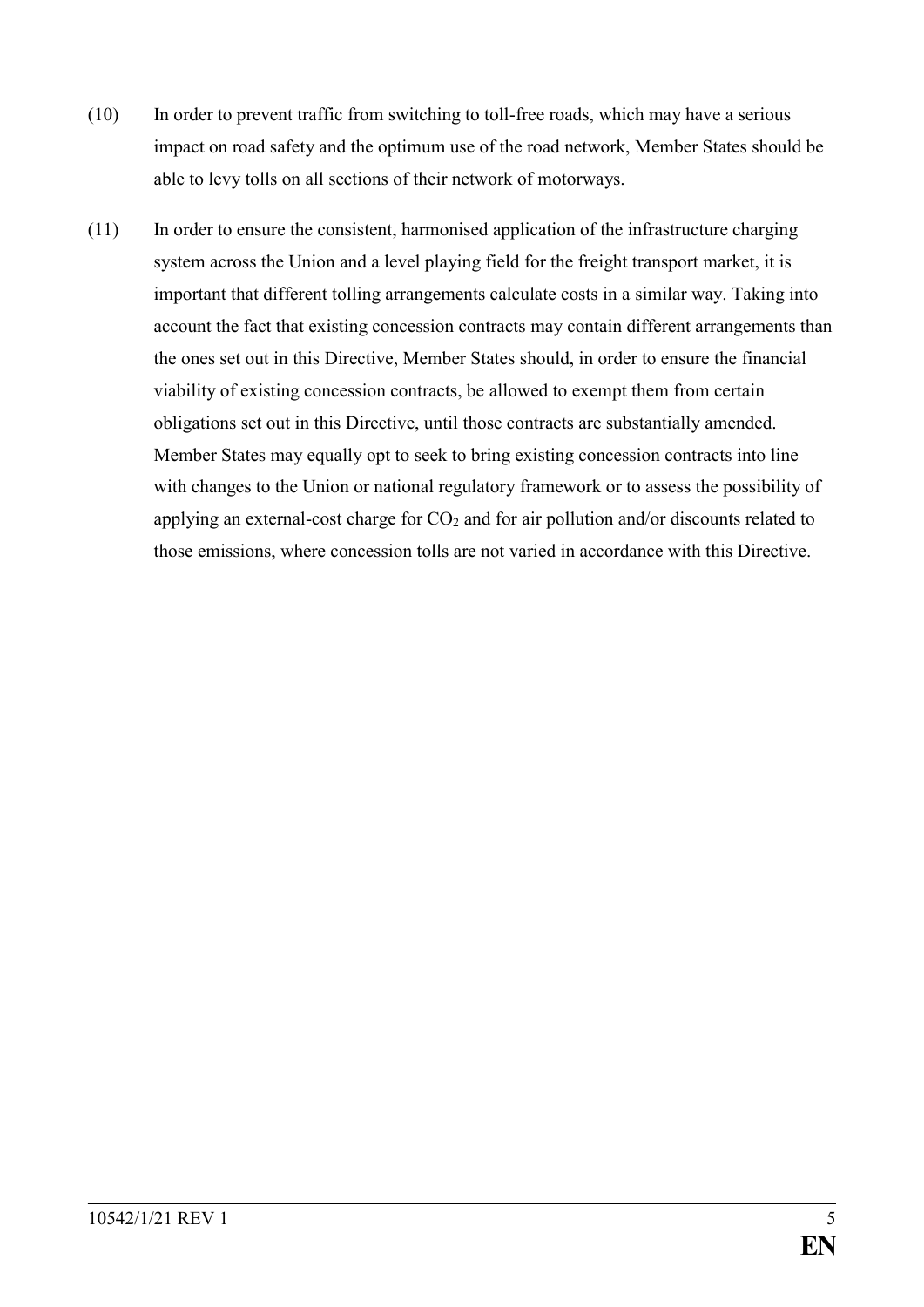(12) Time-based user charges do not, by nature, accurately reflect the real costs of road use and, for similar reasons, are not effective when it comes to incentivising cleaner and more efficient operations, or reducing congestion. Nevertheless, in order to secure user acceptance of future road charging schemes, Member States should be allowed to introduce adequate systems for the collection of charges as part of a wider package of mobility services. Such systems should ensure a fair distribution of infrastructure costs and reflect the 'polluter pays' principle. Any Member States introducing such a system should ensure that it complies with the provisions of Directive (EU) 2019/520 of the European Parliament and of the Council<sup>1</sup>. Due to the significant impact that they have on road infrastructure and their contribution to air pollution, the targeting of heavy-duty vehicles by accurate charging systems should be prioritised. In particular, in order to promote cleaner and more efficient transport operations, time-based user charges should, in principle, be gradually phased out on the core trans-European transport network, since that network contains the strategically most important nodes and links in the trans-European transport network.

**<sup>1</sup>** Directive (EU) 2019/520 of the European Parliament and of the Council of 19 March 2019 on the interoperability of electronic road toll systems and facilitating cross-border exchange of information on the failure to pay road fees in the Union (OJ L 91, 29.3.2019, p. 45).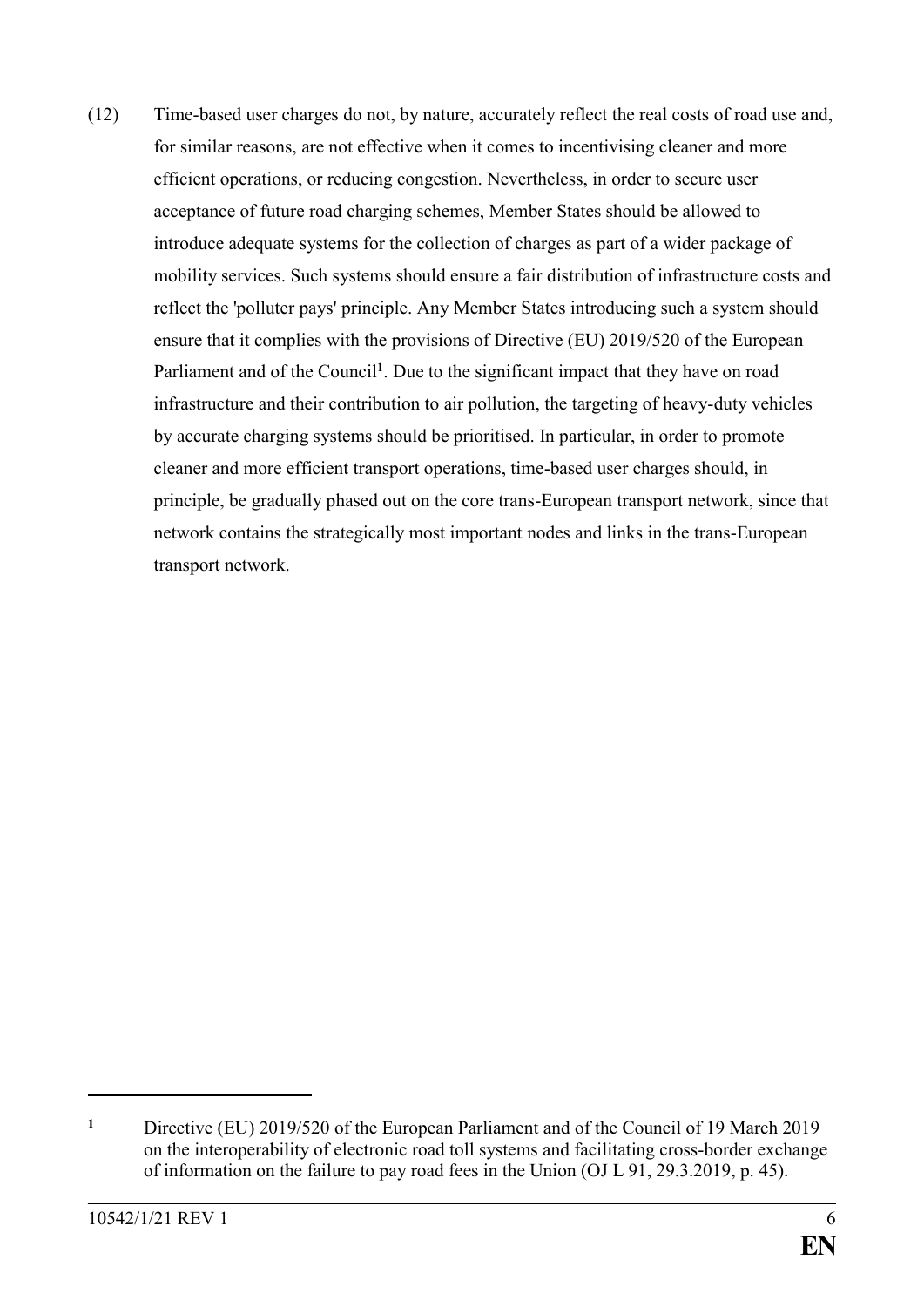In light of the historical circumstances and taking into account the challenges and significant administrative burdens associated with introducing tolls, Member States should benefit from a sufficiently long transitional period during which they should be able to introduce or maintain time-based user charges. Following that transitional period, Member States should only have the possibility of applying wholly time-based user charges for heavy-duty vehicles on sections of their core trans-European transport network in duly justified cases. Such duly justified cases should be limited to cases where the application of a toll on heavy-duty vehicles would involve disproportionate administrative, investment and operating costs compared to the expected revenue or benefits generated, for example due to the limited length of the road sections concerned or the relatively low population density or the relatively low traffic, or where the application of a toll would lead to the diversion of traffic with negative impacts on road safety or on public health. That possibility for Member States in duly justified cases is necessary for key considerations of public interest, such as taking into account the difficult situation and isolation of areas having a low population density, road safety or public health. In addition, the application of time-based user charges in these duly justified cases should be subject to compliance with procedural requirements: an obligation to assess the need for such a system and an obligation to notify the Commission of its application. Such notification should include reasons detailing the specific circumstances related to the sections of the core trans-European transport network where time- based user charges are applied.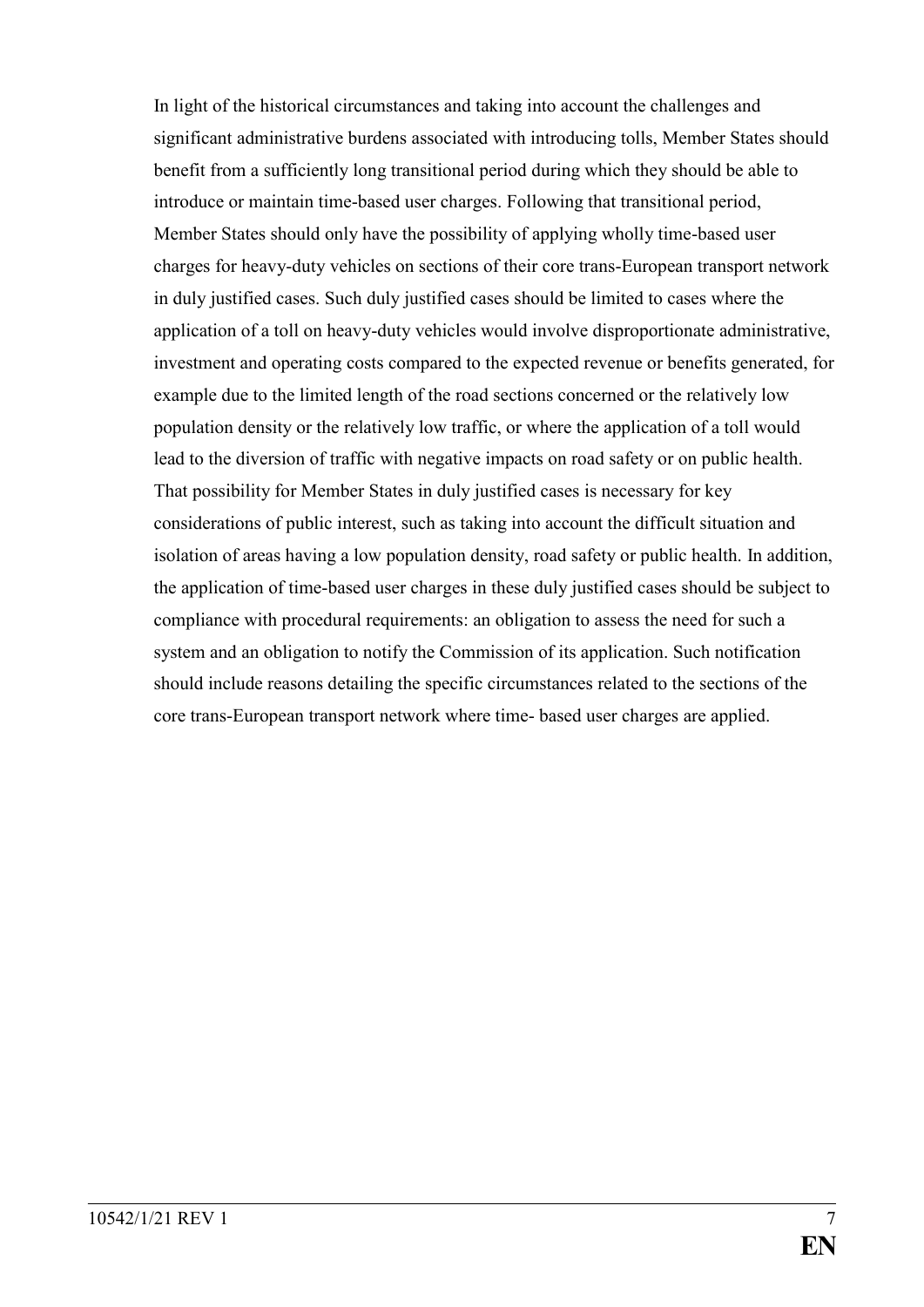(13) Member States that, at the entry into force of this Directive, apply tolls on their core trans-European transport network or on part of it should be able to establish a combined charging system for all heavy-duty vehicles or for some types of heavy-duty vehicles. However, that option should only be open as a continuation of and supplementary to a tolling system on the core trans-European transport network where the strategically most important nodes and links of the trans-European transport network are located, or on part of it. That system would allow the Member States to extend and broaden the implementation of the 'user pays' and 'polluter pays' principles beyond the tolled network, by applying user charges on those sections of the core trans-European transport network which are not covered by tolls or to some types of heavy-duty vehicles, such as those falling under a specific tonnage, that are not subject to tolls. The combined charging system would thus help Member States make further progress and ensure greener road transport, in particular where no charging system is in place and where tolls are not an economically viable or socially acceptable option. Additionally, in order to fully respect sustainable mobility principles, the maximum amount of those user charges should vary according to both the Euro emission class and the  $CO<sub>2</sub>$  emission class of the vehicle. Based on all those considerations, it is undeniable that the application of such system combining a time-based and a distance-based approach would entail many benefits; therefore, its application should be possible also after the end of the transitional period for wholly time-based systems. At the latest five years after the entry into force of this Directive, Member States should, when imposing road charges on heavy goods vehicles, impose tolls or user charges on all heavy goods vehicles.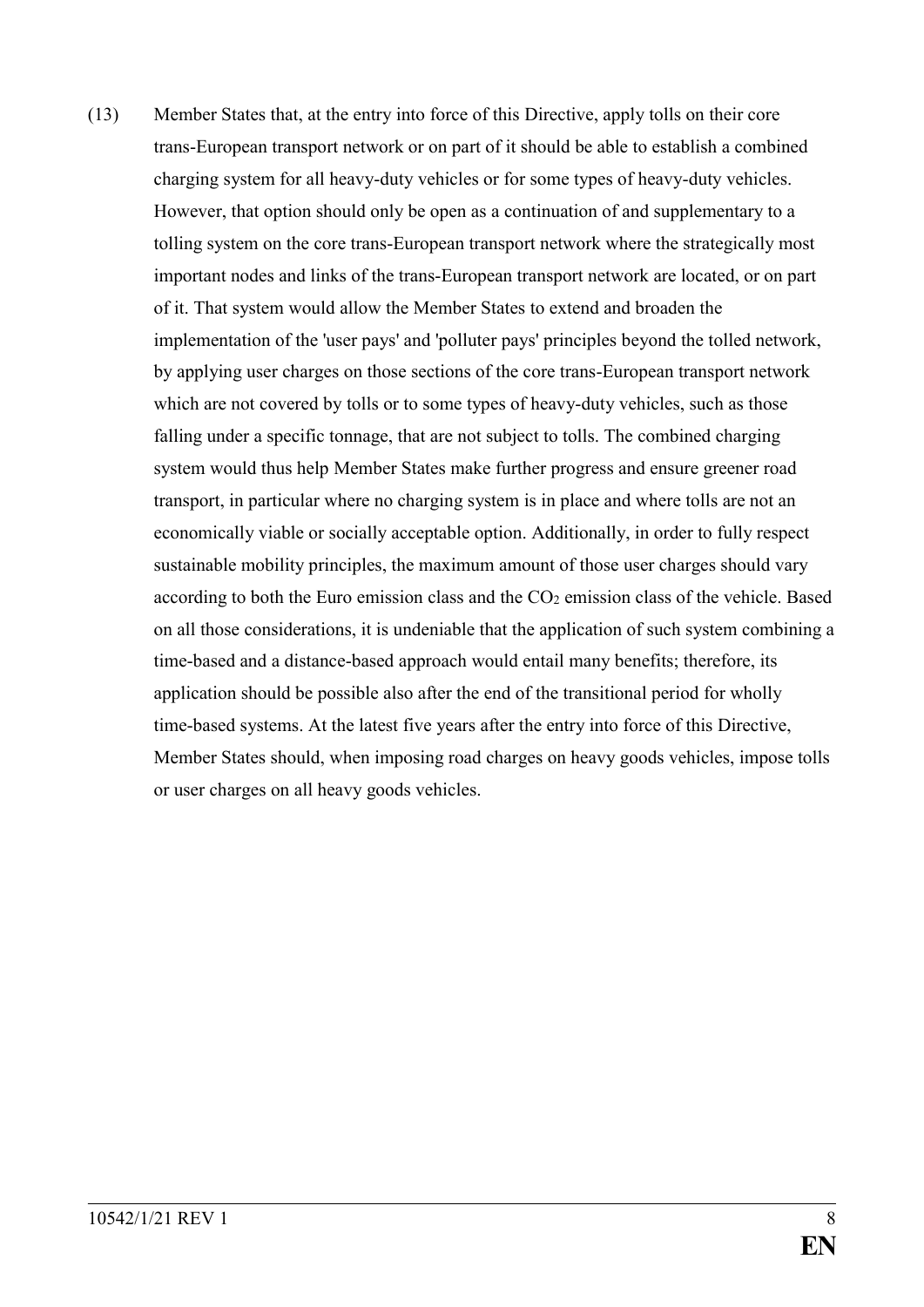(14) When strengthening the user and polluter pays principles, certain characteristics of the Member States or their tolling and user charge systems should be taken into consideration. For example, in respect of particularly sparsely populated areas or a particularly large network of tolled or charged roads, the option of providing for exemptions of road sections should be available.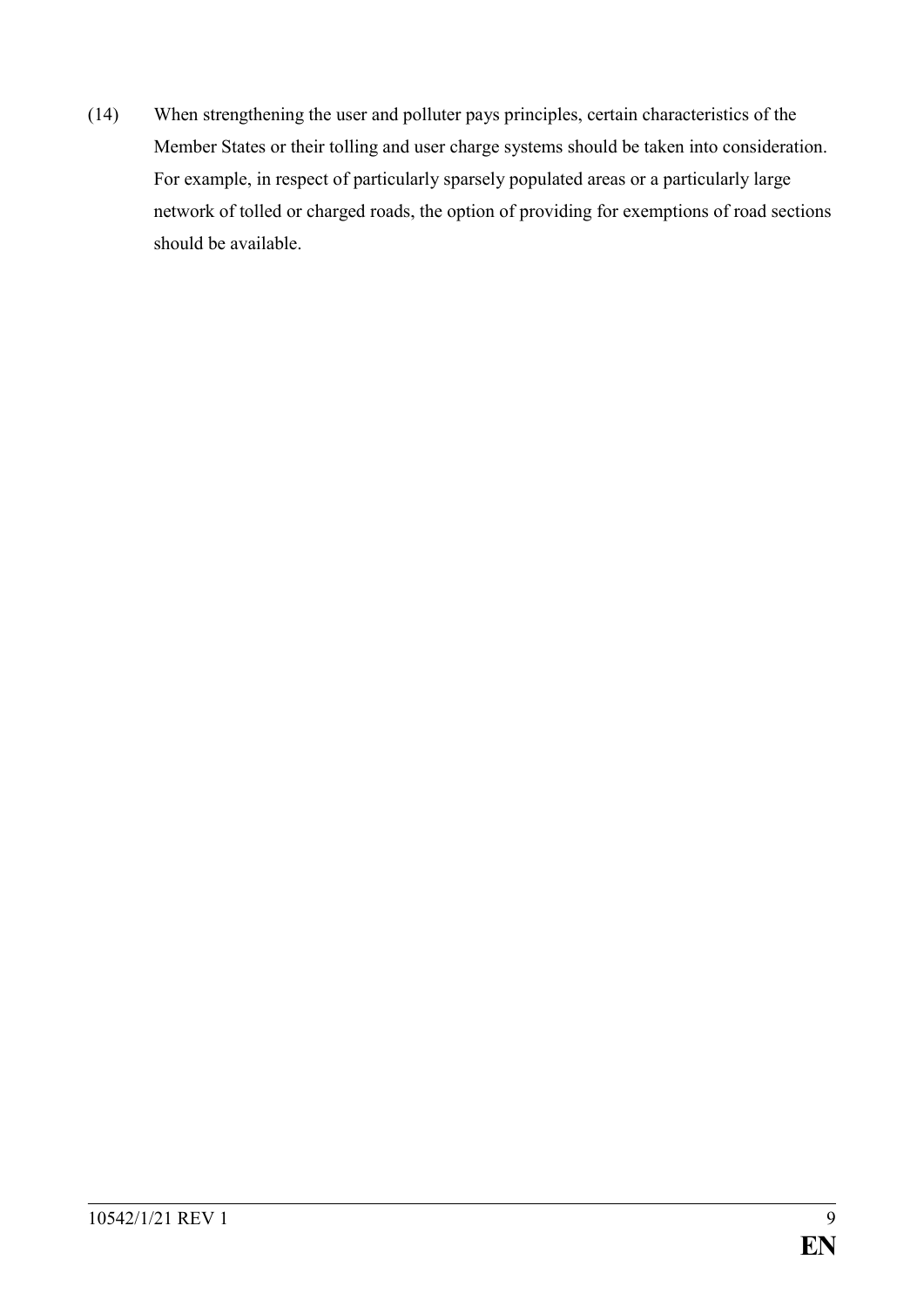(15) Some Member States have large toll networks that include many more motorways and roads than just the ones which are part of the trans-European transport network. Applying tolls or user charges to all heavy goods vehicles would therefore result in significantly more extensive burdens, especially for small and medium-sized craft businesses (many of which are involved in construction work, and which typically do not provide transport services). Those burdens would in turn lead to higher prices for example in the area of construction. Price increases could mean that future investments in particular, such as the energetic renovation of houses and apartments as well as the modernisation of house technology, are postponed or even cancelled. Also, craft businesses sometimes travel long distances with vehicles in order to provide their services, and those journeys cannot easily be carried out using other modes of transport. In addition, companies from rural regions, which due to the reduced population density and demand in those regions, are dependent on their ability to provide services and construction activities in metropolitan areas, find themselves in a competitive disadvantage compared to companies operating in large cities or on the outskirts of metropolitan areas. Therefore, Member States should be given the option to provide for certain charging exemptions, such as that on vehicles used for carrying materials, equipment or machinery for the driver's use in the course of the driver's work or used for the delivery of goods produced on a craft basis.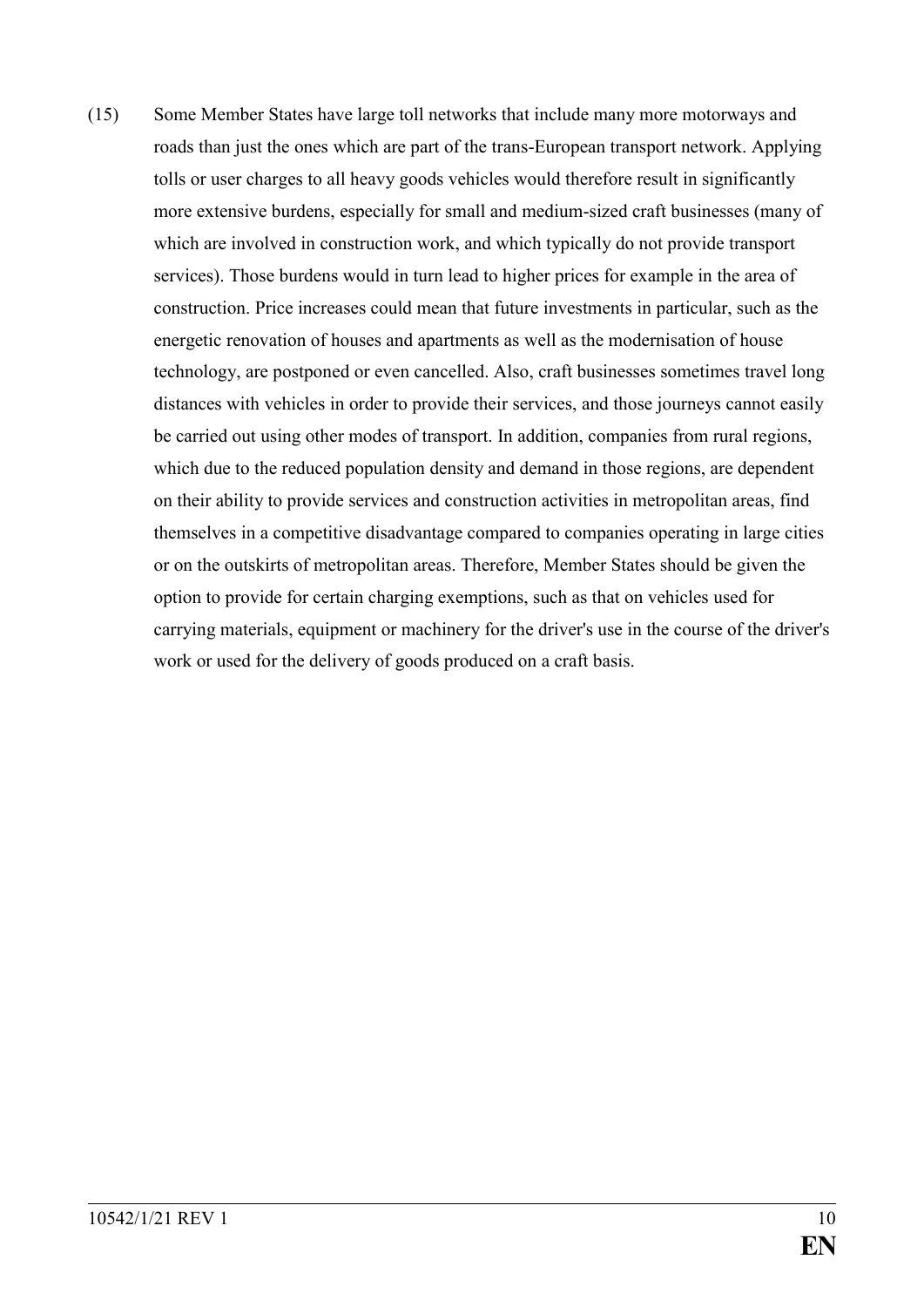- (16) The possibility to use roads subject to road charging, such as motorways, tunnels or bridges, instead of challenging local roads can be important for persons with disabilities. In order to allow persons with disabilities to use roads subject to road charging without an additional administrative burden, Member States should be allowed to exempt vehicles of persons with disabilities from the obligation to pay a toll or user charge.
- (17) Member States should be encouraged to take into account socioeconomic factors when applying road infrastructure charging schemes for passenger cars. For example, charges for passenger cars could be adjusted so as to avoid excessive penalisation of frequent users.
- (18) It is of particular importance that the Member States establish a fair charging system, and in particular one which does not penalise users of private vehicles which, due to their place of residence in the countryside or in areas that are difficult to access or isolated, are forced to make more regular use of roads subject to charging.
- (19) As in the case of heavy-duty vehicles, it is important to ensure that, if Member States introduce any time-based charges applied to light-duty vehicles, they are proportionate, including in respect of periods of use shorter than one year. In that regard, account needs to be taken of the fact that light-duty vehicles have a use pattern that differs from the use pattern of heavy-duty vehicles. The calculation of proportionate time-based charges could be based on available data on trip patterns.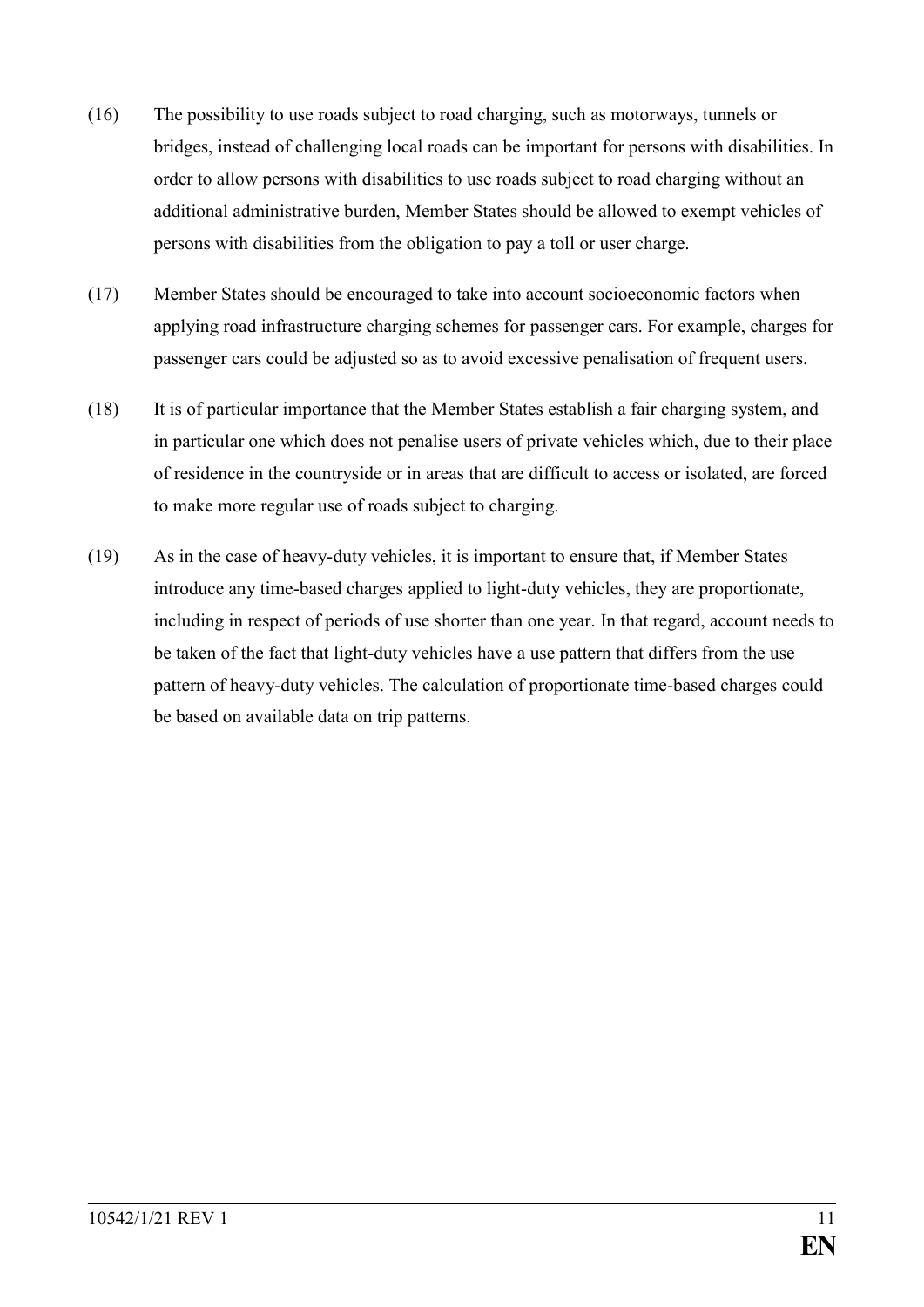- (20) Pursuant to Directive 1999/62/EC, an external-cost charge may be imposed at a level close to the social marginal cost of the usage of the vehicle in question. That method has proven to be the fairest and most efficient way to take account of negative environmental and health impacts of air pollution and noise generated by heavy-duty vehicles, and would ensure that heavy-duty vehicles make a fair contribution to meeting air quality standards for Europe set out by Directive 2008/50/EC of the European Parliament and of the Council**<sup>1</sup>** and any applicable noise limits or targets. The application of such charges should therefore be facilitated. External-cost charging should be applied more systematically. To help the move towards the full application of the 'polluter pays' principle, Member States should apply external-cost charging to heavy-duty vehicles at least for air pollution, on networks covered by an infrastructure charge.
- (21) To that end, the maximum weighted average external-cost charges should be replaced by readily applicable reference values updated in light of inflation, the scientific progress made in estimating the external costs of road transport and the evolution of the fleet composition.

**<sup>1</sup>** Directive 2008/50/EC of the European Parliament and of the Council of 21 May 2008 on ambient air quality and cleaner air for Europe (OJ L 152, 11.06.2008, p. 1).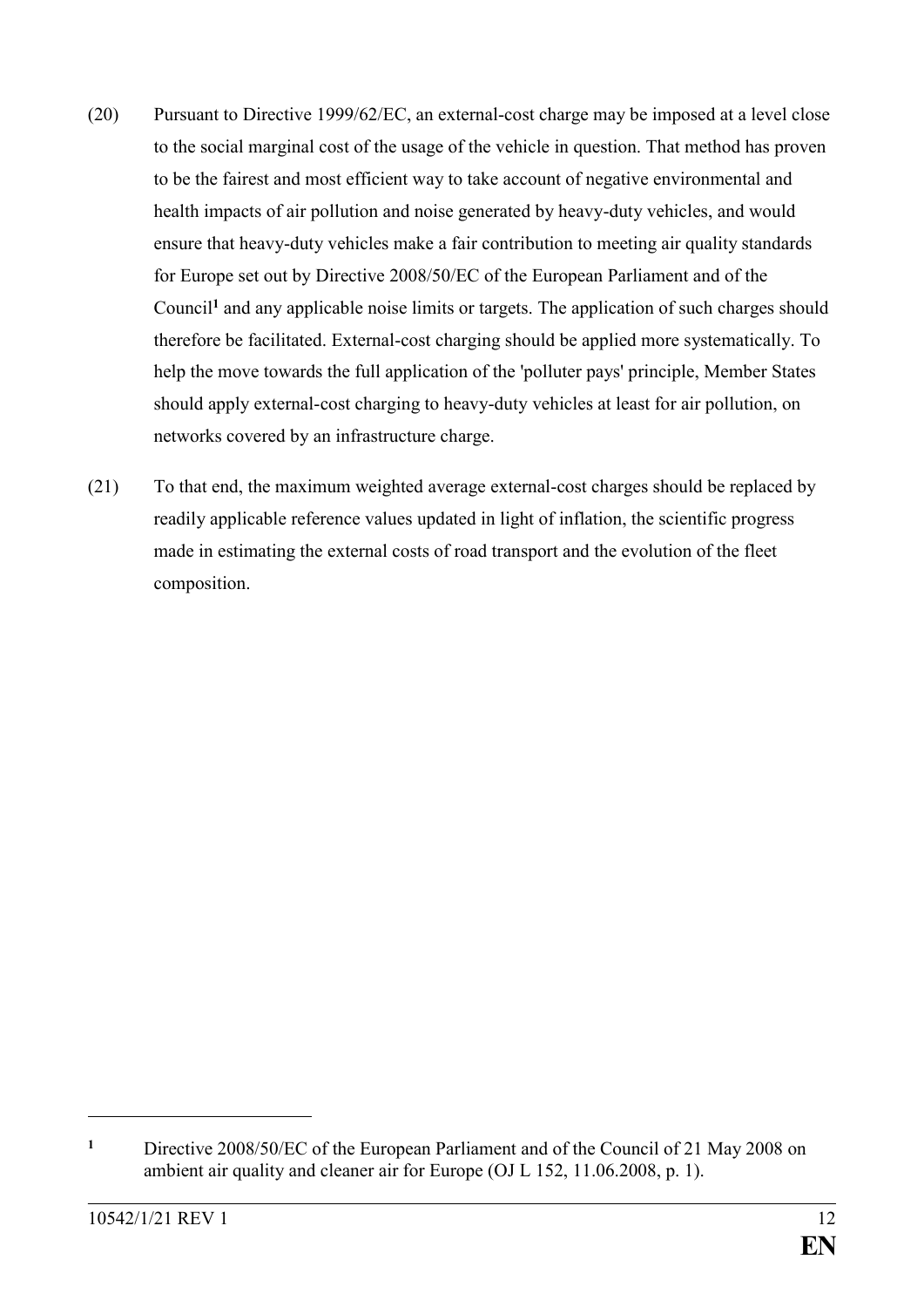- (22) Varying the infrastructure charges according to the Euro emission class has contributed to the use of cleaner vehicles. However, with the renewal of vehicle fleets, the variation of charges on that basis on the inter-urban network is expected to become less effective in the medium-term. Member States should therefore be allowed to discontinue toll variation on that basis.
- (23) At the same time, since the share of  $CO<sub>2</sub>$  emissions from heavy-duty vehicles is increasing, a variation of infrastructure charges and user charges according to the  $CO<sub>2</sub>$  emission class, should be introduced that is capable of contributing to improvements in that area. In the case of common systems of user charges, which could contribute to further harmonisation, the implementation of the variation is more complex, notably because of the conditions to be fulfilled by such common systems. Since participating Member States have to agree on the distribution of the revenues accruing from the user charge, while its levels are limited by the provisions introduced by this Directive, as well as amend international agreements, allowing additional time for the implementation of the variation according to  $CO<sub>2</sub>$  emission is justified in such a specific case. In all cases, the variation should be designed in a way that is consistent with Regulation (EU) 2019/1242.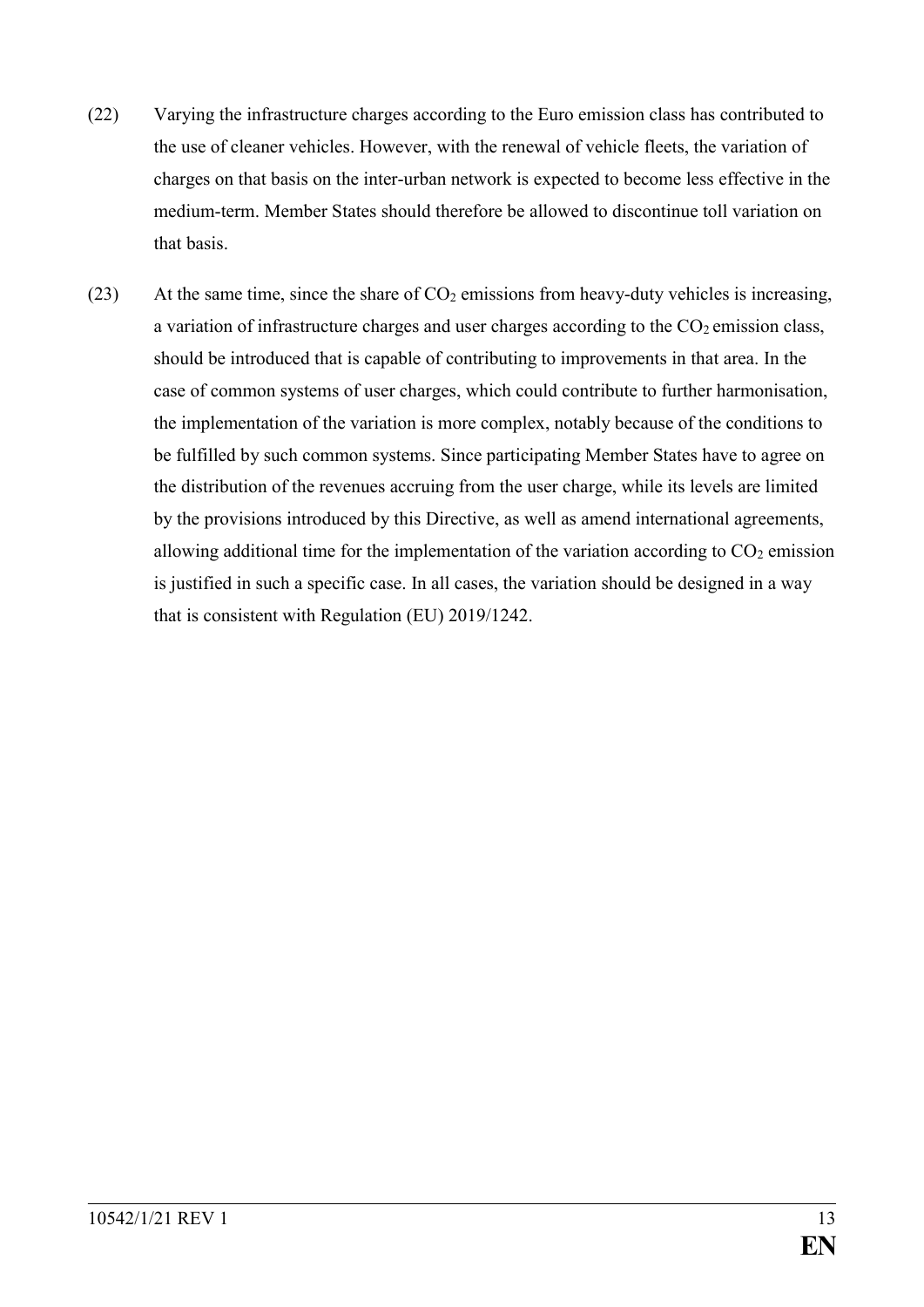- (24) Until  $CO<sub>2</sub>$  emissions are addressed by more suitable instruments, such as harmonised fuel taxes including a carbon component or until road transport is covered by an emission trading system, Member States should also be allowed to apply an external-cost charge reflecting the cost of CO<sub>2</sub> emissions. Where justified by scientific evidence, Member States should have the possibility to apply higher external-cost charges for  $CO<sub>2</sub>$  emissions than the reference values set out in this Directive.
- (25) In order to promote the move towards a cleaner vehicle fleet of heavy-duty vehicles, the variation of the infrastructure and user charges according to their  $CO<sub>2</sub>$  emissions should be mandatory, except where an external-cost charge for  $CO<sub>2</sub>$  emissions is applied.
- (26) In order to reward the best performing heavy-duty vehicles, Member States should be allowed to apply the highest level of reductions in charges to vehicles operated without tailpipe emissions. To further promote the rollout of zero-emission vehicles, Member States should be allowed to temporarily exempt them from road charges. For the same reasons and to ensure that the share of vehicles benefitting from toll reduction remains stable throughout the years, guaranteeing long-term planning certainty for Member States in terms of toll revenue, new vehicles should be allocated to  $CO<sub>2</sub>$  emission classes based on their performance against the linear emission reduction trajectory between 2021 and 2030, as defined in Regulation (EU) 2019/1242.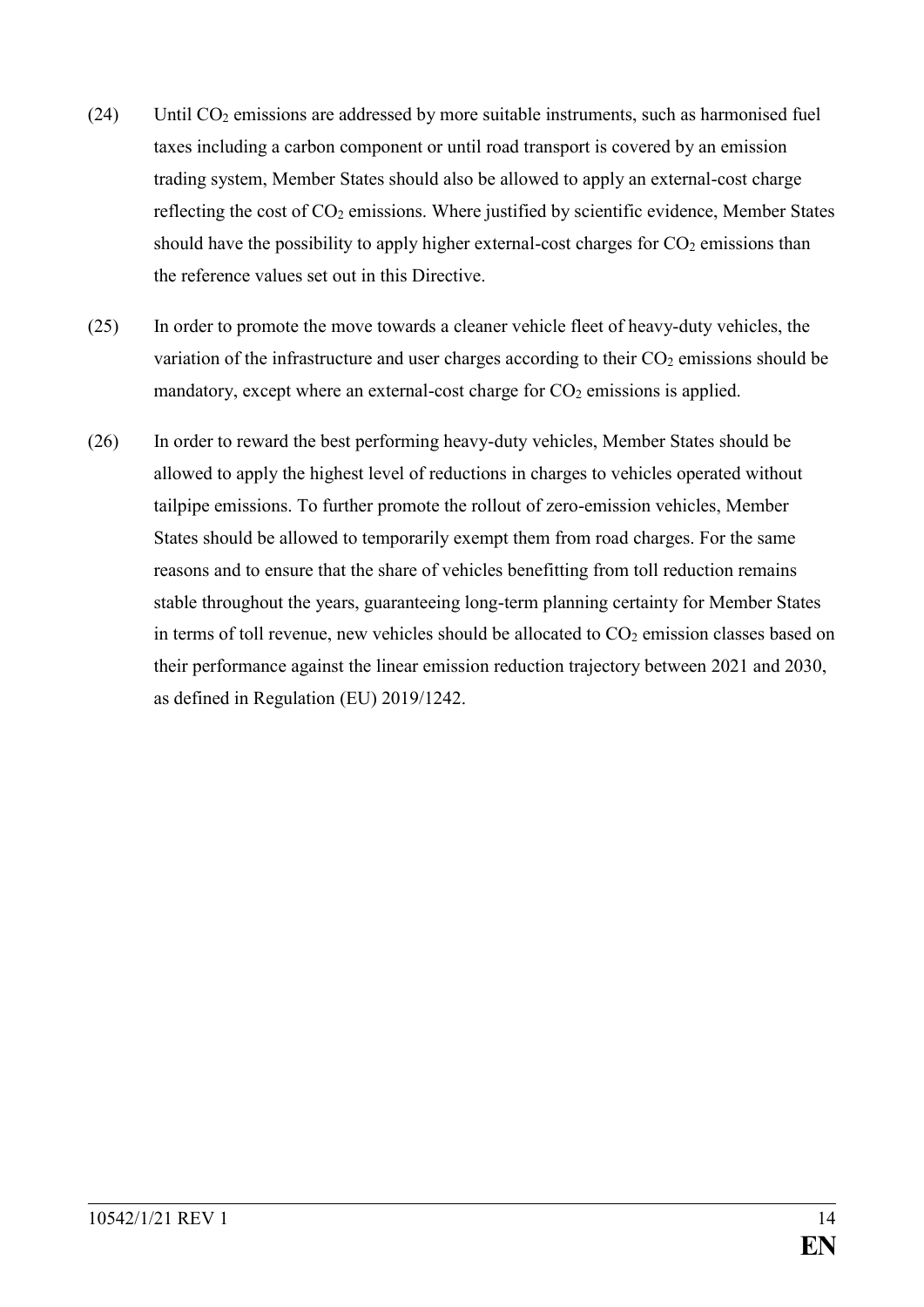(27) In order to ensure the effectiveness and coherence of the variation of charges according to  $CO<sub>2</sub>$  emissions and of external-cost charging for  $CO<sub>2</sub>$  emissions, which are both meant to unlock the deployment of low- and zero-emission vehicles, as well as to ensure a coherent application of Directive 1999/62/EC with any other carbon-pricing instrument related to road transport that is adopted in the future, the Commission should evaluate their effectiveness and necessity in a timely manner. Based on that evaluation, the Commission should, where appropriate, propose the amendment of provisions on variation of charges according to  $CO<sub>2</sub>$  emissions and of external-cost charging for  $CO<sub>2</sub>$  emissions, in order to prevent double charging through different carbon-pricing instruments. While the future measure should ensure legal certainty and the coherent application of the different rules, this Directive should clarify that the Member States should not be obliged to apply the CO<sup>2</sup> variation system provided for in this Directive beyond the date of application of another carbon-pricing instrument applicable to road transport, that might be adopted at Union level, for example on the basis of the proposal for a Directive of the European Parliament and of the Council amending Directive 2003/87/EC, Decision (EU) 2015/1814 and Regulation (EU) 2015/757 [COM(2021) 551 final]. In the event that another carbonpricing instrument applicable to road transport is adopted in the meantime, the level of external-cost charges for  $CO<sub>2</sub>$  emissions should be limited to what is necessary to internalise those external costs, and the Commission should be empowered to adjust, by means of delegated acts, the reference values set out in Annex IIIc.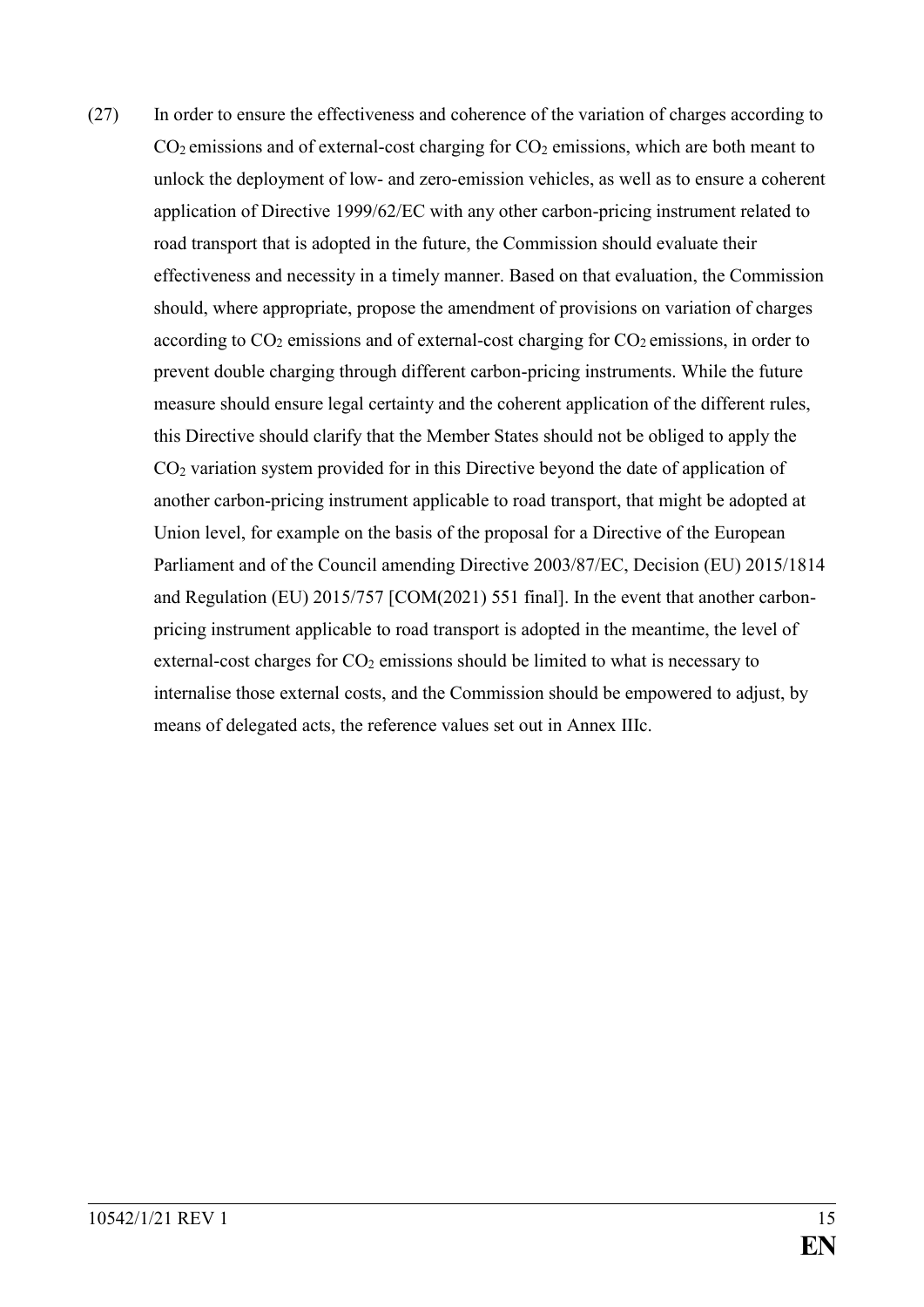- (28) To help safeguard the Union's automobile heritage, Member States should be able to place vehicles of historical interest in a special category for the purposes of adjusting the various charges payable under this Directive.
- (29) Currently, Regulation (EU) 2019/1242 does not define emission reduction trajectories for groups of heavy-duty vehicles not covered by Article 2(1), points (a) to (d), of that Regulation. In light of its Article 15, it is possible that that Regulation will be amended in the future and that emission reduction trajectories will be defined for such groups of vehicles. If such an amendment is adopted, the variation of infrastructure charges and user charges for heavy-duty vehicles according to  $CO<sub>2</sub>$  emission classes 2 and 3 should apply also to those groups of vehicles. If such an amendment is not adopted, the variation for those groups of vehicles should only be made for  $CO<sub>2</sub>$  emission classes 1, 4 and 5.
- (30) The Commission should consider proposing, where appropriate, an amendment to Directive 1999/62/EC introducing  $CO<sub>2</sub>$  emission classes 2 and 3 for all heavy-duty vehicles following the principles applied for heavy-duty vehicles currently regulated by Regulation (EU) 2019/1242 for their  $CO<sub>2</sub>$  emissions if the scope of that Regulation is extended to other heavy-duty vehicles.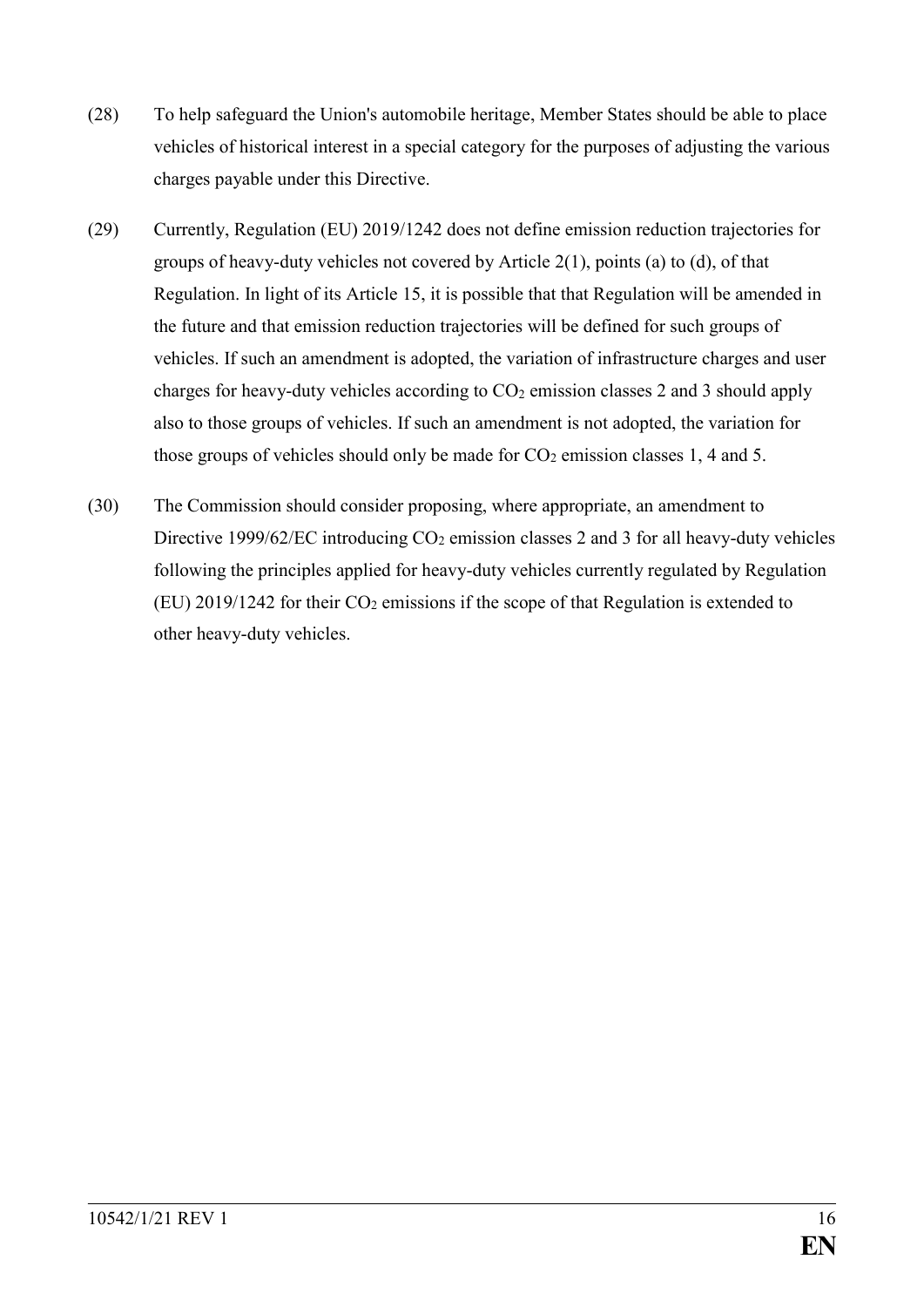- (31) This Directive should promote the reduction of  $CO<sub>2</sub>$  emissions through technical improvements of combinations of heavy goods motor vehicles and their trailers and semitrailers. Therefore, this Directive provides for a reduction of road charges of heavy goods motor vehicles with low  $CO<sub>2</sub>$  emissions. For full regulatory consistency, once legally certified values for the effect of trailers and semi-trailers on the  $CO<sub>2</sub>$  emissions of heavy goods vehicle combinations are available, the Commission should, where appropriate, submit a legislative proposal to amend Directive 1999/62/EC to include such certified values when determining the reduction of road charges provided for by this Directive.
- (32) In order to continue to promote the renewal of the fleet and to avoid the distortion of the second-hand market of heavy-duty vehicles, the classification of vehicles belonging to CO<sup>2</sup> emission classes 2 and 3 should be reassessed every six years from their first registration. In order to minimise the administrative burden, the validity of user charges valid before the date of reclassification should not be affected.
- (33) As regards the entry into force of the reclassification in the user charge systems, the choice of an appropriate model depends on specific considerations concerning the administrative consequences of that reclassification and its effects on revenue. Therefore, the decision on how to implement the reclassification in the user charge systems should be left to the Member States (or, in the case of common systems, to the group of Member States concerned).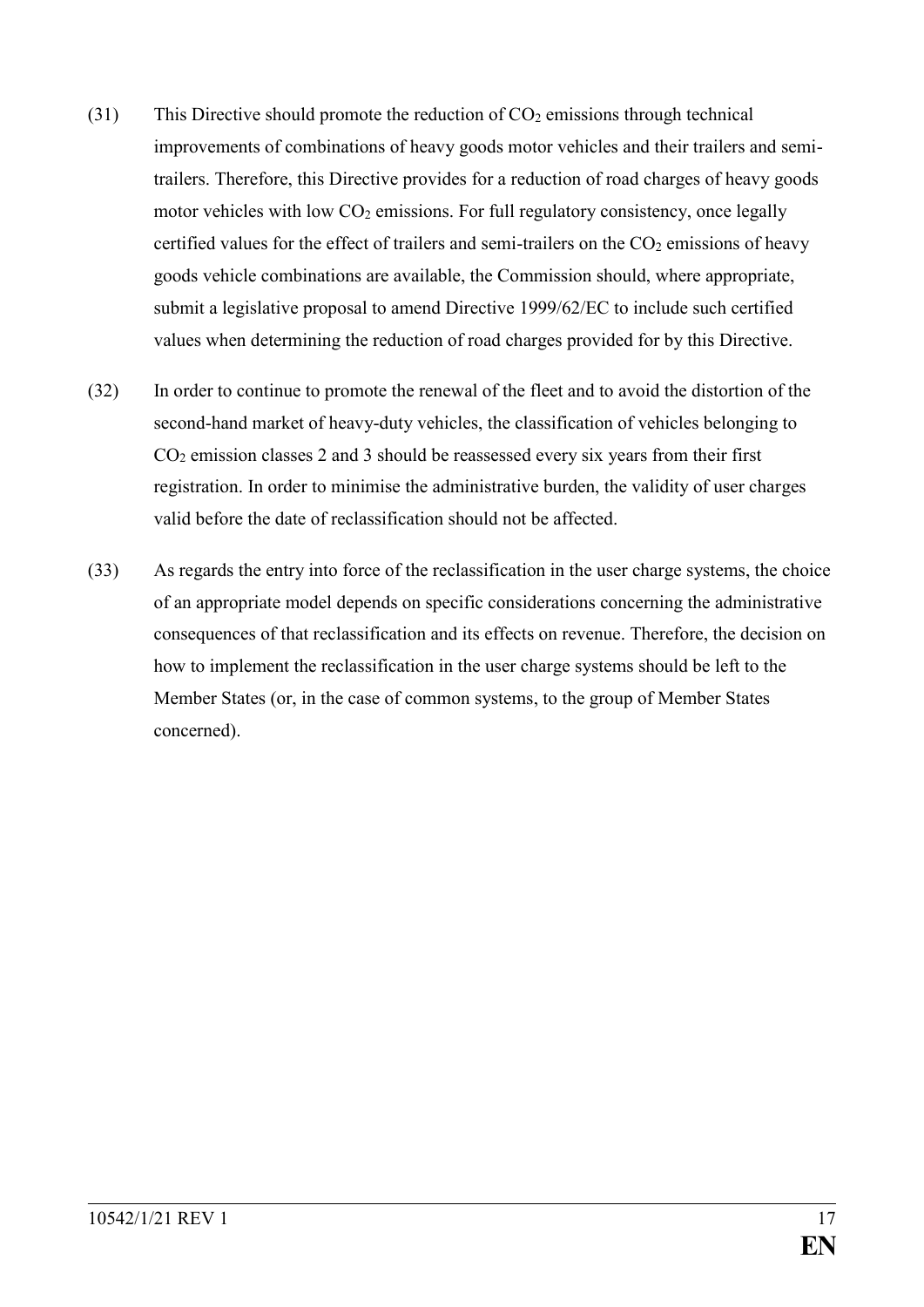(34) In order to ensure the coherent application of toll variation according to  $CO<sub>2</sub>$  emissions, it is necessary to amend Council Directive 1999/37/EC**<sup>1</sup>** to require, where available on their certificate of conformity, that the specific  $CO<sub>2</sub>$  emissions of heavy-duty vehicles be indicated on their registration certificate. If Regulation (EU) 2019/1242 is amended in a way that affects the accounting of  $CO<sub>2</sub>$  emissions resulting from the use of low-carbon fuels, it might be appropriate for the Commission to assess the need to enhance coherence between this Directive and those amendments. It is important to ensure that on-board equipment used as part of a toll service contains the data relating to the  $CO<sub>2</sub>$  emissions and the CO2 emission class of heavy-duty vehicles, and that such data are available for the exchange of information between Member States, as set out in Directive (EU) 2019/520.

**<sup>1</sup>** Council Directive 1999/37/EC of 29 April 1999 on the registration documents for vehicles (OJ L 138, 1.6.1999, p. 57).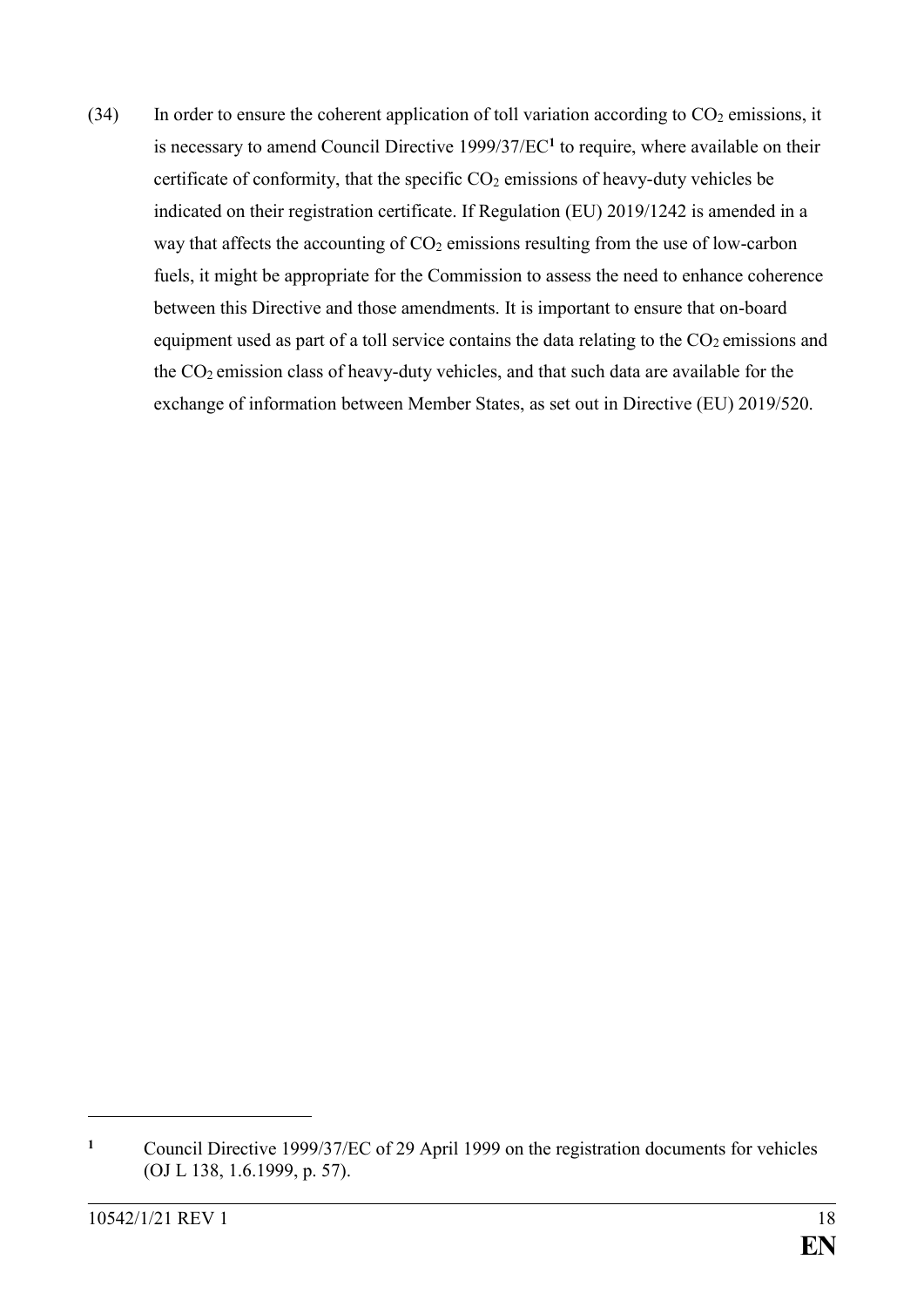(35) Light-duty vehicles generate two thirds of the negative environmental and health impacts of road transport. It is therefore important to promote the use of the cleanest and most fuelefficient vehicles through the differentiation of road charges according to their specific CO2 emissions and their pollutant emissions determined in accordance with Commission Regulation (EU) 2017/1151**<sup>1</sup>** and in relation to Regulation (EU) 2019/631 of the European Parliament and of the Council**<sup>2</sup>** . In order to promote the use of the cleanest and most efficient vehicles, Member States should be allowed to apply significantly reduced road tolls and user charges to such vehicles. Member States should be allowed to take into account the improvement of the environmental performance of the vehicle, which is linked to its conversion to alternative fuels. While doing so, Member States should be allowed to exclude fuels produced from high indirect land-use change (ILUC)-risk feedstock for which a significant expansion of the production area into land with high-carbon stock is observed. A standing subscription or any other mechanism approved by the toll system's operator should allow users to benefit from a variation in tolls or user charges corresponding to the improved environmental performance of the vehicle, after conversion.

**<sup>1</sup>** Commission Regulation (EU) 2017/1151 of 1 June 2017 supplementing Regulation (EC) No 715/2007 of the European Parliament and of the Council on type-approval of motor vehicles with respect to emissions from light passenger and commercial vehicles (Euro 5 and Euro 6) and on access to vehicle repair and maintenance information, amending Directive 2007/46/EC of the European Parliament and of the Council, Commission Regulation (EC) No 692/2008 and Commission Regulation (EU) No 1230/2012 and repealing Commission Regulation (EC) No 692/2008 (OJ L 175, 7.7.2017, p. 1).

**<sup>2</sup>** Regulation (EU) 2019/631 of the European Parliament and of the Council of 17 April 2019 setting CO<sub>2</sub> emission performance standards for new passenger cars and new light commercial vehicles, and repealing Regulations (EC) No 443/2009 and (EU) No 510/2011 (OJ L 111, 25.4.2019, p. 13).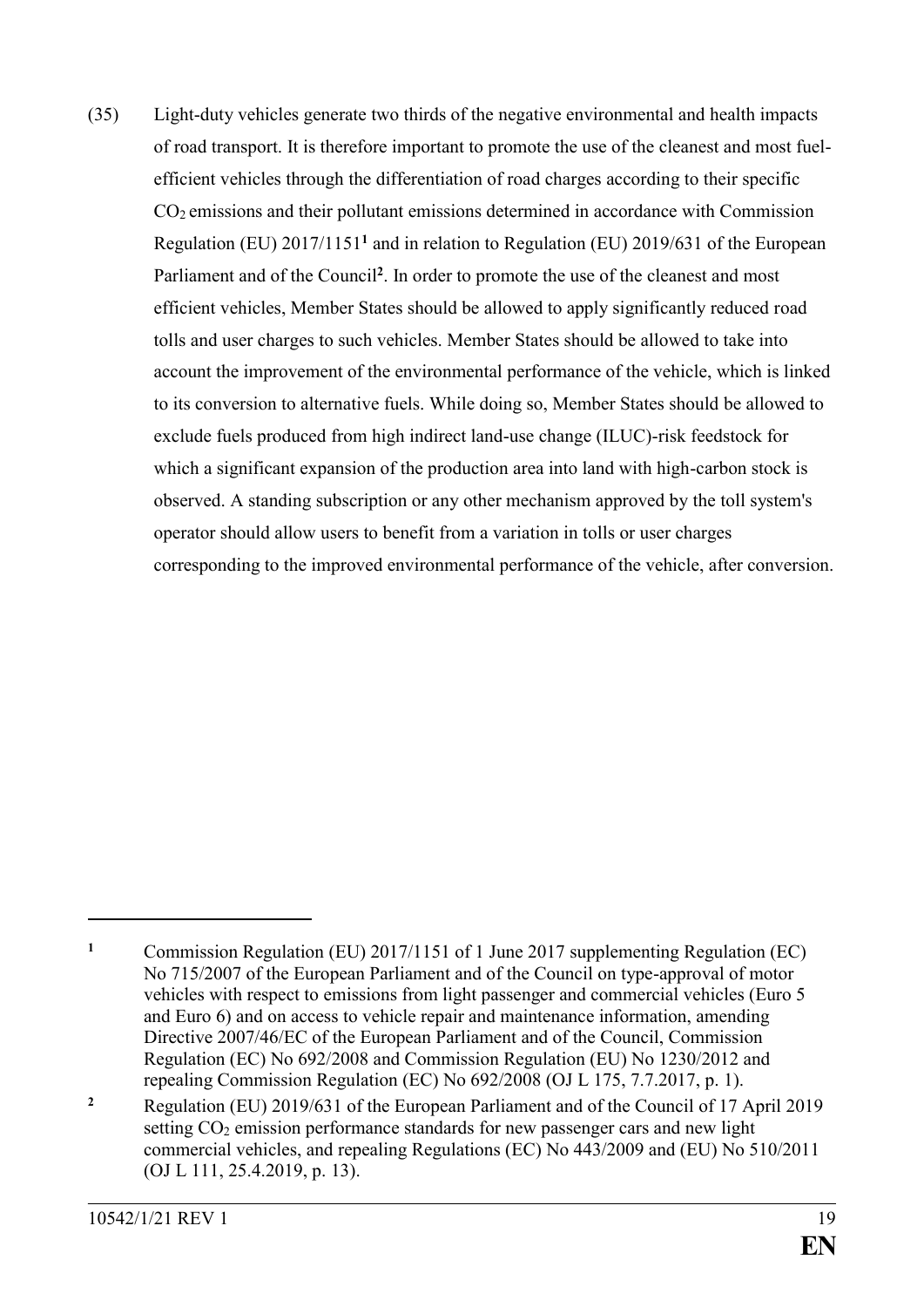- (36) In order not to penalise the development and use of zero-emission light-duty vehicles because of the additional weight related to the zero-emission technology, Member States should be allowed to apply reduced rates or exemptions in respect of such vehicles.
- (37) Road congestion, to which all motor vehicles contribute in different proportions, represents a cost of about 1 % of GDP. A significant part of that cost can be attributed to interurban congestion. A specific congestion charge should therefore be allowed, on condition that it is applied to both heavy and light vehicle categories. In view of their potential contribution to reducing congestion, Member States may exclude collective means of transport, namely minibuses, buses and coaches, from such a congestion charge. In order to be effective and proportionate, the charge should be calculated on the basis of the marginal congestion cost and differentiated according to location, time and vehicle category.
- (38) Road charges can mobilise resources that contribute to the financing of the maintenance and development of high quality transport infrastructure. It is therefore appropriate to require Member States to adequately report on the use of such revenues. That should in particular help to identify possible financing gaps, and increase public acceptance of road charging. In the interests of transparency, it would be appropriate for Member States to disclose to road users certain information on tolls and user charges levied on their territory, such as, information concerning the use of revenues generated by applying Directive 1999/62/EC, the variation of infrastructure charges, external-cost charges and the total revenue raised through congestion charges per category of vehicle.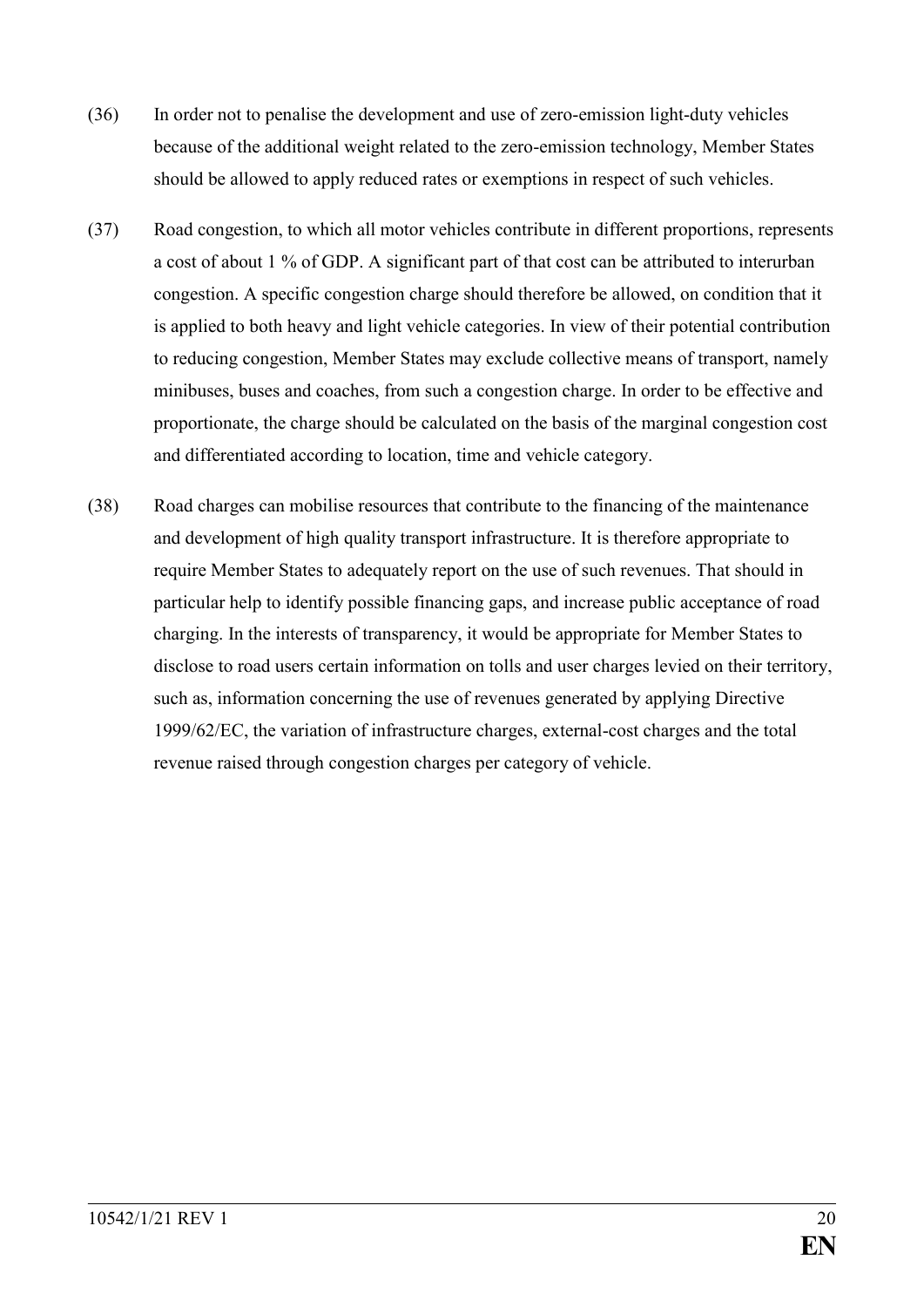- (39) Congestion charges should reflect the actual costs imposed by each vehicle directly on other road users, and indirectly on society at large, in a proportionate manner. In order to prevent them from disproportionately hindering the free movement of people and goods, they should be limited to specific amounts reflecting marginal social costs of congestion in near capacity conditions, namely when traffic volumes approach road capacity. For the same reason, a congestion charge should not be applied in combination with an infrastructure charge that varies in accordance with the time of day, type of day or season for the purpose of reducing congestion. In order to maximise the positive effect of congestion charges, the revenues that they raise should be allocated to projects that address the sources of congestion.
- (40) Taking into account the fact that existing concession contracts may contain different arrangements than the ones set out in this Directive and in order to ensure their financial viability, it is appropriate to require existing concession contracts to comply with the requirement of varying the infrastructure charge only once they are substantially amended.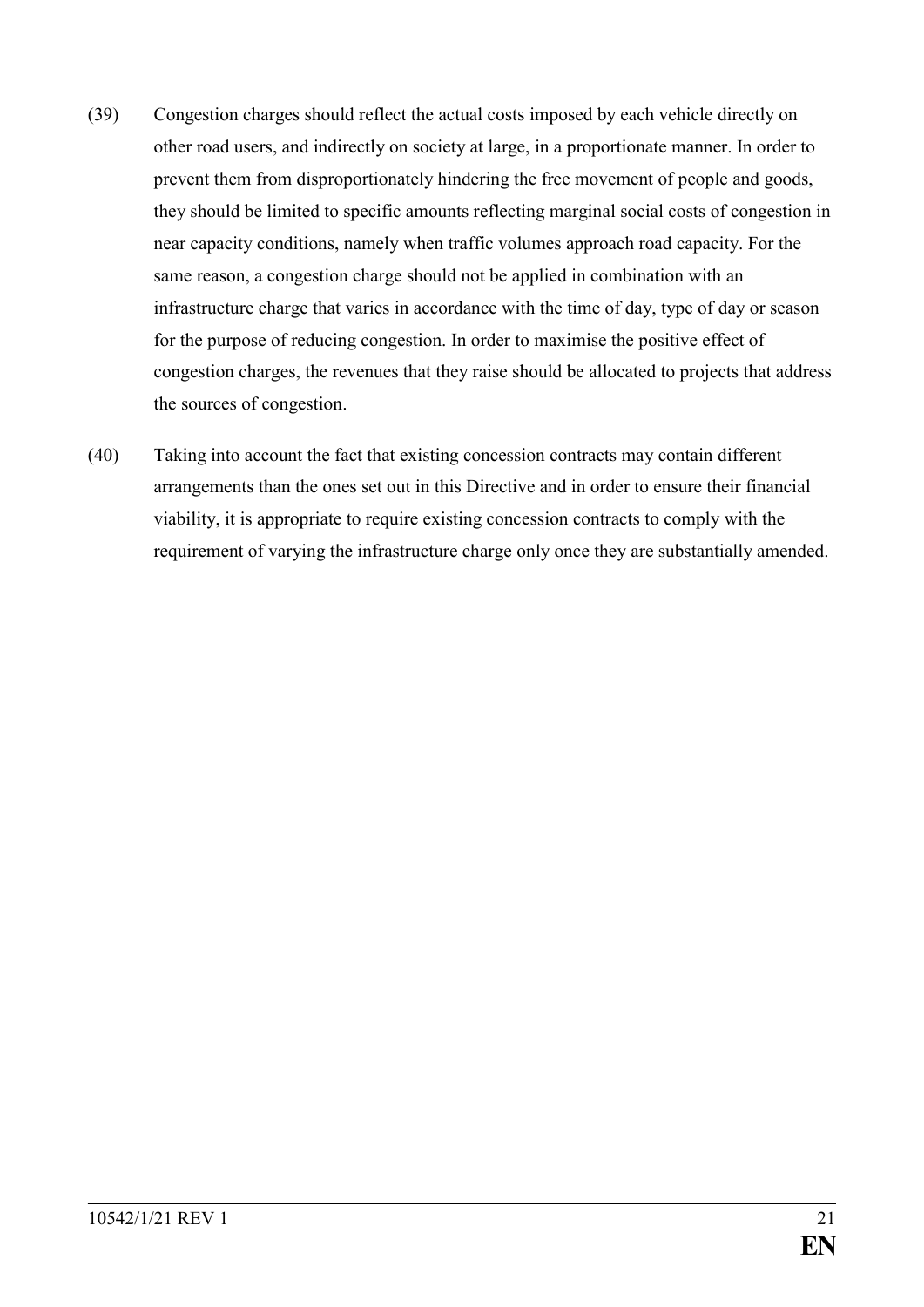(41) Mark-ups added to the infrastructure charge could also make a useful contribution to addressing problems related to significant environmental damage or congestion caused by the use of certain roads, not only within mountainous areas. The current restriction, which limits the use of mark-ups to such areas, should therefore be removed. In the case of two or more Member States levying higher mark-ups in the same corridor, it is necessary to take into account that those mark-ups might have negative effects on other Member States on the same corridor. In addition, in order to avoid double charging of users, mark-ups should be excluded on road sections on which a congestion charge is applied. To that end, in order to avoid adverse effects on the economic development of peripheral regions and to ensure uniform conditions for the implementation of this Directive, implementing powers should be conferred on the Commission to reject or request amendment to the plans, submitted by the Member State, to add a mark-up to the infrastructure charge levied on specific road sections which are regularly congested, or of which the use by vehicles causes significant environmental damage. Those powers should be exercised in accordance with Regulation (EU) No 182/2011 of the European Parliament and of the Council**<sup>1</sup>** .

**<sup>1</sup>** Regulation (EU) No 182/2011 of the European Parliament and of the Council of 16 February 2011 laying down the rules and general principles concerning mechanisms for control by Member States of the Commission's exercise of implementing powers (OJ L 55, 28.2.2011, p. 13).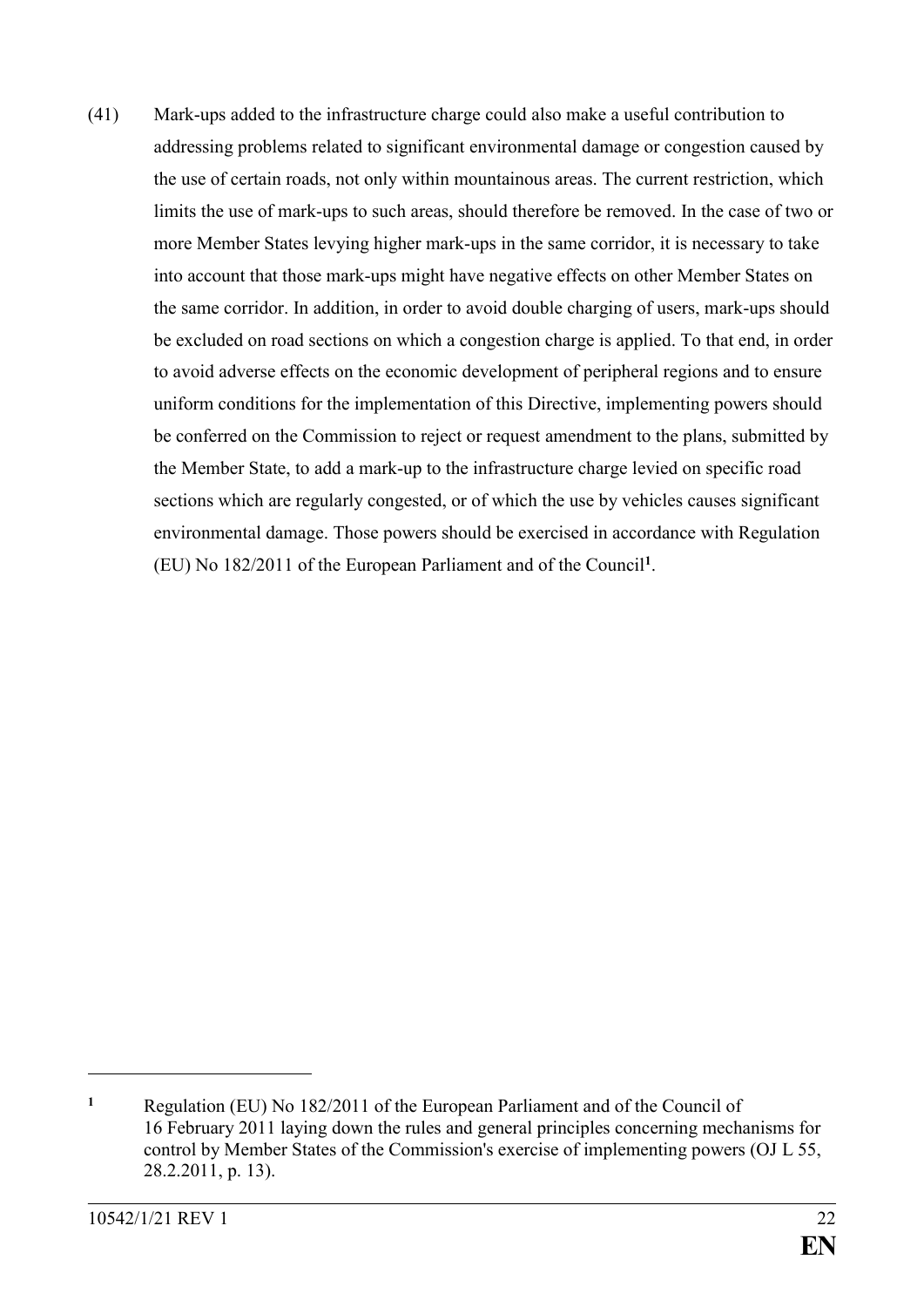- (42) In order to ensure uniform conditions for the implementation of this Directive, implementing powers should be conferred on the Commission to adopt implementing acts to specify the reference  $CO_2$  emissions for the sub-groups of heavy-duty vehicles not covered by Article 2(1), points (a) to (d), of Regulation (EU) 2019/1242. The Commission should reproduce the data relevant for such vehicle groups published in the report referred to in Article 10 of Regulation (EU) 2018/956 of the European Parliament and of the Council**<sup>1</sup>** . In light of the limited nature of the implementing powers conferred on the Commission, it is not necessary to provide for control by a committee composed of Member State representatives prior to their adoption.
- (43) Where a Member State introduces a system of road charging, compensations granted could in certain cases result in the discrimination of non-resident road users. The possibility of granting compensation should therefore be limited to the cases of tolls and should no longer be available in the case of user charges.
- (44) In order to exploit potential synergies among existing road charging systems, and to reduce operating costs, the Commission should be fully involved in the cooperation among Member States intending to introduce common road charging schemes.

**<sup>1</sup>** Regulation (EU) 2018/956 of the European Parliament and of the Council of 28 June 2018 on the monitoring and reporting of  $CO<sub>2</sub>$  emissions from and fuel consumption of new heavy-duty vehicles (OJ L 173, 9.7.2018, p. 1).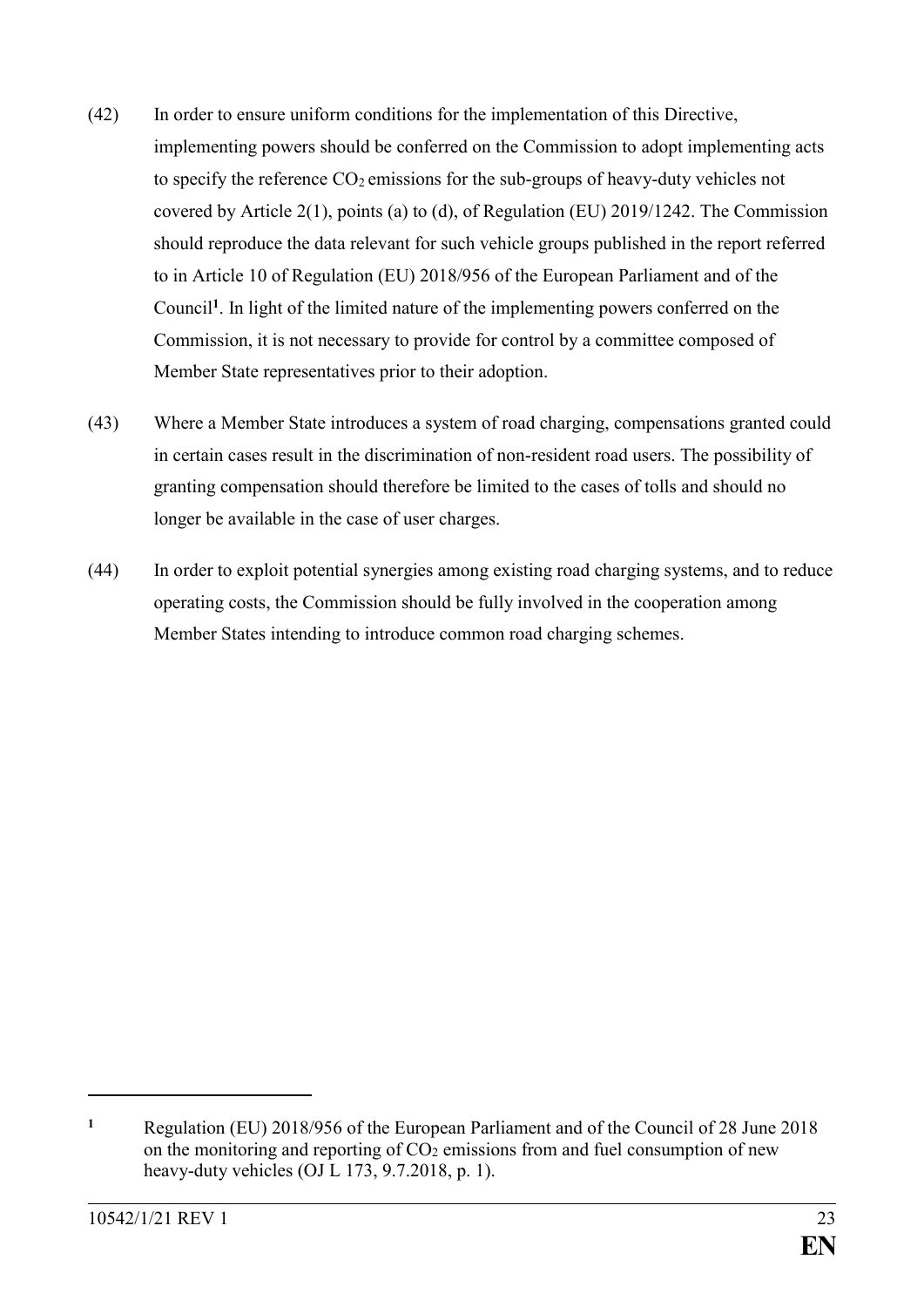- (45) It is necessary to allow Member States to finance the construction, operation, maintenance, and development of installations for energy or fuel to low- and zero-emission vehicles, with a view to facilitate road electrification. In particular, where a Member State intends to finance these electrical installations independent of the financing of road infrastructure, this Directive should not prevent that Member State from levying charges for the use of such installations.
- (46) Since the objective of this Directive, namely to ensure that national charges of vehicles for the use of certain infrastructure are applied within a coherent framework that secures equal treatment across the Union, cannot be sufficiently achieved by the Member States but can rather, by reason of the cross-border nature of road transport and of the problems this Directive is intended to address, be better achieved at Union level, the Union may adopt measures, in accordance with the principle of subsidiarity as set out in Article 5 of the Treaty on European Union. In accordance with the principle of proportionality, as set out in that Article, this Directive does not go beyond what is necessary to achieve that objective.
- (47) It is necessary to ensure that external-cost charges continue to reflect the cost of air pollution, noise and climate change generated by heavy-duty vehicles as accurately as possible without rendering the charging scheme excessively complex, in order to promote the use of the most fuel-efficient vehicles, and to keep the incentives effective and the differentiation of road charges up-to-date.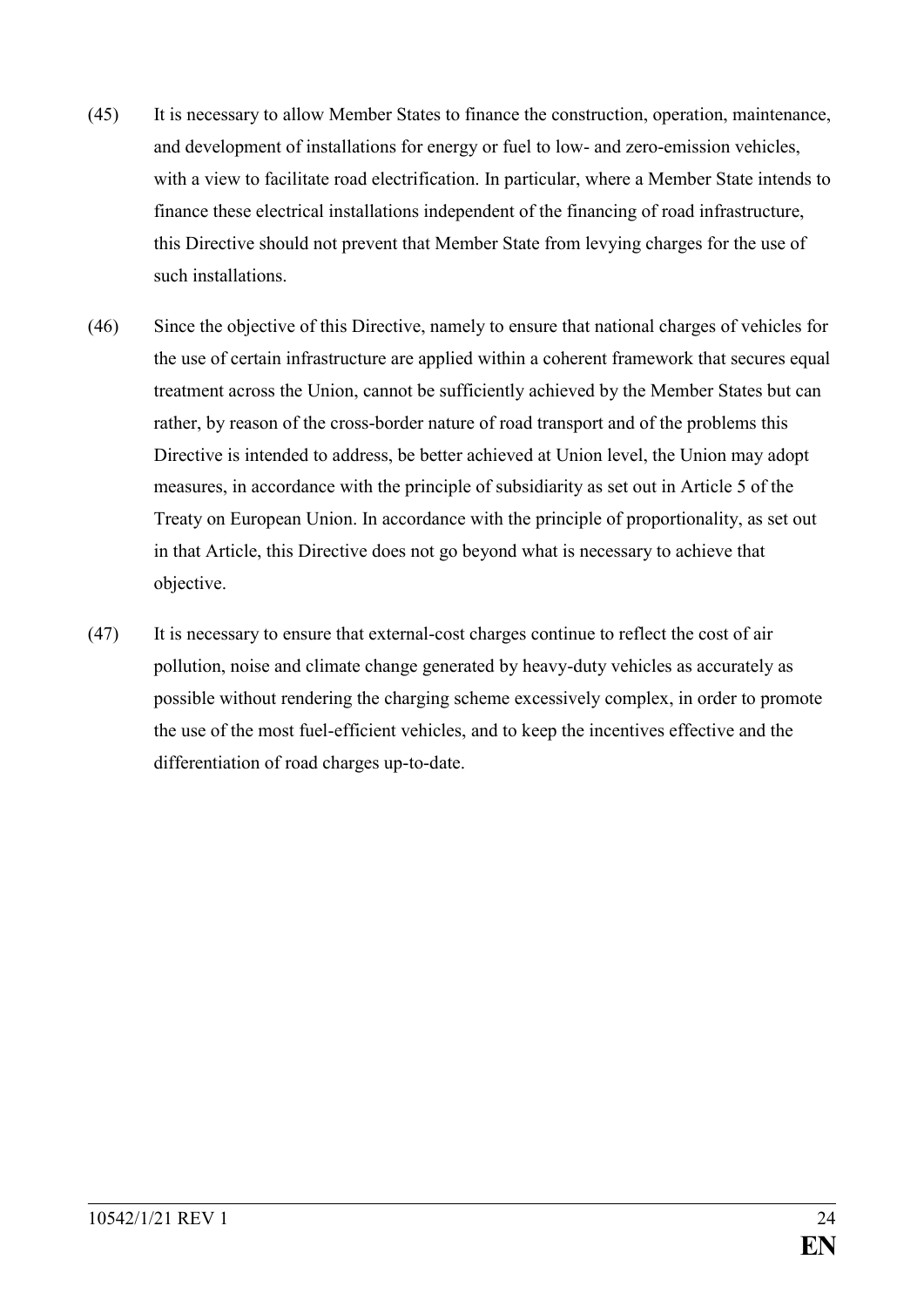- (48) Therefore, the power to adopt acts in accordance with Article 290 of the Treaty on the Functioning of the European Union (TFEU) should be delegated to the Commission to adapt the reference values for external-cost charging set out in Annexes IIIb and IIIc to Directive 1999/62/EC to scientific and technical progress. It is of particular importance that the Commission carry out appropriate consultations during its preparatory work, including at expert level, and that those consultations be conducted in accordance with the principles laid down in the Interinstitutional Agreement of 13 April 2016 on Better Law-Making**<sup>1</sup>** . In particular, to ensure equal participation in the preparation of delegated acts, the European Parliament and the Council receive all documents at the same time as Member States' experts, and their experts systematically have access to meetings of Commission expert groups dealing with the preparation of delegated acts.
- (49) Directives 1999/62/EC, 1999/37/EC and (EU) 2019/520 should therefore be amended accordingly,

HAVE ADOPTED THIS DIRECTIVE:

1

**<sup>1</sup>** OJ L 123, 12.5.2016, p. 1.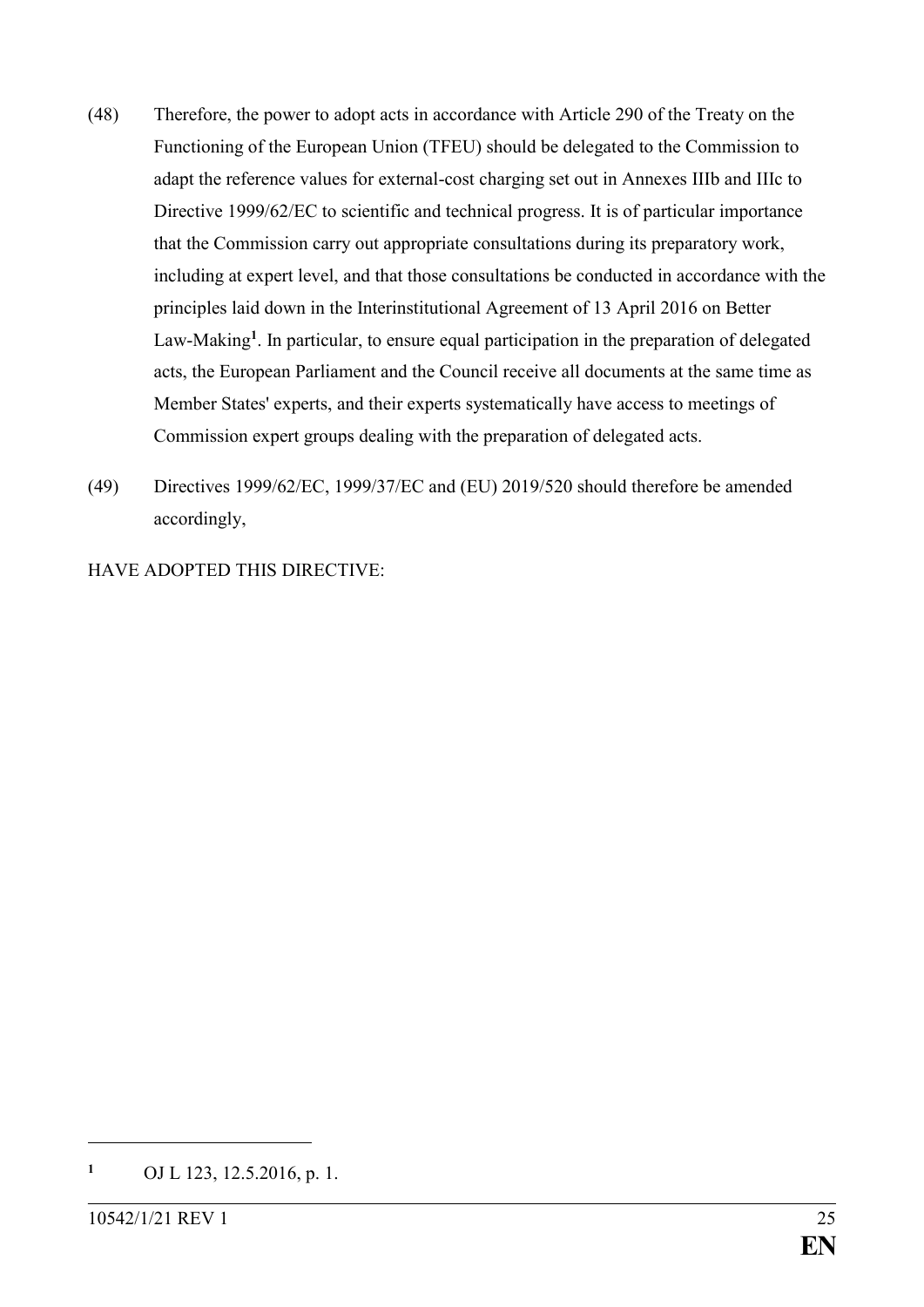# *Article 1 Amendments to Directive 1999/62/EC*

Directive 1999/62/EC is amended as follows:

(1) the title is replaced by the following

'Directive 1999/62/EC of the European Parliament and of the Council of 17 June 1999 on the charging of vehicles for the use of road infrastructures';

(2) Articles 1 and 2 are replaced by the following:

#### '*Article 1*

- 1. This Directive applies to:
	- (a) vehicle taxes imposed on heavy goods vehicles;
	- (b) tolls and user charges imposed on vehicles.
- 2. This Directive shall not apply to vehicles used exclusively in the non-European territories of the Member States.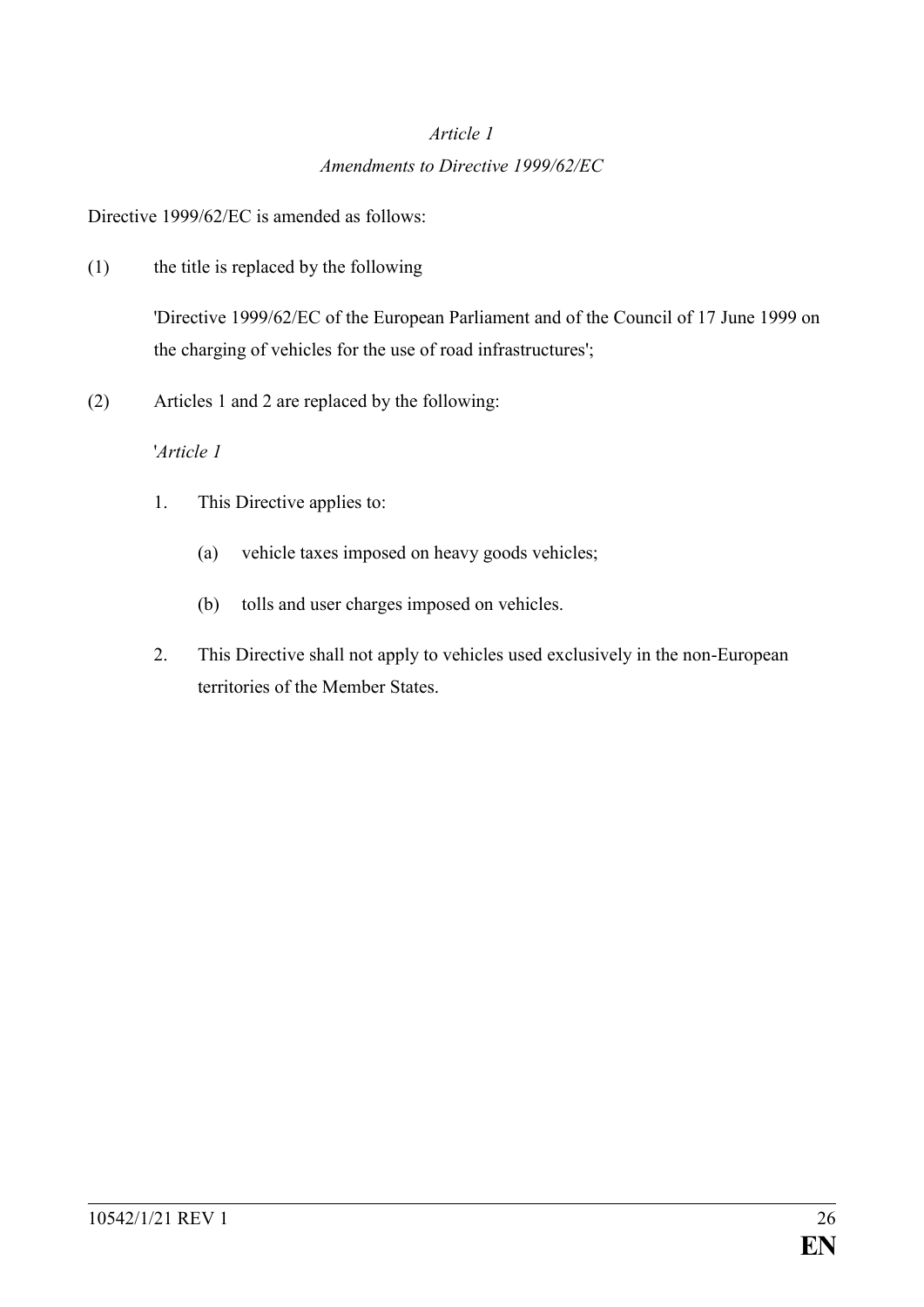3. This Directive shall not apply to vehicles registered in the Canary Islands, Ceuta and Melilla, the Azores or Madeira carrying out transport operations exclusively in those territories or between those territories and, respectively, mainland Spain and mainland Portugal.

### *Article 2*

- 1. For the purposes of this Directive:
	- (1) "trans-European road network" means the road transport infrastructure referred to in Chapter II, Section 3, of Regulation (EU) No 1315/2013 of the European Parliament and of the Council**\*** , as illustrated by maps in Annex I to that Regulation;
	- (2) "core trans-European transport network" means the transport infrastructure identified in accordance with Chapter III of Regulation (EU) No 1315/2013;
	- (3) "construction costs" means the costs related to construction, including, where appropriate, the financing costs, of any of the following:
		- (a) new infrastructure or new infrastructure improvements, including significant structural repairs;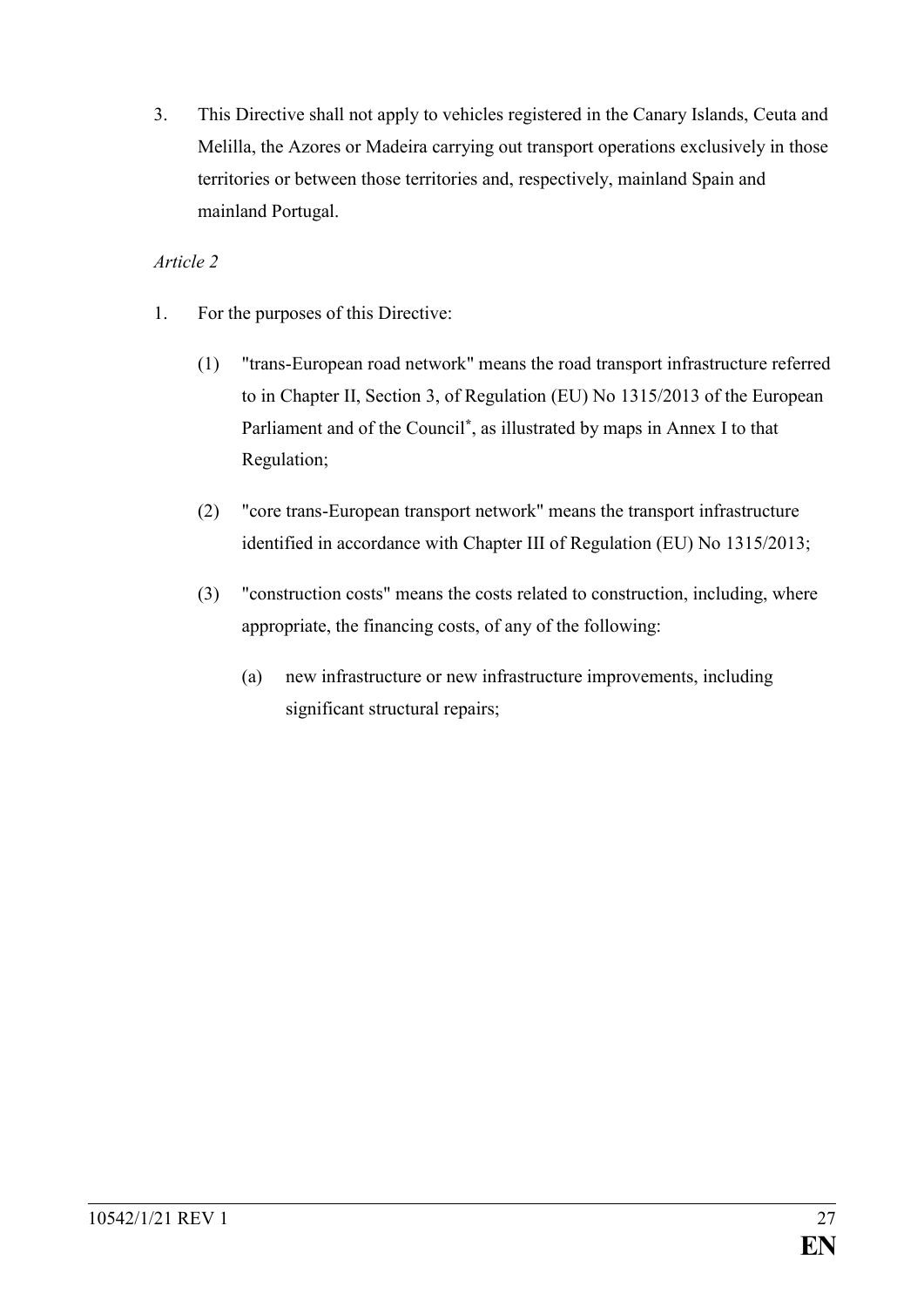- (b) infrastructure or infrastructure improvements, including significant structural repairs, completed no more than 30 years before 10 June 2008, where tolling arrangements were already in place on 10 June 2008, or completed no more than 30 years before the establishment of any new tolling arrangements introduced after 10 June 2008; or
- (c) infrastructure or infrastructure improvements completed before the time limits referred to in point (b), where:
	- (i) a Member State has established a tolling system which provides for the recovery of these costs by means of a contract with a tolling system operator, or other legal acts having equivalent effect, which entered into force before 10 June 2008, or
	- (ii) a Member State can demonstrate that the case for building the infrastructure in question depended on its having a design lifetime in excess of 30 years;
- (4) "financing costs" means interest on borrowings and return on any equity funding contributed by shareholders;
- (5) "significant structural repairs" means structural repairs excluding those repairs no longer of any current benefit to road users, in particular where the repair work has been replaced by further road resurfacing or other construction work;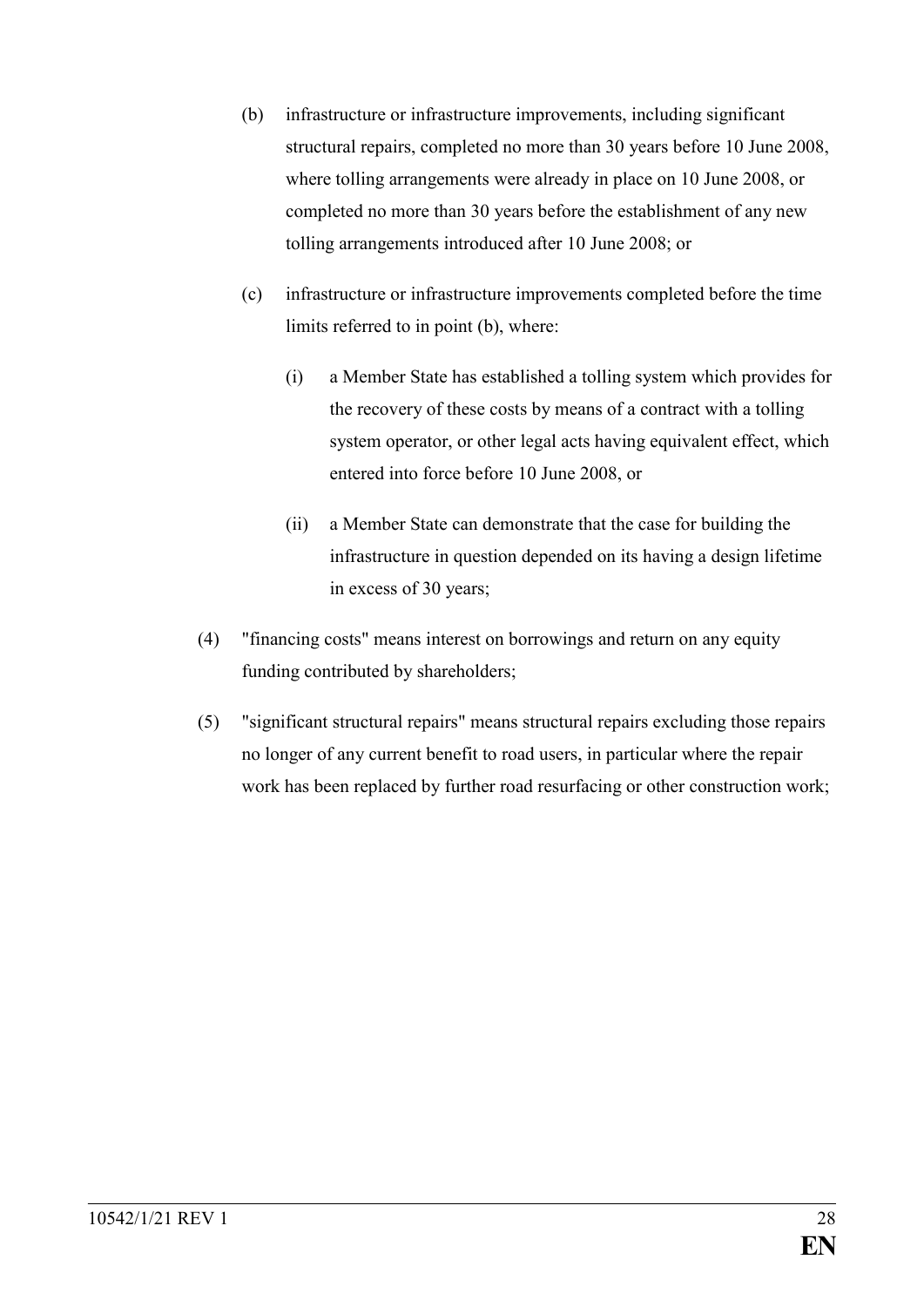- (6) "motorway" means a road specially designed and built for motor traffic, which does not serve properties bordering on it, and which meets the following criteria:
	- (a) it is provided, except at special points or temporarily, with separate carriageways for the two directions of traffic, separated from each other either by a dividing strip not intended for traffic or, exceptionally, by other means;
	- (b) it does not cross at grade with any road, railway or tramway track, bicycle path or footpath; and
	- (c) it is specifically designated as a motorway;
- (7) "toll" means a specified amount payable in respect of a vehicle based on the distance travelled on a given infrastructure and on the type of the vehicle, the payment of which confers the right for that vehicle to use the infrastructures, and consisting of one or more of the following charges:
	- (a) an infrastructure charge;
	- (b) a congestion charge; or
	- (c) an external-cost charge;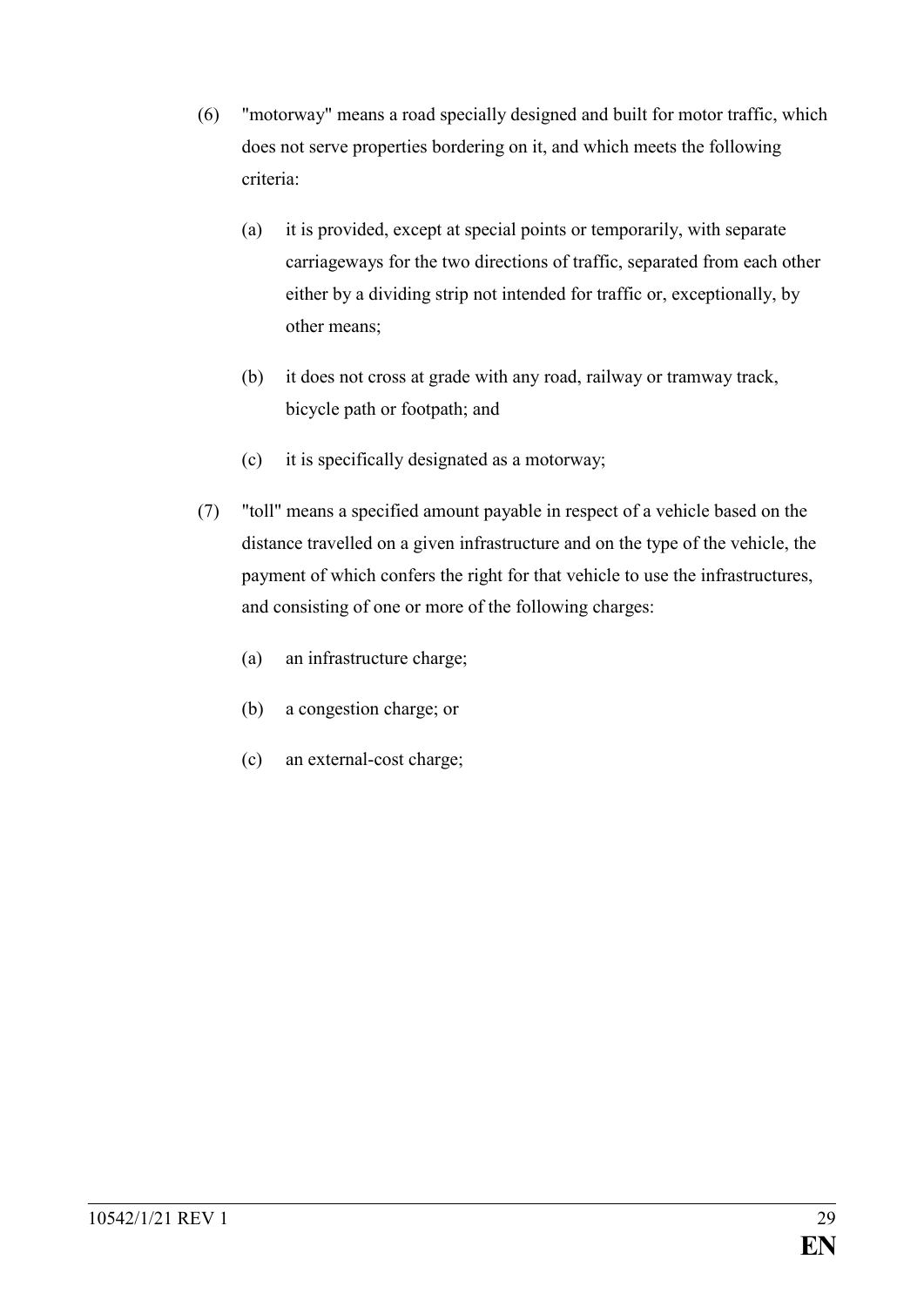- (8) "infrastructure charge" means a charge levied for the purpose of recovering the construction, the maintenance, the operation and the development costs related to infrastructure incurred in a Member State;
- (9) "external-cost charge" means a charge levied for the purpose of recovering the costs related to one or more of the following:
	- (a) traffic-based air pollution;
	- (b) traffic-based noise pollution; or
	- (c) traffic-based  $CO<sub>2</sub>$  emissions;
- (10) "cost of traffic-based air pollution" means the cost of the harm to human health and of the environmental damage caused by the release of particulate matter and of ozone precursors, such as  $NO<sub>x</sub>$  and volatile organic compounds, in the course of the operation of a vehicle;
- (11) "cost of traffic-based noise pollution" means the cost of the harm to human health and of the environmental damage caused by the noise emitted by the vehicles or created by their interaction with the road surface;
- (12) "cost of traffic-based  $CO<sub>2</sub>$  emissions" means the cost of the damage caused by the release of  $CO<sub>2</sub>$  in the course of the operation of a vehicle;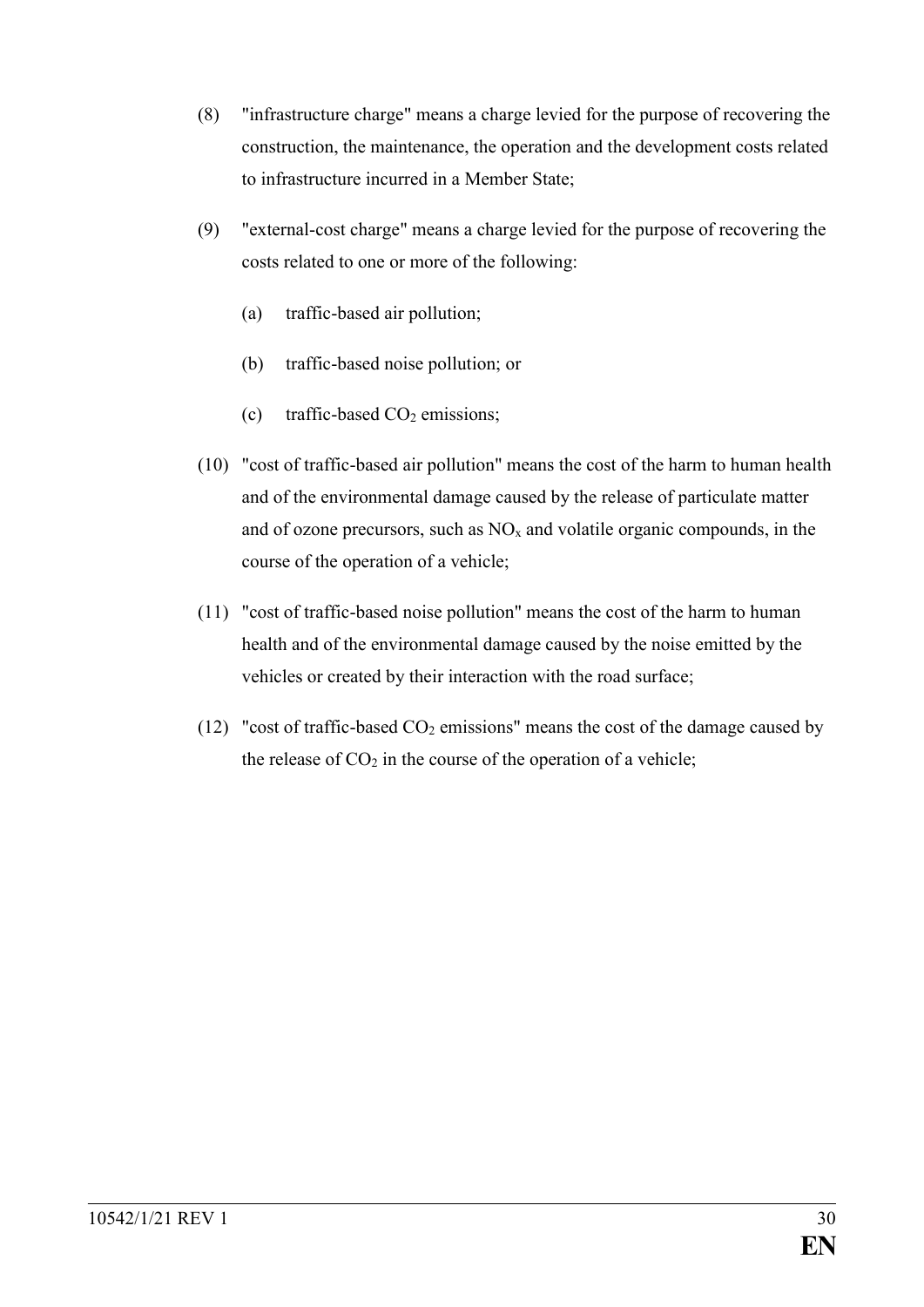- (13) "congestion" means a situation where traffic volumes approach or exceed road capacity;
- (14) "congestion charge" means a charge which is levied on vehicles for the purpose of recovering the congestion costs incurred in a Member State and of reducing congestion;
- (15) "weighted average infrastructure charge" means the total revenue from an infrastructure charge over a given period divided by the number of heavy-duty vehicle kilometres travelled on the road sections subject to that charge during that period;
- (16) "user charge" means a specified amount payment of which confers the right for a vehicle to use for a given period the infrastructures referred to in Article 7(1) and  $(2)$ ;
- (17) "vehicle" means a motor vehicle, with four or more wheels, or an articulated vehicle combination intended or used for the carriage by road of passengers or goods;
- (18) "heavy-duty vehicle" means a vehicle with a technically permissible maximum laden mass exceeding 3,5 tonnes;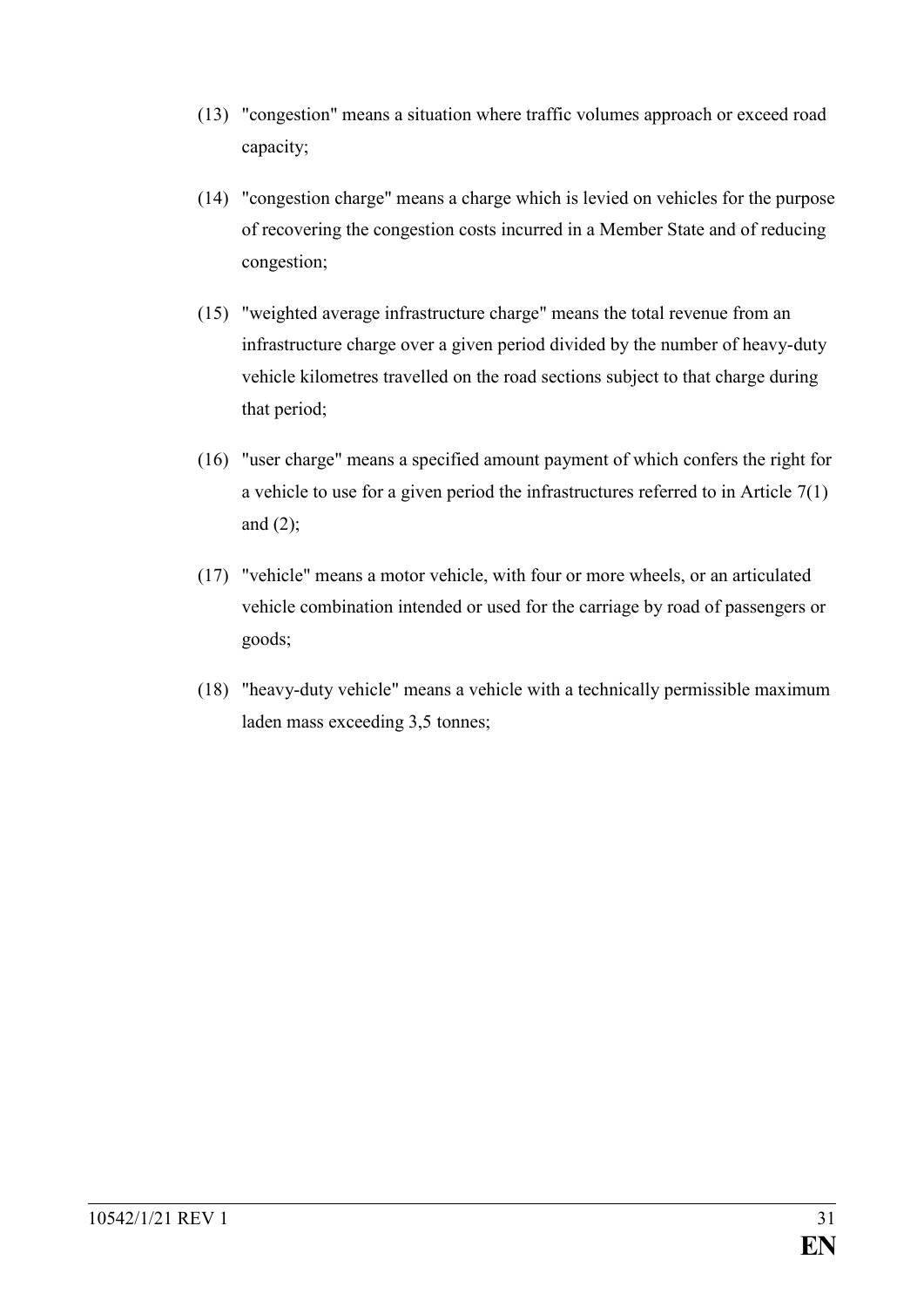- (19) "heavy goods vehicle" means a heavy-duty vehicle intended for the carriage of goods;
- (20) "coach" and "bus" mean a heavy-duty vehicle intended for the carriage of more than eight passengers in addition to the driver;
- (21) "light-duty vehicle" means a vehicle with a technically permissible maximum laden mass not exceeding 3,5 tonnes;
- (22) "passenger car" means a light-duty vehicle intended for the carriage of not more than eight passengers in addition to the driver;
- (23) "vehicle of historical interest" means a vehicle of historical interest as defined in Article 3, point 7, of Directive 2014/45/EU of the European Parliament and of the Council**\*\***;
- (24) "minibus" means a light-duty vehicle intended for the carriage of more than eight passengers in addition to the driver;
- (25) "motor caravan" means a vehicle with living accommodation space which contains seats and a table, sleeping accommodation, whether separate or converted from the seating, cooking facilities and storage facilities;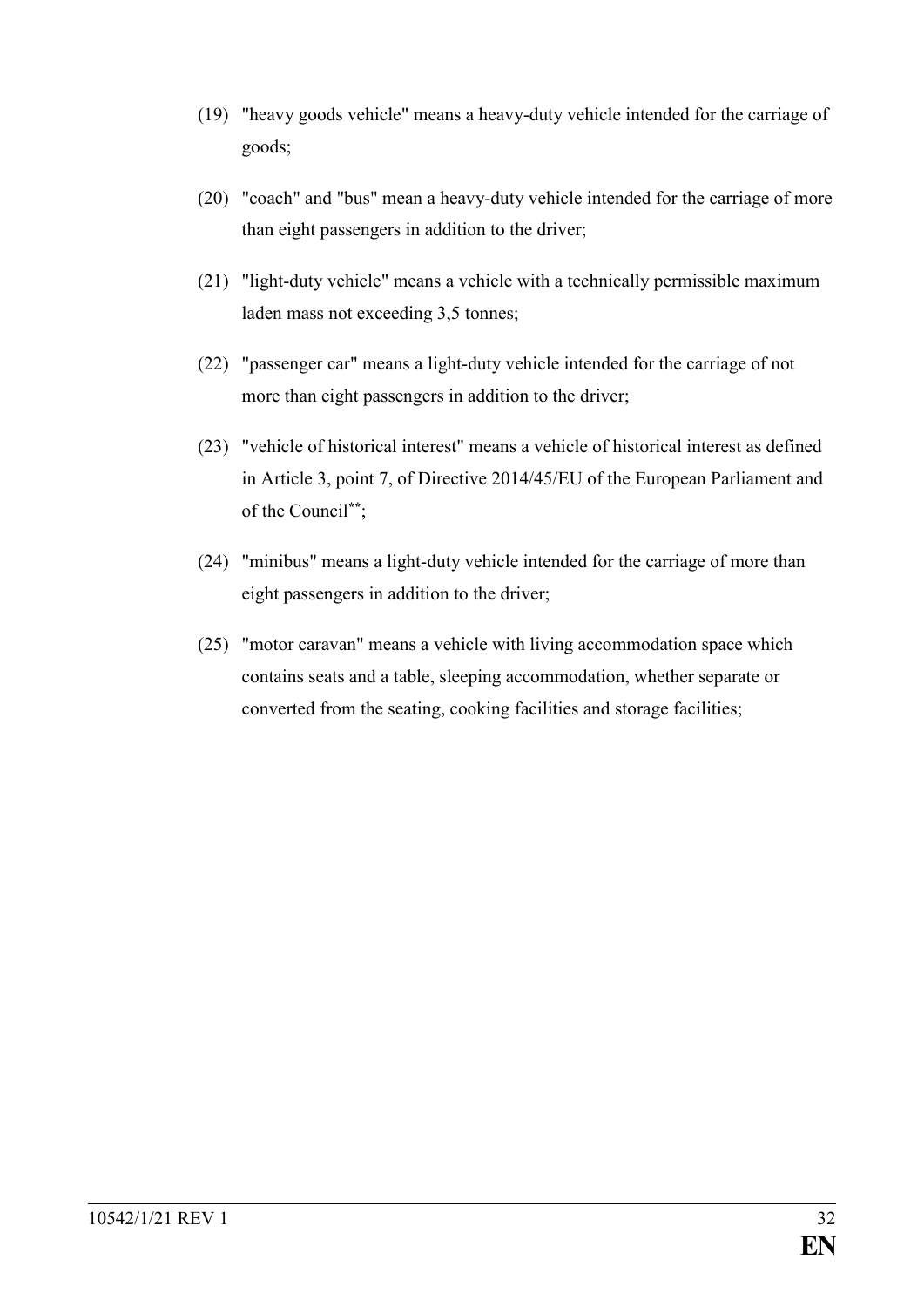- (26) "light commercial vehicle" means a light-duty vehicle intended for the carriage of goods;
- (27) "van" means a light-duty vehicle within the meaning of Part C, point 4.2, of Annex I to Regulation (EU) 2018/858 of the European Parliament and of the Council**\*\*\***;
- (28) "CO<sub>2</sub> emissions" of a heavy-duty vehicle means its specific CO<sub>2</sub> emissions provided in point 2.3 of its Customer Information file as defined in Part II of Annex IV to Commission Regulation (EU) 2017/2400**\*\*\*\***;
- (29) "zero-emission vehicle" means:
	- (a) a "zero-emission heavy-duty vehicle" as defined in Article 3, point 11, of Regulation (EU) 2019/1242 of the European Parliament and of the Council**\*\*\*\*\***; or
	- (b) any passenger car, minibus or light commercial vehicle without an internal combustion engine;
- (30) "low-emission heavy-duty vehicle" means:
	- (a) a "low emission heavy-duty vehicle" as defined in Article 3, point 12 of Regulation (EU) 2019/1242; or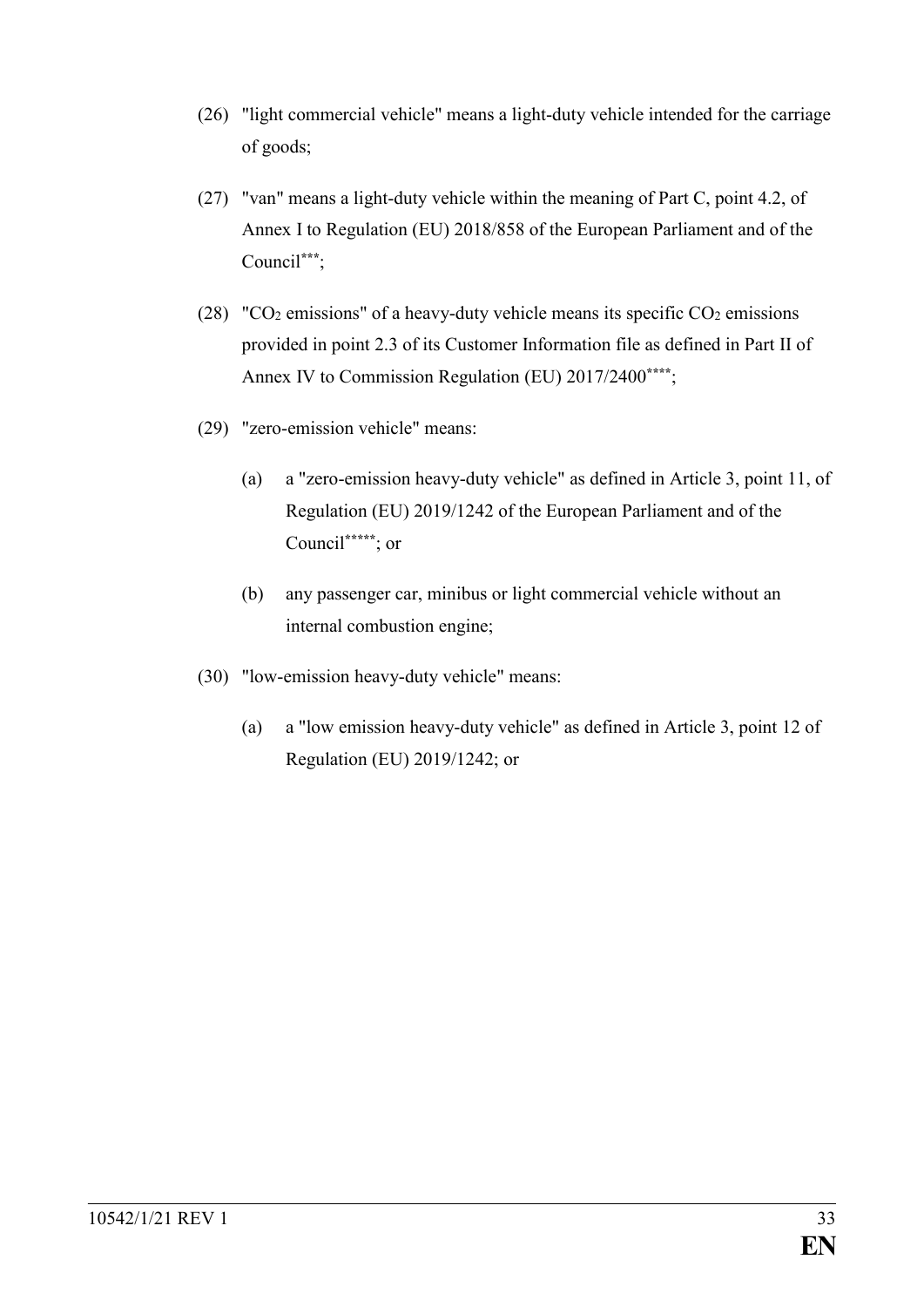- (b) a heavy-duty vehicle not covered by Article  $2(1)$ , points (a)-(d), of that Regulation, with  $CO<sub>2</sub>$  emissions lower than 50 % of the reference CO<sup>2</sup> emissions of its vehicle group, other than a zero-emission vehicle;
- (31) "transport operator" means any undertaking transporting goods or passengers by road;
- (32) "vehicle of the 'Euro 0', 'Euro I', 'Euro II', 'Euro III', 'Euro IV', 'Euro V', 'EEV', 'Euro VI' emission class" means a heavy-duty vehicle that complies with the emission limits set out in Annex 0;
- (33) "type of heavy-duty vehicle" means a category into which a heavy-duty vehicle falls according to the number of its axles, its dimensions or mass, or other vehicle classification factors reflecting road damage, such as the road damage classification system set out in Annex IV, provided that the classification system used is based on vehicle characteristics which appear in the vehicle documentation used in all Member States or which are visually apparent;
- (34) "vehicle sub-group" means "vehicle sub-group" as defined in Article 3, point 8, of Regulation (EU) 2019/1242;
- (35) "vehicle group" means a grouping of vehicles listed in Table 1 of Annex I to Regulation (EU) 2017/2400;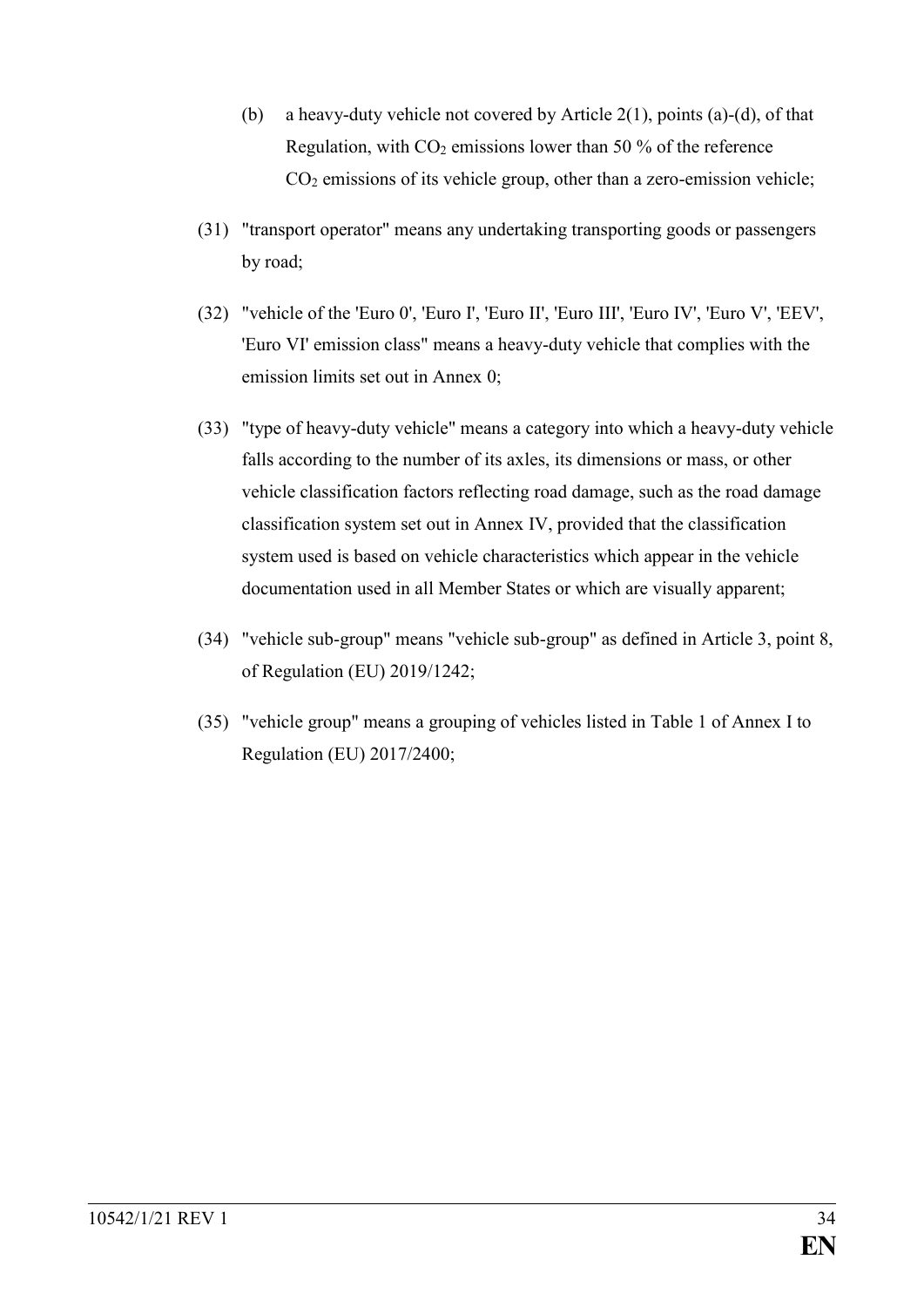- (36) "reporting period of the year Y" means "reporting period of the year Y" as defined in Article 3, point 3, of Regulation (EU) 2019/1242;
- (37) "emission reduction trajectory", for the reporting period of a year (Y) and vehicle sub-group (sg), namely  $ET_{Y,sg}$ , means the product of the annual  $CO<sub>2</sub>$ emissions reduction factor (R-ET<sub>Y</sub>) times the reference  $CO_2$  emissions (rCO<sub>2sg</sub>) of the sub-group (sg), namely  $ET_{Y,sg} = R - ET_Y x rCO_{2sg}$ ; for years  $Y \le 2030$ , R- $ET_Y$  and  $rCO_{2sg}$  are both determined in accordance with point 5.1 of Annex I to Regulation (EU) 2019/1242; for years  $Y > 2030$ , R-ET<sub>Y</sub> is 0,70; rCO<sub>2sg</sub> applies as adjusted by delegated acts adopted in accordance with Article 11(2) of Regulation (EU) 2019/1242 for the reporting periods commencing after the respective dates of application of those delegated acts;
- (38) "reference  $CO<sub>2</sub>$  emissions of a vehicle group" means:
	- (a) for vehicles covered by Regulation (EU) 2019/1242, the amount calculated in accordance with the formula in point 3 of Annex I to that Regulation;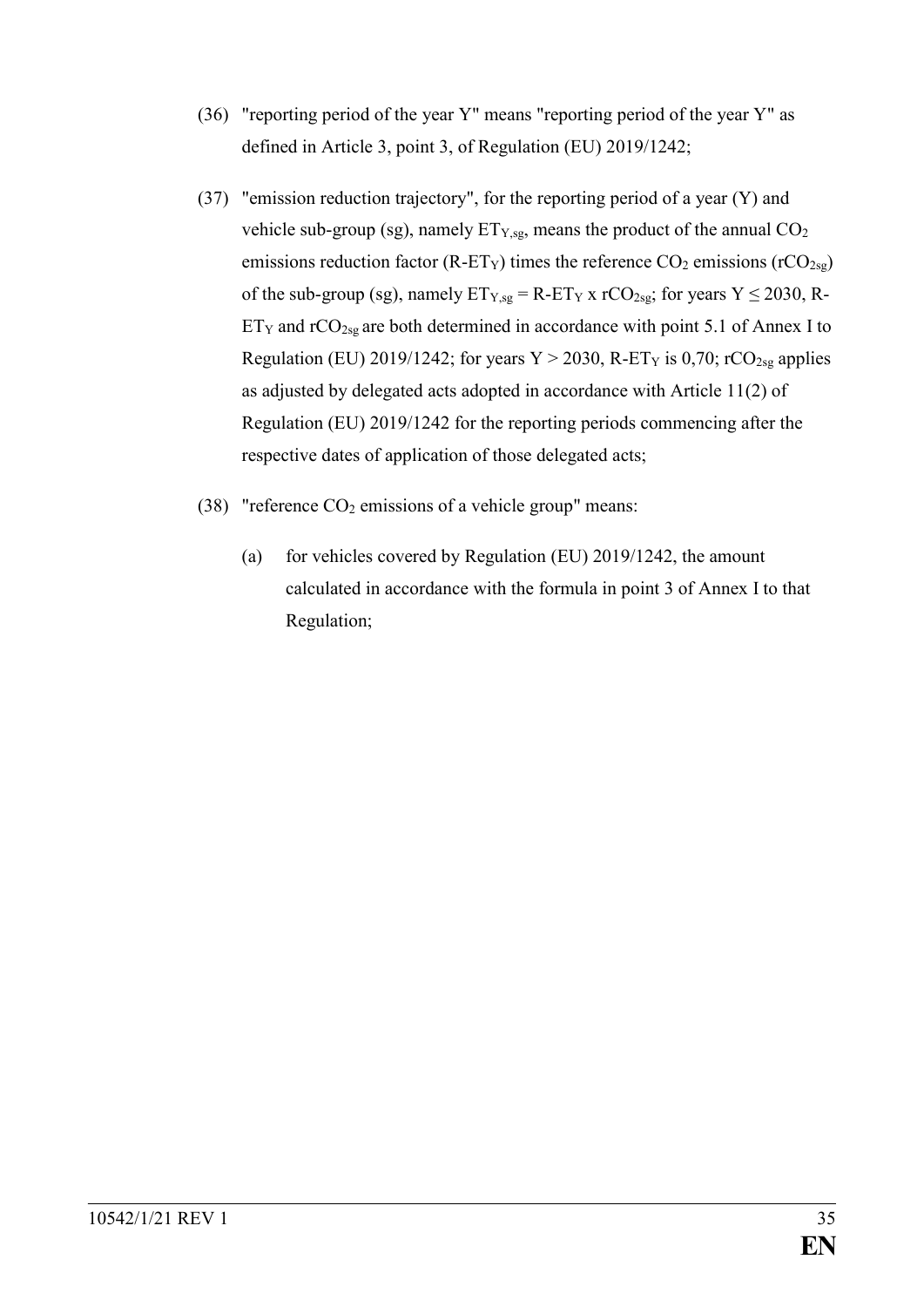- (b) for vehicles not covered by Regulation (EU) 2019/1242, the average value of all  $CO<sub>2</sub>$  emissions of vehicles in that vehicle group, reported in accordance with Regulation (EU) 2018/956 of the European Parliament and of the Council**\*\*\*\*\*\*** for the first reporting period, which will start after the date on which the registration, sale or entry into service of vehicles in that vehicle group, that do not comply with the obligations referred to in Article 9 of Regulation (EU) 2017/2400, is prohibited in accordance with Article 24 of Regulation (EU) 2017/2400;
- (39) "concession contract" means a "works concession" or a "service concession" as defined in Article 5, point 1, (a) or (b), of Directive 2014/23/EU of the European Parliament and of the Council**\*\*\*\*\*\*\***;
- (40) "concession toll" means a toll levied by a concessionaire under a concession contract;
- (41) "substantially amended tolling or charging arrangement" means a tolling or charging arrangement, where the amendment of rates is expected to increase revenues in excess of 10 % in comparison to the previous accounting year, excluding the effect of increase in traffic and after correcting for inflation measured by changes in the EU-wide Harmonised Index of Consumer Prices (HICP), and excluding energy and unprocessed food, as published by the Commission (Eurostat).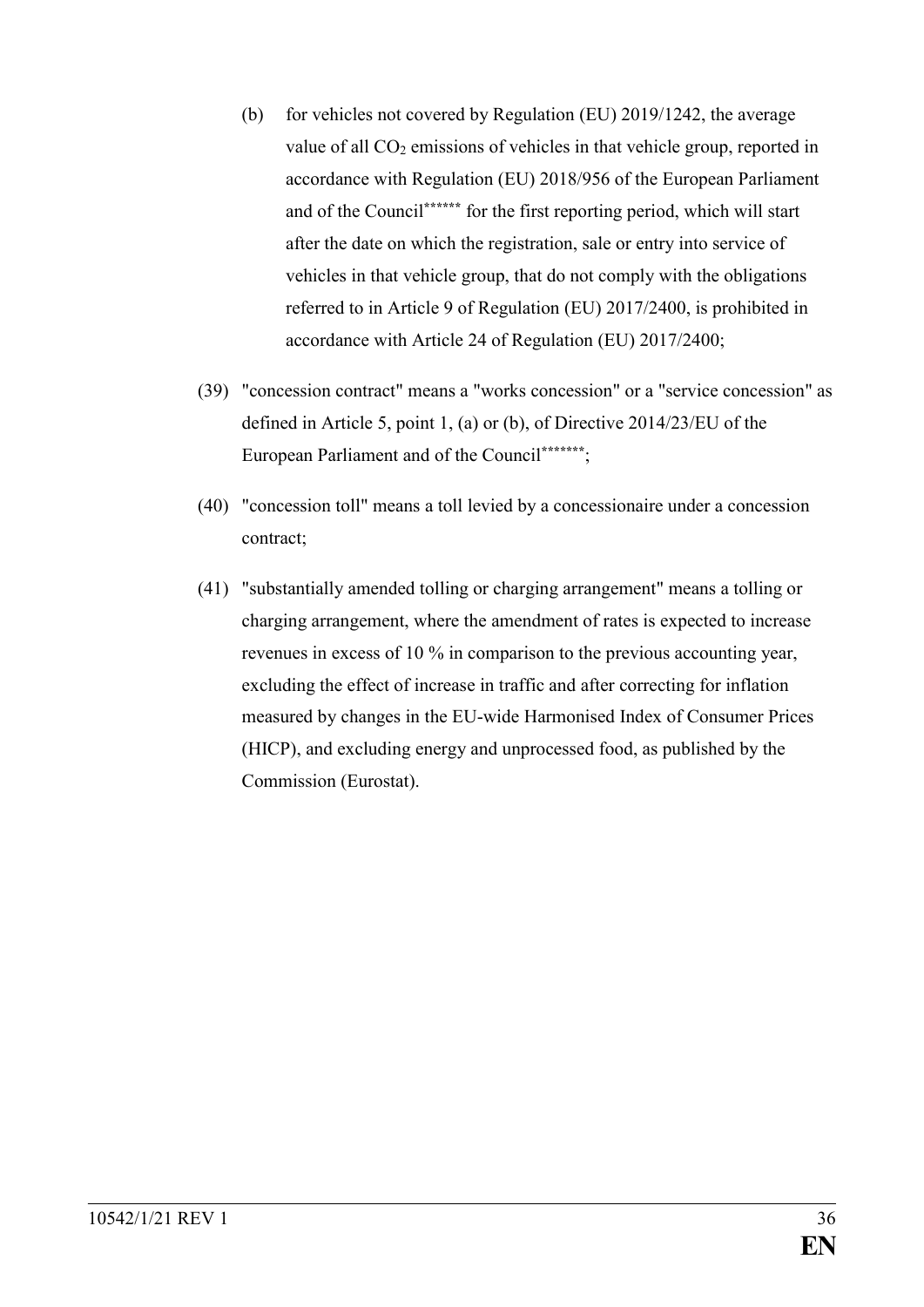2. For the purposes of paragraph 1, point 2:

 $\mathcal{L}_\text{max}$  , where  $\mathcal{L}_\text{max}$ 

- (a) in any event, the proportion of the construction costs to be taken into account shall not exceed the proportion of the current design lifetime period of infrastructure components still to run on 10 June 2008 or on the date when the new tolling arrangements are introduced, where this is a later date;
- (b) costs of infrastructure or infrastructure improvements may include any specific expenditure on infrastructure designed to reduce nuisance related to noise, to introduce innovative technologies or to improve road safety and actual payments made by the infrastructure operator corresponding to objective environmental elements such as protection against soil contamination.
- 3. Without prejudice to Article 7da(3), Member States may treat a motor caravan either as a coach or bus, or as a passenger car.

**<sup>\*</sup>** Regulation (EU) No 1315/2013 of the European Parliament and of the Council of 11 December 2013 on Union guidelines for the development of the trans-European transport network (OJ L 348 20.12.2013, p. 1.).

**<sup>\*\*</sup>** Directive 2014/45/EU of the European Parliament and of the Council of 3 April 2014 on periodic roadworthiness tests for motor vehicles and their trailers and repealing Directive 2009/40/EC (OJ L 127, 29.4.2014, p. 51).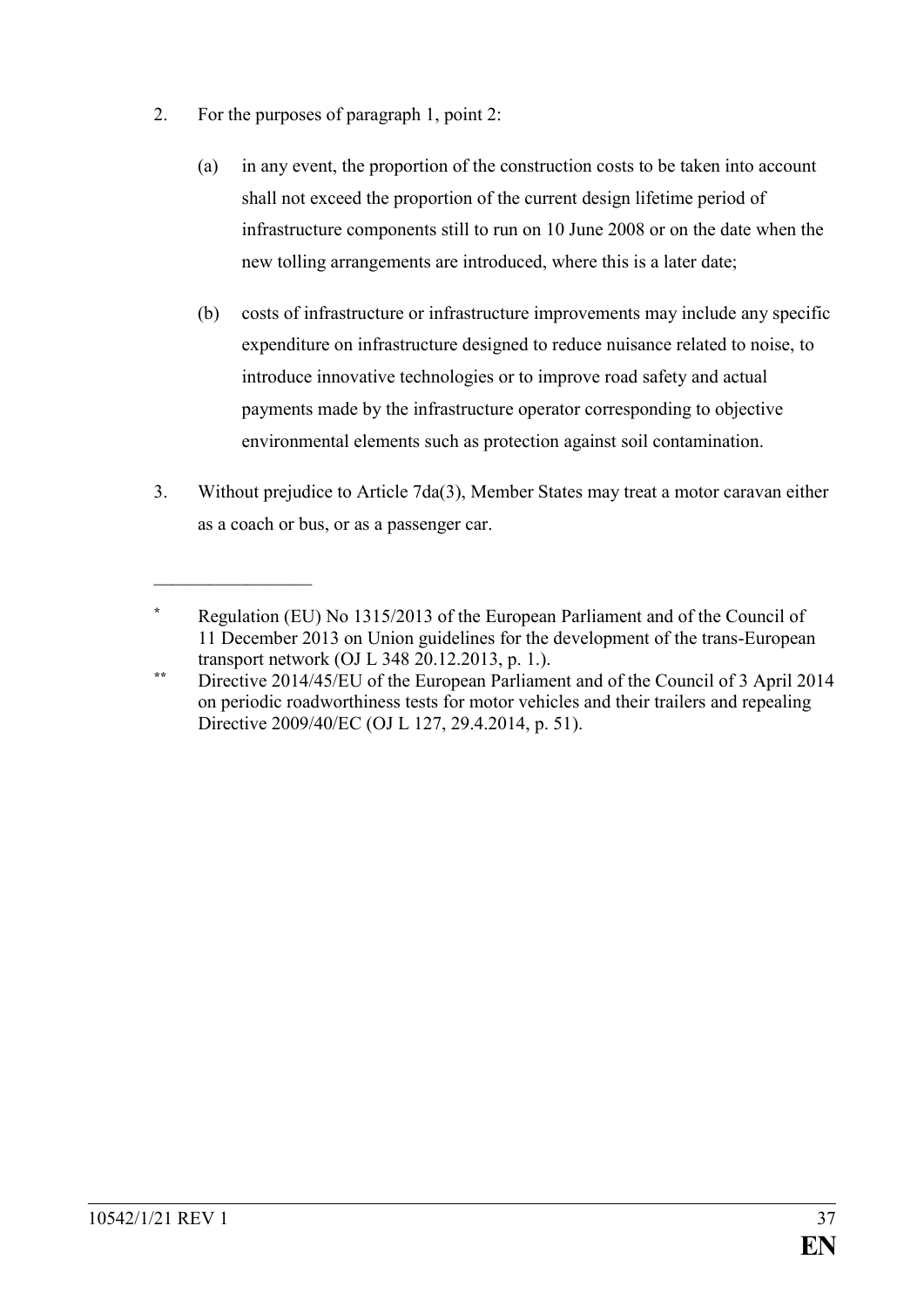- **\*\*\*** Regulation (EU) 2018/858 of the European Parliament and of the Council of 30 May 2018 on the approval and market surveillance of motor vehicles and their trailers, and of systems, components and separate technical units intended for such vehicles, amending Regulations (EC) No 715/2007 and (EC) No 595/2009 and repealing Directive 2007/46/EC (OJ L 151, 14.6.2018, p. 1).
- **\*\*\*\*** Commission Regulation (EU) 2017/2400 of 12 December 2017 implementing Regulation (EC) No 595/2009 of the European Parliament and of the Council as regards the determination of the  $CO<sub>2</sub>$  emissions and fuel consumption of heavy-duty vehicles and amending Directive 2007/46/EC of the European Parliament and of the Council and Commission Regulation (EU) No 582/2011 (OJ L 349, 29.12.2017, p. 1).
- **\*\*\*\*\*** Regulation (EU) 2019/1242 of the European Parliament and of the Council of 20 June 2019 setting CO<sup>2</sup> emission performance standards for new heavy-duty vehicles and amending Regulations (EC) No 595/2009 and (EU) 2018/956 of the European Parliament and of the Council and Council Directive 96/53/EC (OJ L 198, 25.7.2019, p. 202).
- **\*\*\*\*\*\*** Regulation (EU) 2018/956 of the European Parliament and of the Council of 28 June 2018 on the monitoring and reporting of  $CO<sub>2</sub>$  emissions from and fuel consumption of new heavy-duty vehicles (OJ L 173, 9.7.2018, p. 1).
- \*\*\*\*\*\*\*\*Directive 2014/23/EU of the European Parliament and of the Council of 26 February 2014 on the award of concession contracts (OJ L 94, 28.3.2014, p. 1.).';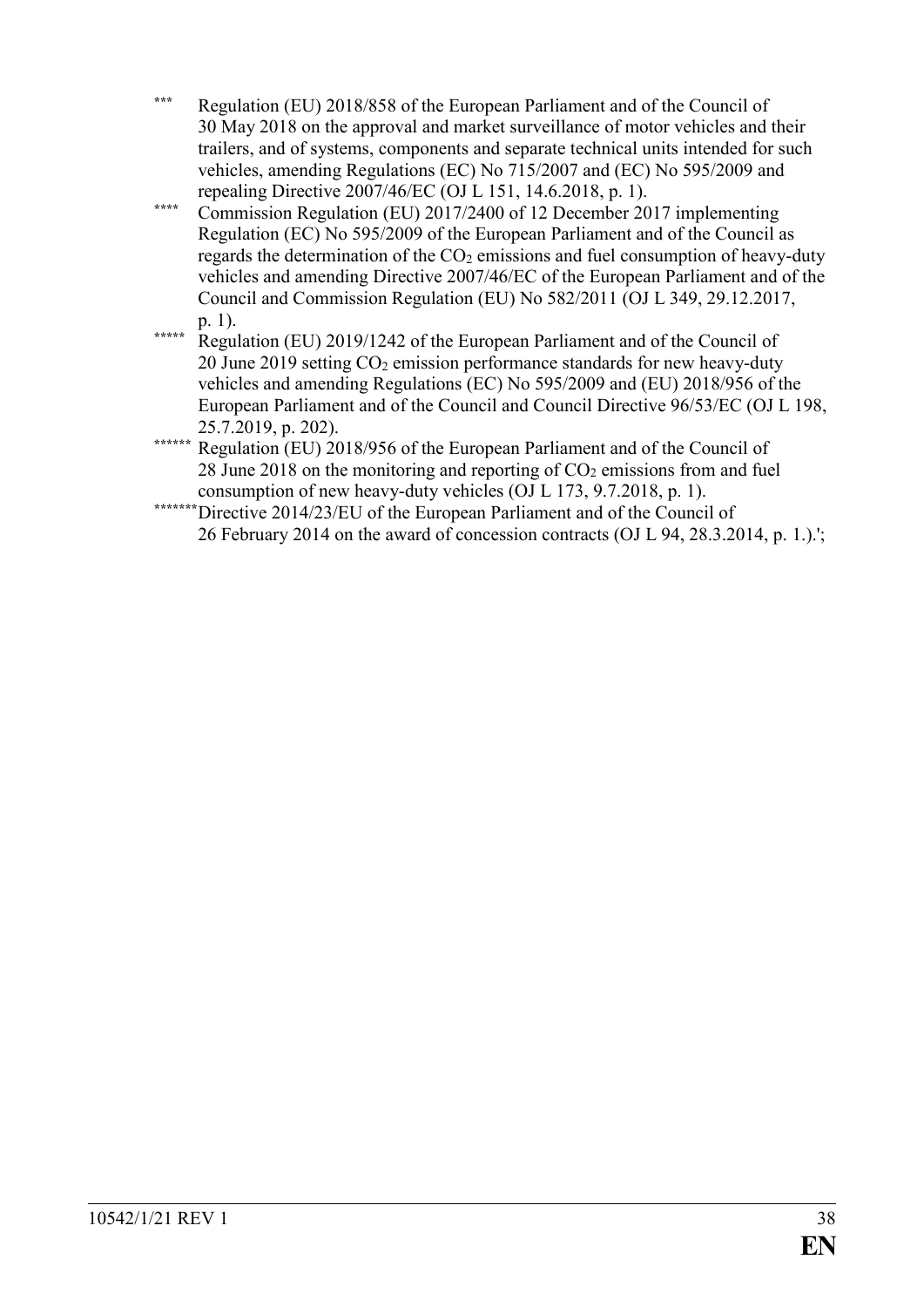(3) Article 7 and 7a are replaced by the following:

# '*Article 7*

- 1. Without prejudice to Article 9(1a), Member States may maintain or introduce tolls and user charges on the trans-European road network or on certain sections of that network, and on any other additional sections of their network of motorways which are not part of the trans-European road network under the conditions laid down in paragraphs 4 to 14 of this Article and in Articles 7a to 7k.
- 2. Paragraph 1 shall be without prejudice to the right of Member States, in compliance with the TFEU, to apply tolls and user charges on other roads, provided that the imposition of tolls and user charges on such other roads does not discriminate against international traffic and does not result in the distortion of competition between operators. Tolls and user charges applied on roads other than roads belonging to the trans-European road network and other than motorways, shall comply with the conditions laid down in paragraphs 4 and 5 of this Article, in Article 7a and in Article 7 $j(1)$ , (2) and (4).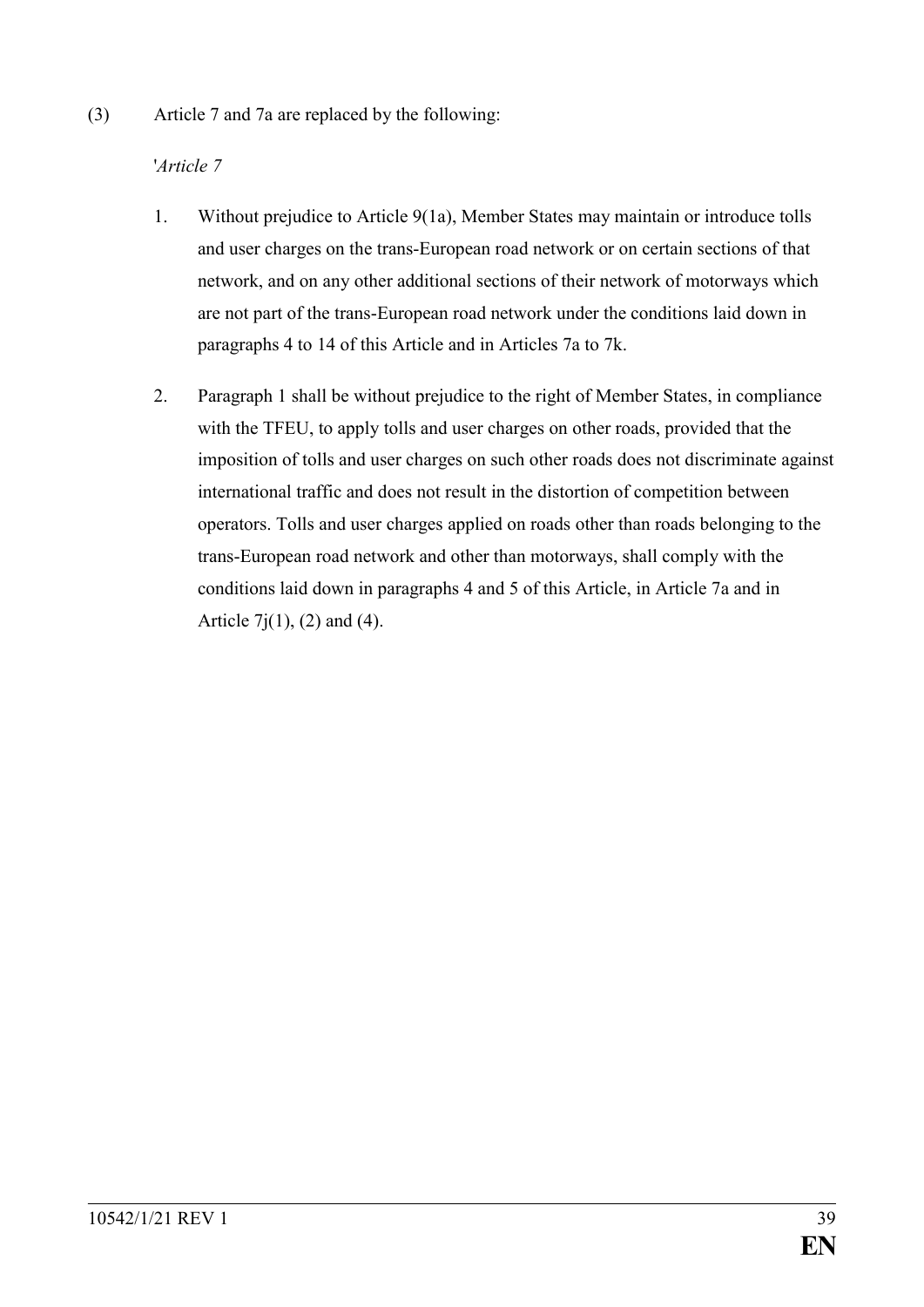- 3. Without prejudice to other provisions of this Directive, tolls and user charges for different categories of vehicles, such as heavy-duty vehicles, heavy goods vehicles, coaches and buses, light-duty vehicles, light commercial vehicles, minibuses and passenger cars, may be introduced or maintained independently from each other. However, where Member States charge passenger cars, they shall also charge light commercial vehicles.
- 4. Member States shall not impose both tolls and user charges on any given category of vehicle for the use of a single road section. However, a Member State which imposes a user charge on its network may also impose tolls for the use of bridges, tunnels and mountain passes.

Member States may decide not to apply Article 7ca(3), Article 7ga(1) and Article 7gb(2) to such tolls for the use of bridges, tunnels and mountain passes where one or both of the following conditions is met:

- (a) application of Article 7ca(3), Article 7ga(1) Article 7gb(2) would not be technically practicable to introduce such differentiation in the tolling system concerned;
- (b) application of Article 7ca(3), Article 7ga(1) and Article 7gb(2) would lead to diversion of the most polluting vehicles, with negative impacts on road safety and public health.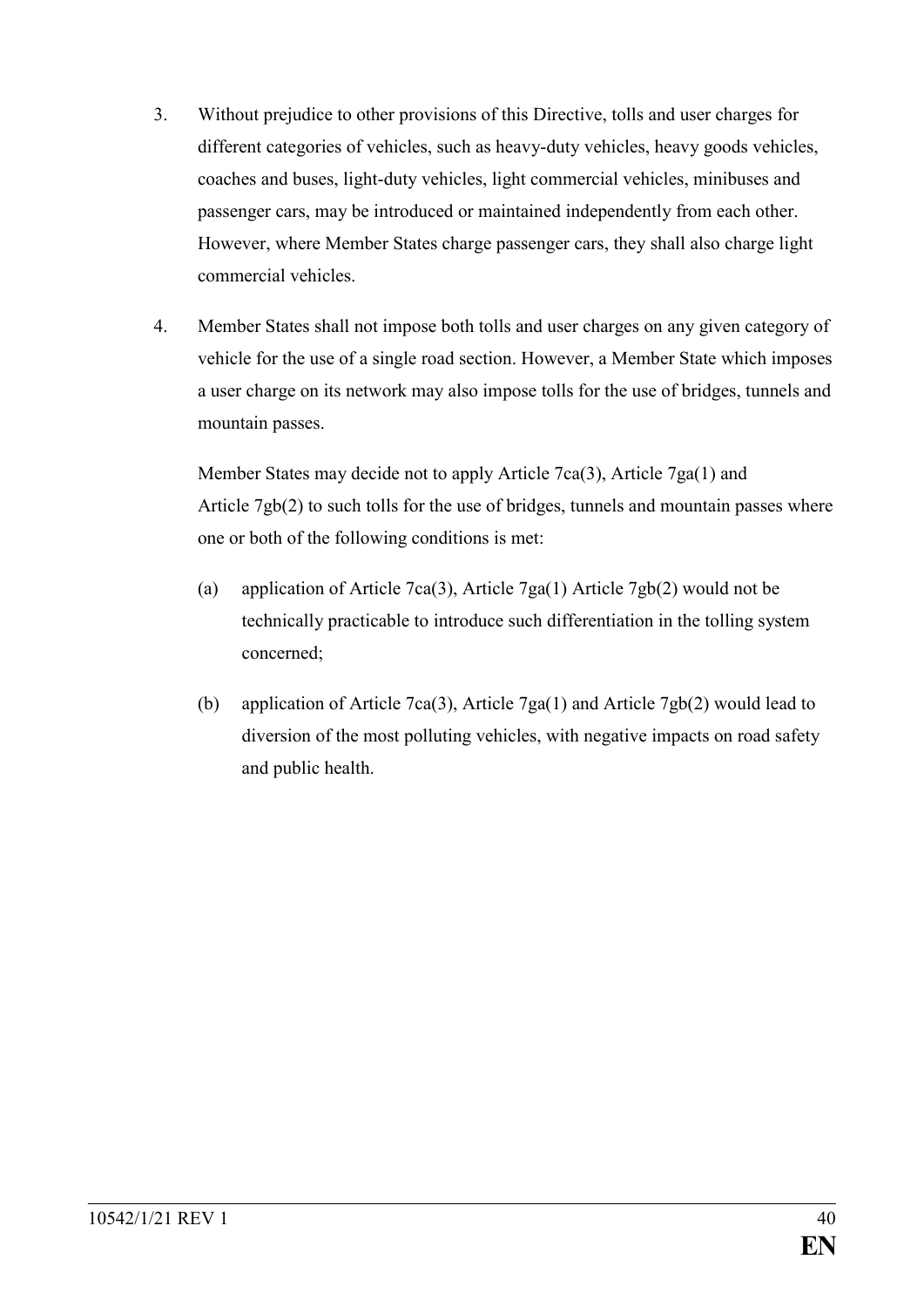A Member State that decides not to apply Article 7ca(3), Article 7ga(1) and Article 7gb(2) in accordance with the second subparagraph of this paragraph shall notify the Commission of its decision.

- 5. Tolls and user charges shall not discriminate, directly or indirectly, on the grounds of:
	- (a) the nationality of the road user;
	- (b) the Member State or the third country of establishment of the transport operator;
	- (c) the Member State or the third country of registration of the vehicle; or
	- (d) the origin or destination of the transport operation.
- 6. Member States may provide for reduced tolls or user charges on certain road sections, or completely exclude certain road sections from road charges, in particular where traffic intensity is low in sparsely populated areas.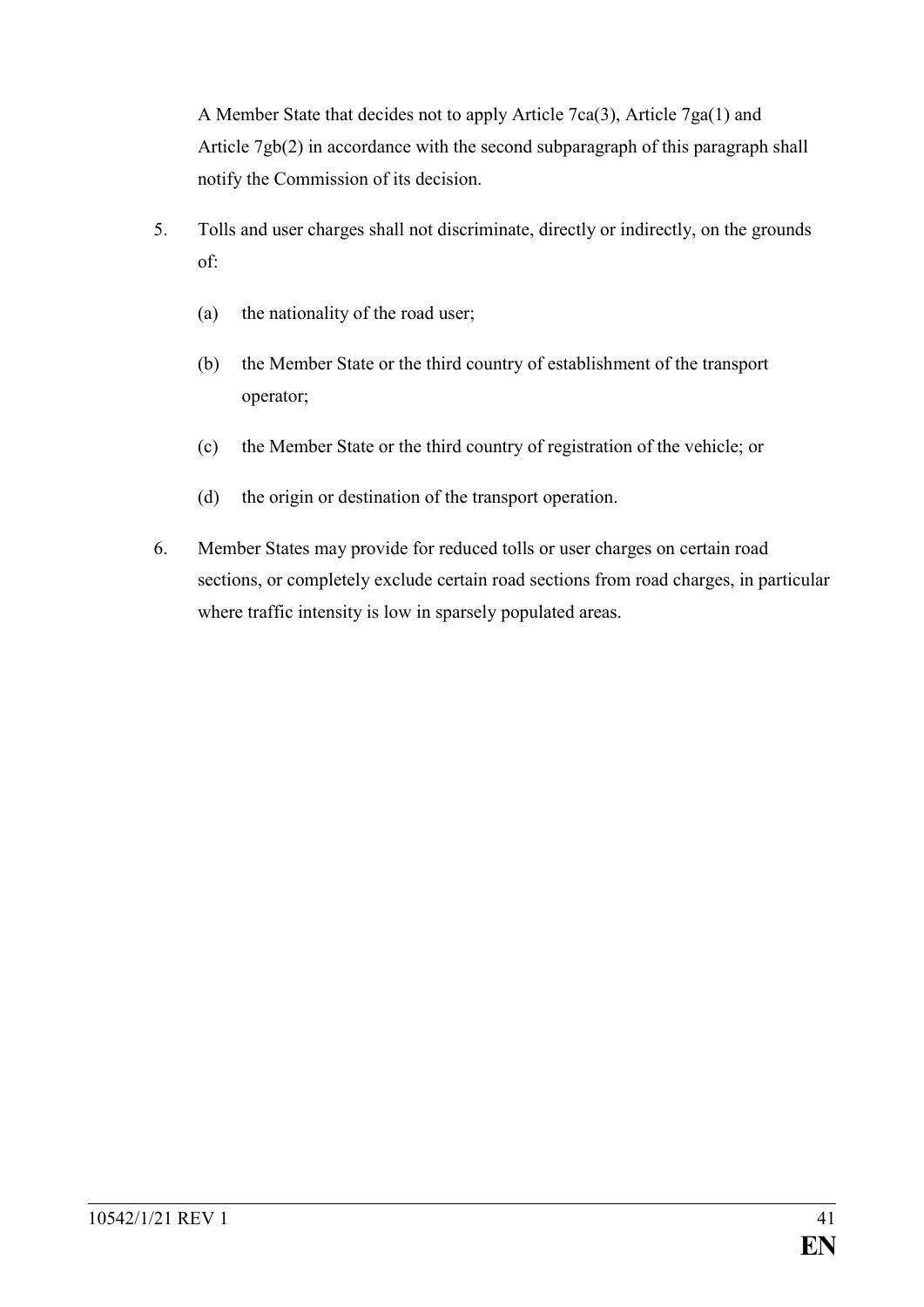- 7. In the case of road infrastructures covered by concession contracts, where the contract was signed before … [the date of entry into force of this amending Directive] or the tenders or responses to invitations to negotiate under the negotiated procedure were received pursuant to a public procurement process before … [the date of entry into force of this amending Directive], Member States may choose not to apply Article 7ca(3), Article 7g(1) and (2), Article 7ga and Article 7gb to tolls and user charges on those infrastructures until the concession contract is renewed or the tolling or charging arrangement is substantially amended.
- 8. Paragraph 7 applies also to long-term contracts, concluded between a public and nonpublic entity, signed before … [the date of entry into force of this amending Directive] for the execution of works and/or the management of services other than the execution of works not including the transfer of the demand risk.
- 9. Member States may provide for reduced tolls or user charges, or exemptions from the obligation to pay tolls or user charges for:
	- (a) heavy-duty vehicles exempted from the requirement to install and use recording equipment under Regulation (EU) No 165/2014 of the European Parliament and of the Council**\*** ;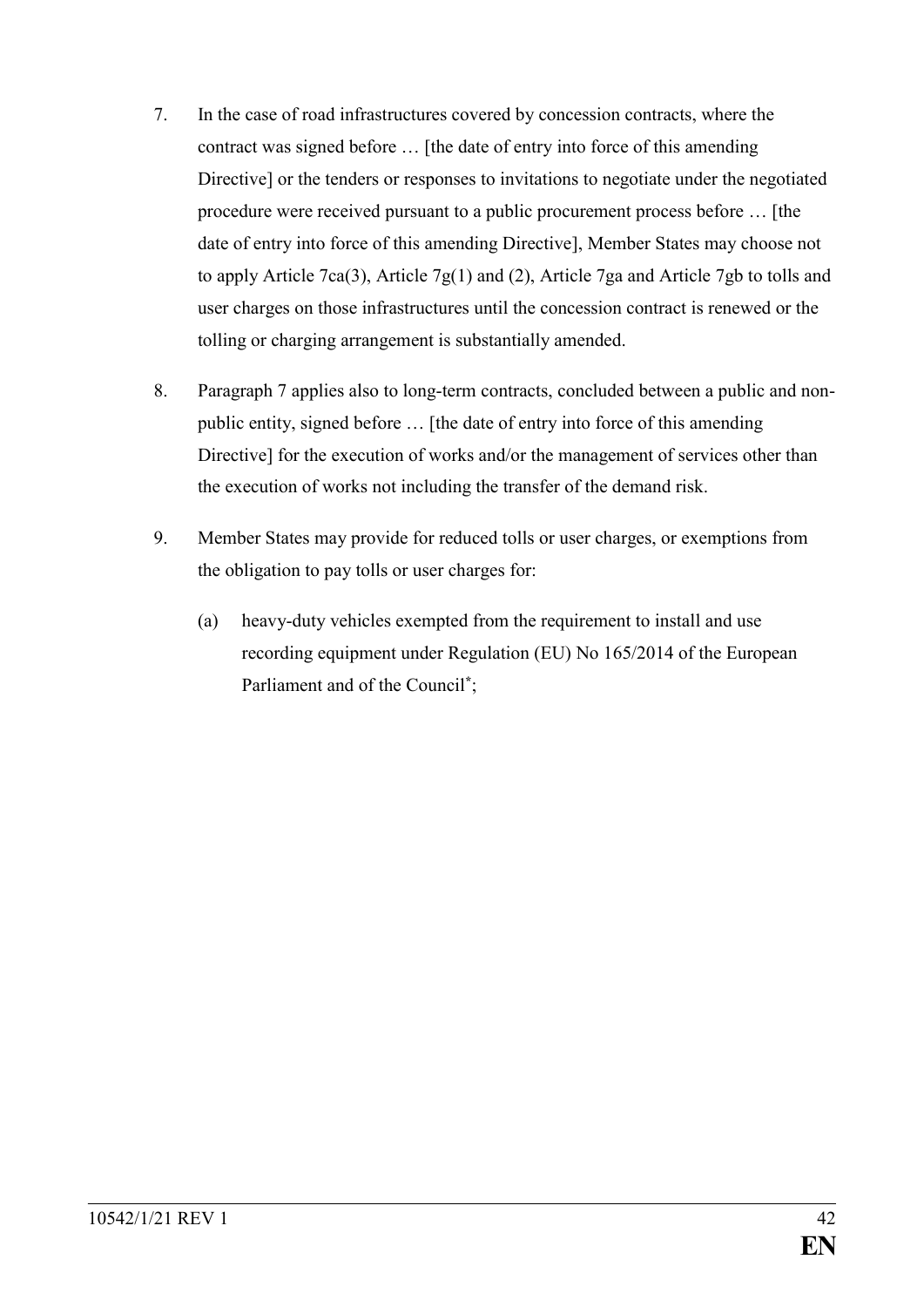- (b) heavy goods vehicles with a technically permissible maximum laden mass exceeding 3,5 tonnes and less than 7,5 tonnes used for carrying materials, equipment or machinery for the driver's use in the course of the driver's work, or for delivering goods which are produced on a craft basis, where the transport is not effected for hire or reward;
- (c) any vehicle covered by the conditions set out in Article 6(2), points (a) and (b), or any vehicle used or owned by persons with disabilities; and
- (d) zero-emission vehicles with a technically permissible maximum laden mass up to 4,25 tonnes.
- 10. From … [8 years after the date of entry into force of this amending Directive], Member States shall not apply user charges for heavy-duty vehicles on the core trans-European transport network.
- 11. By way of derogation from paragraph 10, Member States may apply user charges for heavy-duty vehicles on sections of the core trans-European transport network but only in duly justified cases where applying a toll would:
	- (a) involve disproportionate administrative, investment and operating costs compared to the expected revenue or benefits, which such a toll would generate, for example due to the limited length of the road sections concerned or the relatively low population density or the relatively low traffic; or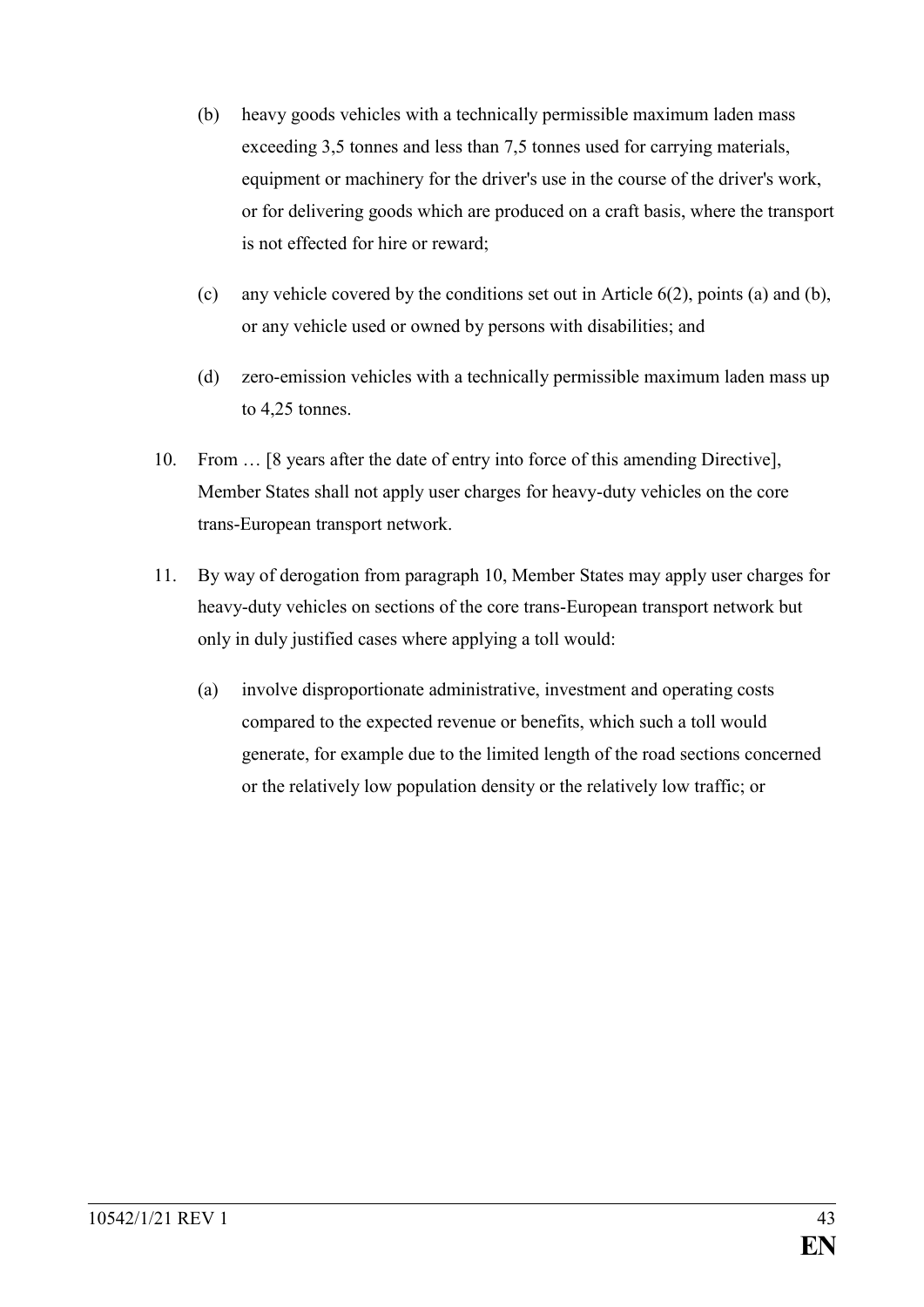(b) lead to the diversion of traffic with negative impacts on road safety or on public health.

Before applying those user charges, Member States shall notify the Commission of their intention to do so. That notification shall include the reasons justifying, in light of the first subparagraph, the application of the user charge based on objective criteria and clear information on the vehicles and road sections covered by the user charge.

Member States may submit one single notification for more road sections covered by the exemptions, provided that the justification is included for each section.

12. Where Member States apply a common system for user charges in accordance with Article 8, those Member States shall adapt or discontinue the common system by … [10 years after the date of entry into force of this amending Directive].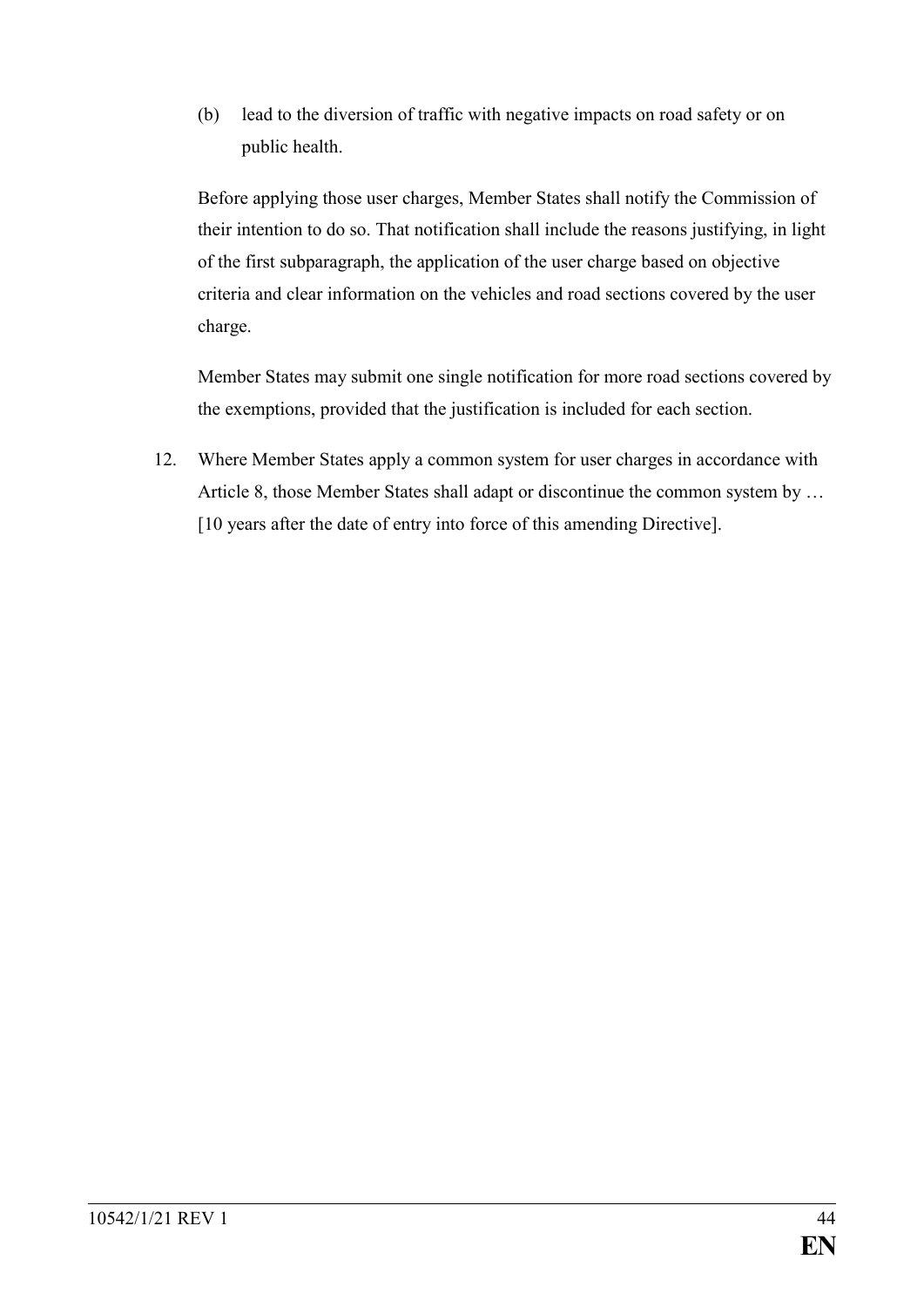- 13. Until … [5 years after the date of entry into force of this amending Directive], as regards heavy goods vehicles, a Member State may choose to apply tolls or user charges only to heavy goods vehicles with a technically permissible maximum laden mass of not less than 12 tonnes where it considers that levying tolls or user charges to heavy goods vehicles of less than 12 tonnes would:
	- (a) create significant adverse effects on the free flow of traffic, the environment, noise levels, congestion, health, or road safety, due to traffic diversion;
	- (b) involve administrative costs of more than 15 % of the additional revenue resulting from that extension; or
	- (c) concern a category of vehicles which does not cause more than 10 % of the chargeable infrastructure costs.

Member States choosing to apply tolls or user charges or both only to heavy goods vehicles with a technically permissible maximum laden mass of not less than 12 tonnes shall inform the Commission of their decision together with the reasons upon which it is based.

14. Where tolls are applied to all heavy-duty vehicles, Member States may choose to recover a different percentage of costs from coaches and buses and motor caravans, on the one hand, and from heavy goods vehicles, on the other hand.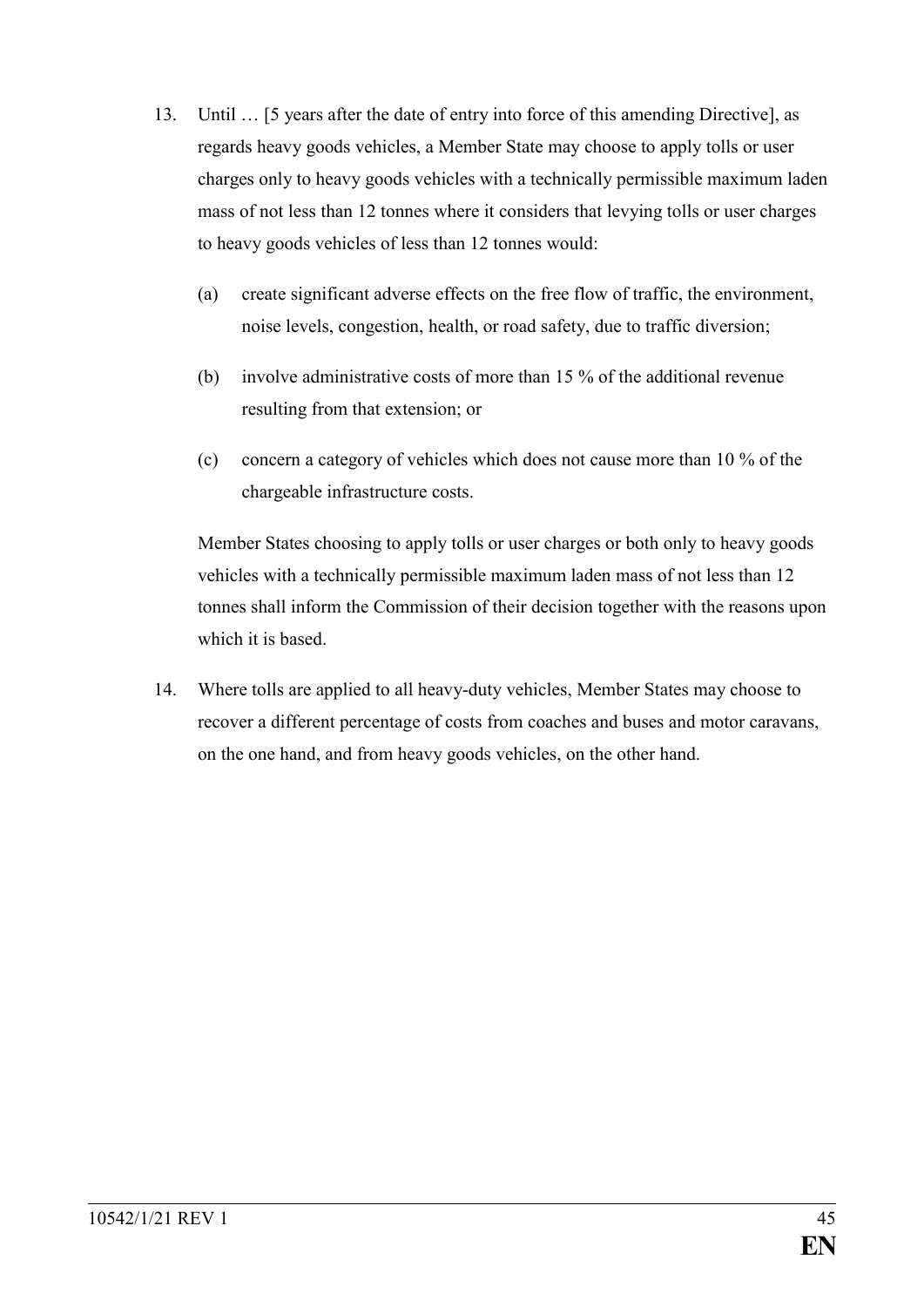15. By ...[date five years after the date of entry into force of this amending Directive], the Commission shall assess the implementation and effectiveness of this Directive with regard to the charging of light-duty vehicles.

That assessment shall take into account the evolution of charging systems applied to light-duty vehicles in terms of the type of charging applied to various vehicle categories, the extent of the network covered, the proportionality of pricing and other relevant elements.

Based on that assessment, the Commission shall, where appropriate, submit a legislative proposal to amend the relevant provisions of this Directive.

 $\frac{1}{2}$ 

**<sup>\*</sup>** Regulation (EU) No 165/2014 of the European Parliament and of the Council of 4 February 2014 on tachographs in road transport, repealing Council Regulation (EEC) No 3821/85 on recording equipment in road transport and amending Regulation (EC) No 561/2006 of the European Parliament and of the Council on the harmonisation of certain social legislation relating to road transport (OJ L 60, 28.2.2014, p. 1.).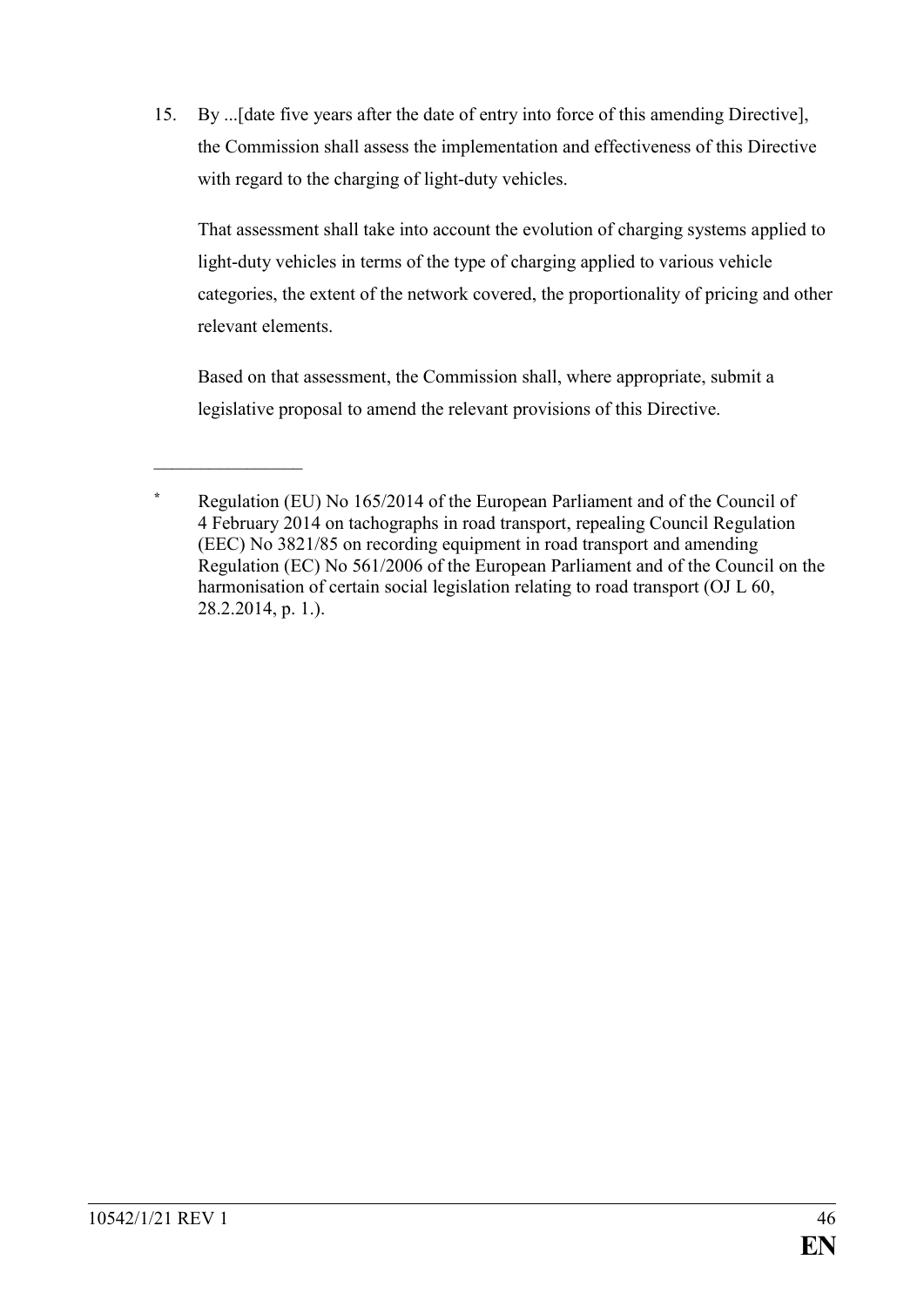#### *Article 7a*

- 1. User charges shall be proportionate to the duration of the use made of the infrastructure.
- 2. If user charges are applied in respect of heavy-duty vehicles, the use of the infrastructure shall be made available for at least the following periods: a day, a week, a month, and a year. The monthly rate shall not exceed 10 % of the annual rate, the weekly rate shall not exceed 5 % of the annual rate and the daily rate shall not exceed 2 % of the annual rate.

A Member State may decide that for vehicles registered in that Member State only annual rates shall apply.

Member States shall set user charges, including administrative costs, for all heavyduty vehicles, at a level that does not exceed the maximum rates laid down in Annex II.

3. If user charges are applied in respect of passenger cars, the use of the infrastructure shall be made available at least for the following periods: a day, a week or 10 days or both, a month or two months or both, and a year. The two-monthly rate shall not exceed 30 % of the annual rate, the monthly rate shall not exceed 19 % of the annual rate, the 10-day rate shall not exceed 12 % of the annual rate, the weekly rate shall not exceed 11 % of the annual rate and the daily rate shall not exceed 9 % of the annual rate.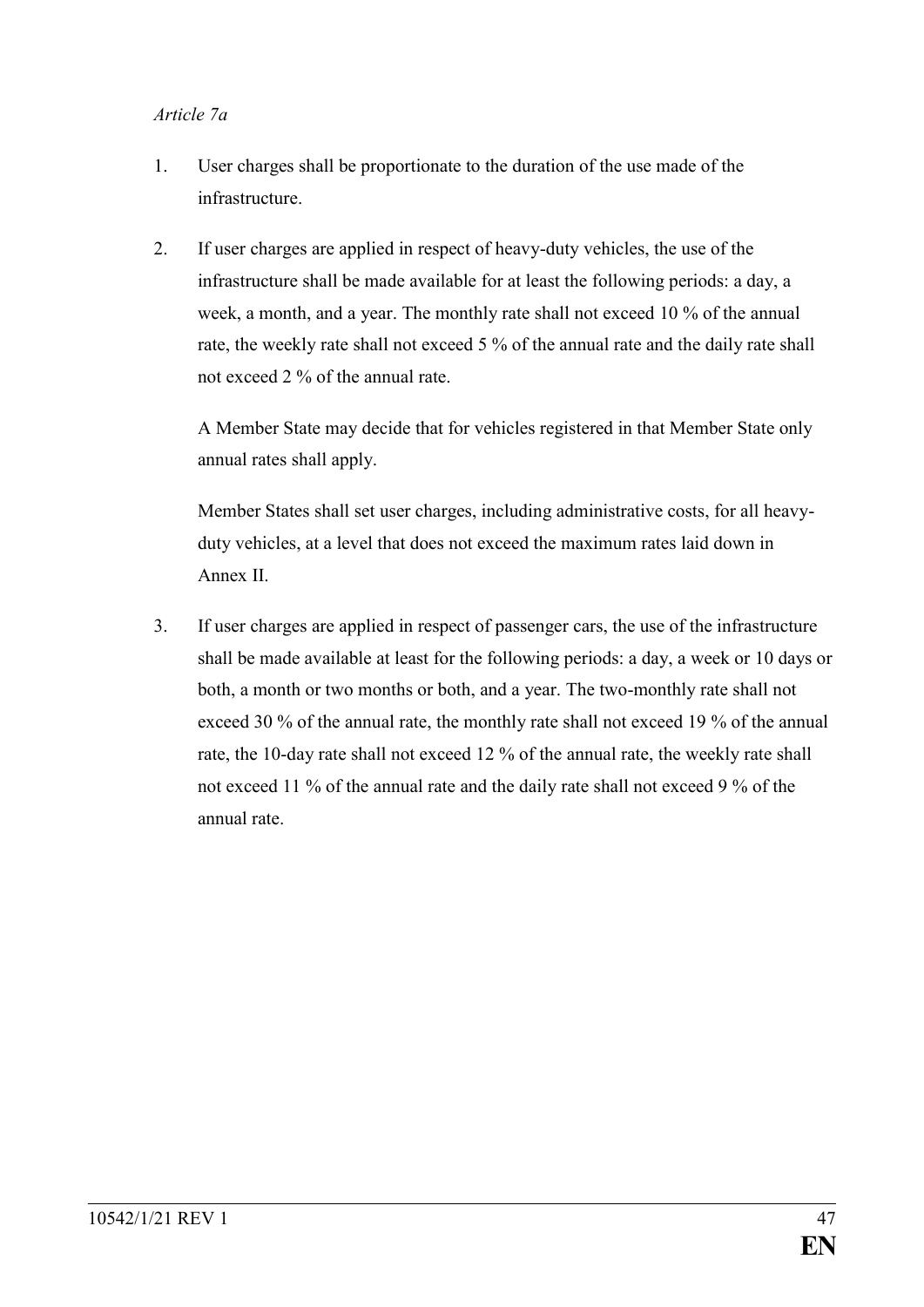Member States may limit the daily user charge for transit purposes only.

Member States may also make the use of the infrastructure available for other periods of time. In such cases, Member States shall apply rates in accordance with the principle of equal treatment between users, taking into account all relevant factors, in particular the annual rate and the rates applied for the other periods referred to in the first subparagraph, existing use patterns and administrative costs.

In respect of user charge schemes adopted before … [the date of entry into force of this amending Directive], Member States may maintain rates above the limits set out in the first subparagraph, provided that they were in force before that date, and may maintain corresponding higher rates for other periods of use, in compliance with the principle of equal treatment. However, they shall comply with the limits set out in the first subparagraph as well as with the second subparagraph as soon as substantially amended charging arrangements enter into force and, at the latest, by ... [8 years after the date of entry into force of this amending Directive].

4. For minibuses and light commercial vehicles, Member States shall comply with either paragraph 2 or 3. Where Member States set different user charges for light commercial vehicles than for passenger cars, they shall set higher user charge rates for light commercial vehicles than for passenger cars.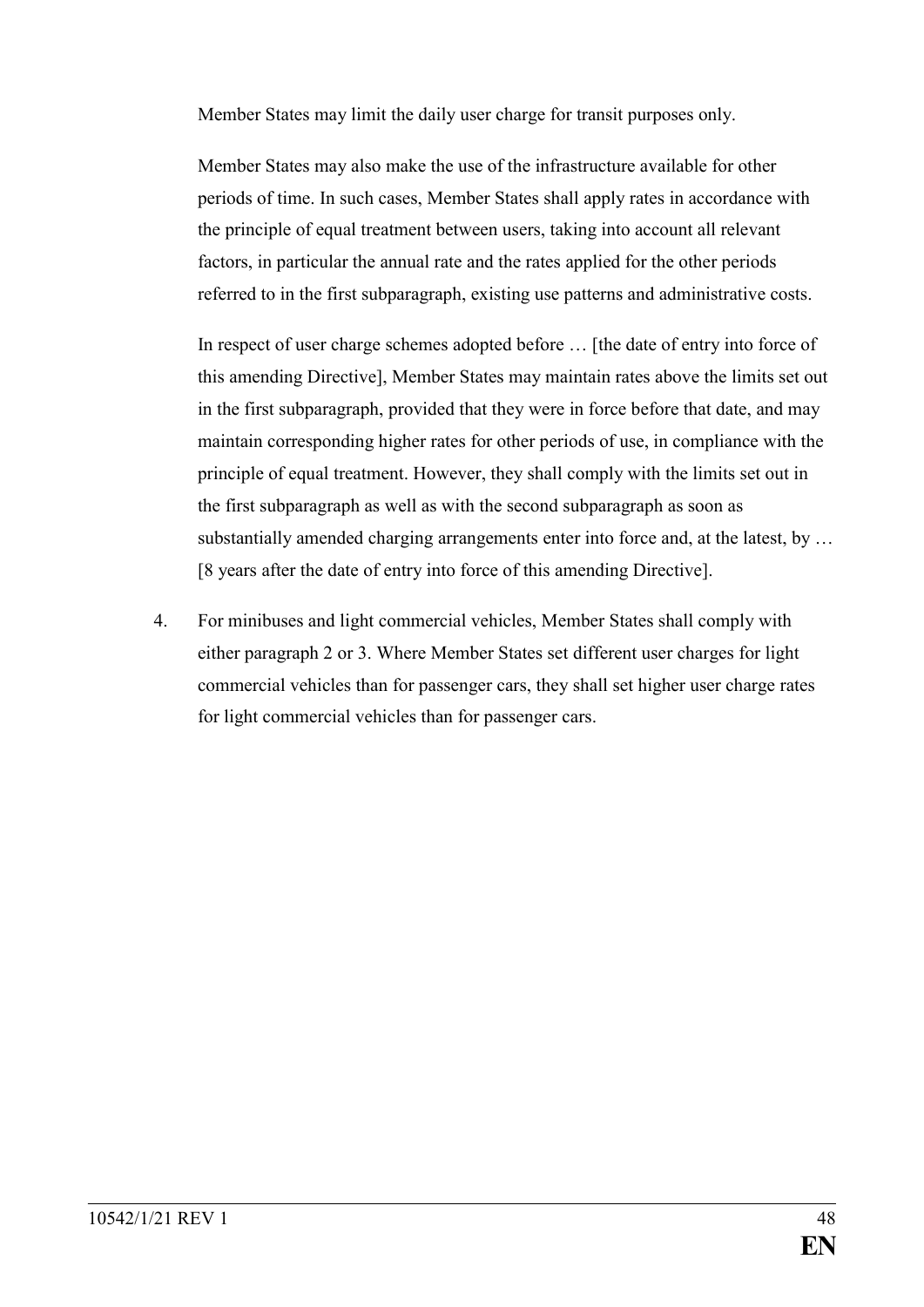- 5. By …[5 years after the date of entry into force of this amending Directive], the Commission shall assess the technical and legal feasibility of differentiating the treatment of different light commercial vehicles based on whether or not the light commercial vehicle concerned is equipped with a tachograph. Based on that assessment, the Commission shall, where appropriate, submit a legislative proposal to amend this Directive accordingly.';
- (4) the following Article is inserted:

## '*Article 7aa*

- 1. Member States that applied tolls on their core trans-European transport network or on part of it, before … [the date of entry into force of this amending Directive], may establish a combined charging system for all heavy-duty vehicles or for some types of heavy-duty vehicles.
- 2. In that combined charging system, Member States may, notwithstanding Article 7(10), apply user charges for all heavy-duty vehicles or for some types of heavy-duty vehicles including for some weight categories of heavy-duty vehicles on the core trans-European transport network or parts of it, in accordance with Article 7(4).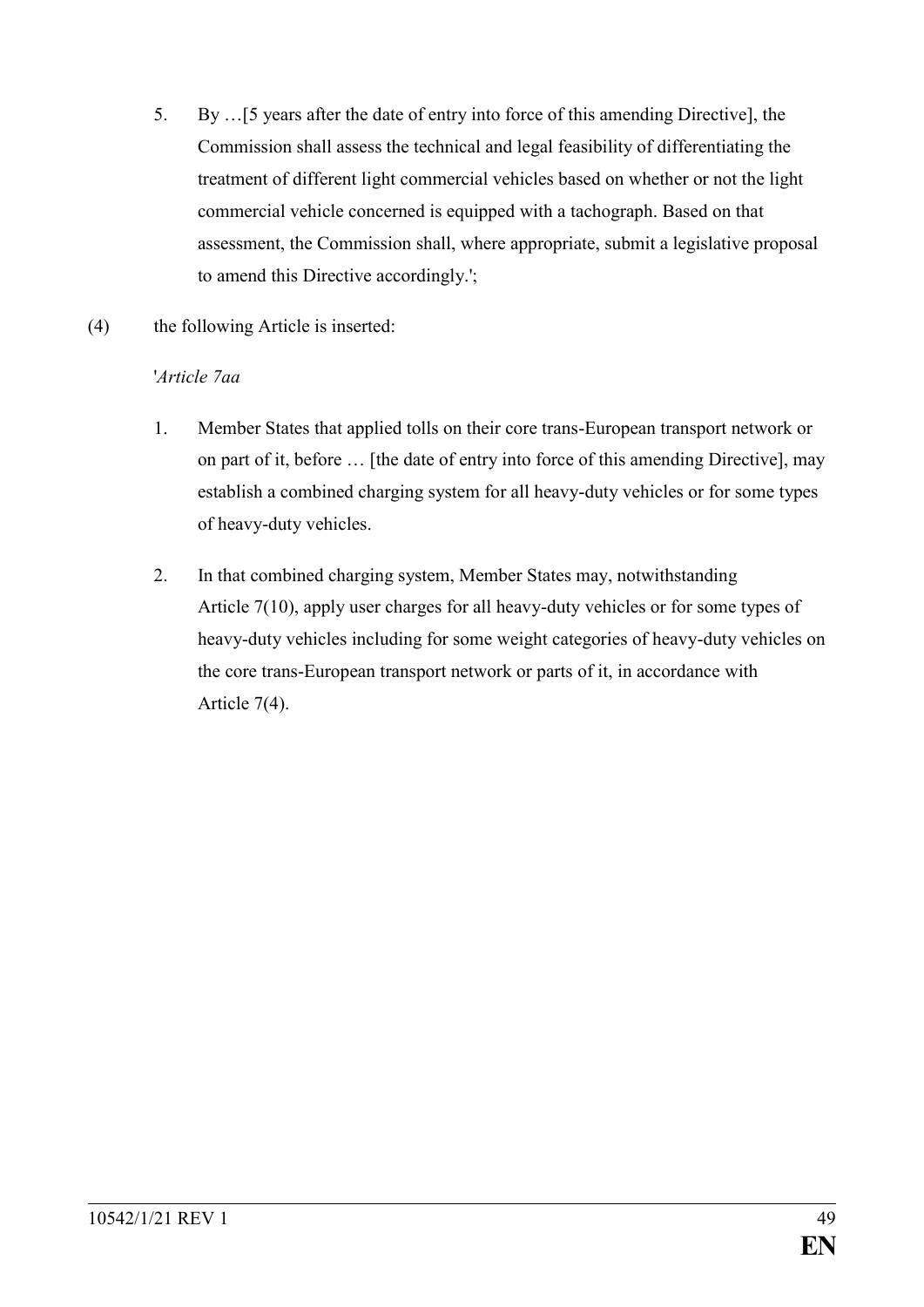- 3. The user charges referred to in paragraph 2 of this Article shall be varied in accordance with Article7ga and according to the Euro emission class. In addition, Member States shall set user charges, including administrative costs, for the heavyduty vehicles concerned, at a level that does not exceed the maximum rates laid down in Annex II.
- 4. Member States establishing the combined charging scheme shall carry out an impact assessment or analysis explaining and justifying its introduction which shall be notified to the Commission at least six months before its introduction.';
- (5) Articles 7b and 7c are replaced by the following:

#### '*Article 7b*

1. The infrastructure charge for heavy-duty vehicles shall be based on the principle of the recovery of infrastructure costs. The weighted average infrastructure charge for heavy-duty vehicles shall be related to the construction costs and the costs of operating, maintaining and developing the infrastructure network concerned. The weighted average infrastructure charge may also include a return on capital and/or a profit margin based on market conditions.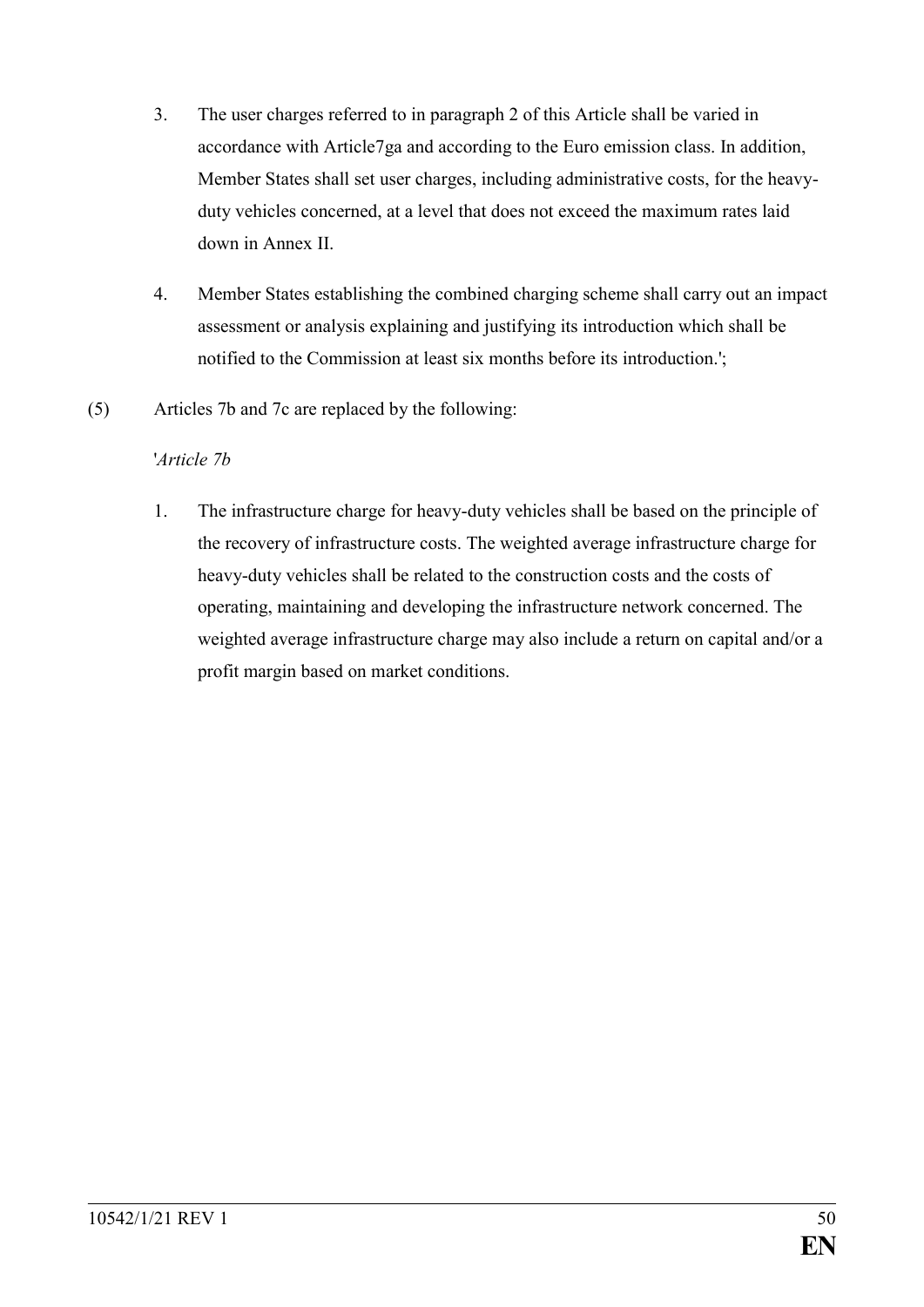2. The costs taken into account shall relate to the network or the part of the network on which infrastructure charges for heavy-duty vehicles are levied and to the vehicles that are subject to those charges. Member States may choose to recover only a percentage of those costs.

## *Article 7c*

1. Member States may maintain or introduce an external-cost charge, related to the cost of traffic-based air pollution, noise pollution,  $CO<sub>2</sub>$  emissions or any combination thereof.

Where an external-cost charge is applied for heavy-duty vehicles, Member States shall vary it and set it in accordance with the minimum requirements and the methods referred to in Annex IIIa and shall respect the reference values set out in Annexes IIIb and IIIc. Member States may choose to recover only a percentage of those costs.

- 2. The amount of the external-cost charge shall be set by the Member State concerned. If a Member State designates an authority for that purpose, that authority shall be legally and financially independent from the organisation in charge of managing or collecting part or all of the charge.
- 3. Member States may apply exemptions which allow external-cost charges to be adjusted for vehicles of historical interest.';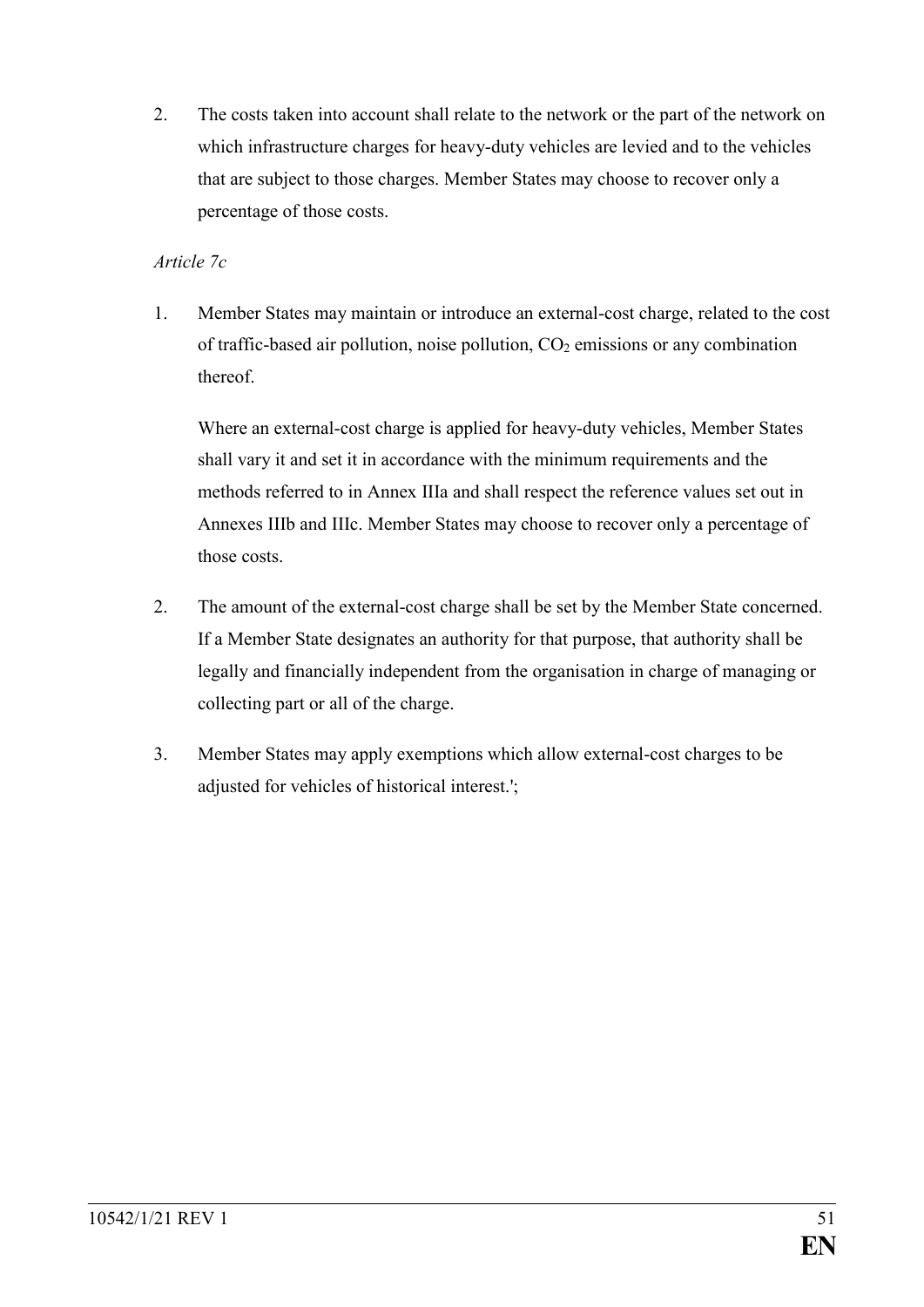#### (6) the following Articles are inserted:

#### '*Article 7ca*

- 1. When levying an external-cost charge for air or noise pollution, Member States shall take into account the costs relating to the network or the part of the network on which that charge is levied and the vehicles that are subject to that charge.
- 2. The external-cost charge related to traffic-based air pollution shall not apply to heavy-duty vehicles which comply with the most stringent of Euro emission standards.

The first subparagraph shall cease to apply four years after the date when the rules which introduced those standards started to apply.

3. From … [4 years after the date of entry into force of this amending Directive], Member States shall apply an external-cost charge for traffic-based air pollution to heavy-duty vehicles on the tolled network referred to in Article 7(1).

By way of derogation from the first subparagraph, Member States may decide not to apply an external-cost charge on those road sections where this would lead to the diversion of the most polluting vehicles, resulting in negative impacts on road safety and public health.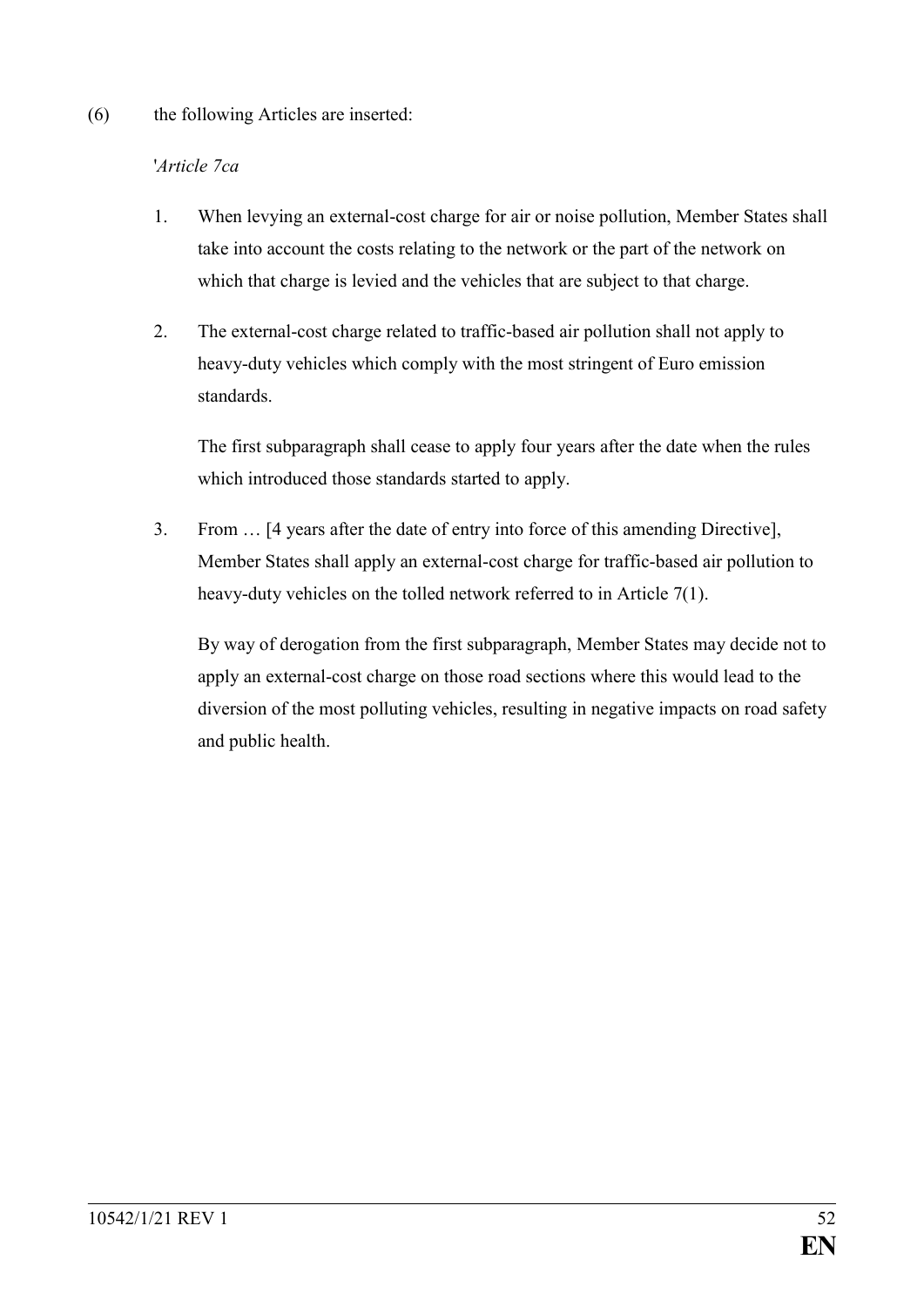4. Member States may assess the possibility of applying an external-cost charge for  $CO<sub>2</sub>$  emissions and for air pollution or discounts, related to those emissions, where concession tolls are not varied in accordance with Articles 7g and 7ga for heavy-duty vehicles, and in accordance with Article 7gb for light-duty vehicles.

The result of that optional assessment, including a justification of the reason why the external-cost charge or discount is not applied, shall be notified to the Commission.

## *Article 7cb*

- 1. Member States may apply higher external-cost charges for  $CO<sub>2</sub>$  emissions than the reference values set out in Annex IIIc, provided that this is done in a non-discriminatory manner, and limited to no more than twice the values set out in Annex IIIc. Where Member States apply this paragraph they shall justify their decision and notify it to the Commission, in accordance with Annex IIIa.
- 2. For buses and coaches, Member States may choose to apply the same or lower values than those applied to heavy goods vehicles.
- 3. An external-cost charge for  $CO<sub>2</sub>$  emissions may be combined with an infrastructure charge that has been varied in accordance with Article 7ga.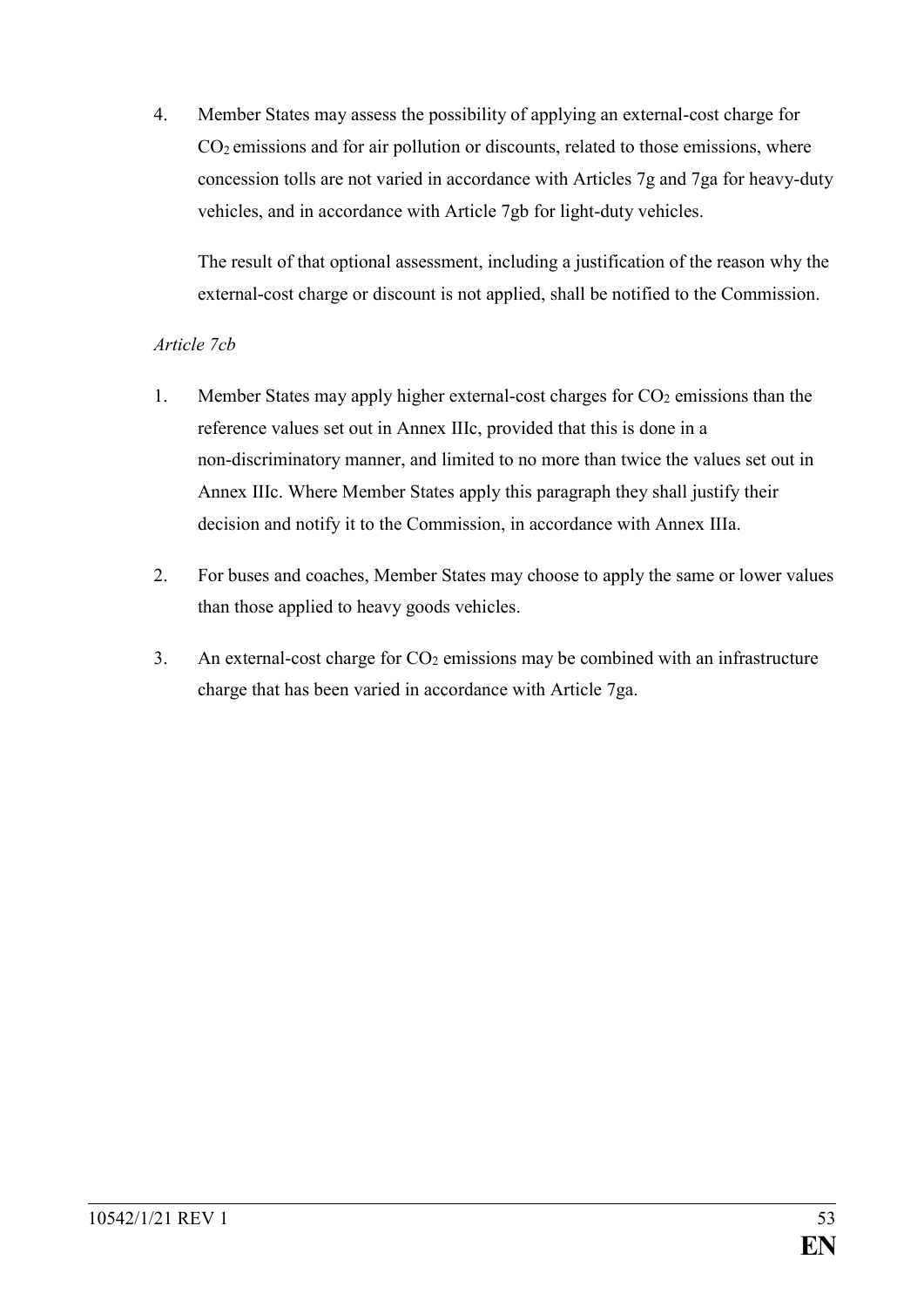4. By ... [5 years after the entry into force of this amending Directive], the Commission shall assess the implementation and effectiveness of external-cost charging for  $CO<sub>2</sub>$ emissions, as well as its coherence with Directive 2003/87/EC of the European Parliament and of the Council**\*** and Council Directive 2003/96/EC**\*\***. Based on that assessment, the Commission shall, where appropriate, submit a legislative proposal to amend this Article. In the event that this Article has not been amended accordingly by 1 January 2027 but Directive 2003/87/EC or Directive 2003/96/EC has been amended in a manner resulting in an effective internalisation of at least part of the external costs of CO<sub>2</sub> emissions from road transport, the Commission shall adopt delegated acts in accordance with Article 9d of this Directive, amending Annex IIIc to this Directive to adjust the reference values of the external-cost charge for  $CO<sub>2</sub>$ emissions, taking into account the effective carbon price applied to road transport fuels in the Union.

 $\frac{1}{2}$ 

**<sup>\*</sup>** Directive 2003/87/EC of the European Parliament and of the Council of 13 October 2003 establishing a system for greenhouse gas emission allowance trading within the Union and amending Council Directive 96/61/EC (OJ L 275, 25.10.2003, p. 32).

**<sup>\*\*</sup>** Council Directive 2003/96/EC of 27 October 2003 restructuring the Community framework for the taxation of energy products and electricity (OJ L 283, 31.10.2003, p. 51).';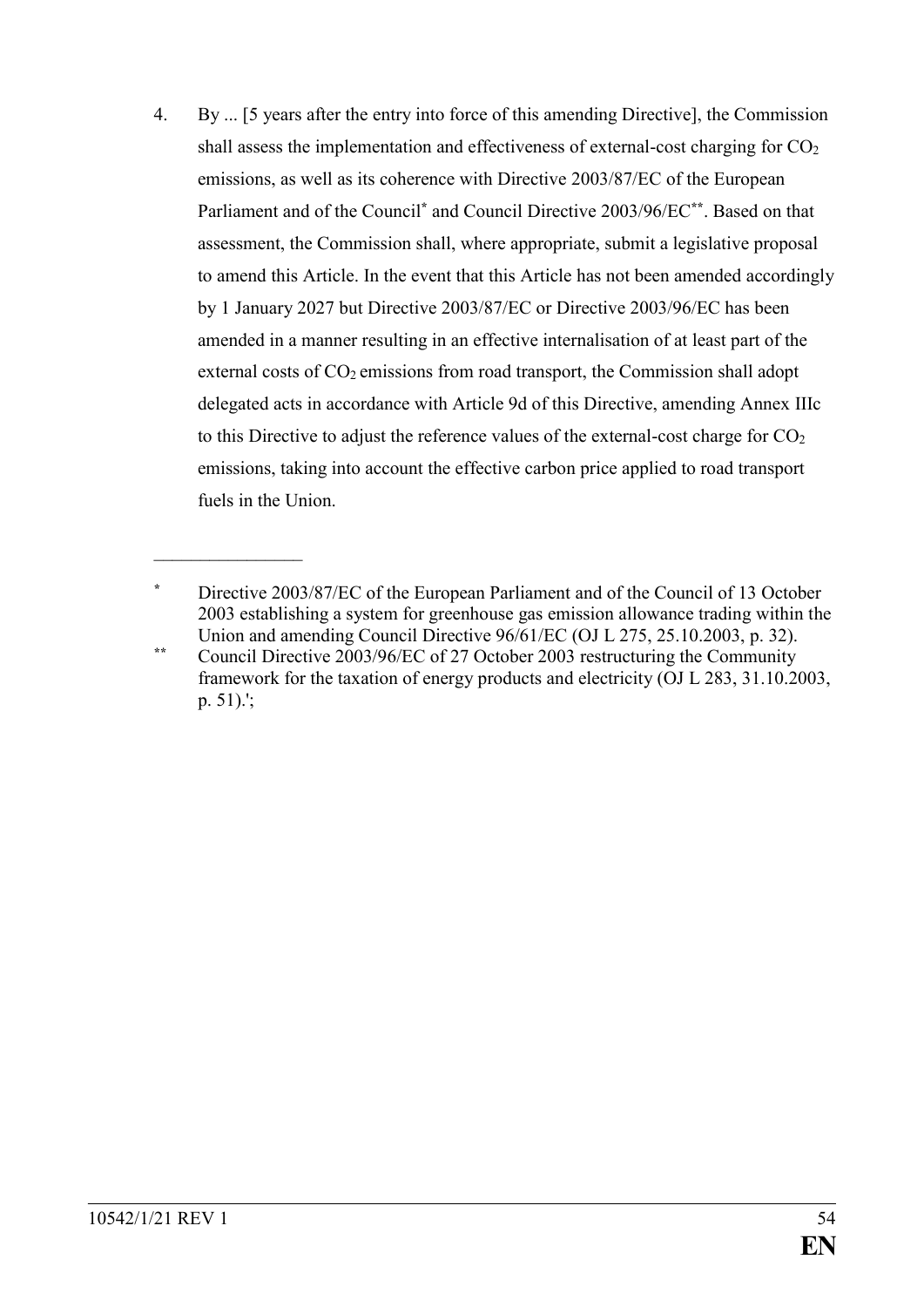(7) Article 7d is replaced by the following:

## '*Article 7d*

No later than six months after the adoption of new and more stringent Euro emission standards, the Commission shall, where appropriate, submit a legislative proposal in order to determine the corresponding reference values in Annex IIIb and to adjust the maximum rates of user charges in Annex II.';

(8) the following Article is inserted:

## '*Article 7da*

- 1. Member States may, in accordance with the requirements set out in Annex V, introduce a congestion charge on any section of their road network which is affected by congestion. The congestion charge may only be applied on those road sections which are regularly congested and only during the periods when they are typically congested.
- 2. Member States shall specify the road sections and time periods referred to in paragraph 1 based on objective criteria related to the level to which the roads and their vicinities are affected by congestion, measured inter alia in terms of average delays or queue lengths.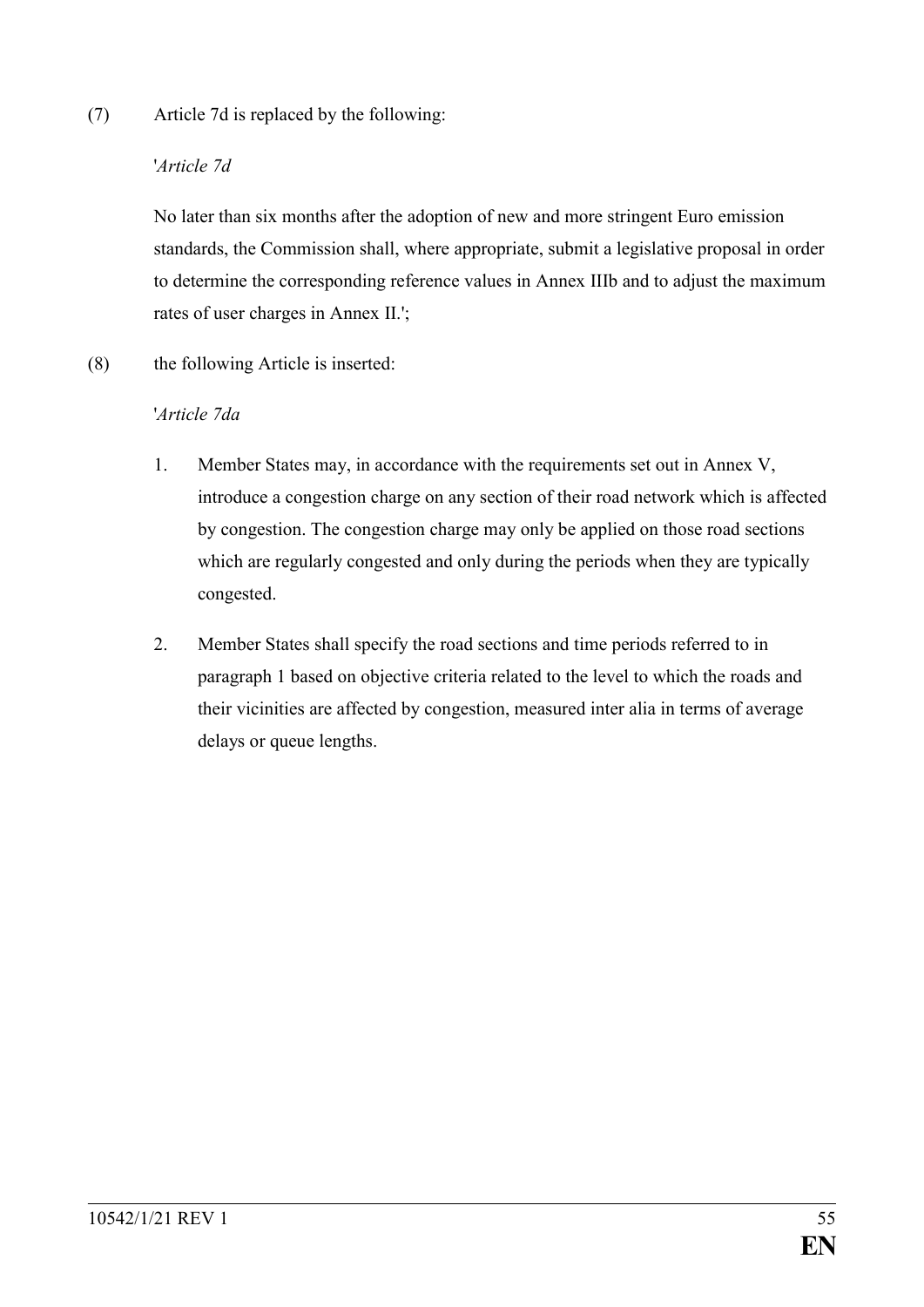- 3. A congestion charge imposed on any section of the road network shall apply in a non-discriminatory manner to all vehicle categories, in accordance with the standard equivalence factors set out in Annex V. Member States may, however, exempt, partially or fully, minibuses, buses and coaches from congestion charge for the promotion of collective transport and socio-economic development and territorial cohesion. Motor caravans, irrespective of their technically permissible maximum laden mass, shall not be treated as coaches and buses for the purpose of this paragraph.
- 4. The congestion charge shall be set in accordance with the minimum requirements referred to in Annex V. It shall reflect the costs imposed by a vehicle on other road users, and indirectly on society, and shall respect the reference values set out in Annex VI for any given road type. Where a Member State intends to apply congestion charges higher than the reference values set out in Annex VI, it shall notify the Commission in accordance with the requirements referred to in Annex V.

Revenues generated from congestion charges, or the equivalent in financial value of those revenues, shall be used to address the problem of congestion, or to develop sustainable transport and mobility in general.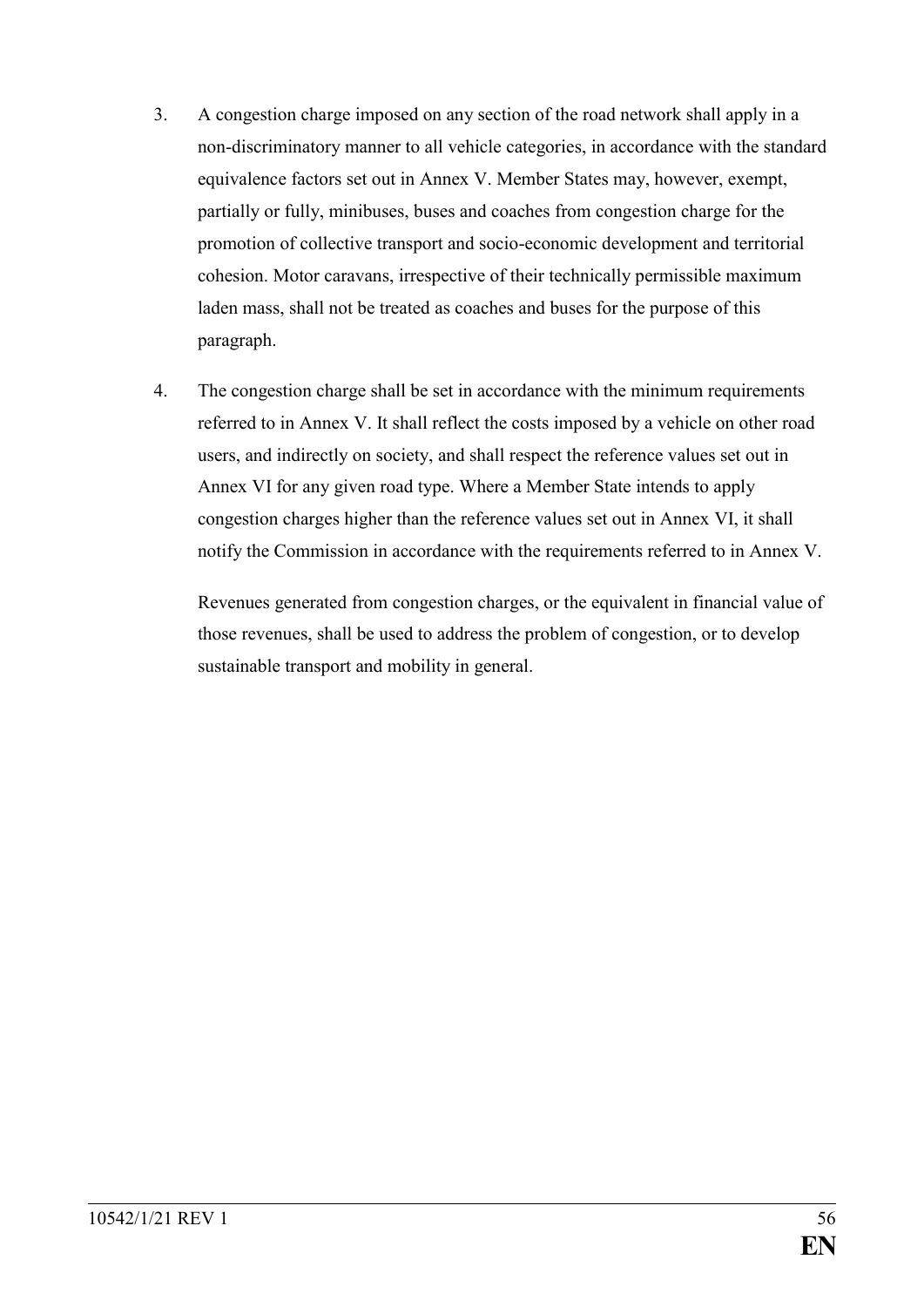Where such revenues are allocated to the general budget, a Member State shall be deemed to have applied the second subparagraph, if it implements financial support policies to address the problem of congestion or to develop sustainable transport and mobility which have a value equivalent to the revenues generated from congestion charges.

- 5. Member States shall put in place adequate mechanisms for monitoring the impact of congestion charges and for reviewing the level thereof. Each Member State shall review the level of charges regularly, at least every three years, to ensure that they do not exceed the costs of the congestion occurring in that Member State on the road sections subject to the congestion charge.';
- (9) in Article 7e, paragraphs 1 and 2 are replaced by the following:
	- '1. Member States shall calculate the maximum level of infrastructure charge for heavy-duty vehicles using a methodology based on the core calculation principles set out in Article 7b and Annex III.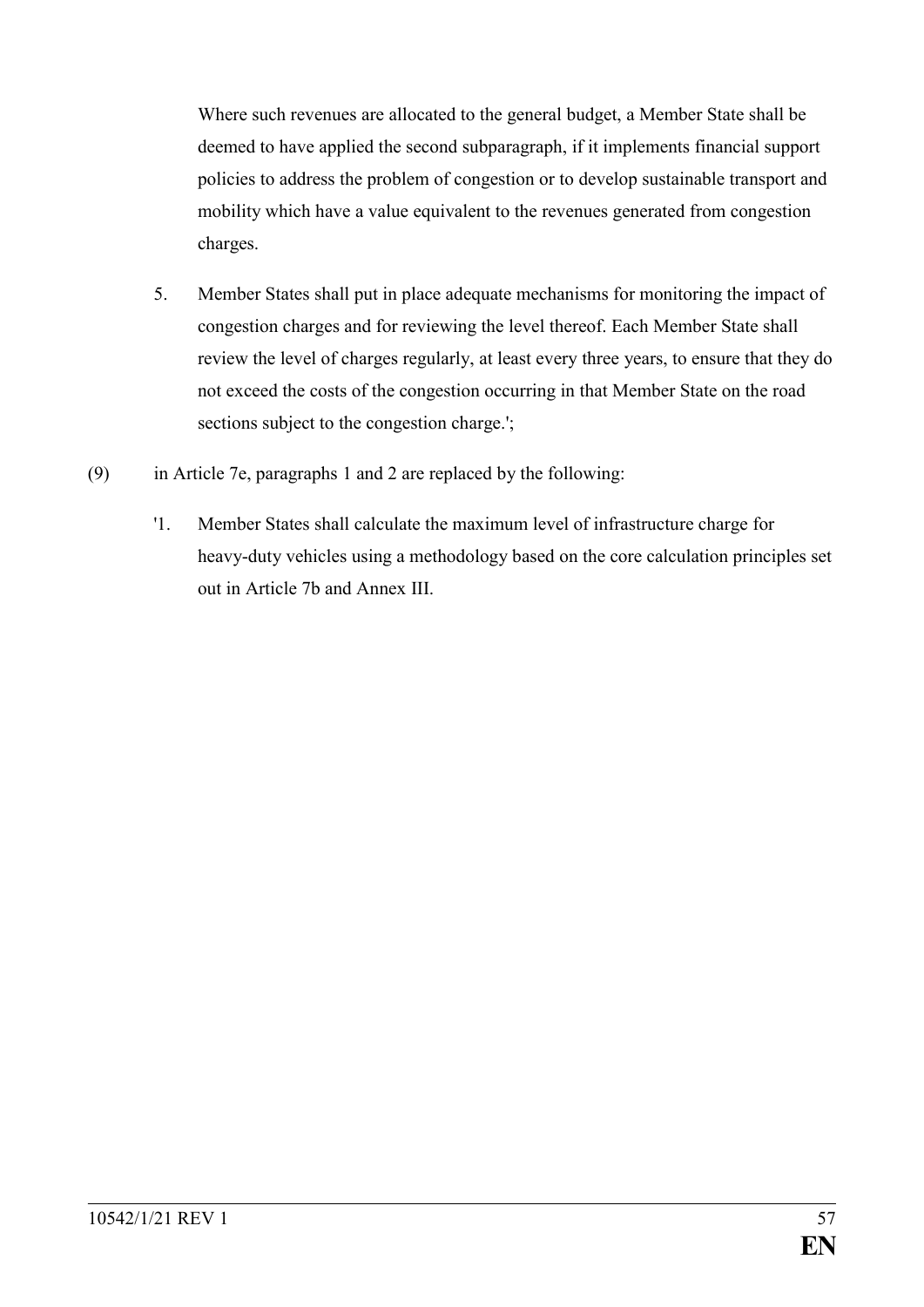- 2. For concession tolls, the maximum level of the infrastructure charge for heavy-duty vehicles shall be equivalent to, or less than, the level that would have resulted from the use of a methodology based on the core calculation principles set out in Article 7b and Annex III. The assessment of such equivalence shall be made on the basis of a reasonably long reference period appropriate to the nature of the concession contract.';
- (10) Articles 7f and 7g are replaced by the following:

## '*Article 7f*

- 1. After informing the Commission, a Member State may add a mark-up to the infrastructure charge levied on specific road sections which are regularly congested, or the use of which by vehicles causes significant environmental damage, where the following conditions are met:
	- (a) the revenue generated from the mark-up is invested in financing the development of transport services, or in the construction or maintenance of transport infrastructure of the core trans-European transport network which contribute directly to the alleviation of the congestion or environmental damage and which are located in the same corridor as the road section on which the mark-up is applied;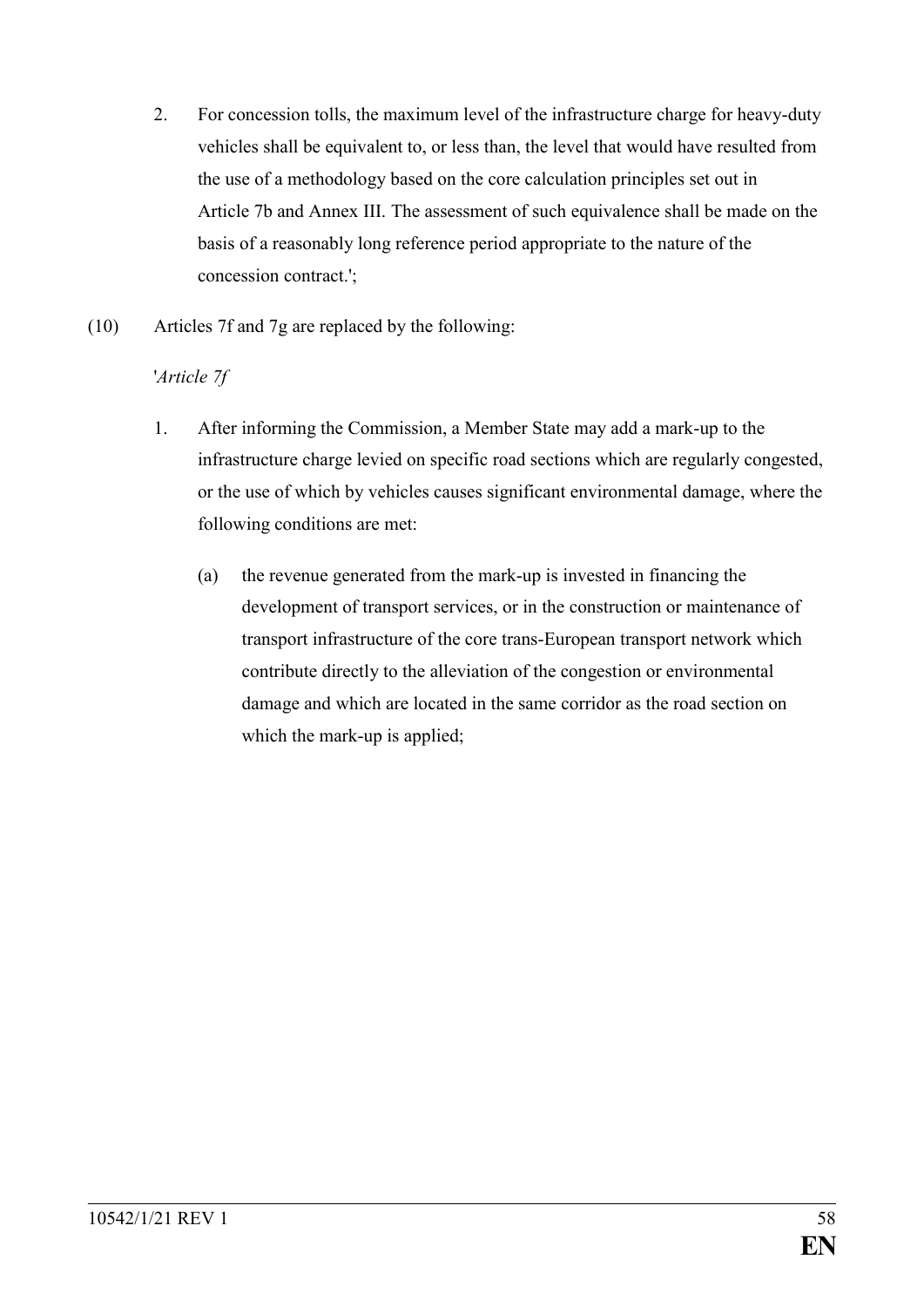- (b) the mark-up does not exceed 15 % of the weighted average infrastructure charge calculated in accordance with Article 7b(1) and Article 7e of this Directive, except where the revenue generated is invested in cross-border sections of a core network corridor identified in accordance with Chapter IV of Regulation (EU) No 1315/2013, in which case the mark-up may not exceed 25 % of that weighted average infrastructure charge, or, where two or more Member States apply a mark-up in the same corridor, in which case, upon agreement of all Member States which are part of that corridor and which neighbour the Member States in the territory of which the section of the corridor to which a mark-up is to be applied falls, that mark-up may exceed 25 % but may not exceed 50 % of that weighted average infrastructure charge;
- (c) the application of the mark-up does not result in unfair treatment of commercial traffic compared to other road users;
- (d) a description of the exact location of the mark-up and proof of a decision to finance transport infrastructure or transport services referred to in point (a) are submitted to the Commission in advance of the application of the mark-up;
- (e) the period for which the mark-up is to apply is defined and limited in advance and is consistent, in terms of the expected revenue to be raised, with the financial plans and cost-benefit analysis for the projects co-financed with the revenue from the mark-up.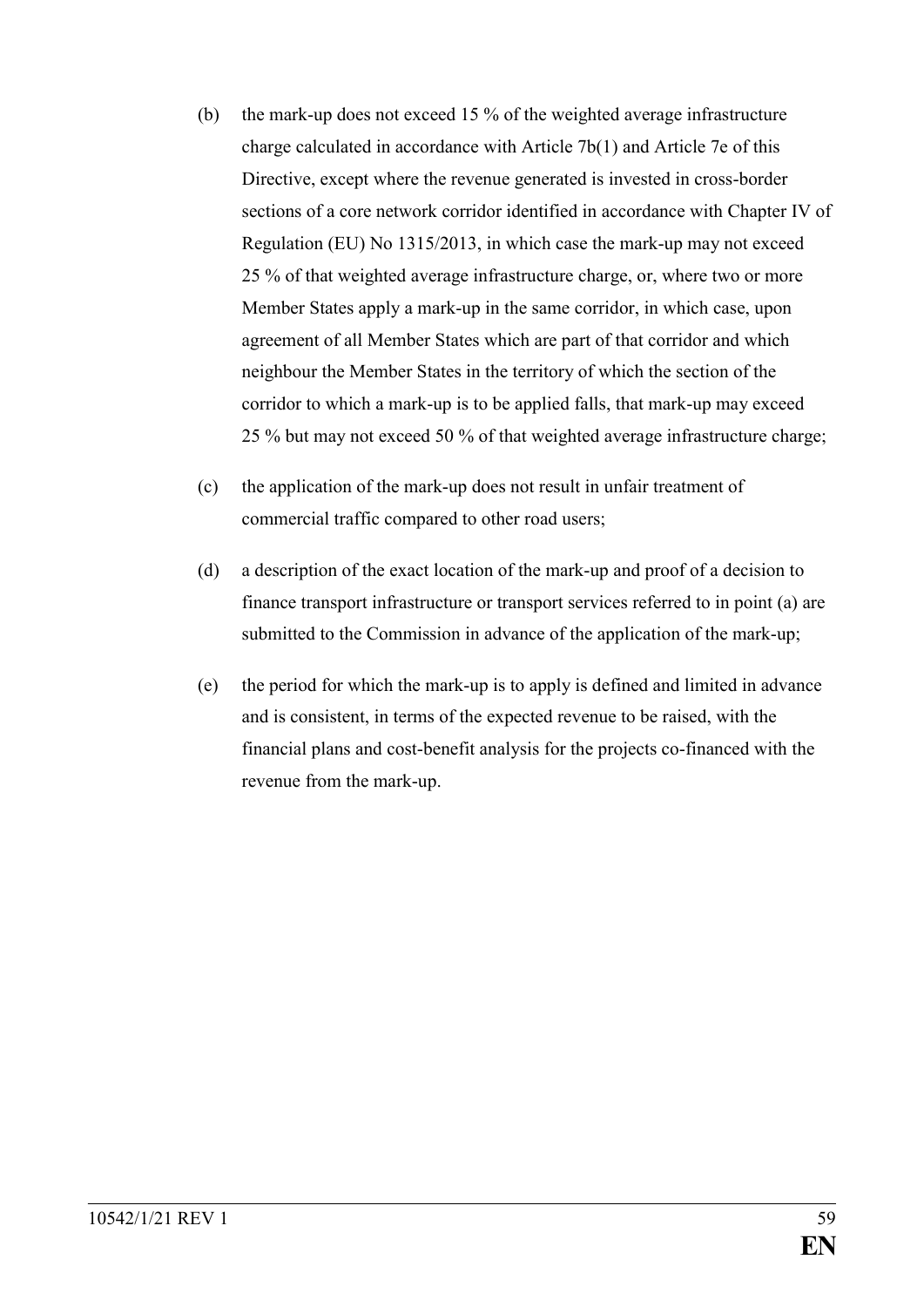- 2. In the case of a new cross-border project, a mark-up may only be added if all Member States involved in the project agree.
- 3. A mark-up may be applied to an infrastructure charge which has been varied in accordance with Article 7g, 7ga or 7gb.
- 4. After receiving the required information from a Member State intending to apply a mark-up, the Commission shall make that information available to the members of the Committee referred to in Article 9c. Where the Commission considers that the planned mark-up does not meet the conditions set out in paragraph 1 of this Article, or where it considers that the planned mark-up will have significant adverse effects on the economic development of peripheral regions, it may adopt implementing acts, to reject or request amendment of the plans for charges submitted by the Member State concerned. Those implementing acts shall be adopted in accordance with the examination procedure referred to in Article 9c(3).
- 5. A mark-up may not be applied on road sections on which a congestion charge is levied.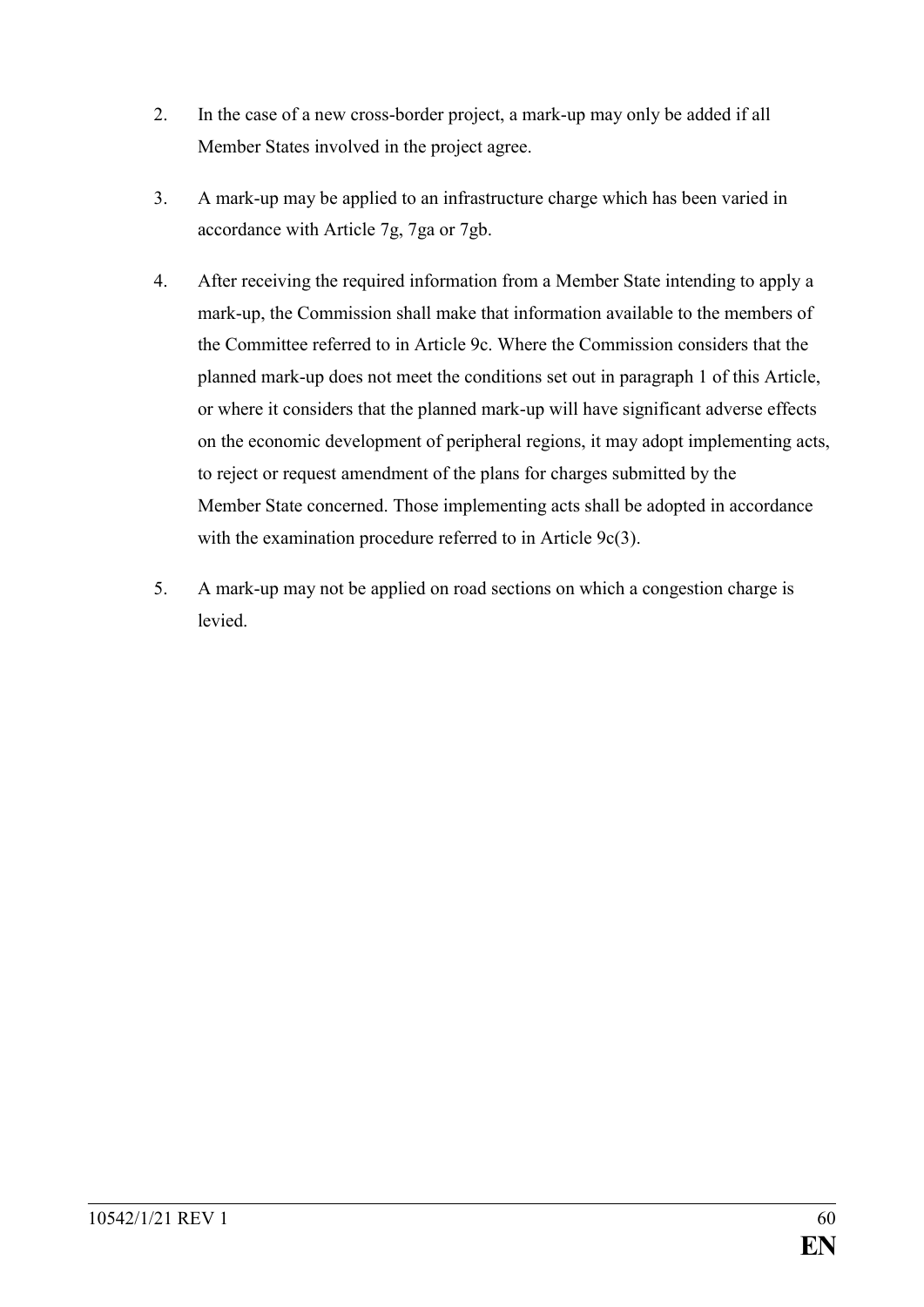## *Article 7g*

- 1. The infrastructure charge may be varied for the purpose of reducing congestion, minimising infrastructure damage and optimising the use of the infrastructure concerned or promoting road safety, where the following conditions are met:
	- (a) the variation is transparent, made public and available to all users on equal terms;
	- (b) the variation is applied according to the time of day, type of day or season;
	- (c) no infrastructure charge is more than 175 % above the maximum level of the weighted average infrastructure charge as referred to in Article 7b;
	- (d) the peak periods during which the higher infrastructure charges are levied for the purpose of reducing congestion do not exceed six hours per day;
	- (e) the variation is devised and applied in a transparent and revenue-neutral way on a road section affected by congestion by offering reduced toll rates for road users who travel during off-peak periods and increased toll rates for road users who travel during peak hours on the same road section;
	- (f) no congestion charge is levied on the road section concerned.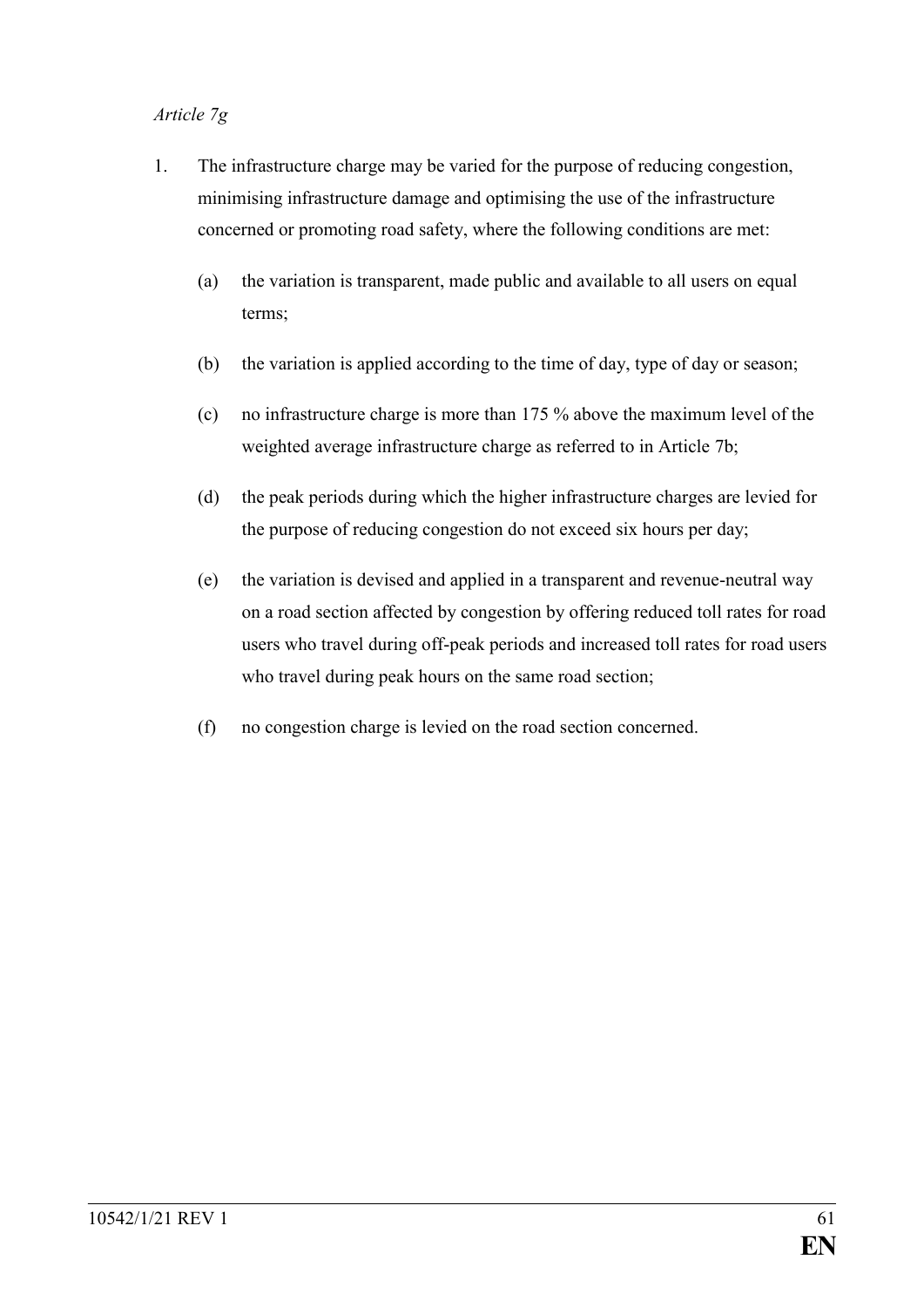A Member State wishing to introduce such variation or changing an existing one shall inform the Commission thereof and provide it with the information necessary to assess whether the conditions are fulfilled.

2. Until the variation of infrastructure charges and user charges referred to in Article 7ga is applied, in respect of heavy-duty vehicles, Member States shall vary the infrastructure charge according to the Euro emission class of the vehicle in such a way that no infrastructure charge is more than 100% above the same charge for equivalent vehicles meeting the strictest Euro emission standards. Once infrastructure charges and user charges are varied pursuant to Article 7ga, Member States may discontinue the variation according to the Euro emission class.

By way of derogation from the first subparagraph, a Member State may decide not to apply the requirement of varying the infrastructure charge where any of the following applies:

- (a) it would seriously undermine the coherence of the tolling systems in its territory;
- (b) it would not be technically practicable to introduce such differentiation in the tolling system concerned;
- (c) it would lead to diversion of the most polluting vehicles with negative impacts on road safety and public health;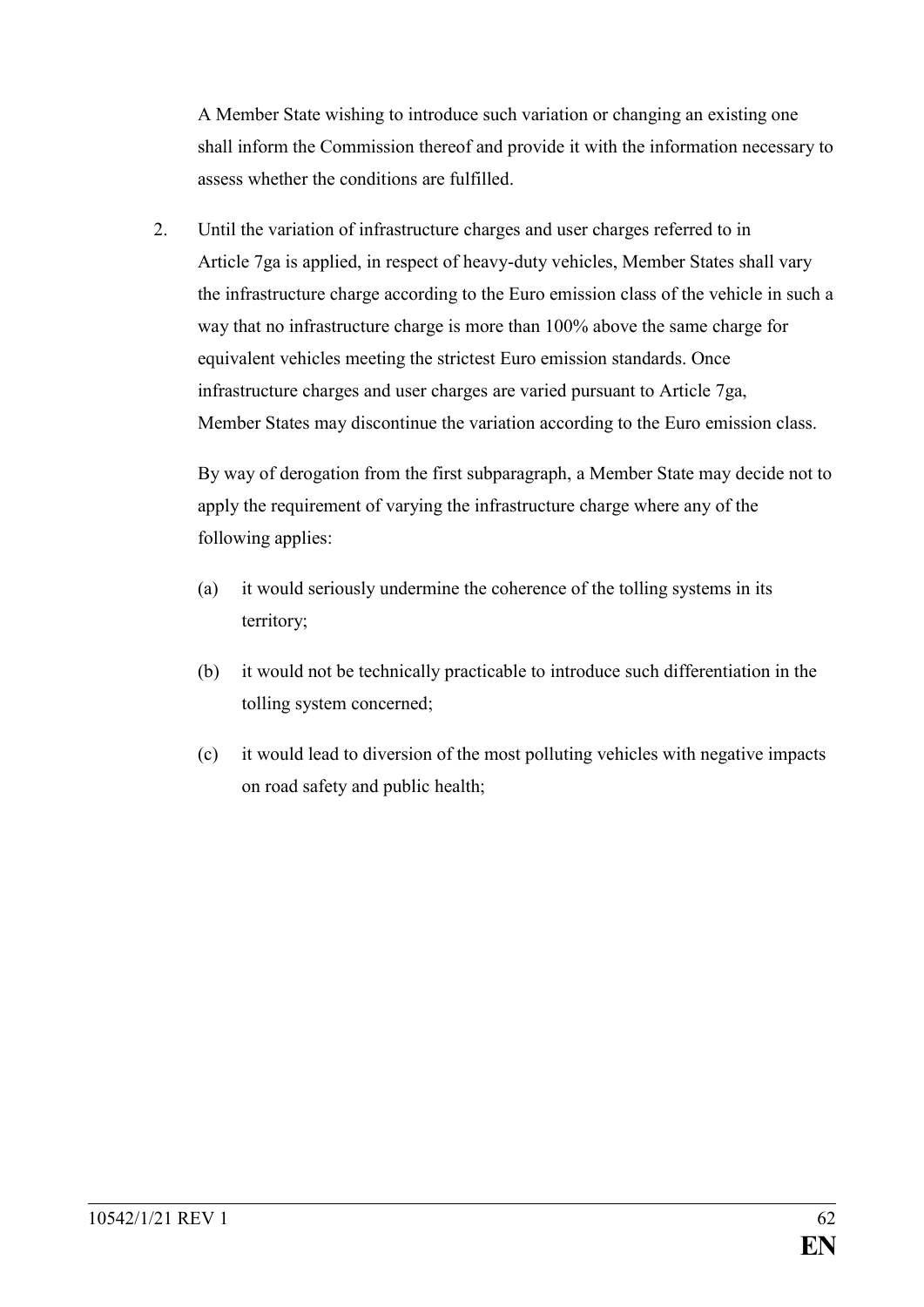(d) the toll includes an external-cost charge for air pollution.

Any such derogations or exemptions shall be notified to the Commission.

- 3. The variations referred to in this Article shall not be designed to generate additional revenues.';
- (11) the following Articles are inserted:

# '*Article 7ga*

1. Member States shall vary infrastructure charges and user charges for heavy-duty vehicles in accordance with this Article.

Member States shall apply that variation to the sub-groups of heavy-duty vehicles covered by Article 2(1), points (a) to (d), of Regulation (EU) 2019/1242, at the latest two years after the publication of the reference  $CO<sub>2</sub>$  emissions for those vehicle sub-groups in the implementing acts adopted in accordance with Article 11(1) of that Regulation.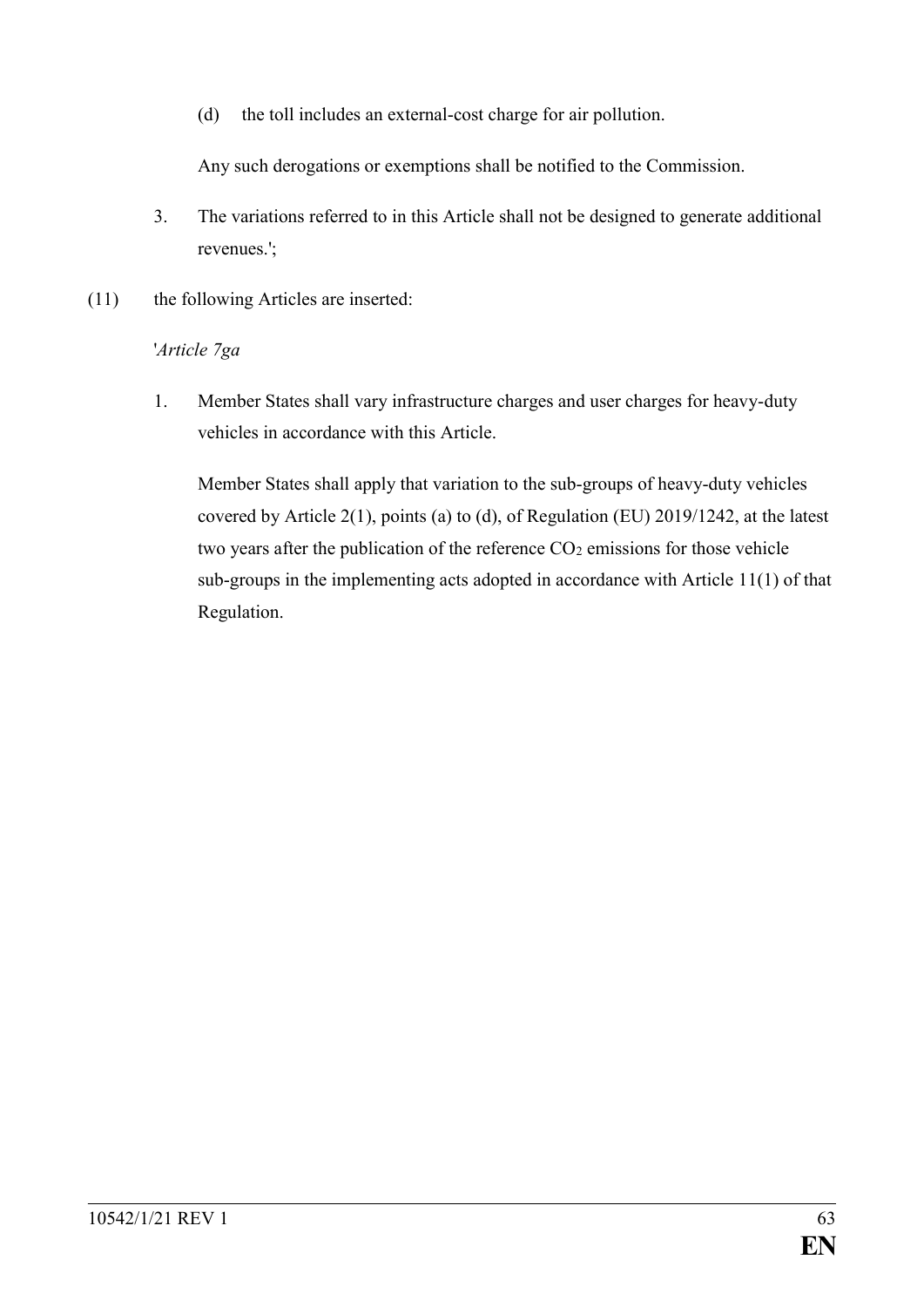For CO<sub>2</sub> emission classes 1, 4 and 5, referred to in paragraph 2 of this Article, that variation shall apply to the groups of heavy-duty vehicles not covered by Article 2(1), points (a) to (d), of Regulation (EU) 2019/1242, at the latest two years following the publication of the reference  $CO<sub>2</sub>$  emissions in implementing acts adopted pursuant to paragraph 7 of this Article, for the relevant group. Where point 5.1 of Annex I to Regulation (EU) 2019/1242 is amended by a Union legislative act in such a way as to cover the reference  $CO<sub>2</sub>$  emissions relevant for a group of heavy-duty vehicles, such reference  $CO<sub>2</sub>$  emissions shall no longer be determined pursuant to paragraph 7 of this Article but in accordance with point 5.1 of Annex I to that Regulation.

Where emission reduction trajectories for groups of heavy-duty vehicles not covered by Article 2(1), points (a) to (d), of Regulation (EU) 2019/1242, are determined by a Union legislative act amending point 5.1 of Annex I to that Regulation, the variations for CO<sup>2</sup> emission classes 2 and 3, as defined in paragraph 2 of this Article shall apply from the date of entry into force of the new emission reduction trajectories.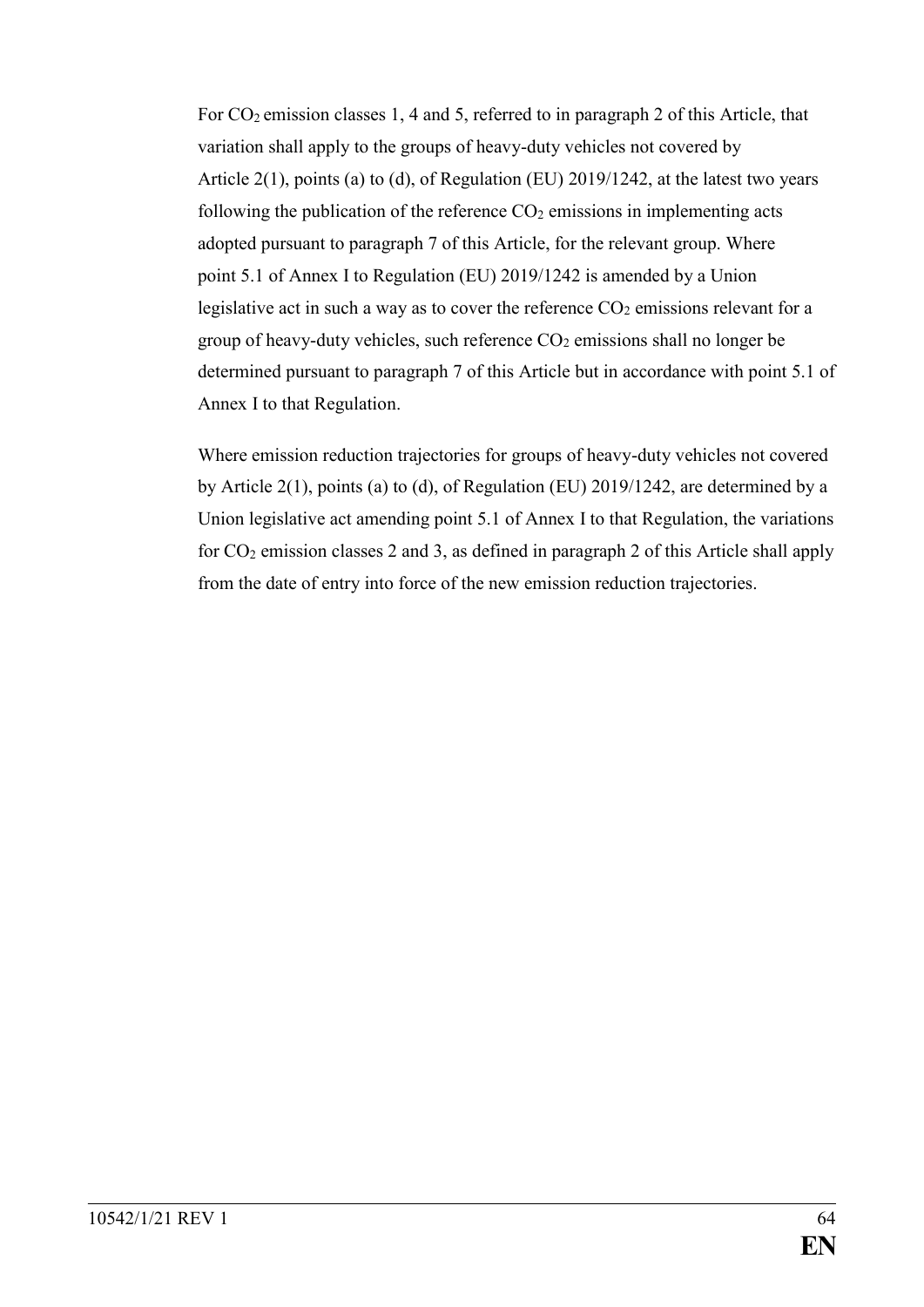Without prejudice to the reduction of rates provided for in paragraph 3, Member States may provide for reduced rates of infrastructure or user charges, or exemptions to pay infrastructure or user charges for zero emission vehicles of any vehicle group from … [the date of entry into force of this amending Directive] until 31 December 2025. From 1 January 2026, such reductions shall be limited to 75 % compared to the charge applicable to  $CO<sub>2</sub>$  emission class 1, as defined in paragraph 2.

- 2. Without prejudice to paragraph 1, Member States shall establish for each type of heavy-duty vehicle the following  $CO<sub>2</sub>$  emission classes:
	- (a)  $CO_2$  emission class 1 vehicles that do not belong to any of the  $CO_2$  emission classes referred to under points (b) to (e);
	- (b)  $CO<sub>2</sub>$  emission class 2 vehicles of the vehicle sub-group sg registered for the first time in the reporting period of the year Y with  $CO<sub>2</sub>$  emissions more than 5 % below the emission reduction trajectory for the reporting period of the year Y and the vehicle sub-group sg but not belonging to any of the  $CO<sub>2</sub>$  emission classes referred to under points (c), (d) and (e);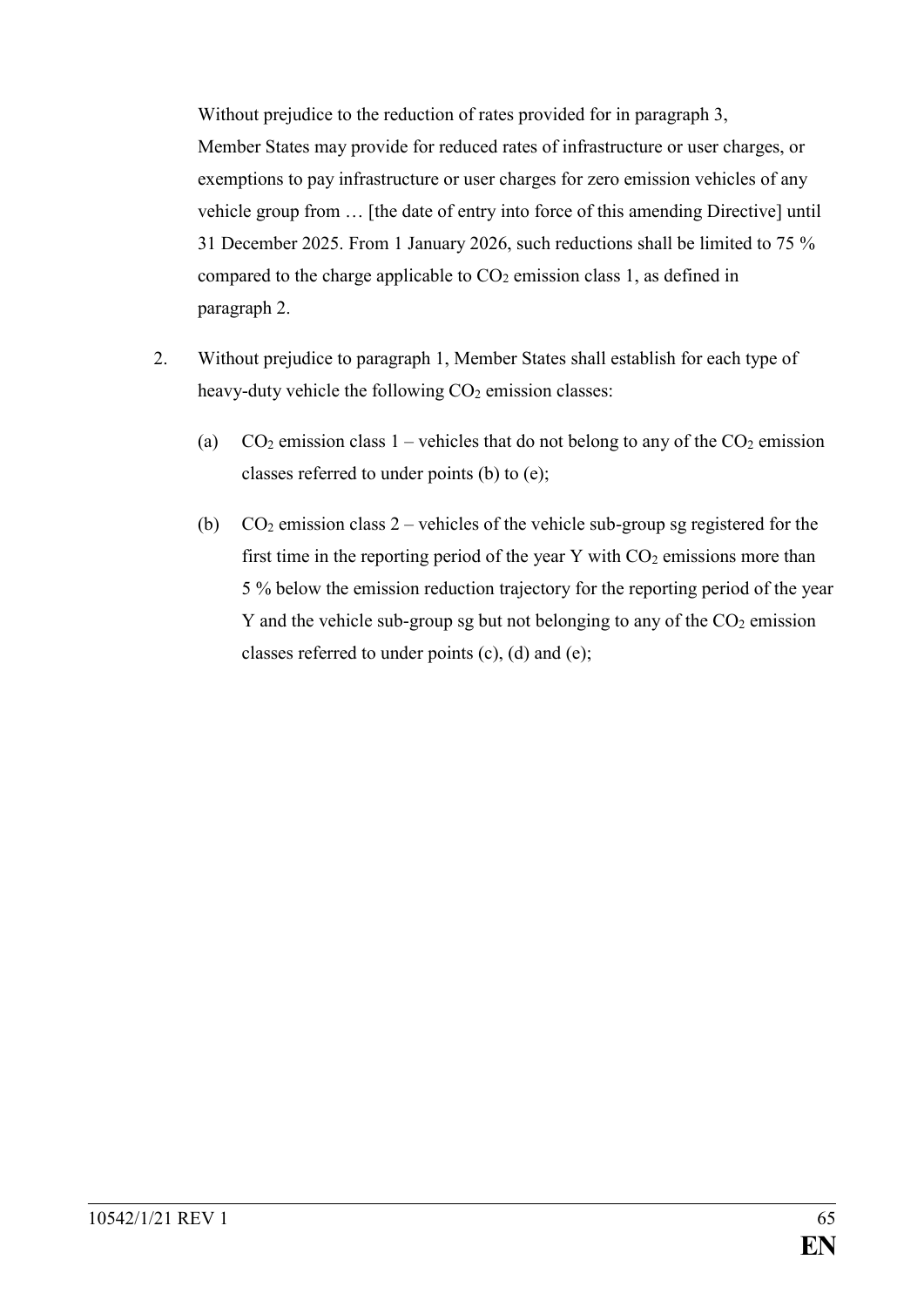- (c)  $CO<sub>2</sub>$  emission class 3 vehicles of the vehicle sub-group sg registered for the first time in the reporting period of the year Y with  $CO<sub>2</sub>$  emissions more than 8 % below the emission reduction trajectory for the reporting period of the year Y and the vehicle sub-group sg not belonging to any of the  $CO<sub>2</sub>$  emission classes referred to under points (d) and (e);
- (d)  $CO<sub>2</sub> emission class 4 low-emission heavy-duty vehicles;$
- (e)  $CO<sub>2</sub>$  emission class  $5$  zero-emission vehicles.

Member States shall ensure that the classification of a vehicle belonging to  $CO<sub>2</sub>$ emission class 2 or 3 is reassessed every six years after the date of its first registration and that, where relevant, the vehicle is reclassified in the relevant emission class on the basis of the thresholds applicable at that time. Reclassification shall, with regard to a user charge, take effect at the latest on its first day of validity on or after the day of that reclassification.

- 3. Without prejudice to paragraph 1, reduced charges shall apply to vehicles in CO<sup>2</sup> emission classes 2, 3, and 4 and 5, as follows:
	- (a)  $CO_2$  emission class  $2 5\%$  to 15% reduction compared to the charge applicable for  $CO<sub>2</sub>$  emission class 1;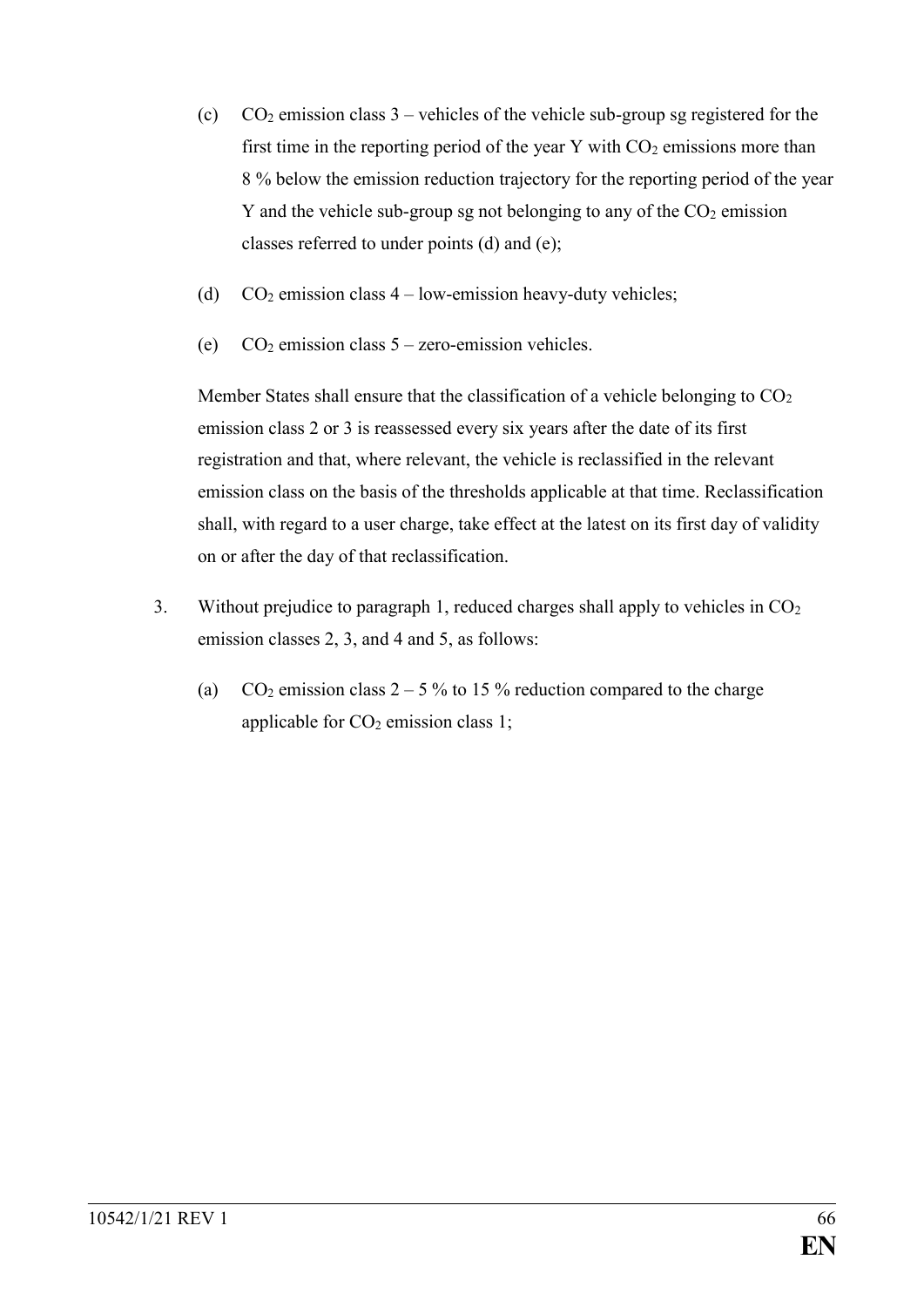- (b)  $CO_2$  emission class  $3 15\%$  to 30 % reduction compared to the charge applicable for  $CO<sub>2</sub>$  emission class 1;
- (c)  $CO_2$  emission class  $4 30\%$  to 50 % reduction compared to the charge applicable for  $CO<sub>2</sub>$  emission class 1;
- (d) CO<sub>2</sub> emission class  $5 50\%$  to 75 % reduction compared to the charge applicable for  $CO<sub>2</sub>$  emission class 1.

Where the infrastructure charge or the user charge is also varied according to the Euro emission class, the reductions referred to in the first subparagraph shall apply as compared to the charge applied to the strictest Euro emission standards.

- 4. The variations referred to in this Article shall not be designed to generate additional revenues.
- 5. By way of derogation from paragraph 1, a Member State may decide not to apply the requirement of varying the infrastructure charge in accordance with paragraph 2 where an external-cost charge for  $CO<sub>2</sub>$  emissions is levied and varied according to the reference values of the external-cost charge for  $CO<sub>2</sub>$  emissions in Annex IIIc.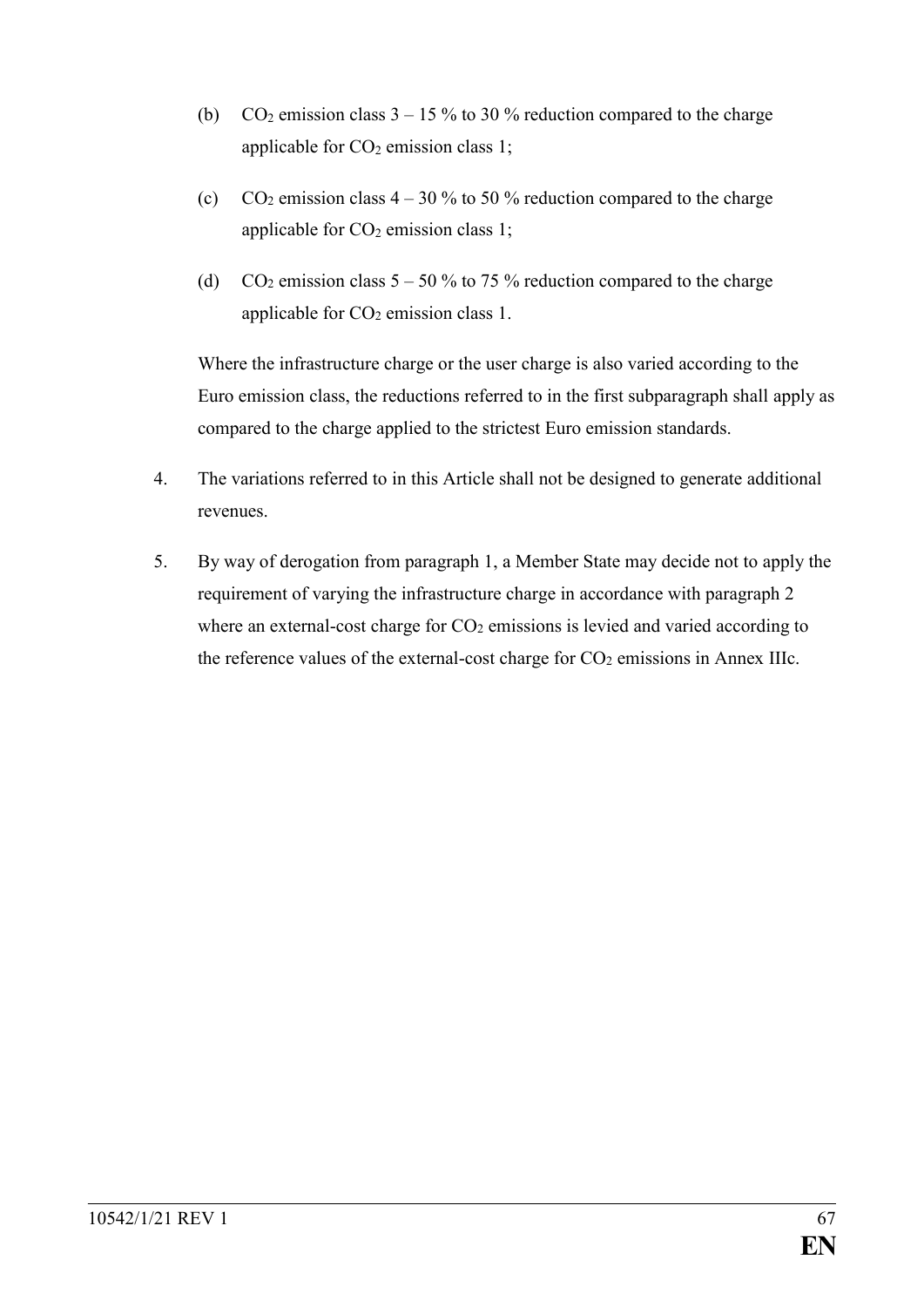- 6. On road sections where a vehicle is operated without  $CO<sub>2</sub>$  emissions in a verifiable manner, Member States may apply to that vehicle reduced charges in accordance with CO<sub>2</sub> emission class 5. Member States that make use of that option shall apply the charges applicable to  $CO<sub>2</sub>$  emission class 1 to that vehicle on other road sections.
- 7. The Commission shall adopt implementing acts to specify the reference  $CO<sub>2</sub>$ emissions for the vehicle groups not covered by Article 2(1), points (a) to (d), of Regulation (EU) 2019/1242.

Those implementing acts shall reproduce the data relevant for each vehicle groups published in the report referred to in Article 10 of Regulation (EU) 2018/956. The Commission shall adopt those implementing acts at the latest six months after the publication of the relevant report referred to in Article 10 of Regulation (EU) 2018/956.

8. By … [5 years after the date of entry into force of this amending Directive], the Commission shall assess the implementation and effectiveness of the variation of charges based on  $CO<sub>2</sub>$  emissions referred to in this Article, as well as whether it is still necessary and its coherence with Directives 2003/87/EC and 2003/96/EC. Based on that assessment, the Commission shall, where appropriate, submit a legislative proposal to amend the relevant provisions of this Directive on the variation of charges on the basis of  $CO<sub>2</sub>$  emissions.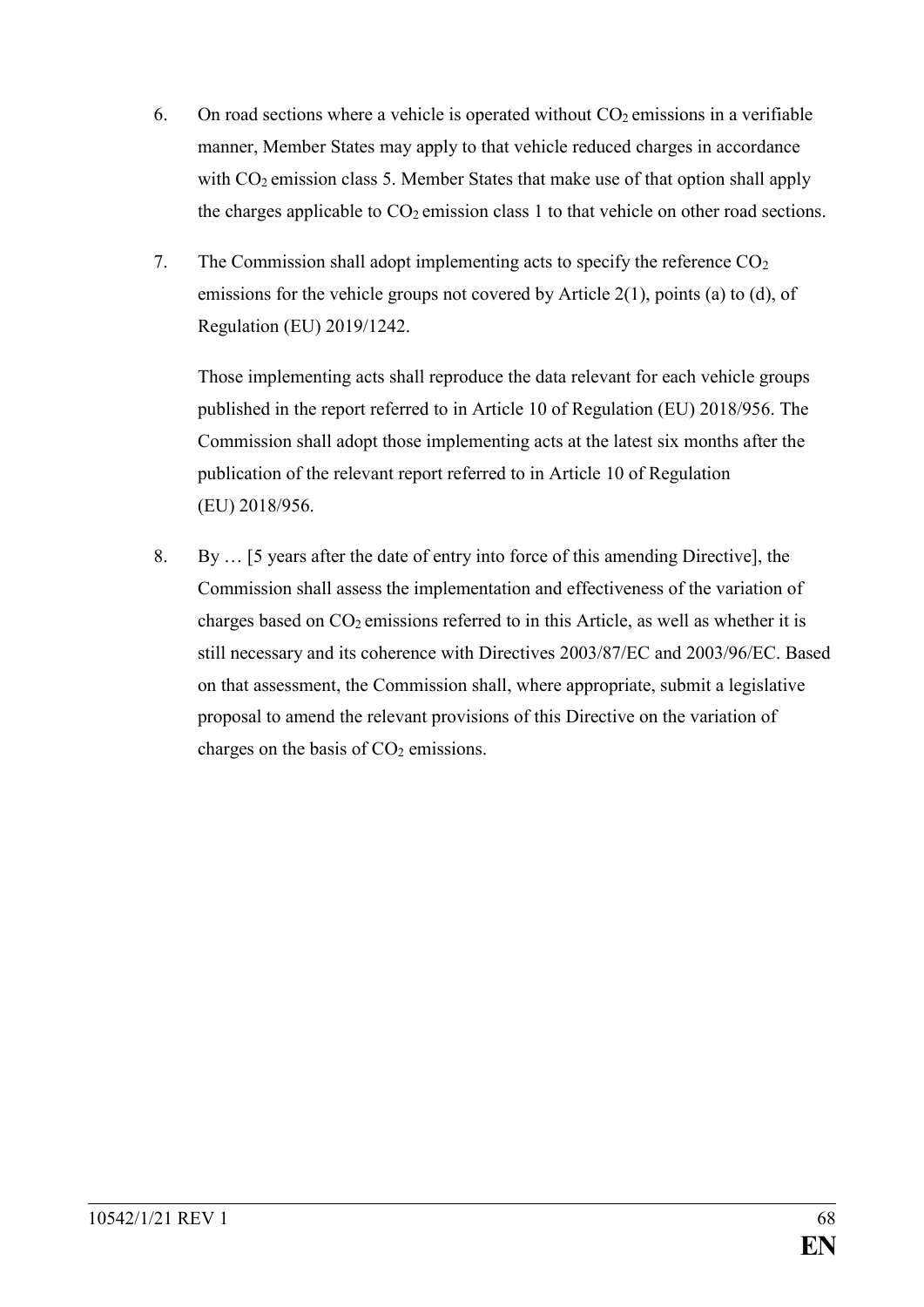- 9. The Commission shall, every five years, after … [the date of entry into force of this amending Directive], review the maximum rates for the user charges in Annex II and the reduction levels referred to in paragraph 3, and, where appropriate, submit a legislative proposal, based on the results of that review process, to amend those provisions.
- 10. Every 30 months after … [the date of entry into force of this amending Directive], the Commission shall draw up a report assessing the appropriateness of the thresholds for  $CO_2$  emission classes 2 and 3 referred to in Article 7ga(2), points (b) and (c), of this Directive in relation to the reference emissions published in accordance with Article 11(1) of Regulation (EU) 2019/1242 or to the  $CO<sub>2</sub>$  emissions reported in accordance with Regulation (EU) 2018/956, and where appropriate submit a legislative proposal to amend those thresholds based on the results of that assessment.
- 11. The application of the variation of charges based on  $CO<sub>2</sub>$  emissions referred to in this Article shall not be mandatory where another Union road transport fuel carbonpricing measure applies.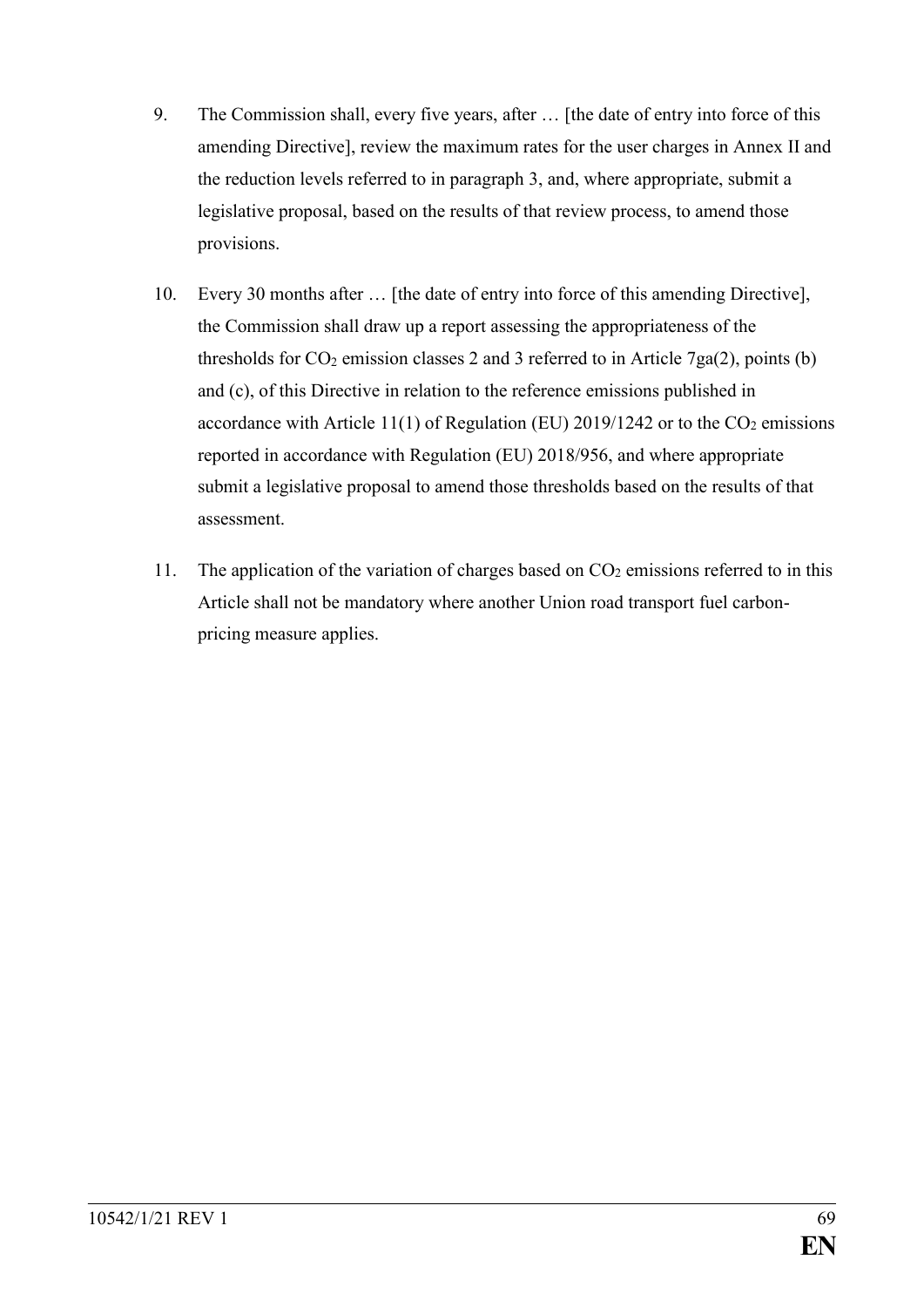#### *Article 7gb*

1. Member States may differentiate tolls and user charges for light-duty vehicles according to the environmental performance of the vehicle determined by the specific CO<sub>2</sub> emissions combined, or weighted combined, recorded in entry 49 of the certificate of conformity of the vehicle, and by the Euro emission performance.

Without prejudice to paragraph 2 of this Article, lower rates of tolls and user charges shall apply for passenger cars, minibuses and light commercial vehicles that meet both of the following conditions:

- (a) their specific  $CO<sub>2</sub>$  emissions, determined in accordance with Commission Regulation (EU) 2017/1151**\*** , shall be zero or shall be below the following levels:
	- (i) for the period 2021 to 2024, the EU fleet-wide targets $_{2021}$  determined in accordance with Part A, point 6, and Part B, point 6, of Annex I to Regulation (EU) 2019/631 of the European Parliament and of the Council**\*\***;
	- (ii) for the period 2025 to 2029, the EU fleet-wide targets determined in accordance with Part A, point 6.1.1, and Part B, point 6.1.1, of Annex I to Regulation(EU) 2019/631;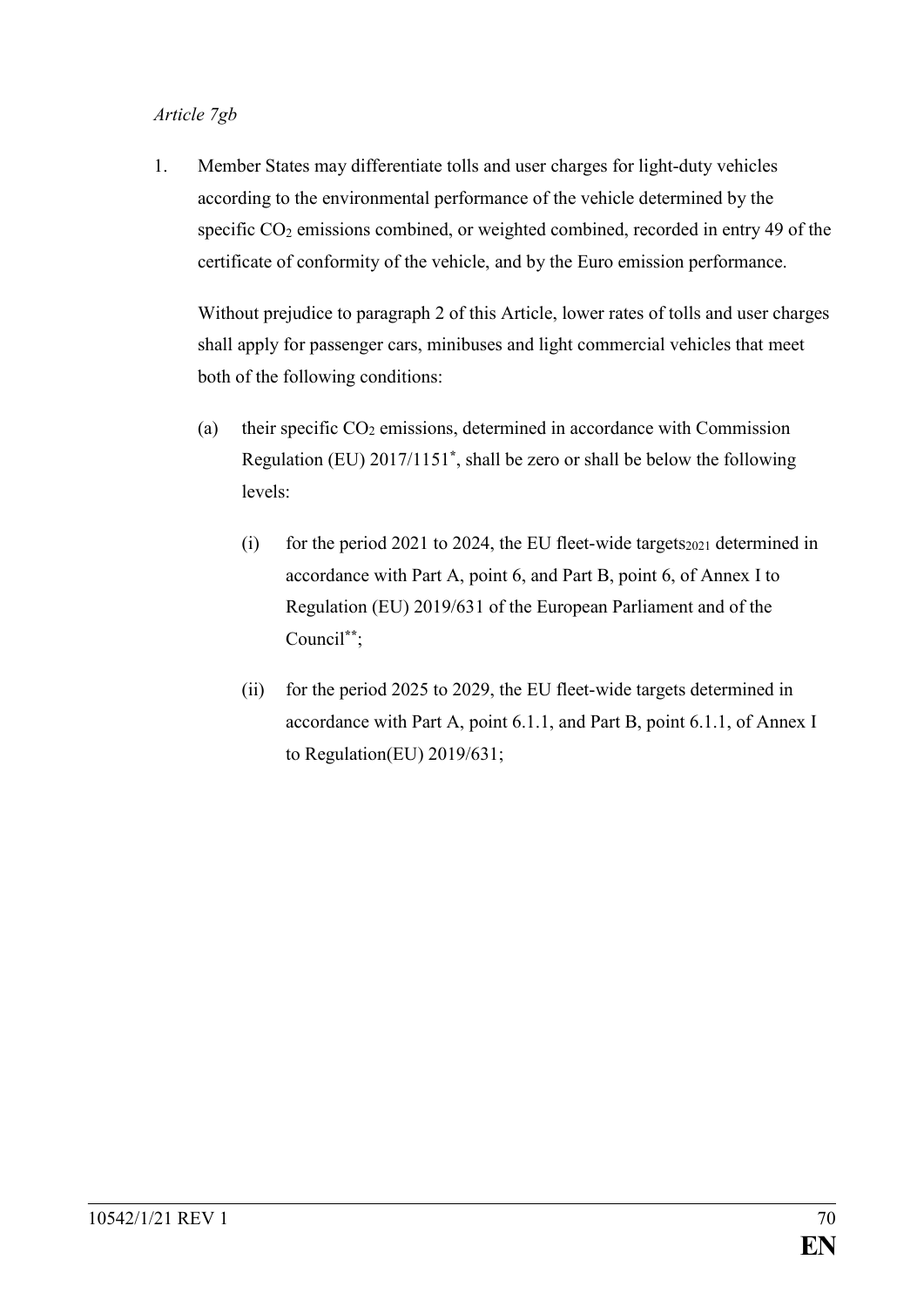- (iii) for the period 2030 onwards, the EU fleet-wide targets determined in accordance with Part A, point 6.1.2, and Part B, point 6.1.2, of Annex I to Regulation(EU) 2019/631;
- (b) their pollutant emissions, determined in accordance with Regulation (EU) 2017/1151, shall be as specified in the Table of Annex VII to this Directive. Member States may apply the reduction for zero-emission vehicles referred to in Annex VII to this Directive without applying reductions for the other emissions performance categories referred to in that Annex.
- 2. From 1 January 2026, where technically practicable, Member States shall vary the tolls and the annual rate of the user charges for vans and minibuses according to the environmental performance of the vehicle, in accordance with the rules set out in Annex VII. For that purpose, the provisions of the second subparagraph of paragraph 1 shall be indicative.

Where Member States choose to apply different emission performance criteria or levels of reduction to those set out in paragraph 1, or choose to include different or additional criteria, they shall notify the Commission of their choices and justify them, at least six months before the introduction of any variation.

However, Member States may choose to apply reductions to zero-emission vehicles only, without applying any variation to other vehicles and without notifying the Commission.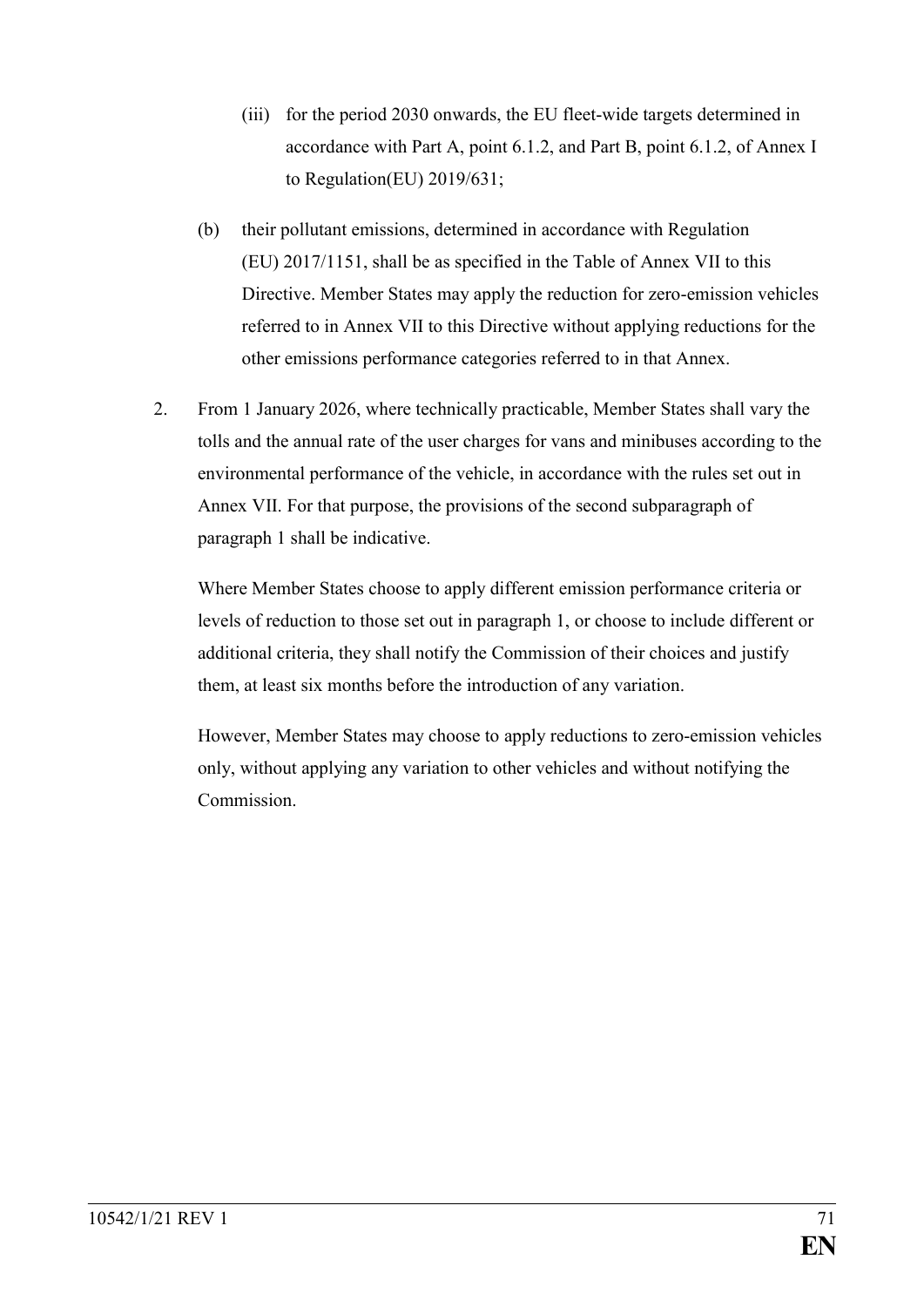- 3. Subject to the conditions set out in paragraphs 1 and 2, Member States may take into account an improvement in the environmental performance of the vehicle which is linked to that vehicle's conversion to alternative fuels.
- 4. Member States may adopt exceptional measures for the purpose of charging vehicles of historical interest.
- 5. The variations referred to in this Article shall not be designed to generate additional revenues.

 $\overline{\phantom{a}}$  , where  $\overline{\phantom{a}}$ 

**<sup>\*</sup>** Commission Regulation (EU) 2017/1151 of 1 June 2017 supplementing Regulation (EC) No 715/2007 of the European Parliament and of the Council on type-approval of motor vehicles with respect to emissions from light passenger and commercial vehicles (Euro 5 and Euro 6) and on access to vehicle repair and maintenance information, amending Directive 2007/46/EC of the European Parliament and of the Council, Commission Regulation (EC) No 692/2008 and Commission Regulation (EU) No 1230/2012 and repealing Commission Regulation (EC) No 692/2008 (OJ L 175, 7.7.2017, p. 1).

**<sup>\*\*</sup>** Regulation (EU) 2019/631 of the European Parliament and of the Council of 17 April 2019 setting  $CO<sub>2</sub>$  emission performance standards for new passenger cars and new light commercial vehicles, and repealing Regulations (EC) No 443/2009 and (EU) No 510/2011 (OJ L 111, 25.4.2019, p. 13).';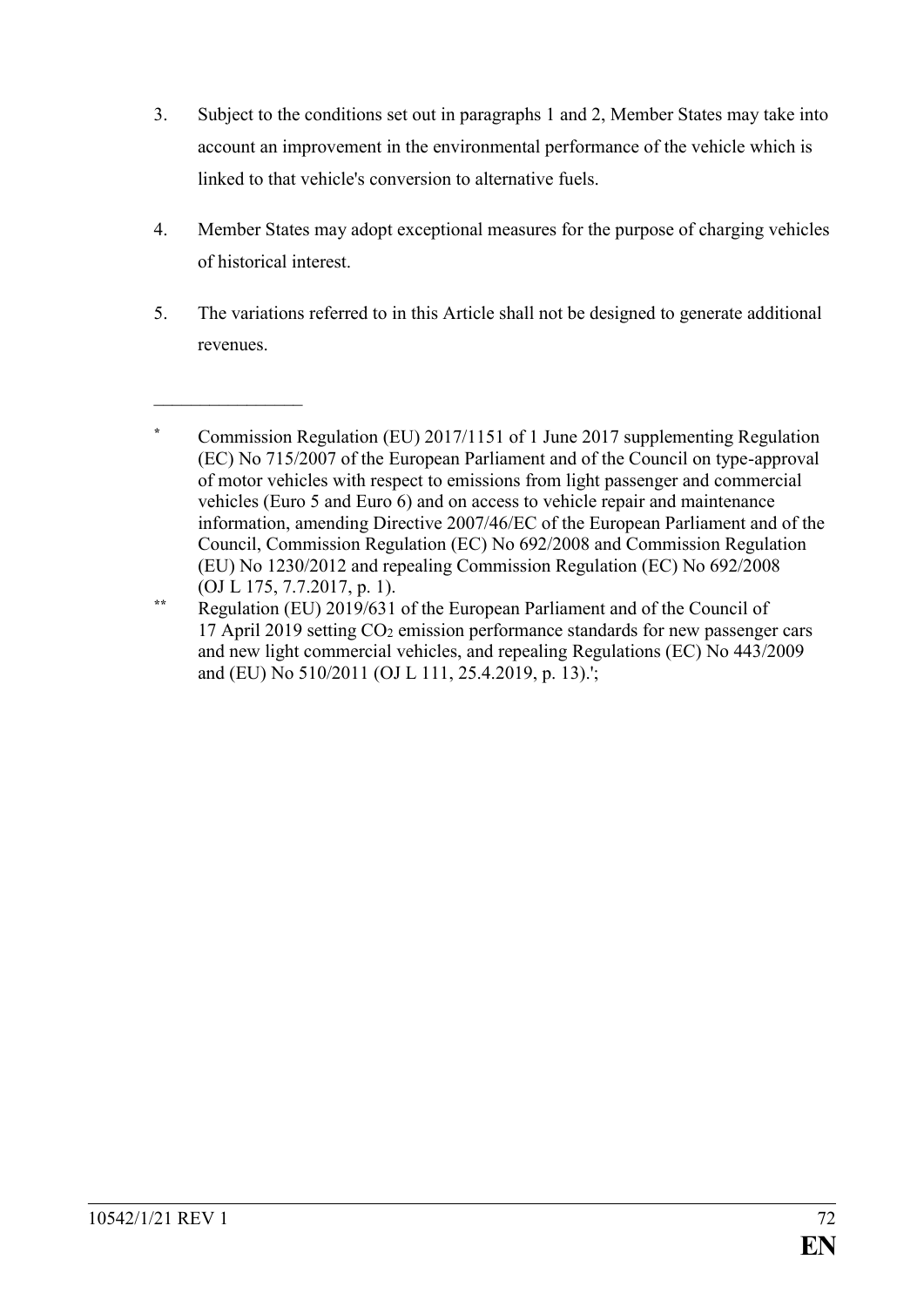- (12) Article 7h is amended as follows:
	- (a) paragraph 1 is amended as follows:
		- (i) the introductory wording is replaced by the following:
			- '1. At least six months before the implementation of a new or substantially amended infrastructure charge tolling arrangement, Member States shall send to the Commission:';
		- (ii) in point (a), the following indent is added:
			- '– where applicable, clear information on the main characteristics of the electronic road toll system, including on interoperability;';
	- (b) the following paragraph is inserted:
		- '1a. When sending information to the Commission in accordance with paragraph 1, a Member State may include information on more than one amendment to an infrastructure charge tolling arrangement. Where the Commission has already been informed of an amendment, the Member State shall be deemed to have already fulfilled the information requirements of paragraph 1 and that amendment may be implemented without informing the Commission further.';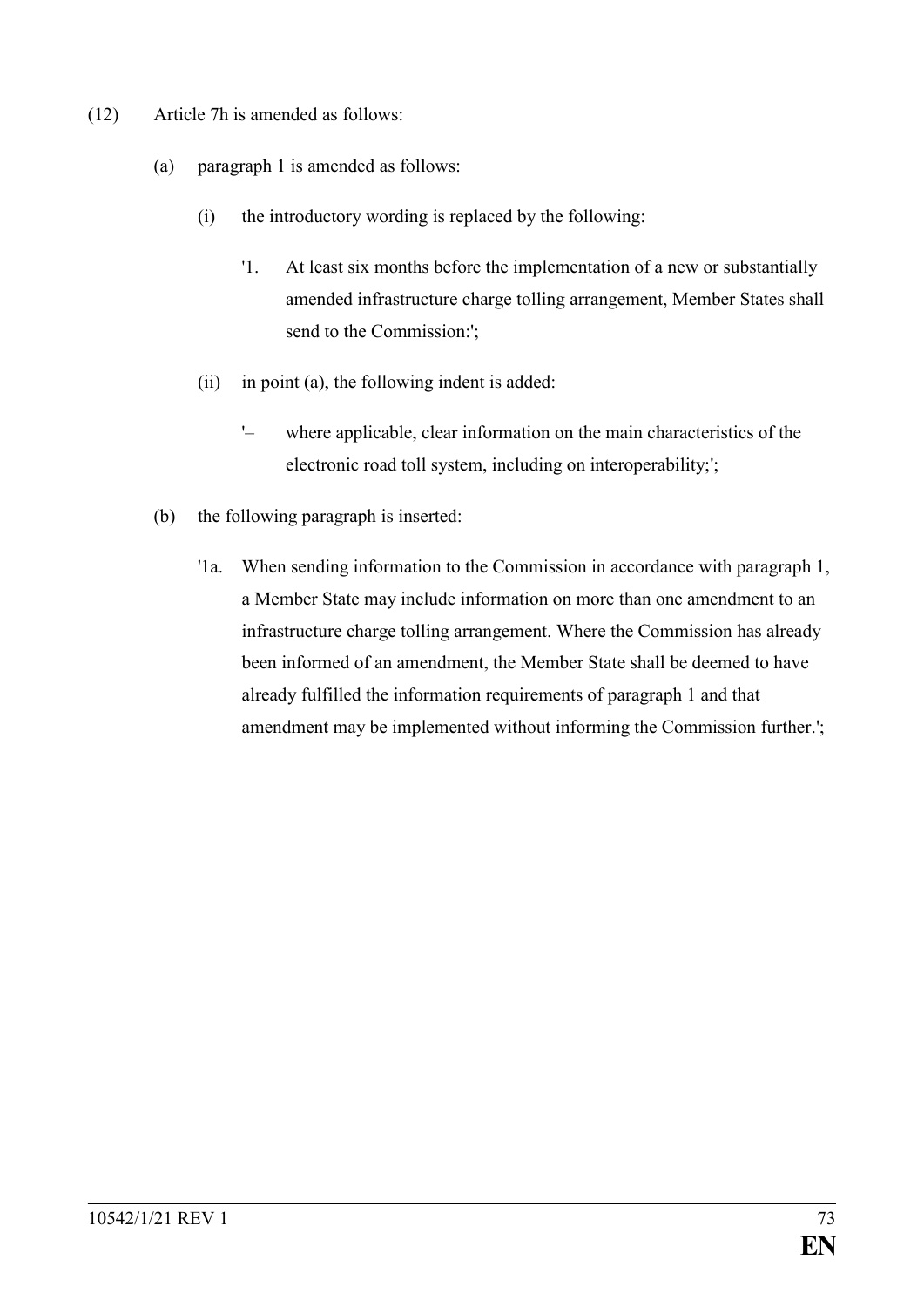- (c) paragraph 3 is replaced by the following:
	- '3. Before the implementation of a new or substantially amended external-cost charge or congestion charge tolling arrangement, Member States shall inform the Commission about the network concerned, the rates per vehicle category and emission class that are envisaged and, where applicable, shall notify the Commission in accordance with Annex IIIa, point 2, or Annex V, point 2.';
- (d) paragraph 4 is deleted;
- (13) Article 7i is amended as follows:
	- (a) in paragraph 2, points (b) and (c) are replaced by the following:
		- '(b) such discounts or reductions reflect actual savings in administrative costs of the treatment of frequent users compared to occasional users;
		- (c) reductions do not exceed 13 % of the infrastructure charge paid by equivalent vehicles not eligible for the discount or reduction.';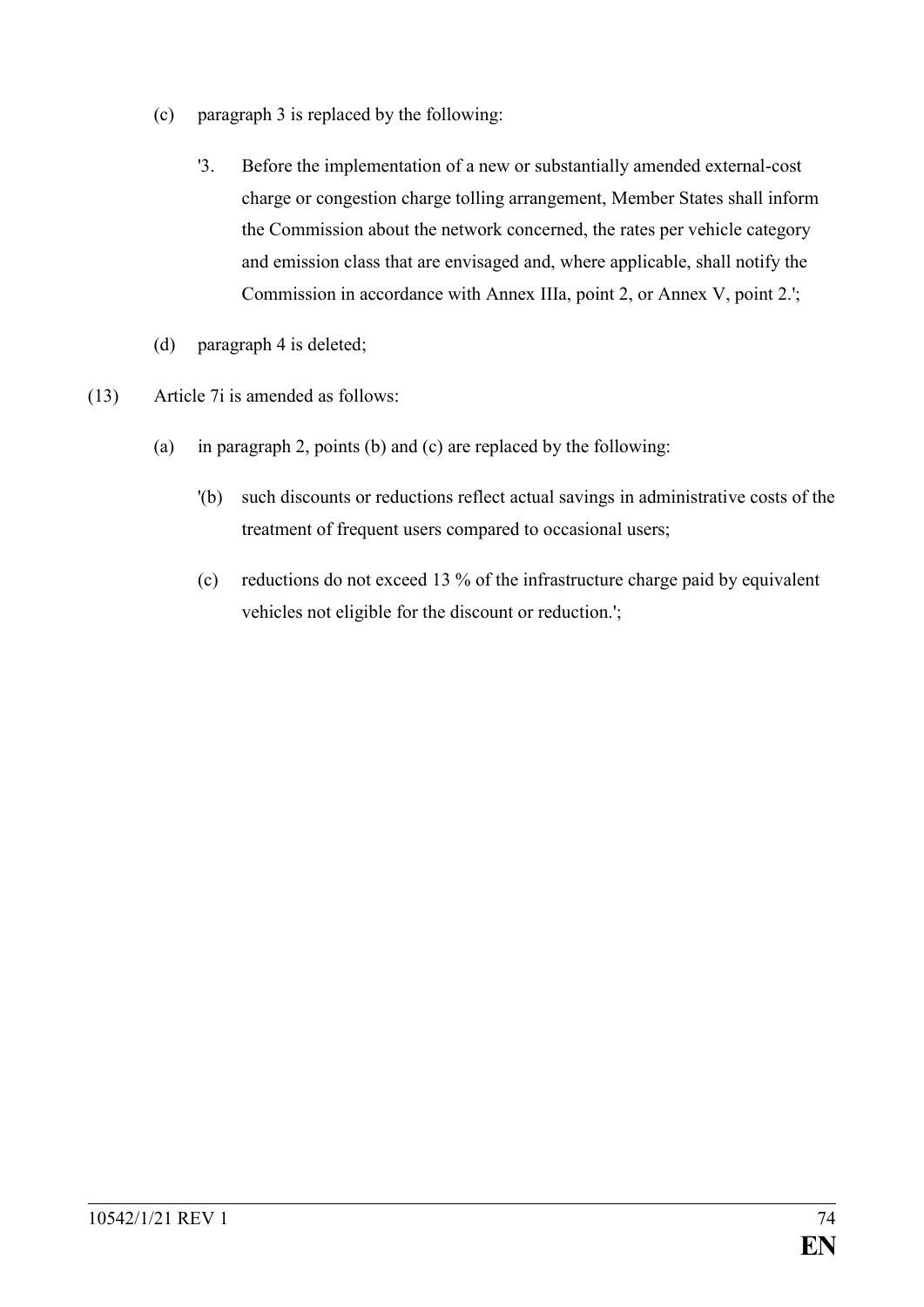- (b) the following paragraph is inserted:
	- '2a. Member States may provide for discounts or reductions in the infrastructure charge for passenger cars for frequent users, in particular in areas in which settlement is dispersed and on the outskirts of cities. Reduction in revenues due to discount granted to frequent users shall not be imposed on less frequent users.';
- (c) paragraph 3 is replaced by the following:
	- '3. Subject to the conditions provided for in Article  $7g(1)$ , point (b), and in Article 7g(3) of this Directive, toll rates may, for major projects of the core trans-European transport network, the maps of which are identified in Annex I to Regulation (EU) No 1315/2013, be subject to other forms of variation in order to secure the commercial viability of such projects where they are exposed to direct competition with other modes of transport. The resulting charging structure shall be linear and proportionate. Its details shall be made public, and it shall be available to all users on equal terms. It shall not lead to additional costs being passed on to other users in the form of higher tolls.';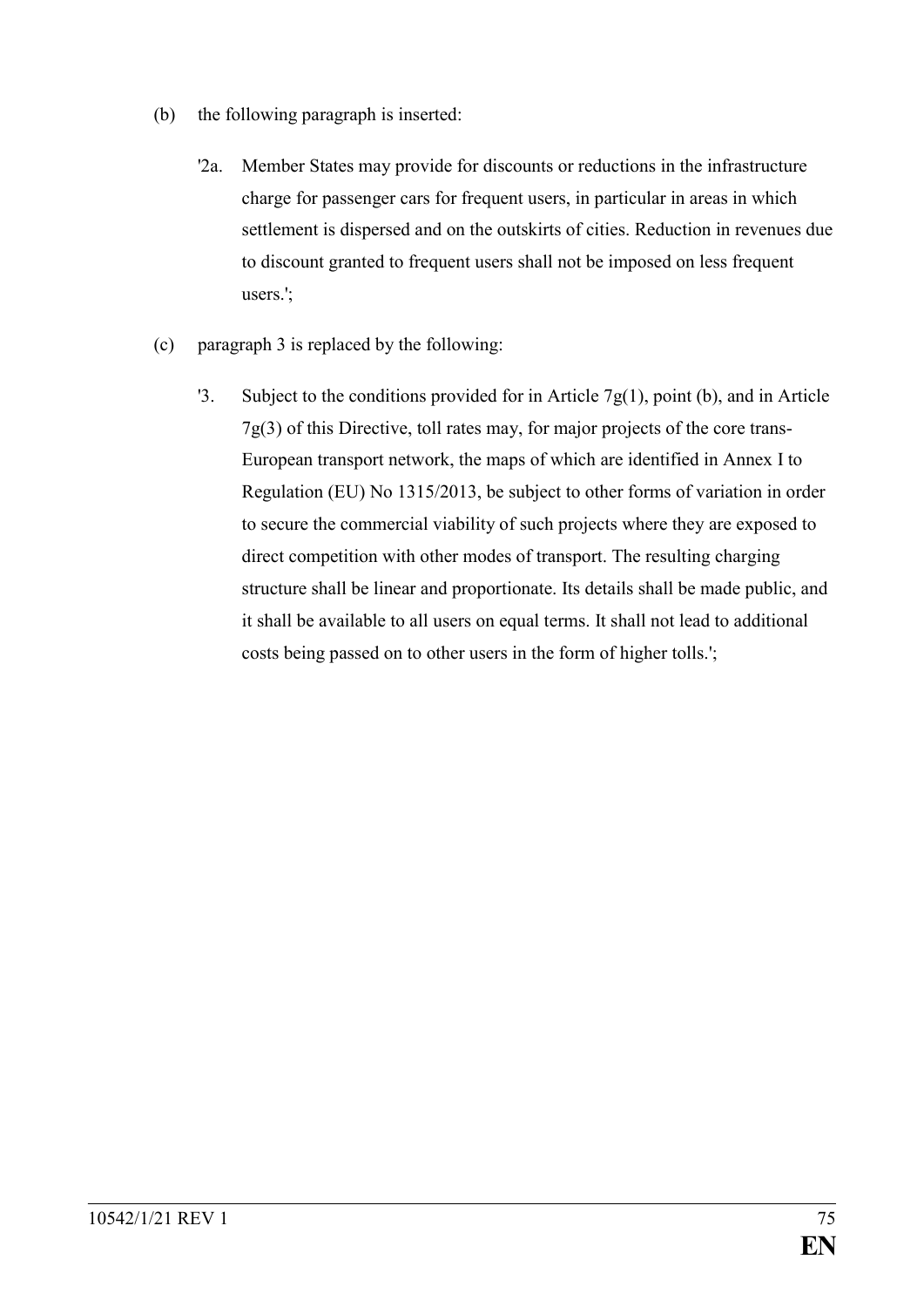- (14) Article 7j is amended as follows:
	- (a) paragraph 1 is replaced by the following:
		- '1. Tolls and user charges shall be applied and collected and their payment monitored in such a way as to cause as little hindrance as possible to the free flow of traffic and to avoid any mandatory controls or checks at the Union's internal borders. To that end, Member States shall cooperate in establishing methods for enabling road users to pay tolls and user charges 24 hours a day at least electronically or, at the border or at major sales outlets, using common means of payment, inside and outside the Member States in which they are applied. Member States are not obliged to provide physical points of payment.';
	- (b) the following paragraph is inserted:
		- '2a. Where a driver or, if appropriate, the transport operator or the European Electronic Toll Service (EETS) provider, is unable to provide evidence of the emission class of the vehicle for the purposes of Article 7g(2), Article 7ga or Article 7gb, Member States may apply tolls or user charges up to the highest level chargeable.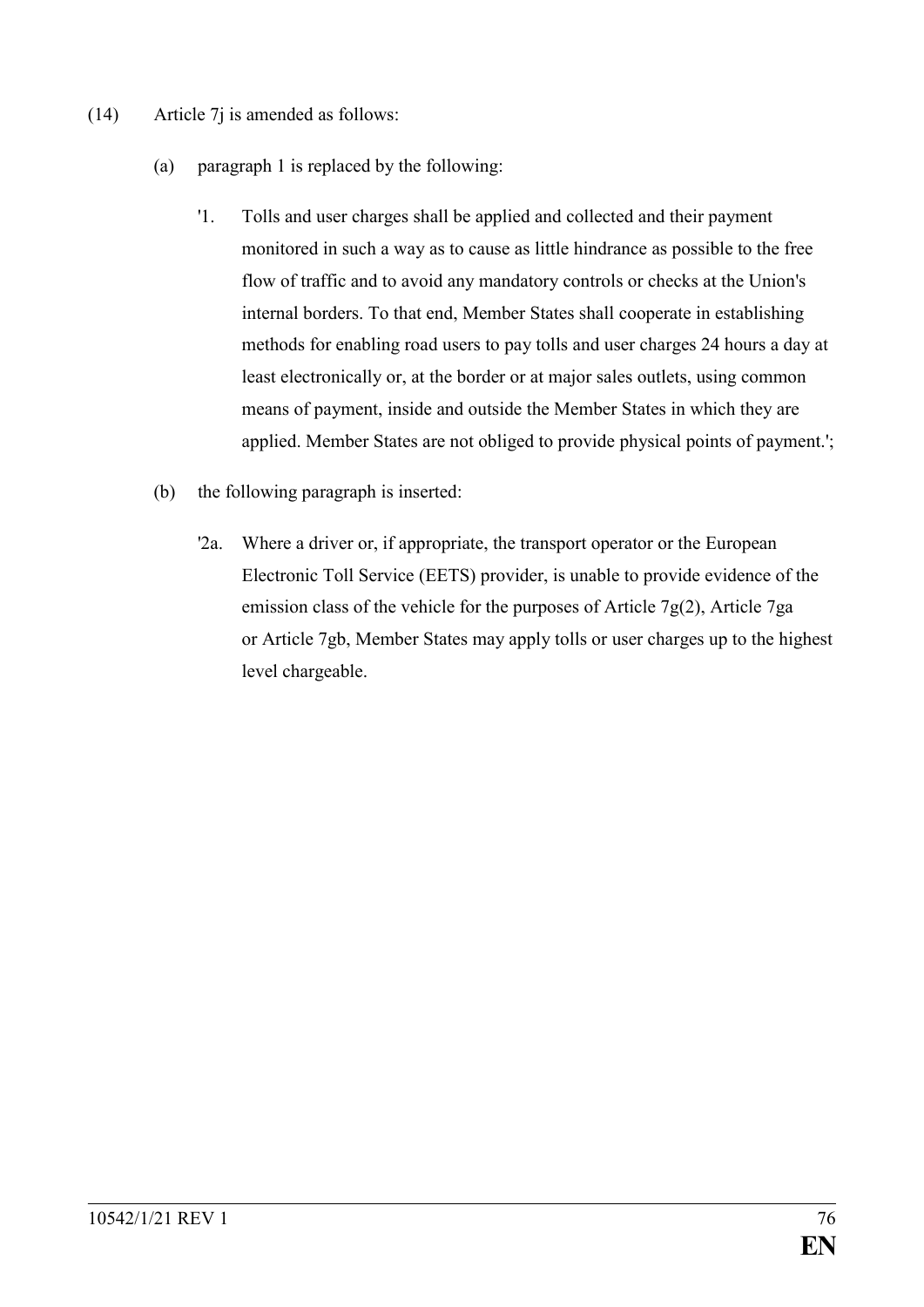Member States shall take the measures necessary to ensure that the road user can declare the emission class of the vehicle at least through electronic means before using the infrastructure. Member States may offer electronic and nonelectronic means to enable the user to provide evidence in order to benefit from toll reductions or, where appropriate, in the event of a check. Member States may require that evidence supplied through electronic means is provided before the infrastructure is used.

Member States may take the measures necessary to ensure that the provision of evidence subsequent to the use of the infrastructure is accepted for 30 days or a longer period determined by the Member States after the use of the infrastructure and to ensure the reimbursement of any difference between the tolls or user charges applied and the toll or user charge corresponding to the emission class of the vehicle concerned that follows from evidence provided within the applicable time limit.';

- (c) paragraphs 3 and 4 are replaced by the following:
	- '3. Where a Member State levies a toll on a vehicle, the total amount of the toll, the amount of the infrastructure charge, the amount of the external-cost charge, and the amount of the congestion charge, where applied, shall be indicated in a receipt provided to the road user, where possible by electronic means. The road user may agree not to be provided with the receipt.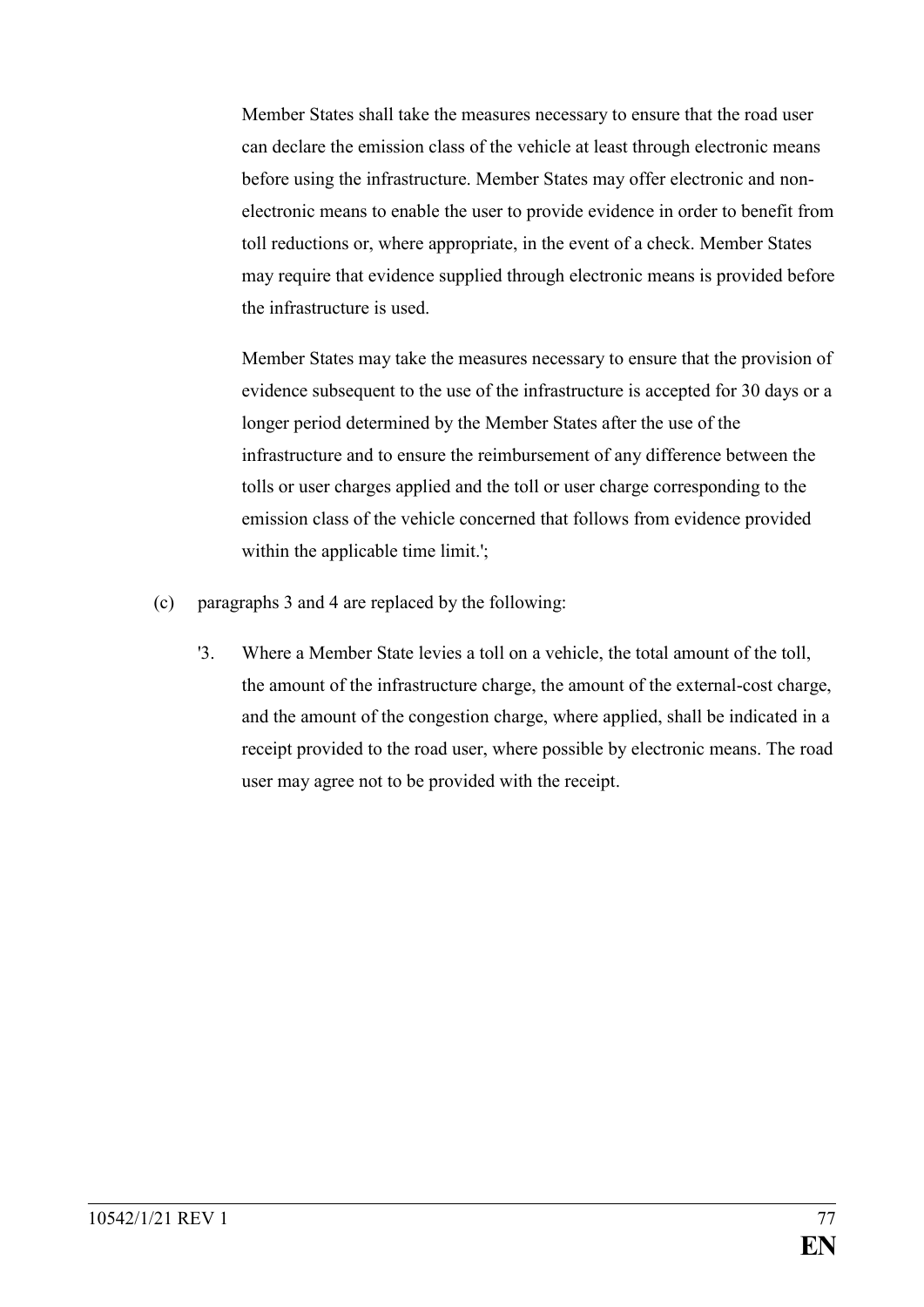4. Where economically feasible, Member States shall levy and collect infrastructure charges, external-cost charges and congestion charges by means of an electronic road toll system which complies with the provisions of Article 3(1) of Directive (EU) 2019/520 of the European Parliament and of the Council**\*** . The Commission shall promote cooperation between Member States that proves necessary to ensure the interoperability of electronic toll collection systems at European level.

(15) Article 7k is replaced by the following:

 $\overline{\phantom{a}}$  , where  $\overline{\phantom{a}}$ 

#### '*Article 7k*

Without prejudice to Articles 107 and 108 of the Treaty on the Functioning of the European Union, this Directive does not affect the freedom of Member States which introduce a system of tolls to provide for appropriate compensation.';

**<sup>\*</sup>** Directive (EU) 2019/520 of the European Parliament and of the Council of 19 March 2019 on the interoperability of electronic road toll systems and facilitating cross-border exchange of information on the failure to pay road fees in the Union (OJ L 91, 29.3.2019, p. 45).';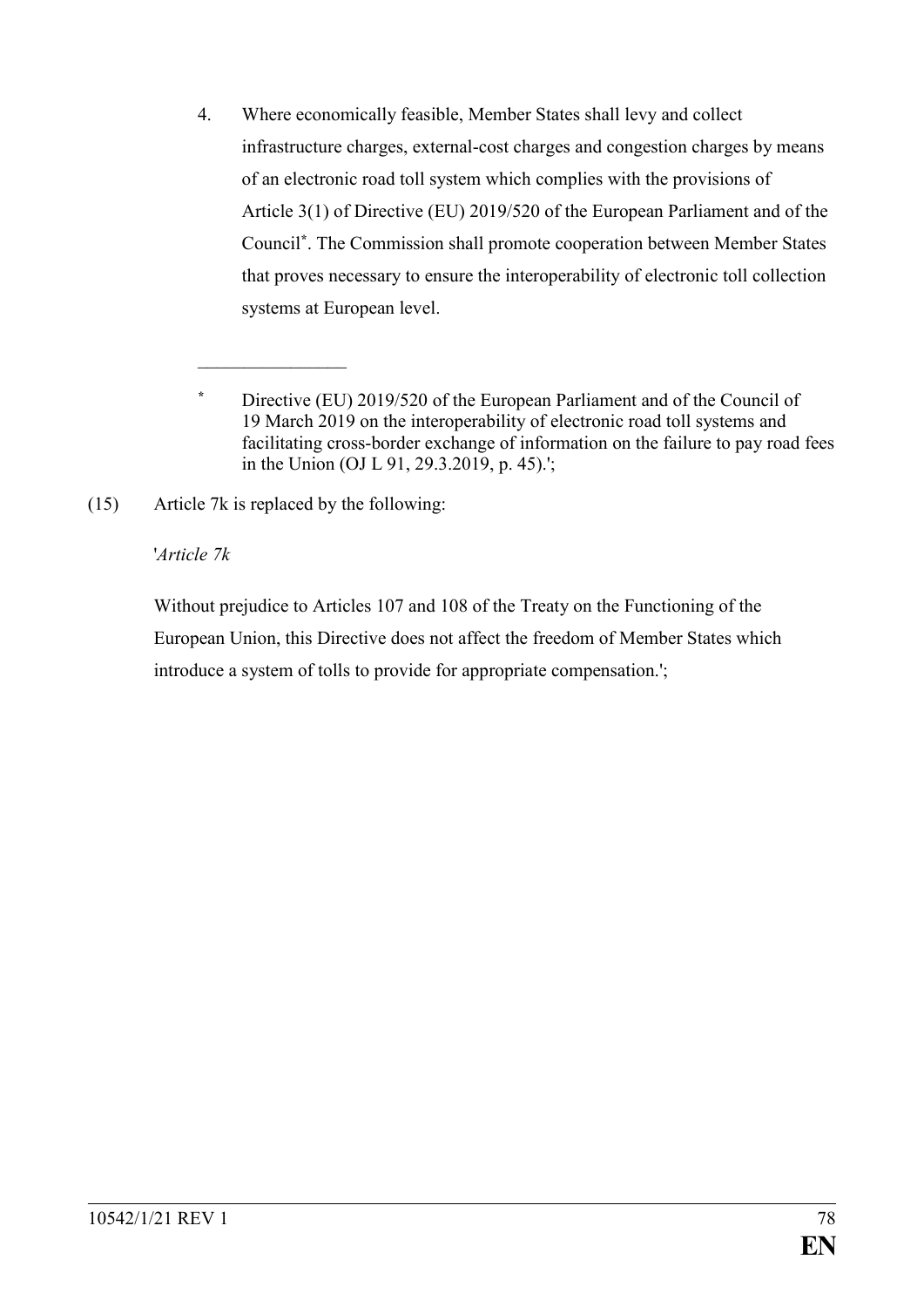- (16) Article 8 is amended as follows:
	- (a) in paragraph 2, points (a) and (b) are replaced by the following:
		- '(a) payment of the common user charge shall give access to the network as defined by the participating Member States in accordance with Article 7(1) and (2);
		- (b) the common user-charge rates shall be set by the participating Member States at levels that are not higher than the maximum rates referred to in Article 7a;';
	- (b) the following paragraph is added:
		- '3. In the case of a common system for user charges referred to in paragraph 1 of this Article, the final date of application of the variations referred to in the second and third subparagraphs of Article  $7ga(1)$  is extended until ... [ three years after the date of entry into force of this amending Directive], or if the reference  $CO_2$  emissions are published after  $\ldots$  [the date the entry into force of this amending Directive], three years following the publication of the reference  $CO<sub>2</sub>$  emissions.';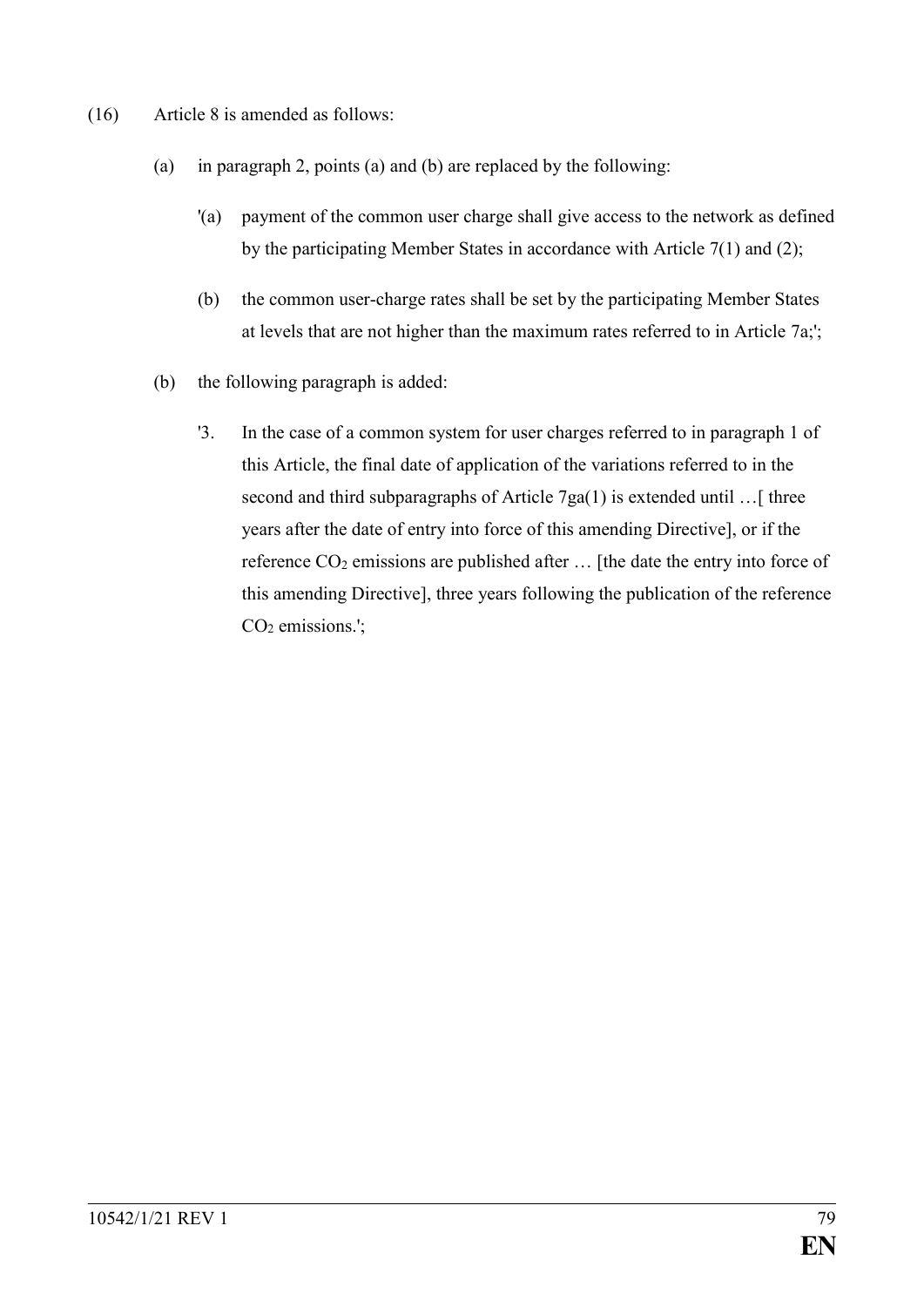- (17) Article 9 is amended as follows:
	- (a) paragraph 1a is replaced by the following:
		- '1a. This Directive shall not prevent Member States from applying:
			- (a) regulatory charges specifically designed to reduce traffic congestion or combat environmental impacts, including poor air quality, on any roads located in an urban area, including trans-European network roads crossing urban areas;
			- (b) charges specifically designed to finance the construction, operation, maintenance and development of installations, embedded in or deployed along or over roads, providing energy to low- and zero-emission vehicles in motion and levied on such vehicles.

Those charges shall be applied on a non-discriminatory basis.';

- (b) in paragraph 2, the second subparagraph is deleted;
- (18) in Article 9c, the following paragraph is added:
	- '3. Where reference is made to this paragraph, Article 5 of Regulation (EU) No 182/2011 shall apply.';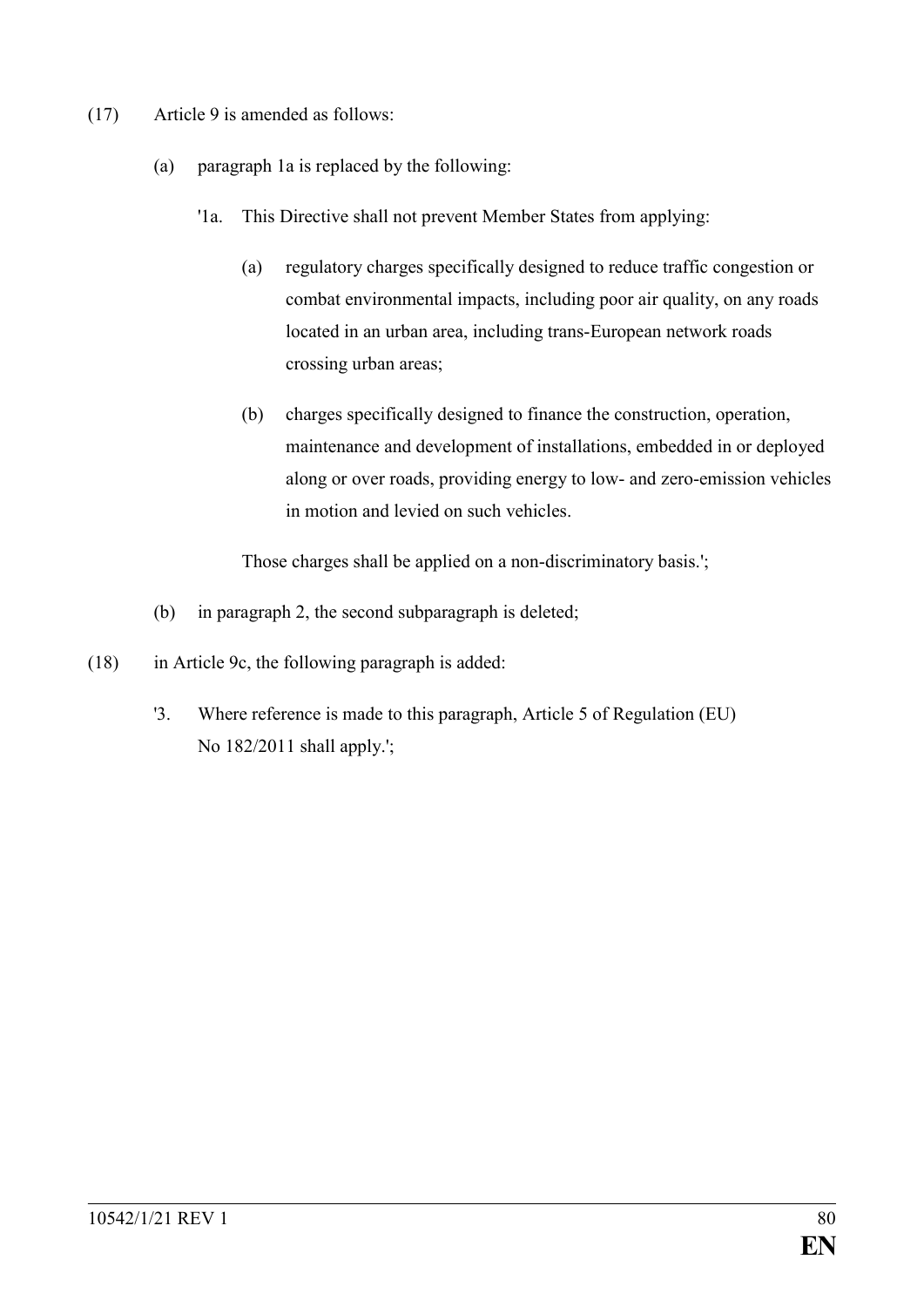#### (19) Articles 9d and 9e are replaced by the following:

#### '*Article 9d*

The Commission is empowered to adopt delegated acts in accordance with Article 9e to amend this Directive in respect of Annex 0, the formulas in points 4.1 and 4.2 of Annex IIIa, and the amounts indicated in the Tables of Annexes IIIb and IIIc in order to adapt them to scientific and technical progress.

Under the circumstances referred to in Article 7cb(4), the Commission shall adopt delegated acts in accordance with Article 9e, to amend this Directive in respect of the reference values of the external-cost charge for  $CO<sub>2</sub>$  emissions set out in Annex IIIc, taking into account the effective carbon price applied to road transport fuels in the Union. Such amendments shall be limited to ensuring that the level of external-cost charges for  $CO<sub>2</sub>$ emissions does not go beyond what is necessary to internalise those external costs.

#### *Article 9e*

1. The power to adopt delegated acts is conferred on the Commission subject to the conditions laid down in this Article.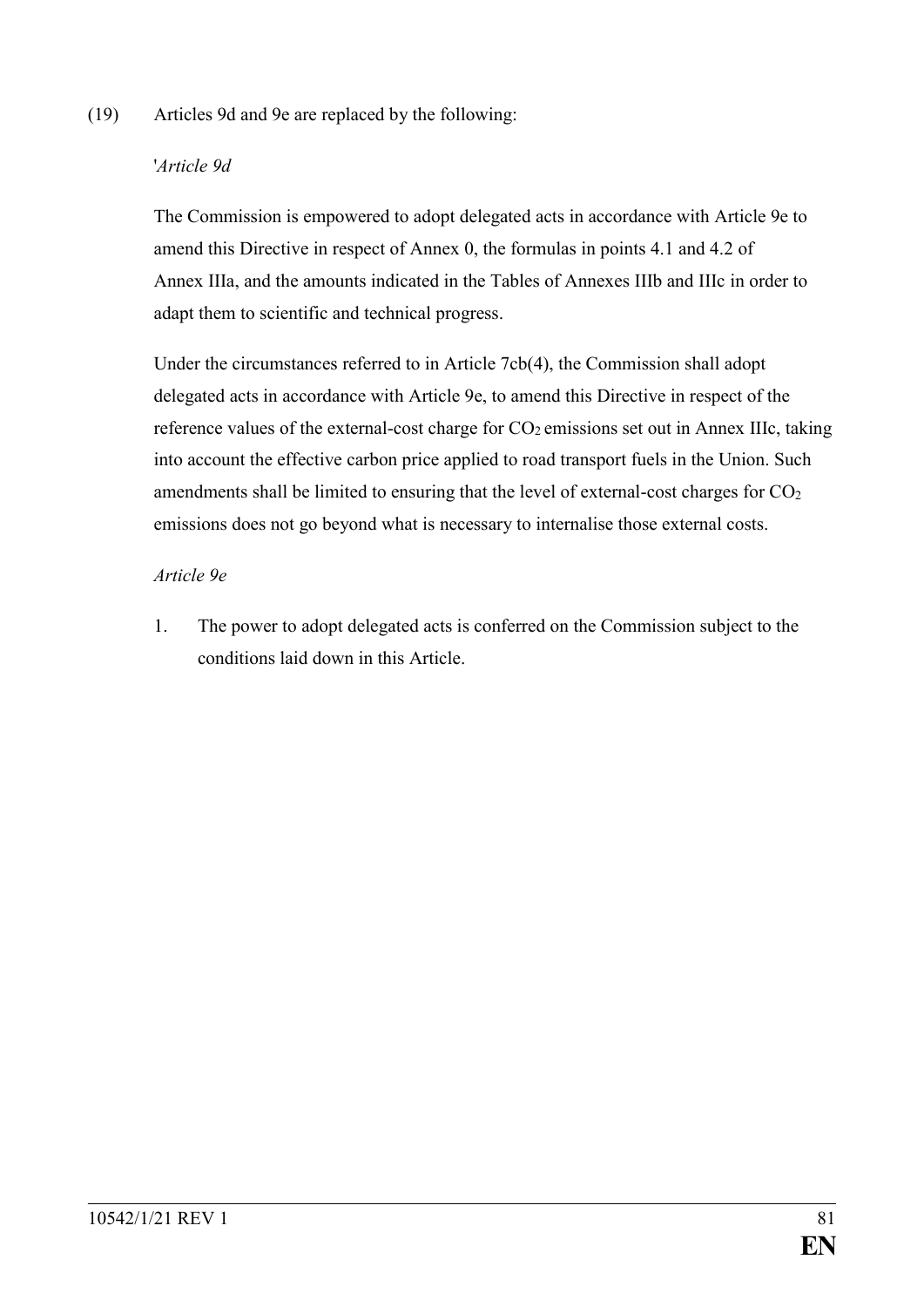- 2. The power to adopt delegated acts referred to in Article 9d shall be conferred on the Commission for a period of five years from … [the date of entry into force of this amending Directive]. The Commission shall draw up a report in respect of the delegation of power not later than nine months before the end of the five-year period. The delegation of power shall be tacitly extended for periods of an identical duration, unless the European Parliament or the Council opposes such extension not later than three months before the end of each period.
- 3. The delegation of power referred to in Article 9d may be revoked at any time by the European Parliament or by the Council. A decision to revoke shall put an end to the delegation of the power specified in that decision. It shall take effect the day following the publication of the decision in the *Official Journal of the European Union* or at a later date specified therein. It shall not affect the validity of any delegated acts already in force.
- 4. Before adopting a delegated act, the Commission shall consult experts designated by each Member State in accordance with the principles laid down in the Interinstitutional Agreement of 13 April 2016 on Better Law-Making**\*** .
- 5. As soon as it adopts a delegated act, the Commission shall notify it simultaneously to the European Parliament and to the Council.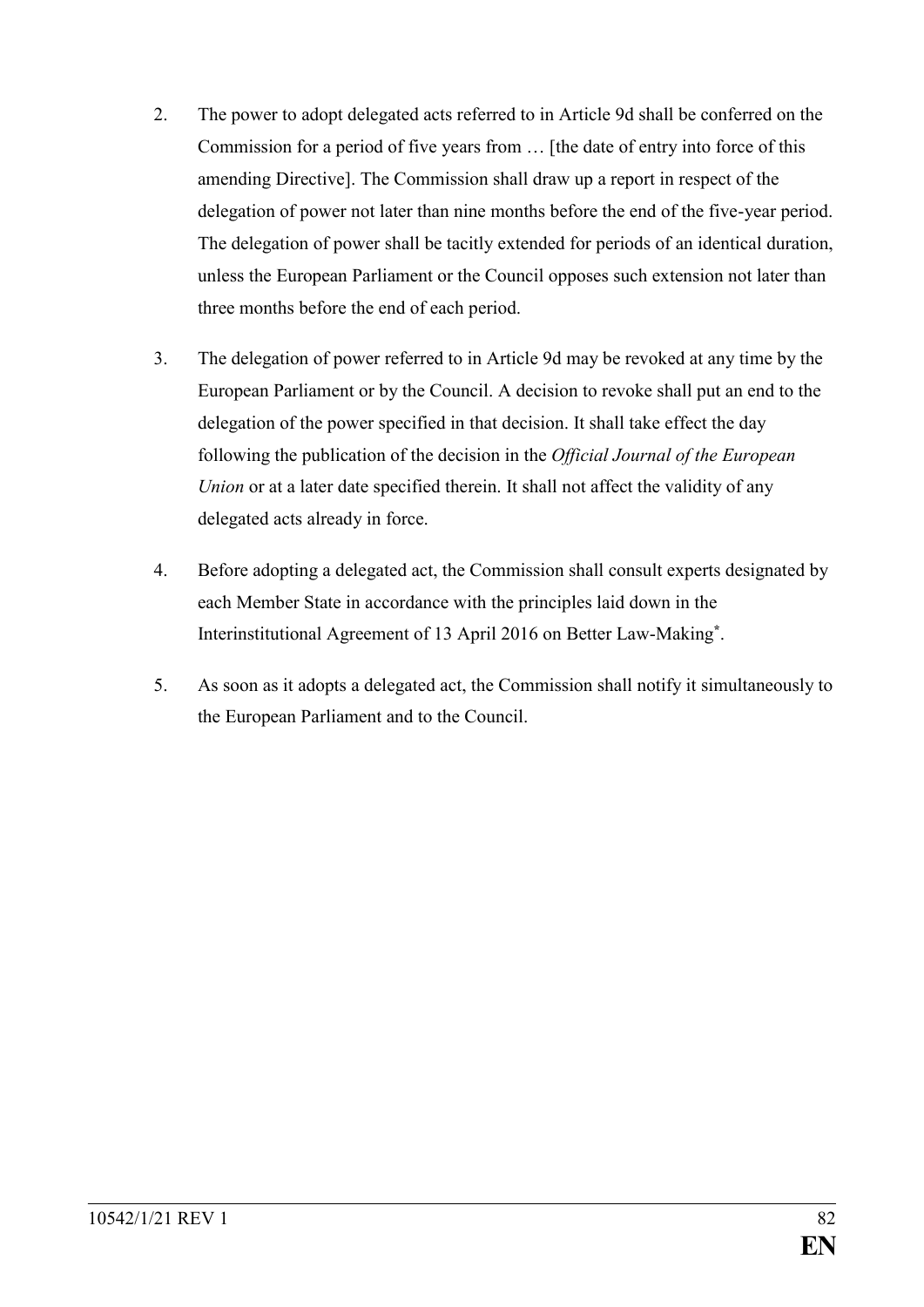6. A delegated act adopted pursuant to Article 9d shall enter into force only if no objection has been expressed either by the European Parliament or by the Council within a period of two months of notification of that act to the European Parliament and the Council or if, before the expiry of that period, the European Parliament and the Council have both informed the Commission that they will not object. That period shall be extended by two months at the initiative of the European Parliament or of the Council.

**\*** OJ L 123, 12.5.2016, p. 1.';

(20) Articles 9f and 9g are deleted;

 $\overline{\phantom{a}}$  , where  $\overline{\phantom{a}}$ 

(21) Articles 10a and 11 are replaced by the following:

#### '*Article 10a*

1. The amounts in euros laid down in Annex II and the amounts in cents laid down in the Tables of Annexes IIIb and IIIc shall be adapted every two years in order to take account of changes in the EU-wide Harmonised Index of Consumer Prices (HICP) excluding energy and unprocessed food, as published by the Commission (Eurostat). The first adaptation shall take place by 31 March … [the year following 2 years after the entry into force of this amending Directive].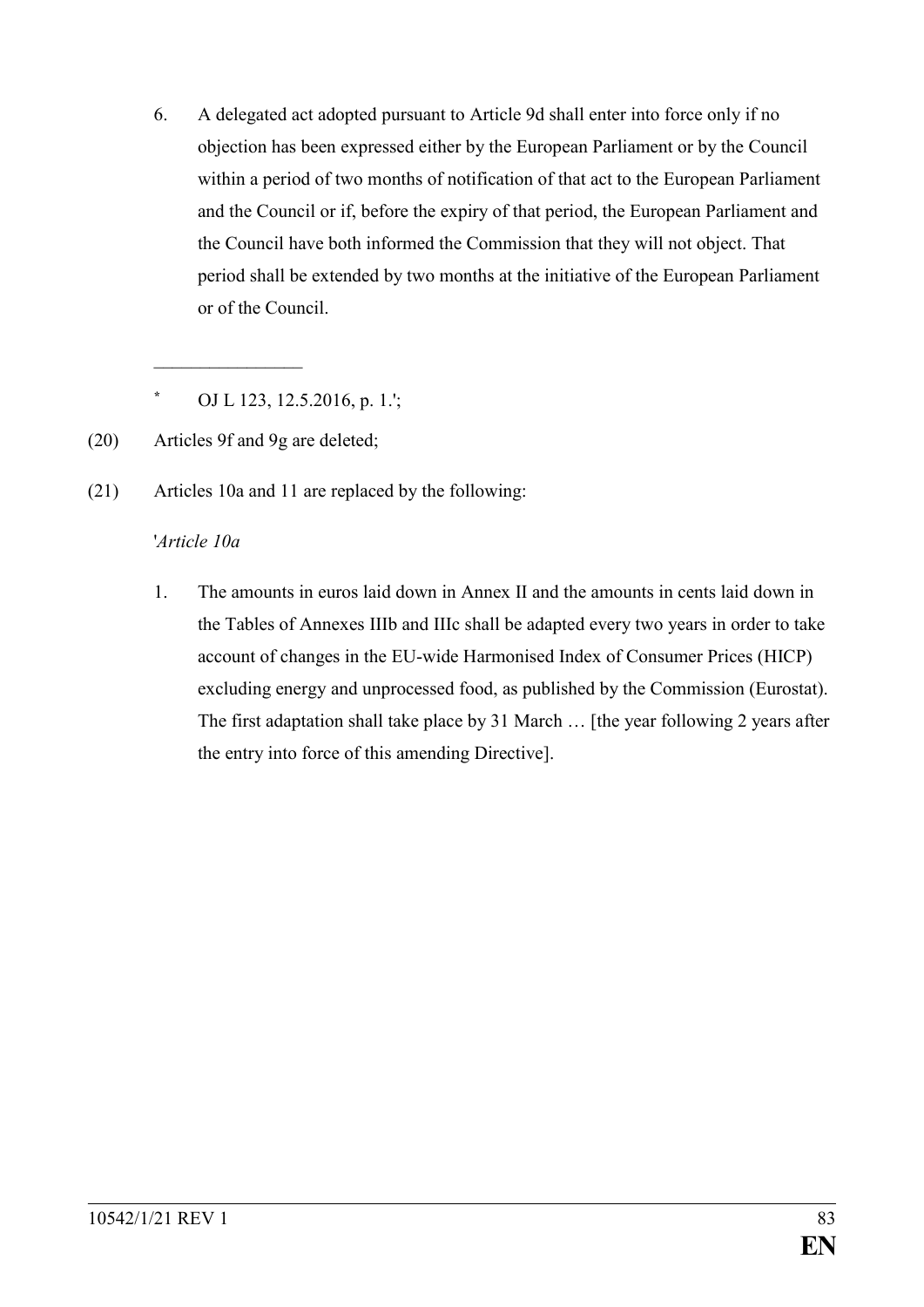The amounts shall be updated automatically, by adapting the base amount in euros or cents by the percentage change in that index. The resulting amounts shall be rounded up to the nearest euro with regard to Annex II, rounded up to the nearest tenth of a cent with regard to Annexes IIIb and IIIc.

2. The Commission shall publish in the *Official Journal of the European Union* the adapted amounts referred to in paragraph 1 by 31 March …[the year following the 2 years after the entry into force of this amending Directive]. Those adapted amounts shall enter into force on the first day of the month following publication.

### *Article 11*

- 1. By … [3 years after the entry into force of this amending directive], and every five years thereafter, Member States shall make public in aggregate form a report on tolls and user charges levied on their territory.
- 2. The report made public pursuant to paragraph 1 shall include information on:
	- (a) the evolution of charging for the use of road infrastructure, namely the networks and vehicle categories covered, including any exemption pursuant to Article 7, 7c or 7gb;
	- (b) the variation of infrastructure charges or user charges according to the category of vehicle and the type of heavy-duty vehicle;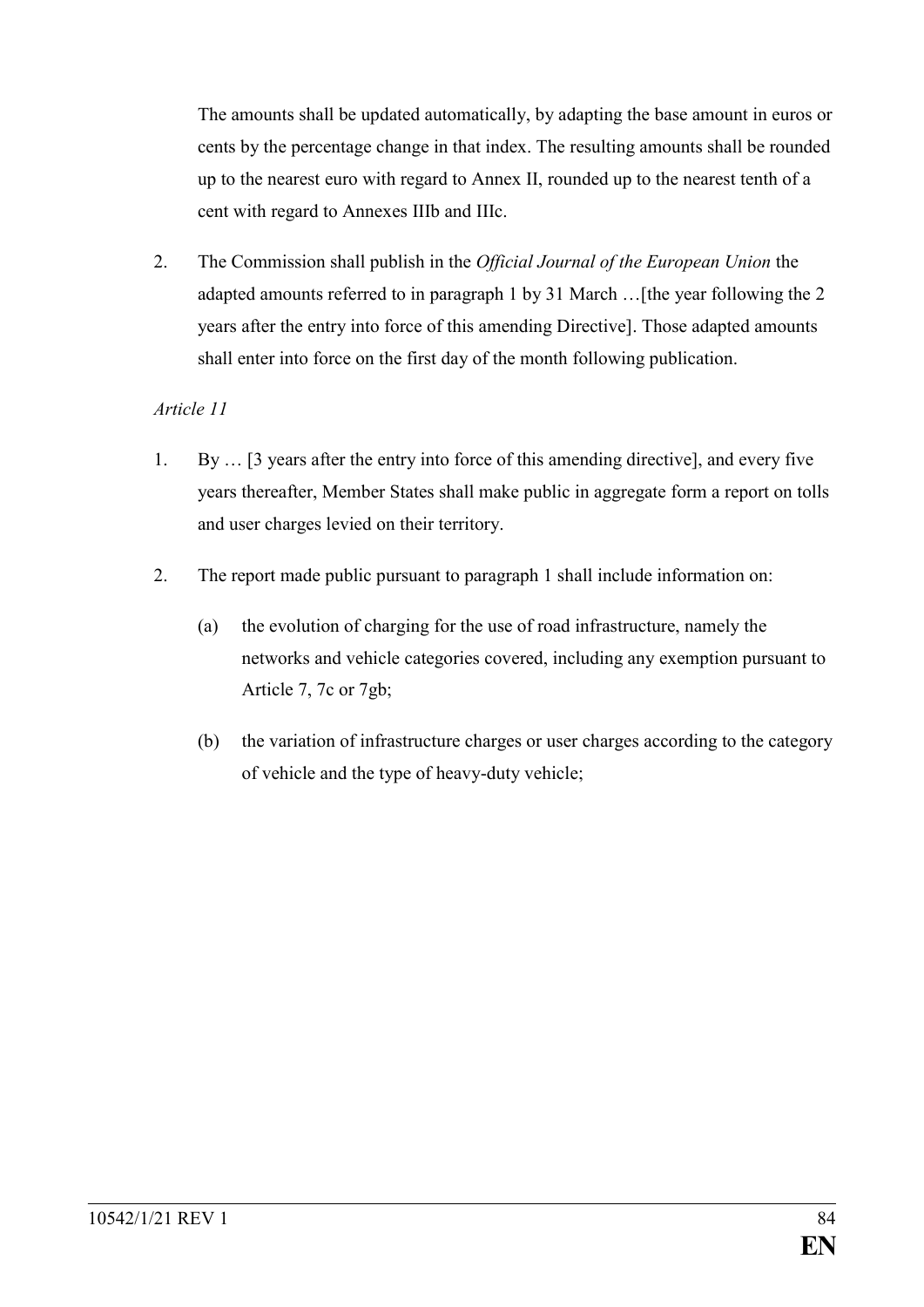- (c) the variation of infrastructure charges or user charges according to the environmental performance of vehicles, pursuant to Article 7g, 7ga or 7gb;
- (d) where applicable, the variation of infrastructure charges according to the time of day, type of day, or season, pursuant to Article  $7g(1)$ ;
- (e) the external-cost charge levied for each combination of class of vehicle, type of road and period of time;
- (f) the weighted average infrastructure charge and total revenue raised through the infrastructure charge;
- (g) the total revenue raised through external-cost charges;
- (h) the total revenue raised through congestion charges per category of vehicle;
- (i) the total revenue raised through mark-ups and on which road sections they were levied;
- (j) the total revenue raised through tolls or user charges, or, where applicable, both;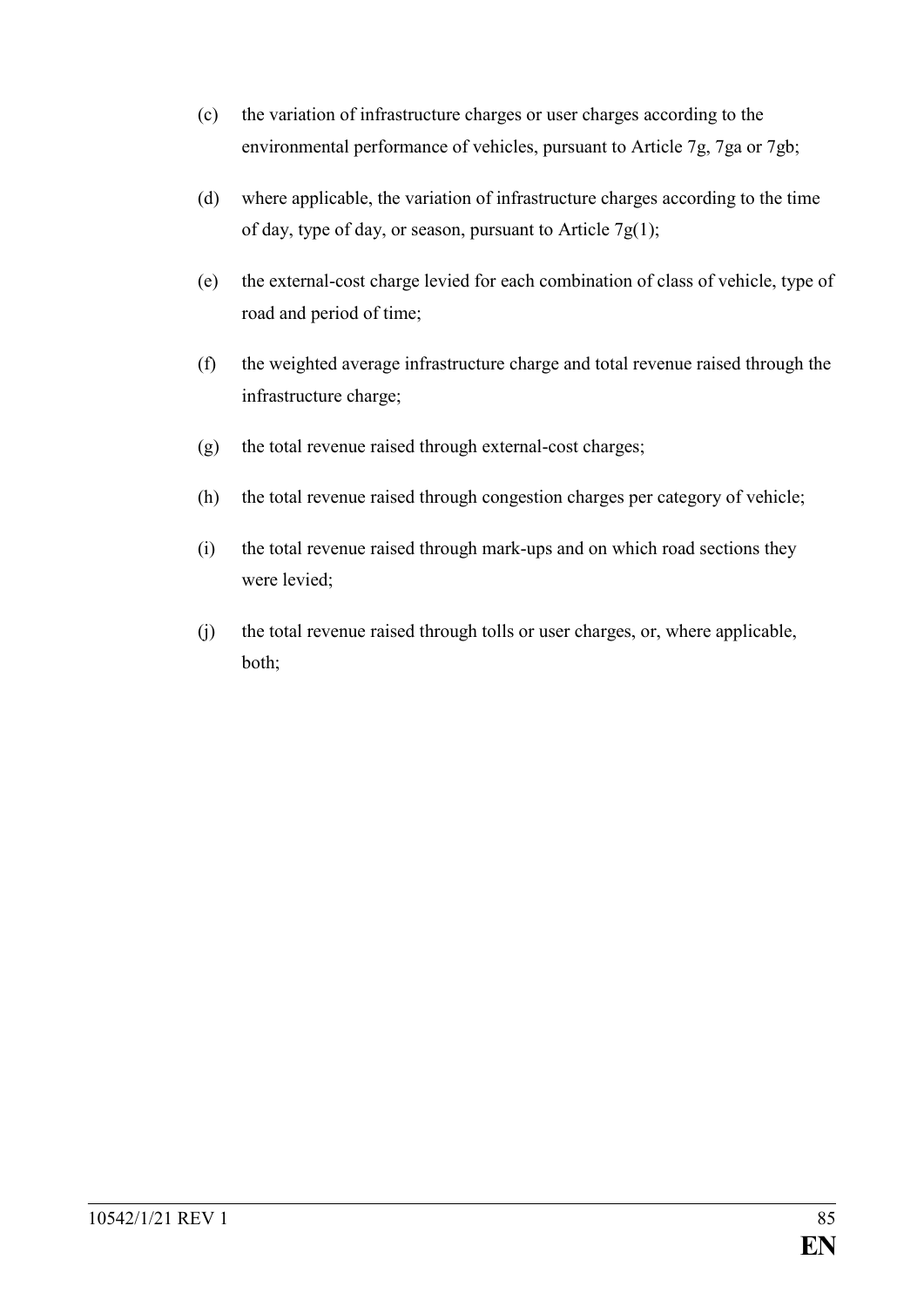- (k) the use of revenues generated by applying this Directive, and how this use has allowed the Member State to meet the goals referred to in Article 9(2), or, where such revenues are allocated to the general budget, information on the level of expenditure allocated to road transport infrastructure and sustainable transport projects; and
- (l) the evolution of the share vehicles belonging to the various emission classes on tolled roads.

Member States making that information publicly available online may decide not to draw up the report.';

- (22) The Annexes are amended as follows:
	- (a) Annexes 0, II, III, IIIa, IIIb and IV are amended in accordance with points 1, 2, 3, 4, 5 and 7 of the Annex to this Directive;
	- (b) The text set out in points 6 and 8 of the Annex to this Directive is added as Annexes IIIc, V, VI and VII to Directive 1999/62/EC.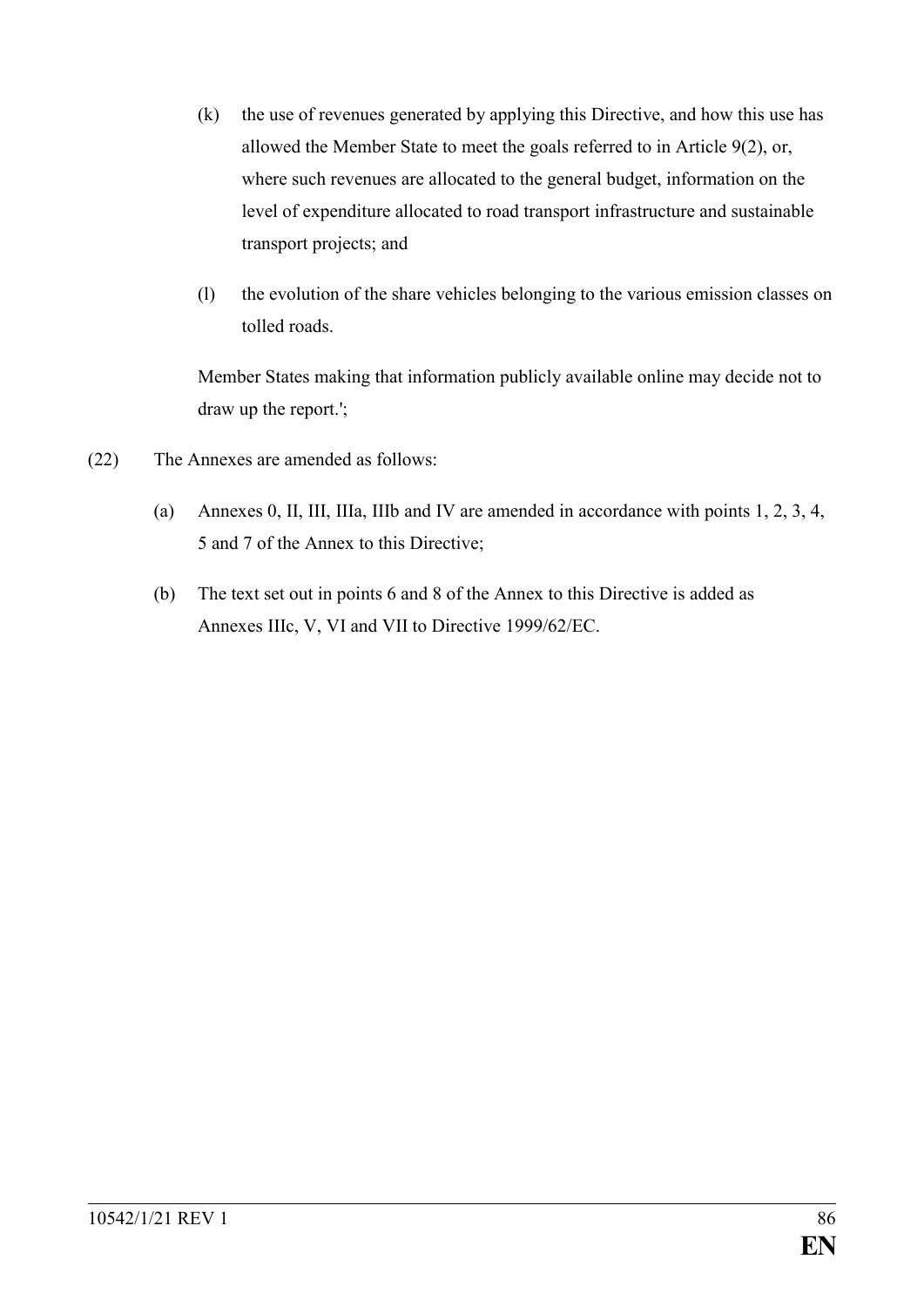#### *Article 2*

#### *Amendments to Directive 1999/37/EC*

Annex I to Directive 1999/37/EC is amended as follows:

(1) point II.6(V.7) is replaced by the following:

 $\overline{\phantom{a}}$  , where  $\overline{\phantom{a}}$ 

 $\text{C}_2$  (in g/km) or Specific CO<sub>2</sub> emissions where indicated at position 49.5 of the Certificate of Conformity of heavy-duty vehicles defined in the Appendix to Annex VIII to Commission Implementing Regulation (EU) 2020/683**\*** or at position 49.5 of the individual vehicle approval certificate defined in Appendix 1 to Annex III to that Regulation,

**<sup>\*</sup>** Commission Implementing Regulation (EU) 2020/683 of 15 April 2020 implementing Regulation (EU) 2018/858 of the European Parliament and of the Council with regards to the administrative requirements for the approval and market surveillance of motor vehicles and their trailers, and of systems, components and separate technical units intended for such vehicles (OJ L 163, 26.5.2020, p. 1).';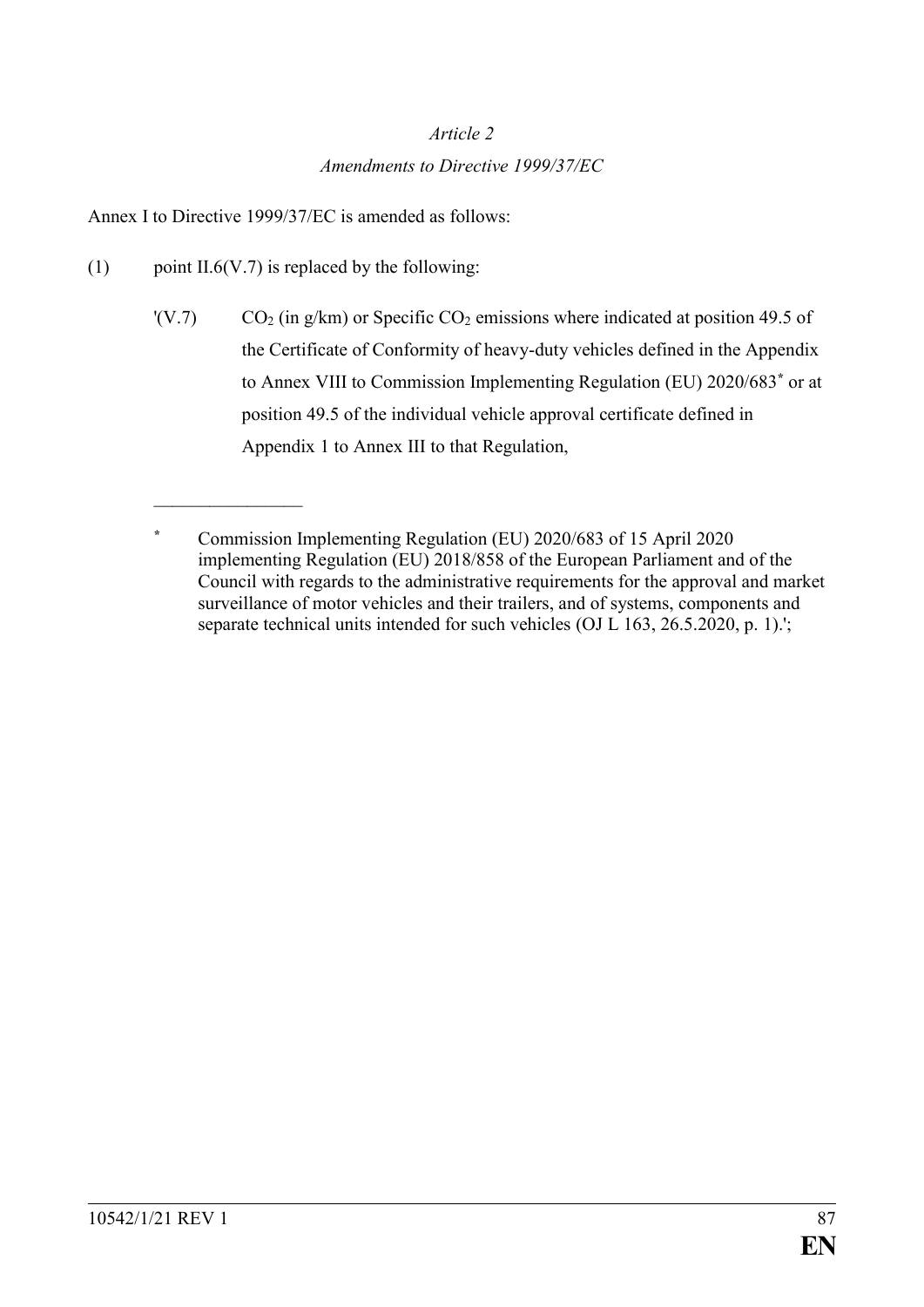(2) the following point is added:

 $\overline{\phantom{a}}$  , where  $\overline{\phantom{a}}$ 

 $'(V.10)$  CO<sub>2</sub> emission class of heavy-duty vehicles determined at the moment of first registration, in accordance with Article 7ga(2) of Directive 1999/62/EC of the European Parliament and of the Council**\*** .

**<sup>\*</sup>** Directive 1999/62/EC of the European Parliament and of the Council of 17 June 1999 on the charging of heavy goods vehicles for the use of certain infrastructures (OJ L 187, 20.7.1999, p. 42).'.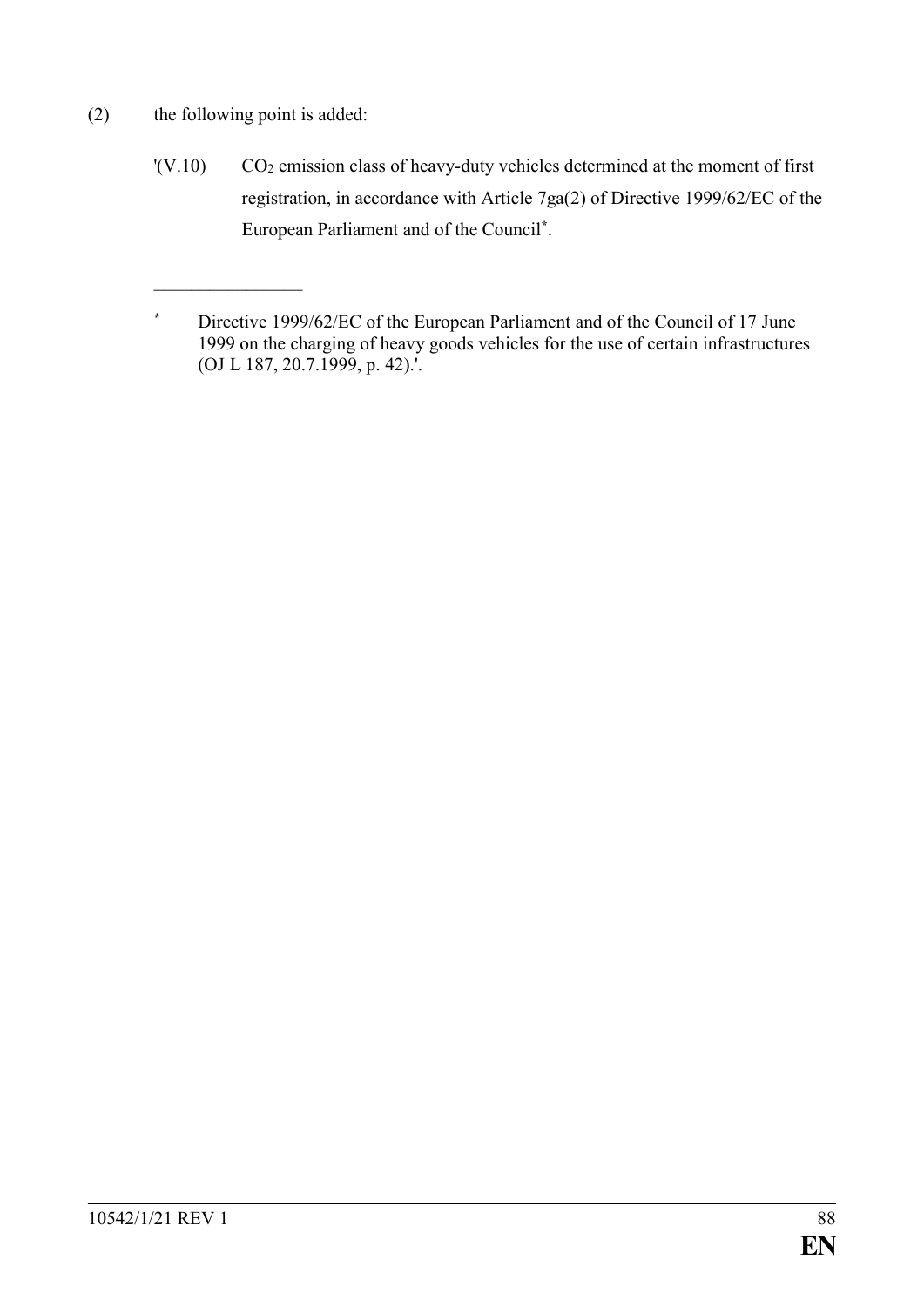#### *Article 3*

### *Amendment to Directive (EU) 2019/520*

In Annex I to Directive (EU) 2019/520, Section 'Data elements provided as a result of the automated search conducted pursuant to Article 23(1)', Part I 'Data relating to vehicles', the Table is replaced by the following:

'Part I. Data relating to vehicles

| Item                                                   | M/O <sup>(1)</sup> | Remarks                             |
|--------------------------------------------------------|--------------------|-------------------------------------|
| Registration number                                    | M                  |                                     |
| Chassis number/ Vehicle identification number<br>(VIN) | M                  |                                     |
| Member State of registration                           | M                  |                                     |
| Make                                                   | M                  | $(D.1(2))$ e.g. Ford, Opel, Renault |
| Commercial type of the vehicle                         | M                  | (D.3) e.g. Focus, Astra, Megane     |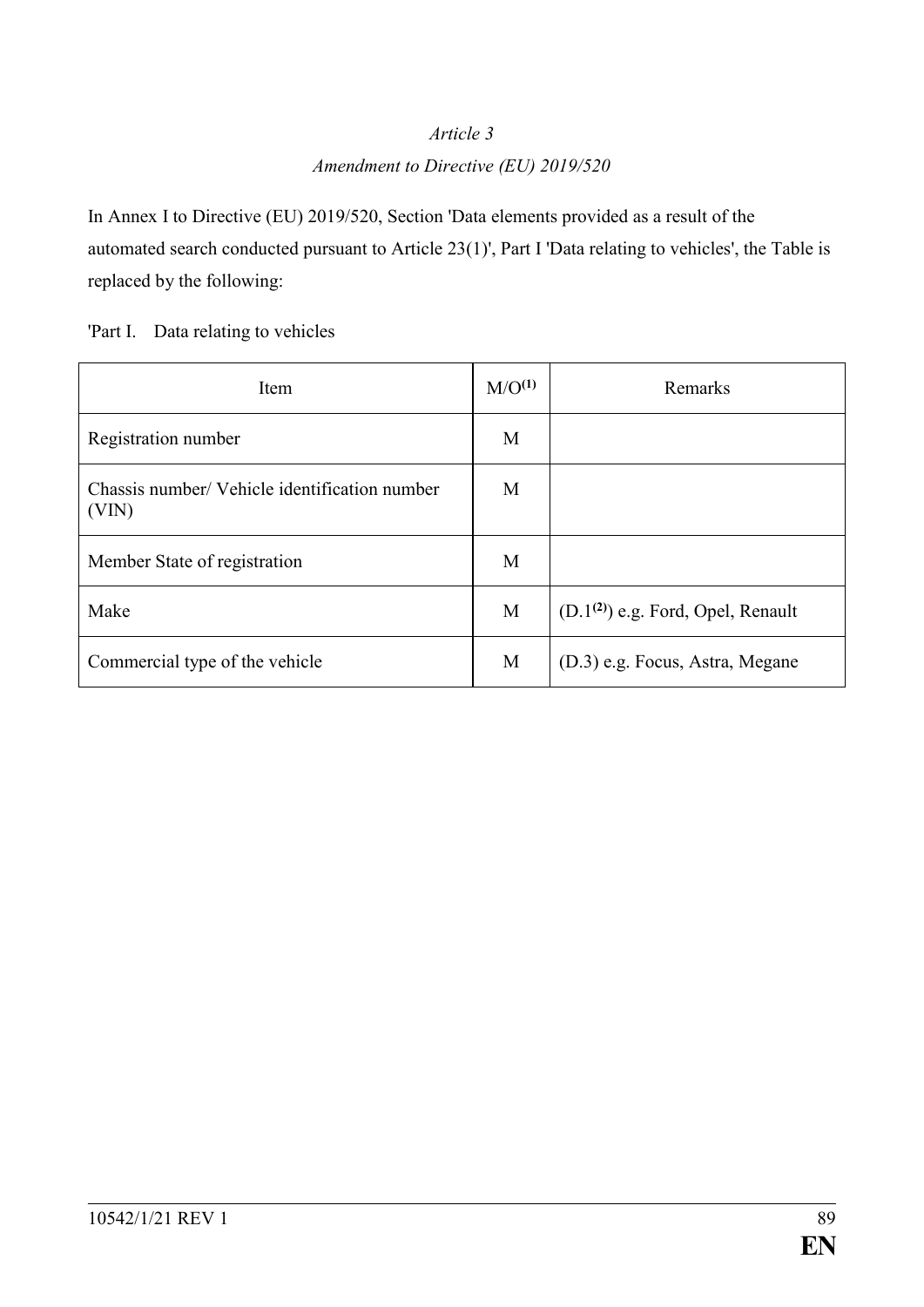| Item                                                         | M/O <sup>(1)</sup> | Remarks                           |
|--------------------------------------------------------------|--------------------|-----------------------------------|
| <b>EU Category Code</b>                                      | M                  | (J) e.g. mopeds, motorbikes, cars |
| Euro emissions class                                         | M                  | e.g. Euro 4, Euro 6               |
| $CO2$ emission class                                         | O                  | applicable to heavy-duty vehicles |
| Date of reclassification                                     | O                  | applicable to heavy-duty vehicles |
| $CO2$ in g/tkm                                               | O                  | applicable to heavy-duty vehicles |
| Technically permissible maximum laden mass of<br>the vehicle | M                  |                                   |

(1)  $M =$  mandatory when available in national register,  $O =$  optional.<br>
(2) Harmonised Union code, see Directive 1999/37/FC

**(2)** Harmonised Union code, see Directive 1999/37/EC.'.

### *Article 4*

### *Transposition*

1. Member States shall bring into force the laws, regulations and administrative provisions necessary to comply with this Directive by … [2 years after the date of entry into force of this amending Directive]. They shall immediately inform the Commission thereof.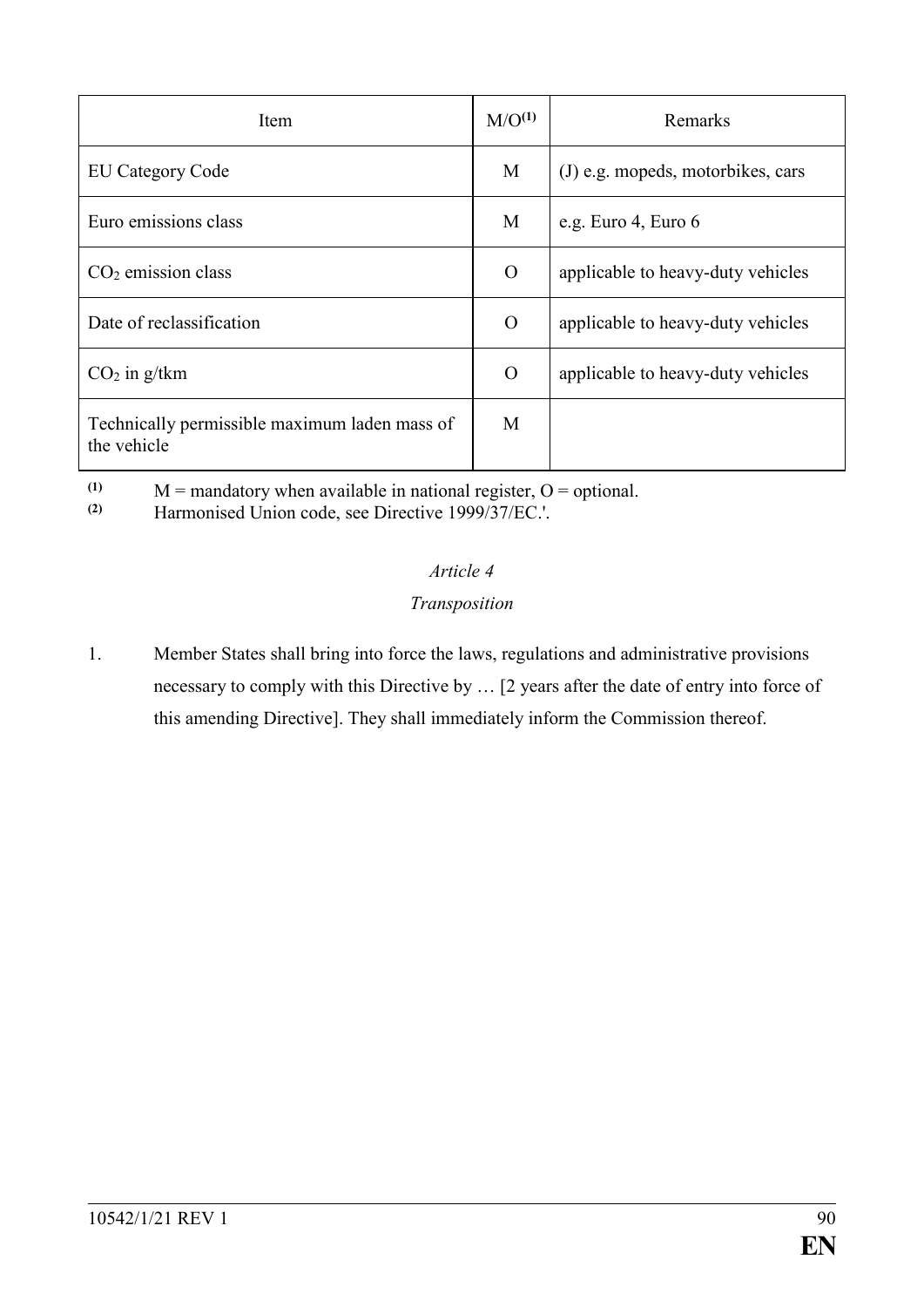When Member States adopt those measures, they shall contain a reference to this Directive or be accompanied by such a reference on the occasion of their official publication. The methods of making such reference shall be laid down by Member States.

2. Member States shall communicate to the Commission the text of the main measures of national law which they adopt in the field covered by this Directive.

# *Article 5*

#### *Entry into force*

This Directive shall enter into force on the twentieth day following that of its publication in the *Official Journal of the European Union*.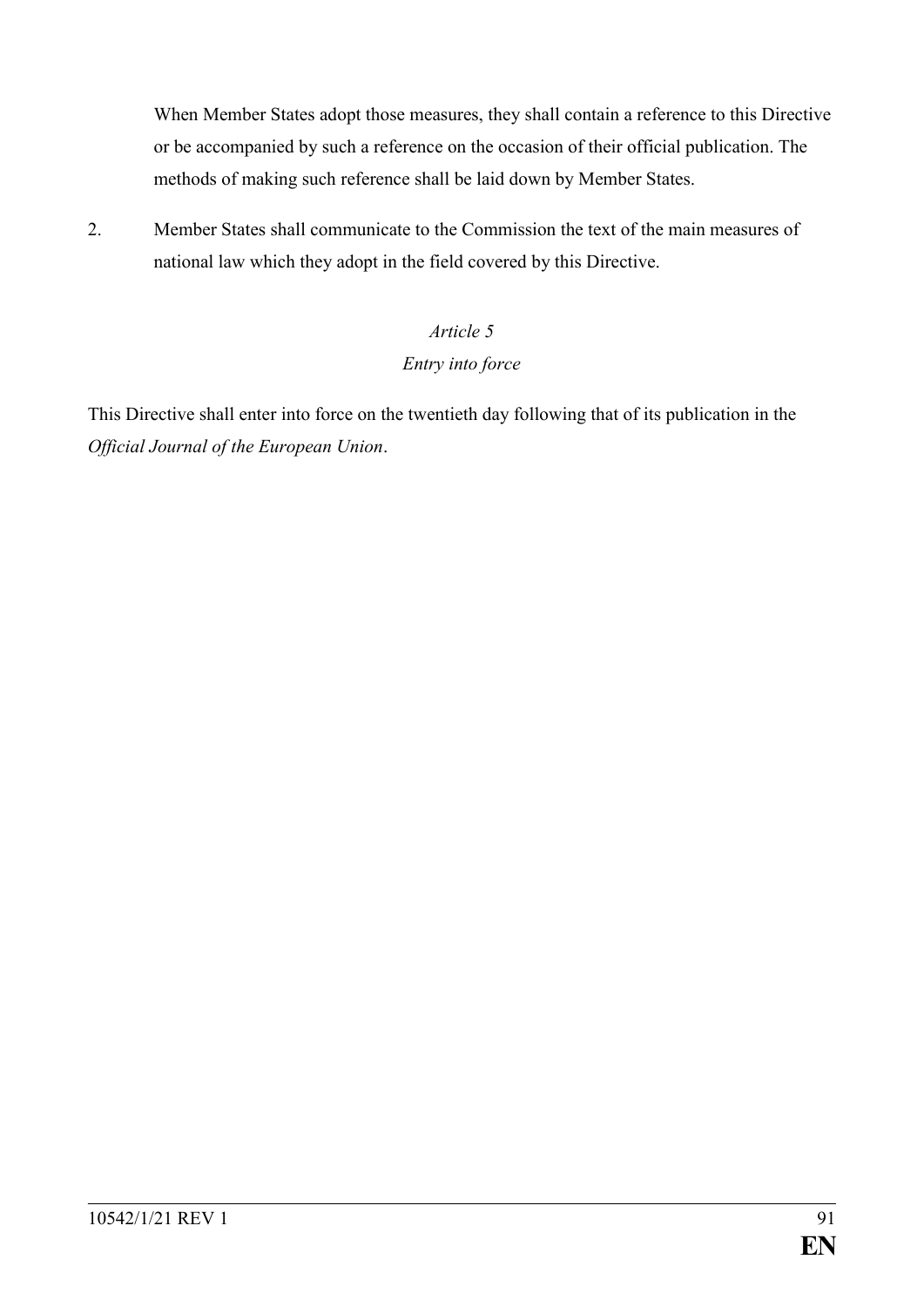# *Article 6 Addressees*

This Directive is addressed to the Member States.

Done at …,

*For the European Parliament For the Council The President The President*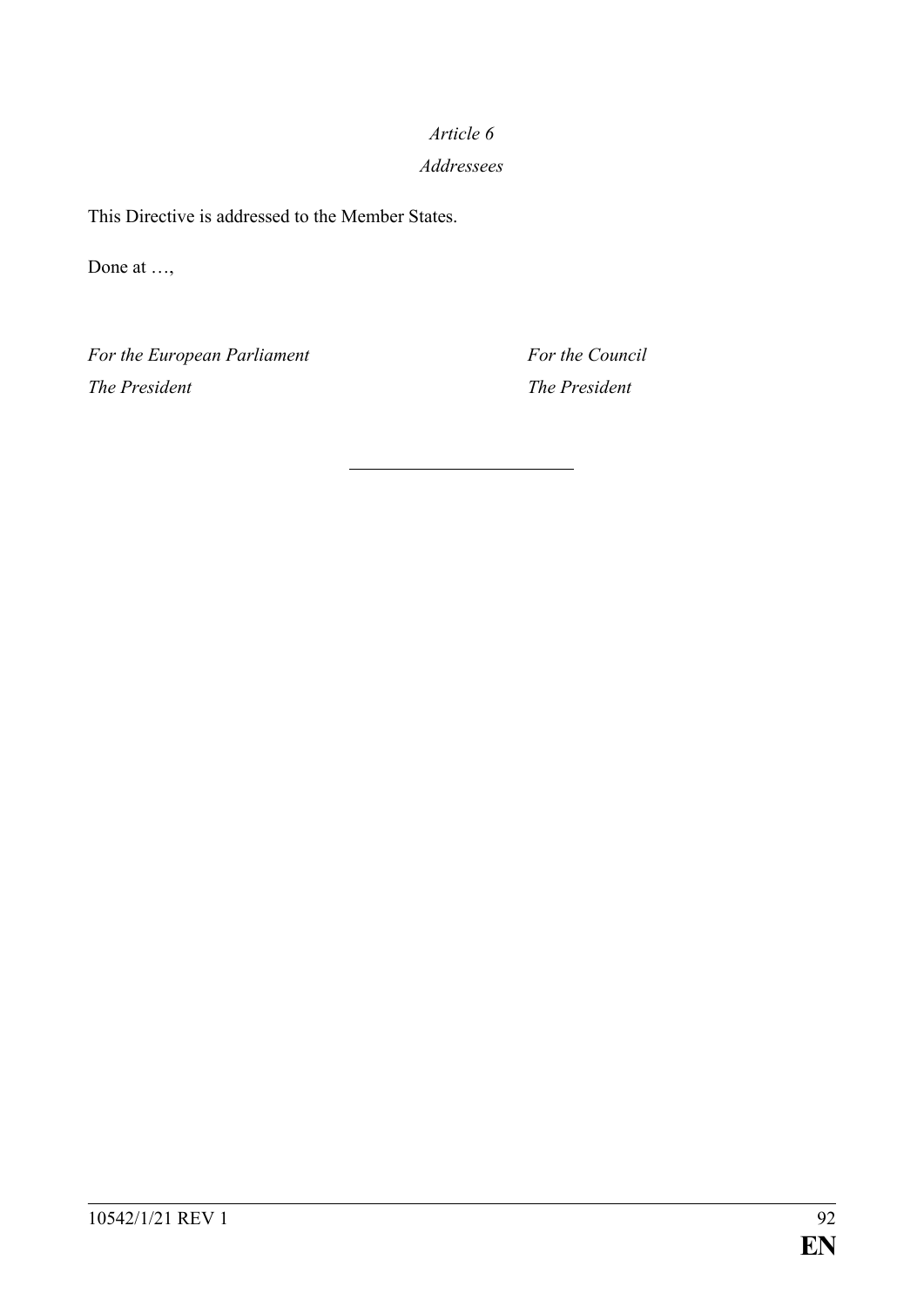## **ANNEX**

(1) In point 3 of Annex 0 to Directive 1999/62/EC, the following Table is added:

|                     | Limit values   |                        |                         |                             |                                  |                          |                     |                                           |
|---------------------|----------------|------------------------|-------------------------|-----------------------------|----------------------------------|--------------------------|---------------------|-------------------------------------------|
|                     | CO<br>(mg/kWh) | <b>THC</b><br>(mg/kWh) | <b>NMHC</b><br>(mg/kWh) | CH <sub>4</sub><br>(mg/kWh) | $NOX$ <sup>(1)</sup><br>(mg/kWh) | NH <sub>3</sub><br>(ppm) | PM mass<br>(mg/kWh) | <b>PM</b><br>number<br>$(\frac{\#}{kWh})$ |
| <b>WHSC</b><br>(CI) | 1500           | 130                    |                         |                             | 400                              | 10                       | 10                  | $8.0 \times 10^{11}$                      |
| <b>WHTC</b><br>(CI) | 4000           | 160                    |                         |                             | 460                              | 10                       | 10                  | $6.0 \times 10^{11}$                      |
| <b>WHTC</b><br>(PI) | 4000           |                        | 160                     | 500                         | 460                              | 10                       | 10                  | $6.0 \times 10^{11}$                      |

'Euro VI Emission Limits

Note:

- $PI = Positive Ignition.$
- $CI = Compression Ignition.$ <br>(1) The admissible level of
- The admissible level of  $NO<sub>2</sub>$  component in the  $NO<sub>x</sub>$  limit value may be defined at a later stage.';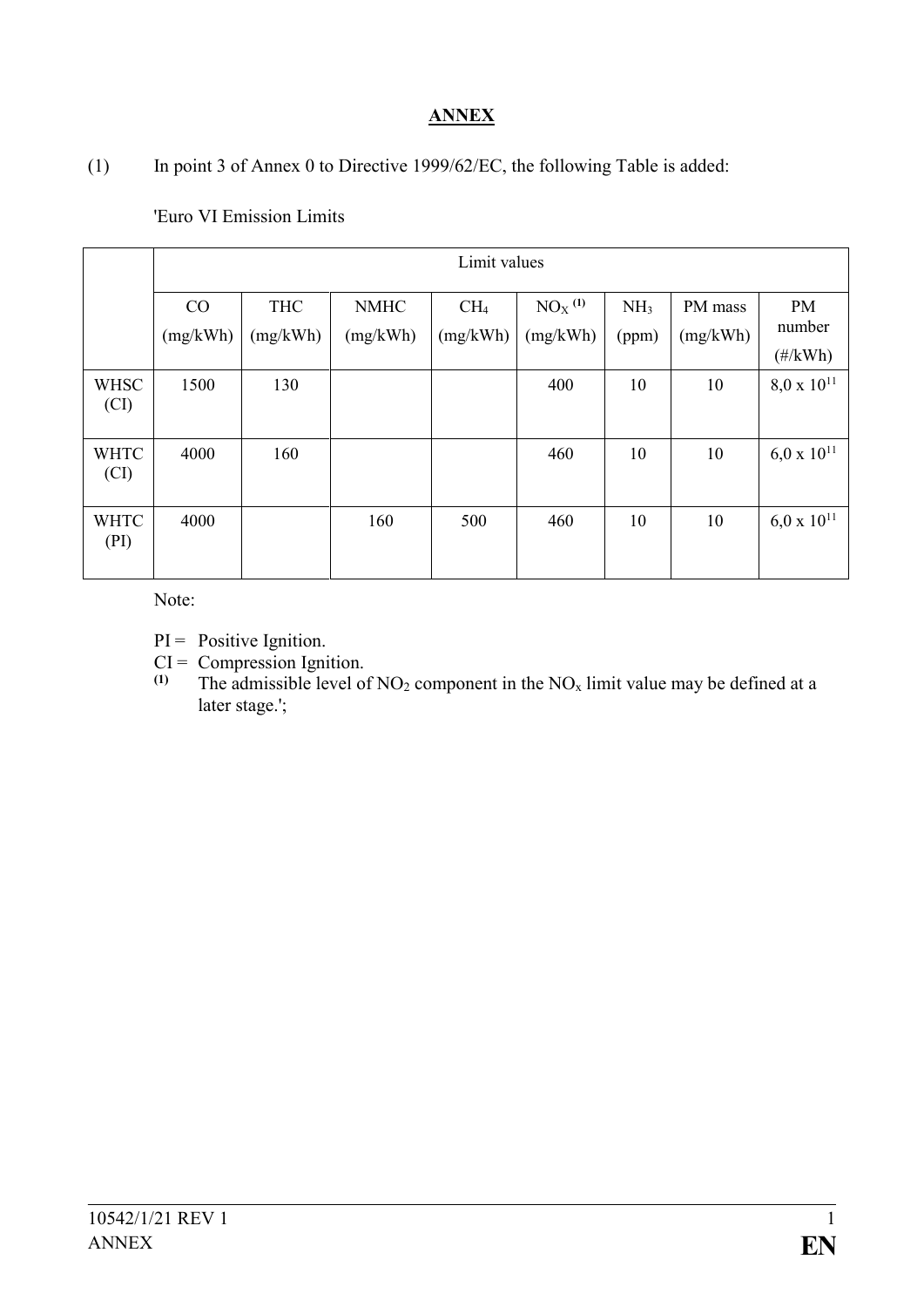(2) Annex II to Directive 1999/62/EC is replaced by the following:

## 'ANNEX II

# MAXIMUM AMOUNTS IN EURO OF USER CHARGES, INCLUDING ADMINISTRATIVE COSTS, REFERRED TO IN ARTICLE 7a(2)

Annual

|          | maximum three axles | minimum four axles |  |
|----------|---------------------|--------------------|--|
| Euro 0   | 1899                | 3 1 8 5            |  |
| Euro I   | 1651                | 2 7 5 7            |  |
| Euro II  | 1428                | 2 3 9 4            |  |
| Euro III | 1 242               | 2 0 7 3            |  |
| Euro IV  | 1 0 8 1             | 1803               |  |
| Euro V   | 940                 | 1 5 6 7            |  |
| Euro VI  | 855                 | 1 4 2 5            |  |

Monthly weekly and daily

Maximum monthly weekly and daily rates are in proportion to the duration of the use made of the infrastructure.';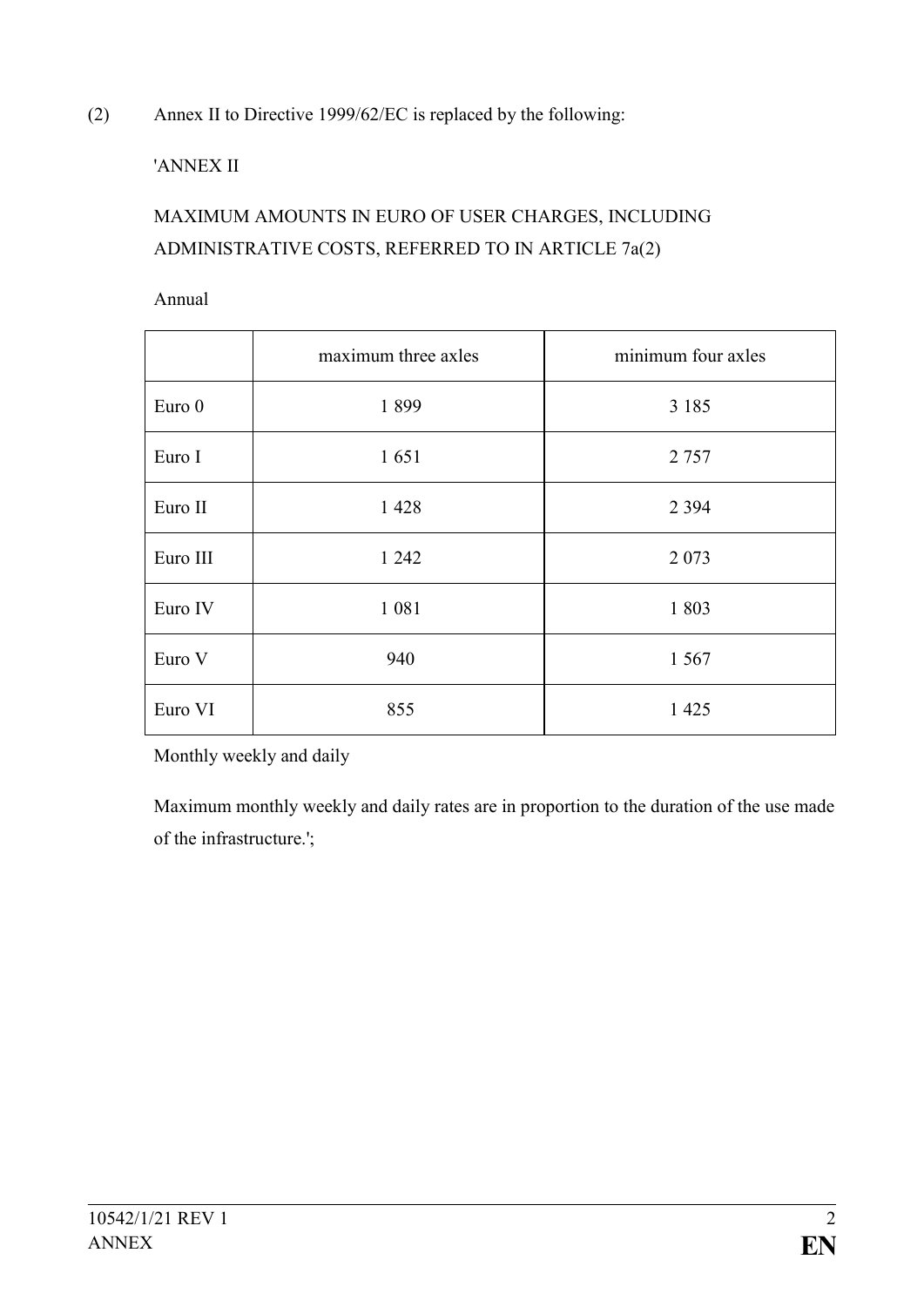- (3) Annex III to Directive 1999/62/EC is amended as follows:
	- (a) in point 2.1., the sixth indent is replaced by the following:
		- '– Costs shall be apportioned to heavy-duty vehicles on an objective and transparent basis taking account of the proportion of heavy-duty vehicle traffic to be carried on the network and the associated costs. The vehicle kilometres travelled by heavy-duty vehicles may for this purpose be adjusted by objectively justified "equivalence factors" such as those set out in point 4**<sup>1</sup>** .';
	- (b) in point 2.2., the second indent is replaced by the following:
		- '– Such costs shall be apportioned between heavy-duty vehicles and other traffic on the basis of actual and forecast shares of vehicle kilometres and may be adjusted by objectively justified equivalence factors such as those set out in point 4.';
	- (c) in point 4, the heading is replaced by the following:
		- '4. Share of heavy-duty vehicle traffic, equivalence factors and correction mechanism';

1

**<sup>1</sup>** The application of equivalence factors by Member States may take account of road construction developed on a phased basis or using a long life cycle approach.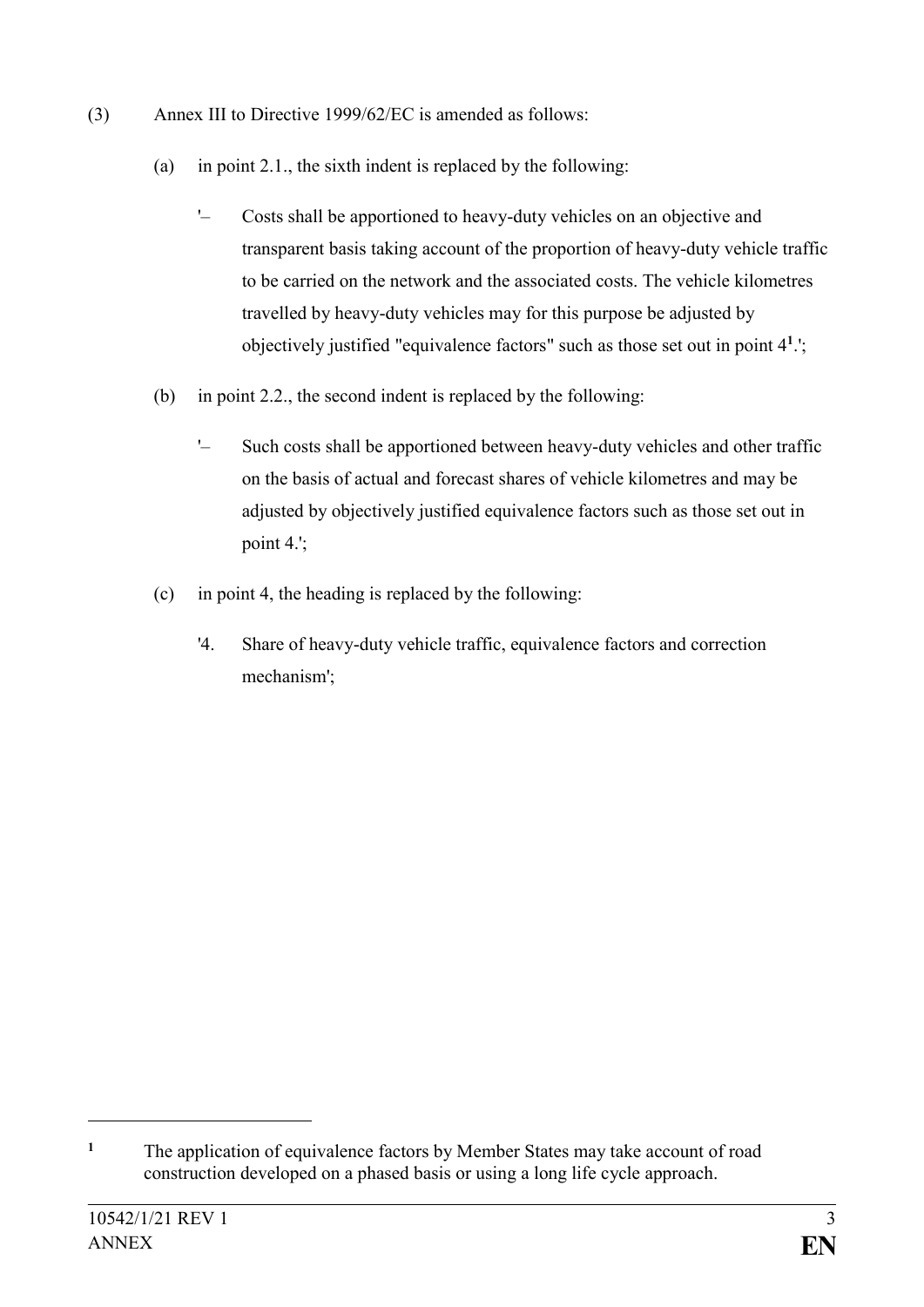- (d) in point 4, the first indent is replaced by the following:
	- '– The calculation of tolls shall be based on actual or forecast shares of heavyduty vehicle kilometres adjusted, if desired, by equivalence factors, to make due allowance for the increased costs of constructing and repairing infrastructure for use by heavy-duty vehicles.';
- (4) Annex IIIa to Directive 1999/62/EC is replaced by the following:

## 'ANNEX IIIa

## MINIMUM REQUIREMENTS FOR LEVYING AN EXTERNAL-COST CHARGE

This Annex sets out the minimum requirements for levying an external-cost charge and, where applicable, for calculating the maximum external-cost charge.

1. The parts of the road network concerned

The Member State shall specify precisely the part or parts of their road network which are to be subject to an external-cost charge.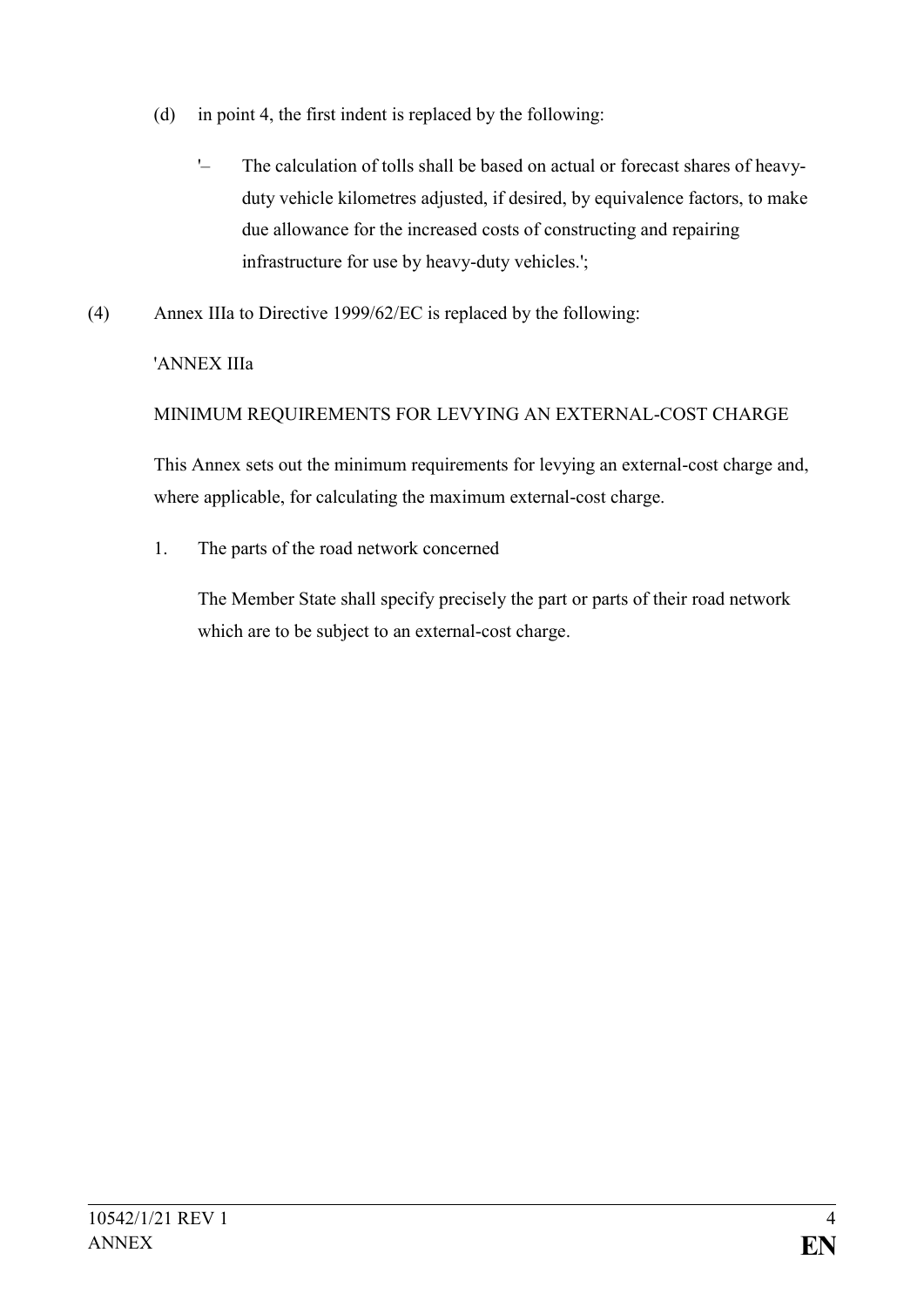Where a Member State intends to levy an external-cost charge on only a part or parts of the road network composed of its share in the trans-European road network and of its motorways, the part or parts shall be chosen after an assessment establishing that the imposition of an external-cost charge on other parts of the road network thus composed might have adverse effects on the environment, public health or road safety.

From  $\ldots$  [4 years after the date of entry into force of this amending Directive], a Member State that intends not to levy an external-cost charge for air pollution on specific sections of its tolled road network, shall also choose those specific sections on the basis of such an assessment.

2. The vehicles, roads and time period covered

Where a Member State intends to apply higher external-cost charges than the reference values specified in Annex IIIb or IIIc, it shall notify the Commission of the classification of vehicles according to which the external-cost charge shall vary. Where applicable, it shall notify the Commission of the location of roads subject to higher external-cost charges ("suburban roads (including motorways)"), and of roads subject to lower external-cost charges ("interurban roads (including motorways)").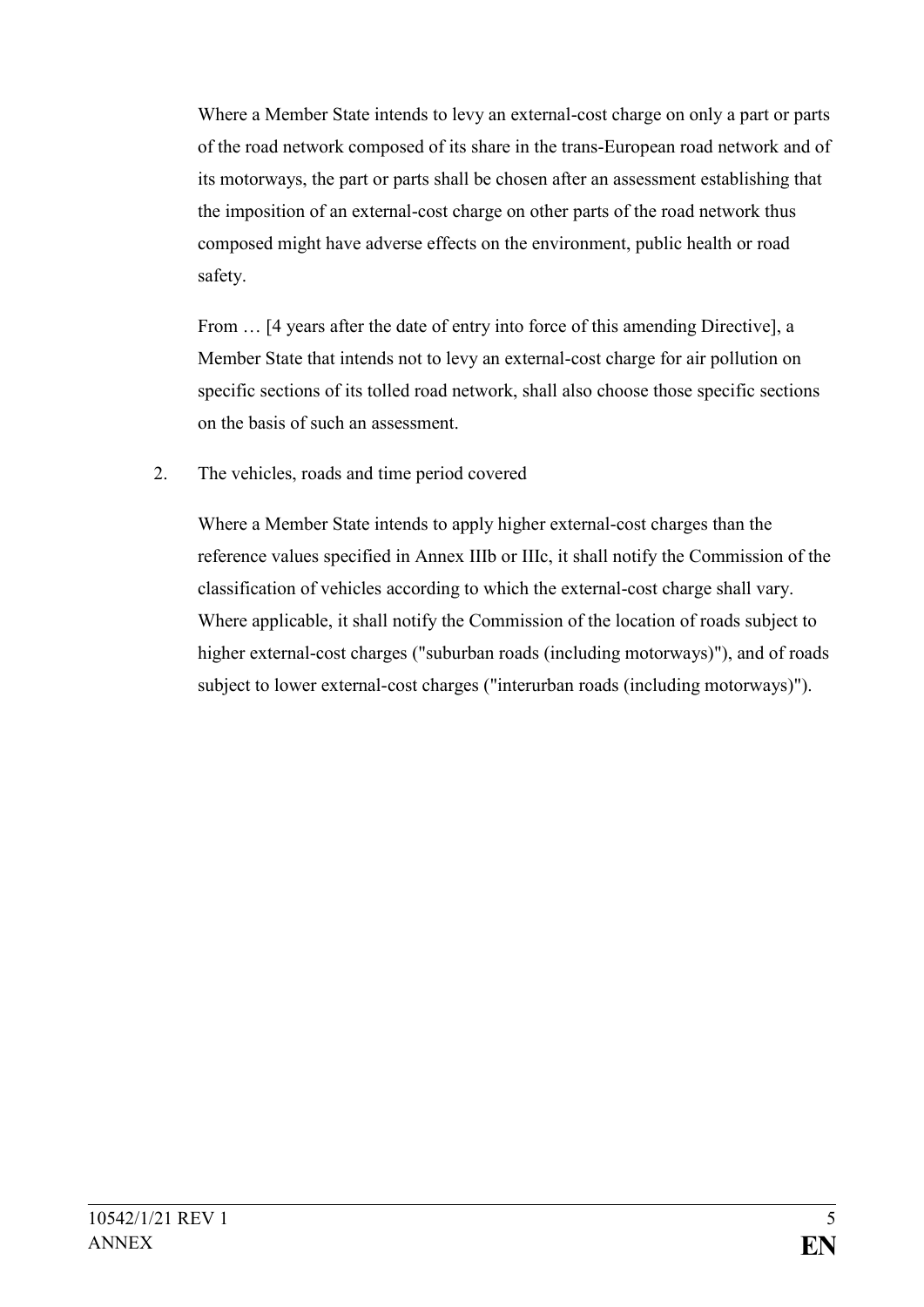Where applicable, it shall also notify the Commission of the exact time periods corresponding to the night period during which a higher external noise-cost charge may be imposed to reflect greater noise nuisances.

The classification of roads as suburban roads (including motorways) and interurban roads (including motorways), and the definition of time periods shall be based on objective criteria related to the level of exposure of the roads and their vicinities to pollution, such as: population density, the annual mean air pollution (in particular for  $PM_{10}$  and NO<sub>2</sub>) and the number of days (for  $PM_{10}$ ) and hours (NO<sub>2</sub>) on which limit values established under Directive 2008/50/EC are exceeded. The criteria used shall be included in the notification.

3. Amount of the charge

This section shall apply where a Member State intends to apply higher external-cost charges than the reference values specified in Annex IIIb or IIIc.

For each vehicle class, type of road and time period, as applicable, the Member State or, where appropriate, an independent authority shall determine a single specific amount. The resulting charging structure shall be transparent, made public and available to all users on equal terms. The publication should occur in a timely manner before implementation. All parameters, data and other information necessary to understand how the various external-cost elements are calculated shall be made public.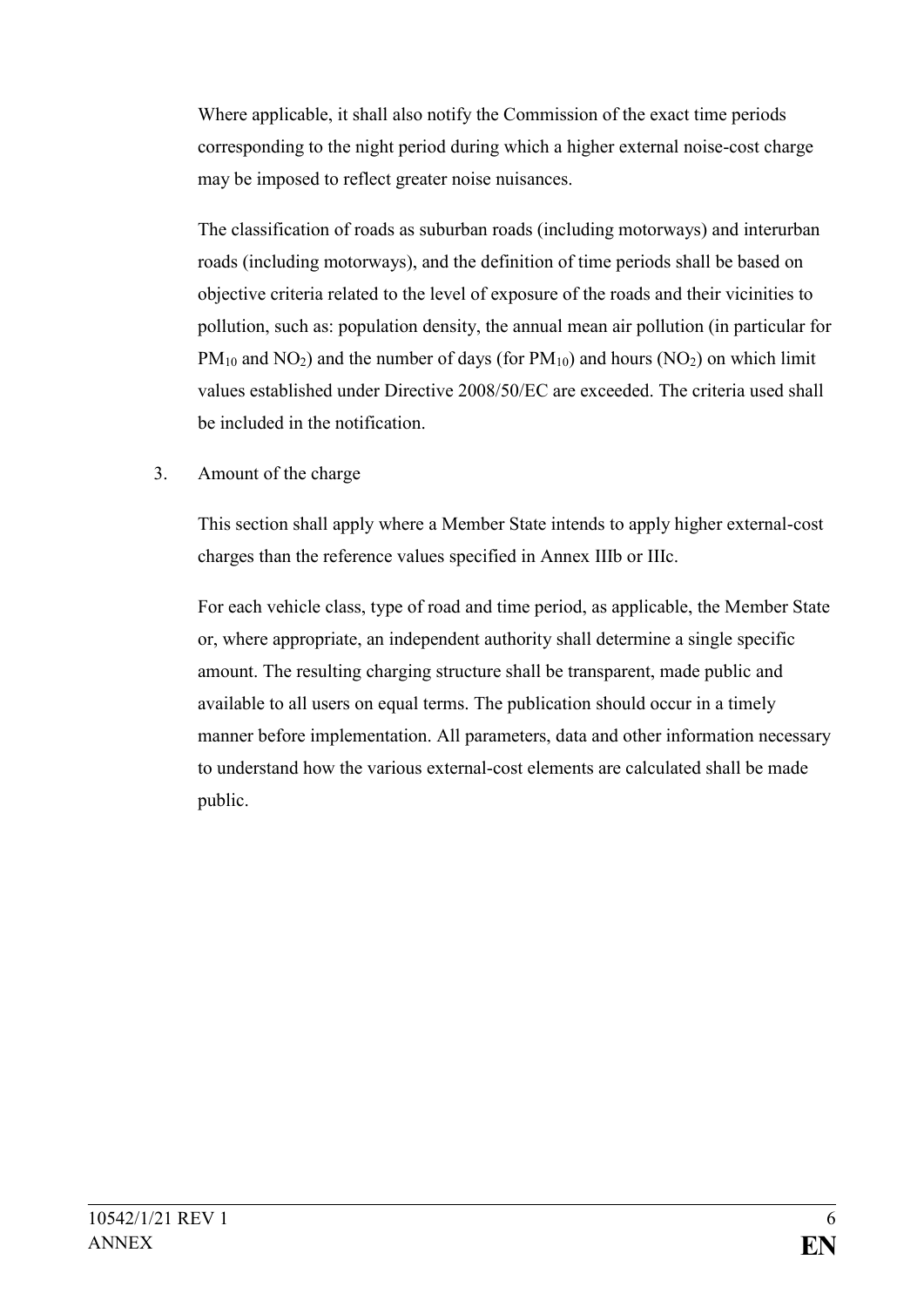When setting the charges, the Member State or, where appropriate, an independent authority shall be guided by the principle of efficient pricing that is a price close to the social marginal cost of the usage of the vehicle charged.

The charge shall be set after having considered the risk of traffic diversion together with any adverse effects on road safety, the environment and congestion, and any solutions to mitigate these risks.

The Member State or, where appropriate, an independent authority, shall monitor the effectiveness of the charging scheme in reducing environmental damage arising from road transport. Every two years, it shall adjust, where appropriate, the charging structure and the specific amount of the charge set for a given class of vehicle, type of road and period of time to the changes in transport supply and demand.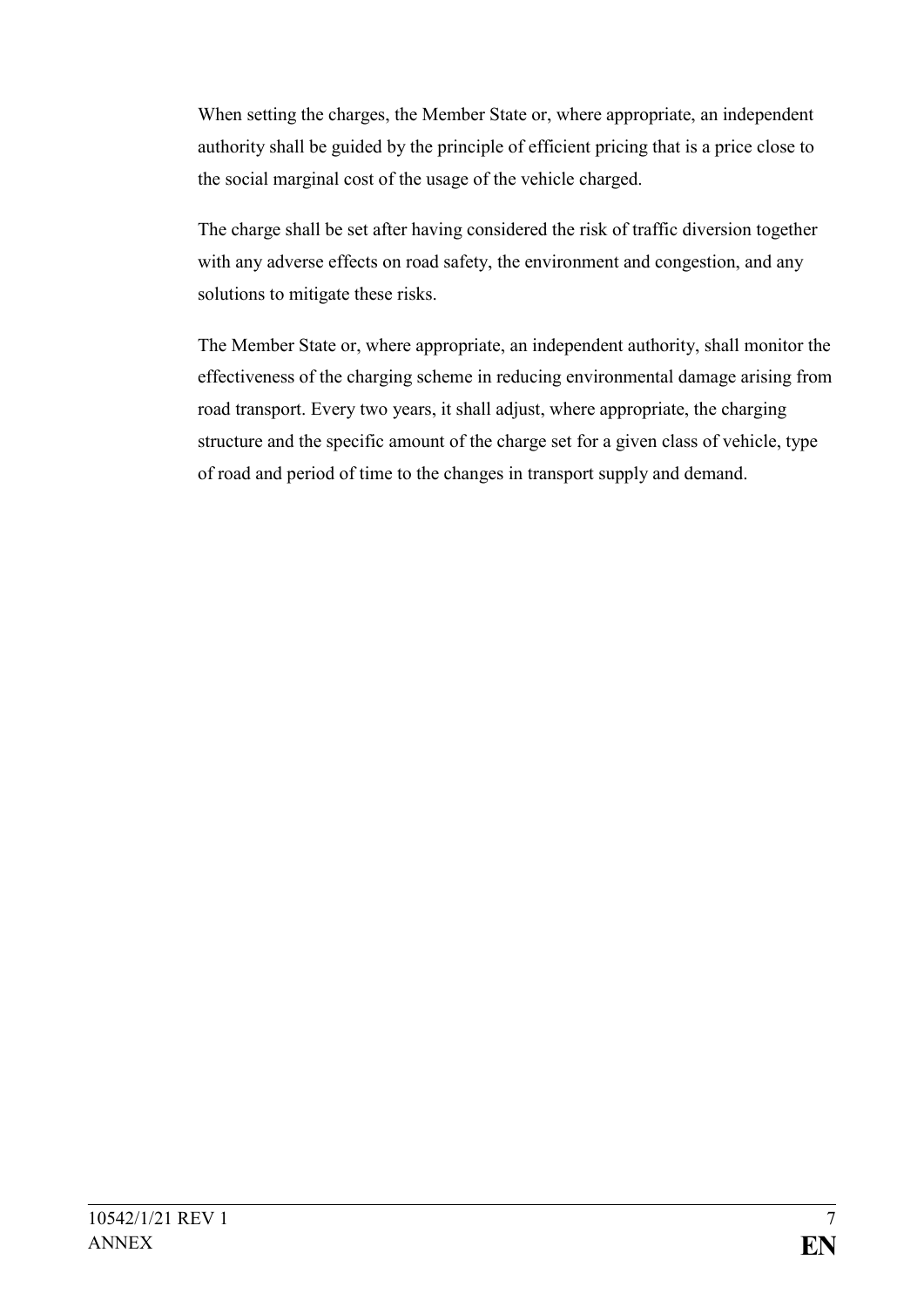### 4. External-cost elements

4.1. Cost of traffic-based air pollution

Where a Member State intends to apply higher external-cost charges than the reference values specified in Annex IIIb, that Member State, or, where appropriate, an independent authority, shall calculate the chargeable cost of traffic-based air pollution by applying the following formula:

$$
PCV_{ij} = \Sigma_k EF_{ik} \times PC_{jk}
$$

where:

- $PCV_{ij}$  = air pollution cost of vehicle class i on road type j (euro/vehicle.kilometre)
- $EF_{ik}$  = emission factor of pollutant k and vehicle class i (gram/vehicle.kilometre)
- $PC_{ik}$  = monetary cost of pollutant k for type of road j (euro/gram)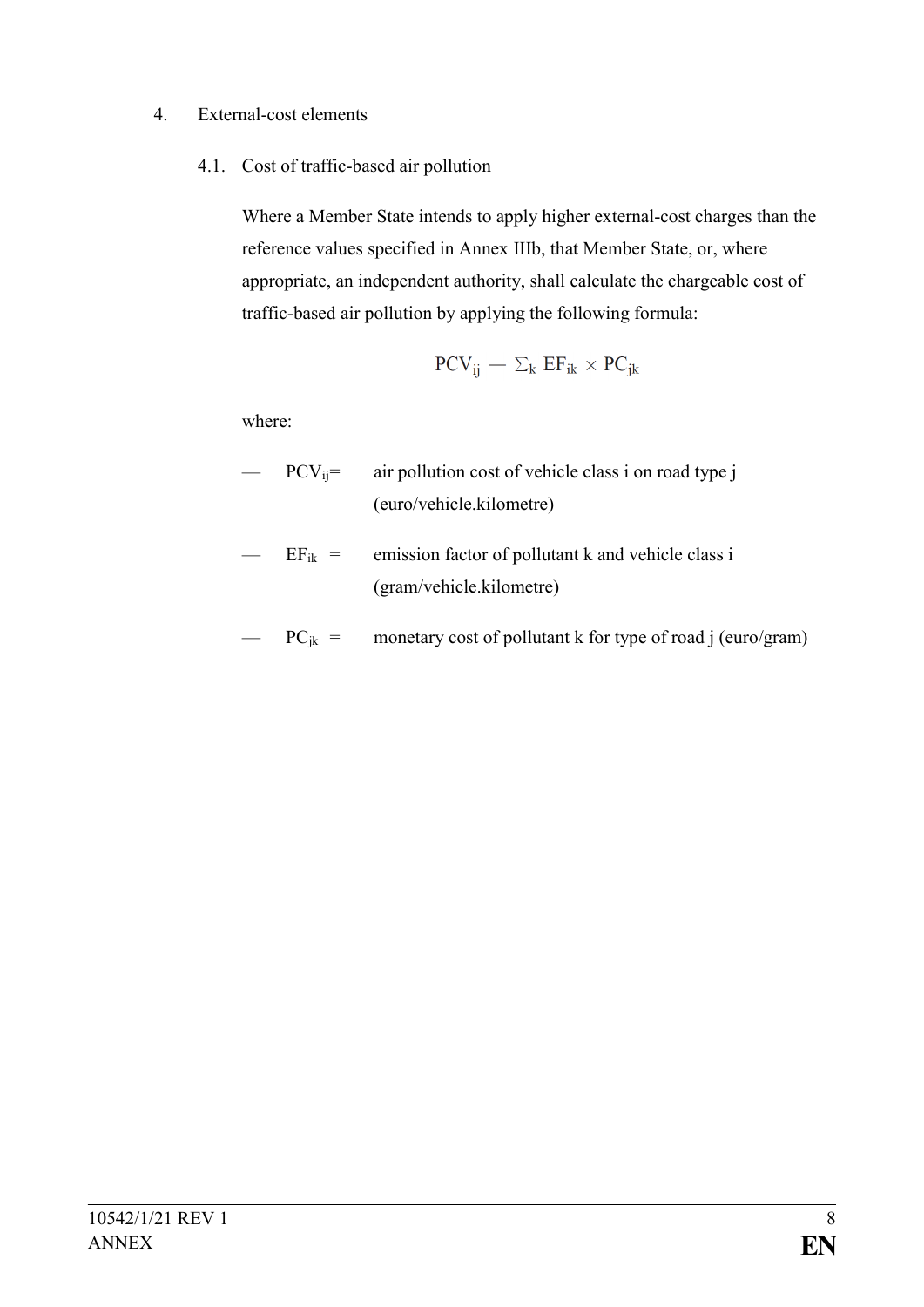The emission factors shall be the same as those used by the Member State to establish the national emissions inventories provided for in Directive (EU) 2016/2284 of the European Parliament and of the Council**\*** (which requires use of the EMEP/EEA air pollutant emission inventory guidebook**\*\***). The monetary cost of pollutants shall be estimated by the Member State, or, where appropriate, the independent authority referred to in Article 7c(2) of this Directive, using scientifically proven methods.

The Member State, or, where appropriate, an independent authority, may apply scientifically proven alternative methods to calculate the value of air pollution costs using data from air pollutant measurement and the local value of the monetary cost of air pollutants.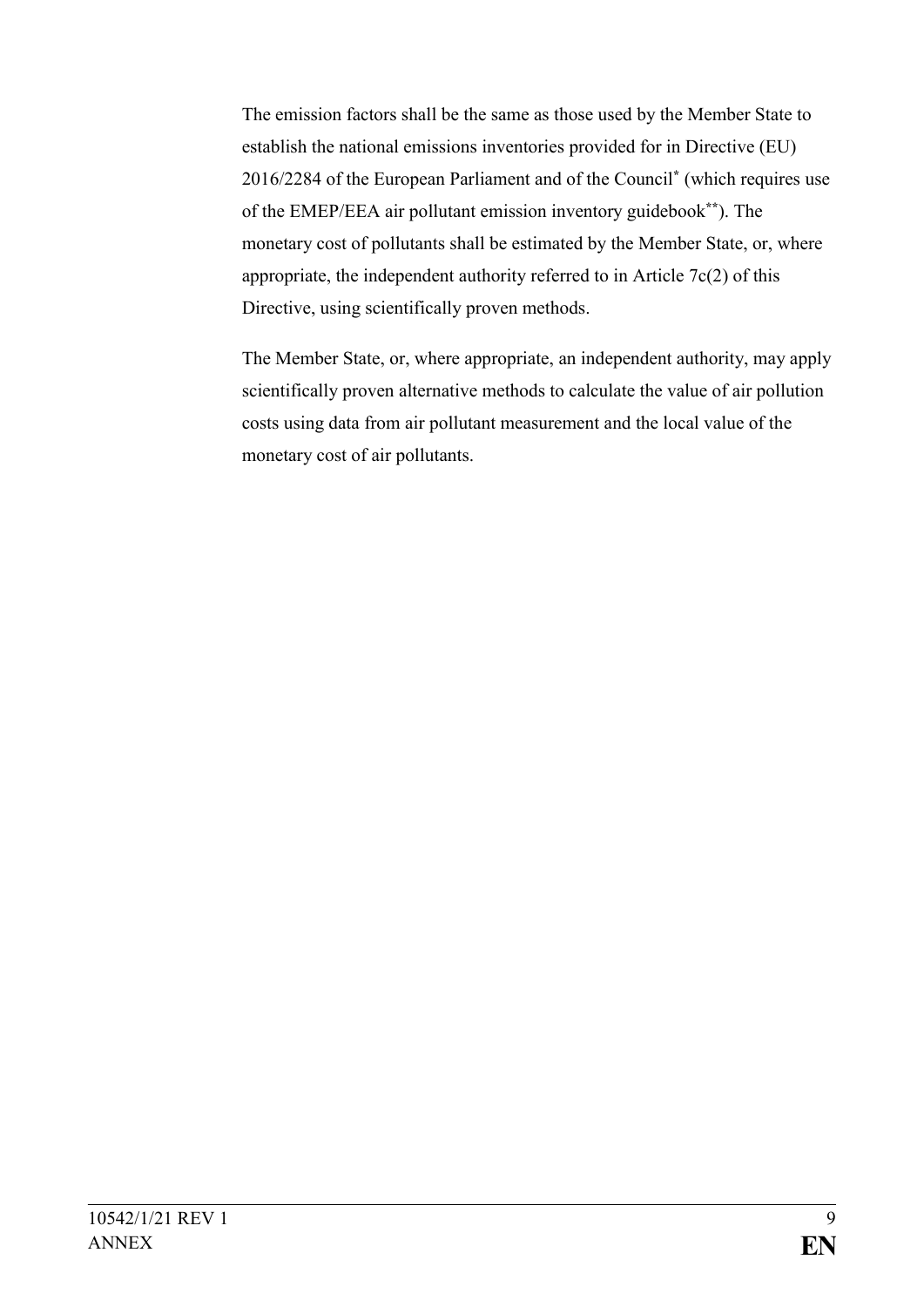#### 4.2. Cost of traffic-based noise pollution

Where a Member State intends to apply higher external-cost charges than the reference values specified in Annex IIIb, the Member State, or, where appropriate, an independent authority, shall calculate the chargeable cost of traffic-based noise pollution by applying the following formulae:

$$
NCV_j (daily) = e \times \Sigma_k NC_{jk} \times POP_k/WADT
$$

$$
NCV_j (day) = a \times NCV_j
$$

$$
NCV_j (night) = b \times NCV_j
$$

where:

- $NCV_i =$  noise cost of one heavy goods vehicle on road type j (euro/vehicle.kilometre)
- $NC_{jk}$  = noise cost per person exposed on road type j to noise level k (euro/person)
- $POP_k =$  population exposed to daily noise level k per kilometre (person/kilometre)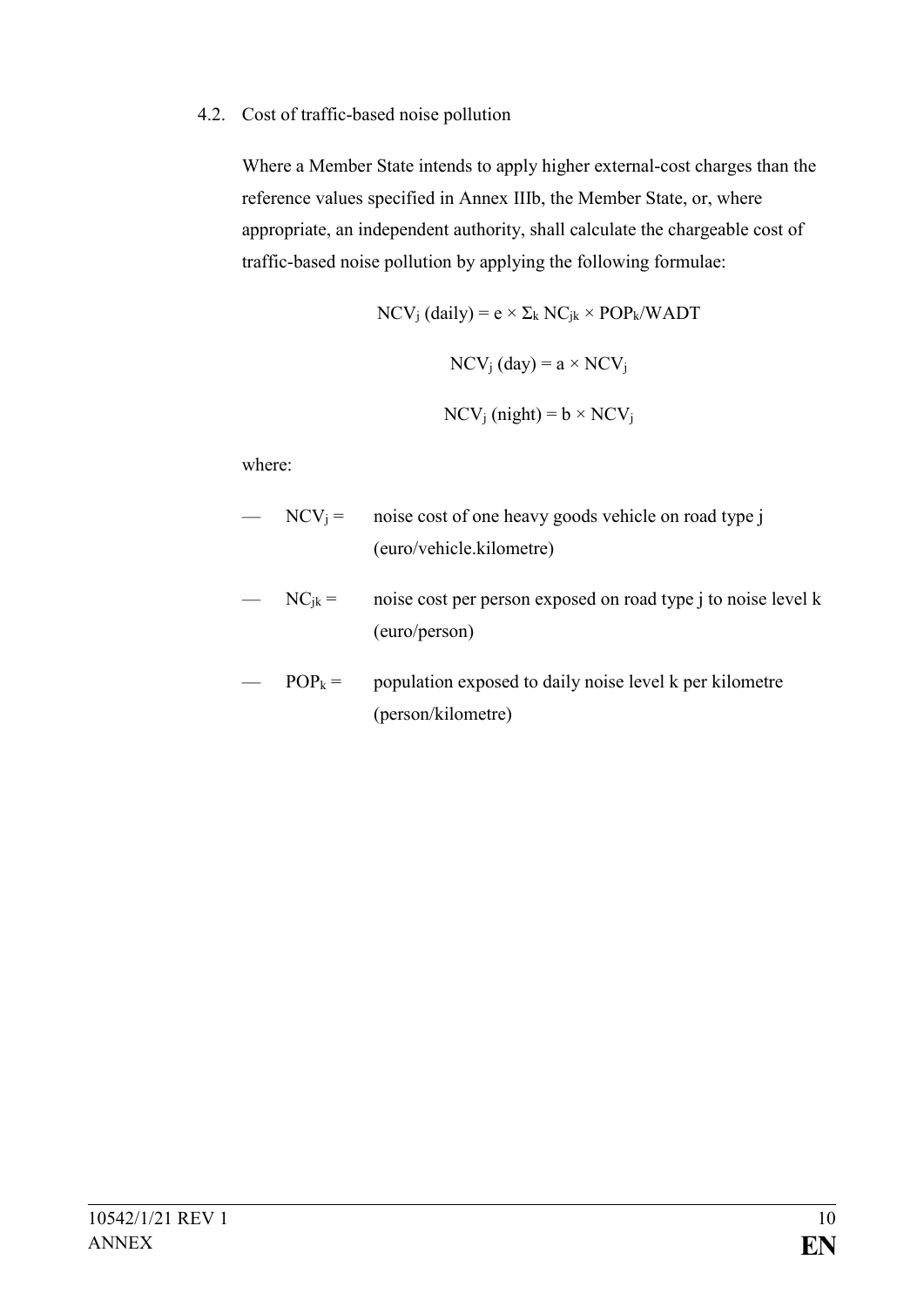- $WADT =$  weighted average daily traffic (passenger car equivalent)
- a and b are weighting factors determined by the Member State in such a way that the resulting weighted average noise charge per vehicle kilometre corresponds to  $NCV_i$  (daily).

The traffic-based noise pollution relates to the impact of noise on health of citizens around the road.

The population exposed to noise level k shall be taken from the strategic noise maps drafted under Article 7 of Directive 2002/49/EC of the European Parliament and the Council**\*\*\***, or other equivalent data source.

The cost per person exposed to noise level k shall be estimated by the Member State or, where appropriate, an independent authority, using scientifically proven methods.

The weighted average daily traffic shall assume an equivalence factor "e" between heavy goods vehicles and passenger cars derived on the basis of the noise emission levels of the average car and of the average heavy goods vehicle and considering the Regulation (EU) No 540/2014 of the European Parliament and of the Council**\*\*\*\*** .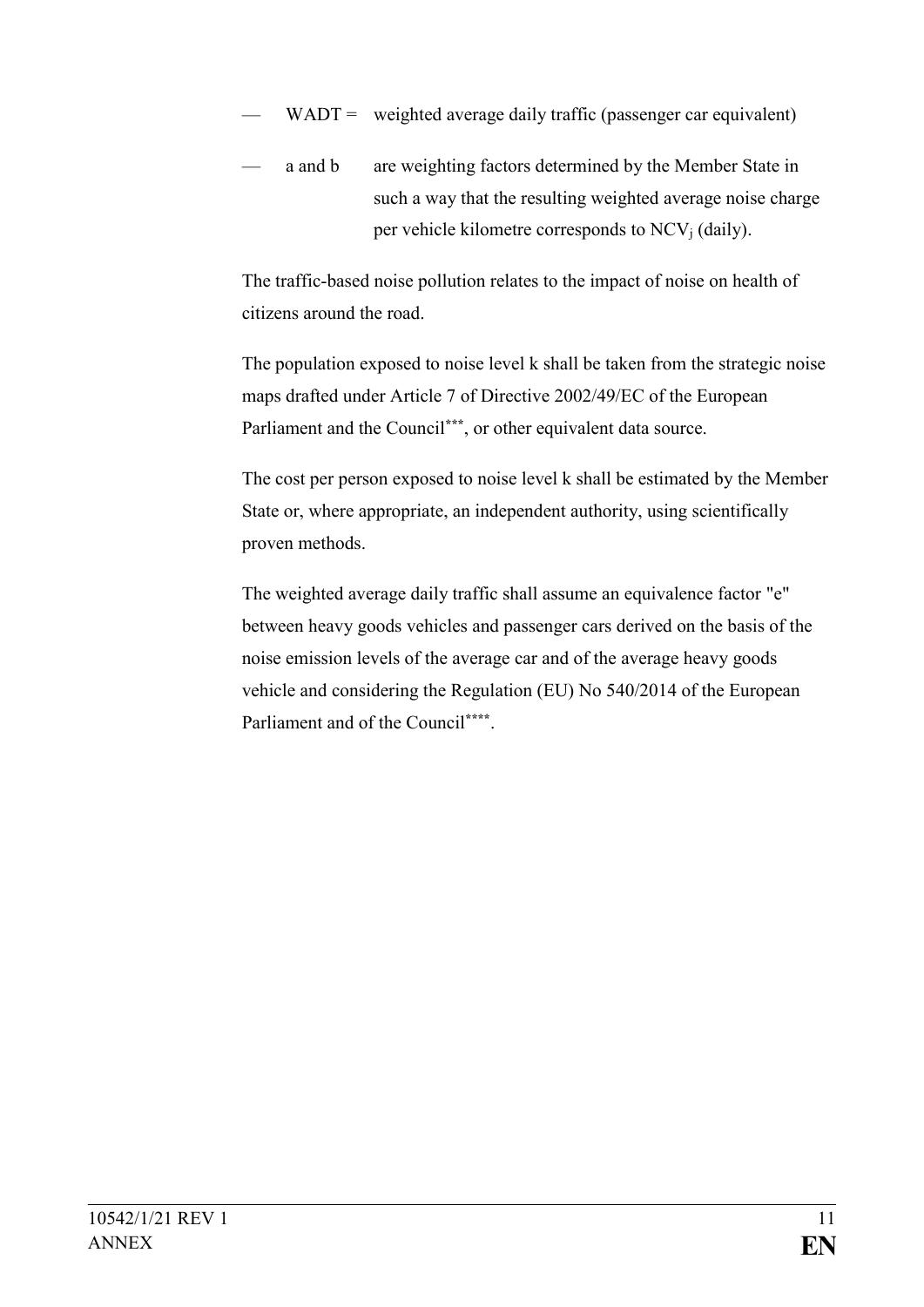The Member State, or, where appropriate, an independent authority, may establish differentiated noise charges to reward the use of quieter vehicles provided it does not result in discrimination against foreign vehicles.

4.3. Cost of traffic-based  $CO<sub>2</sub>$  emissions

Where a Member State intends to apply an external-cost charge for  $CO<sub>2</sub>$ emissions higher than the reference values set out in Annex IIIc, that Member State, or, where appropriate, an independent authority, shall calculate the chargeable cost based on scientific evidence using the avoidance cost approach, taking into account and explaining, in particular, the following aspects:

- (a) the choice of emission target level;
- (b) estimation of options for mitigation;
- (c) estimation of baseline scenario;
- (d) risk and loss aversion;
- (e) equity weighting.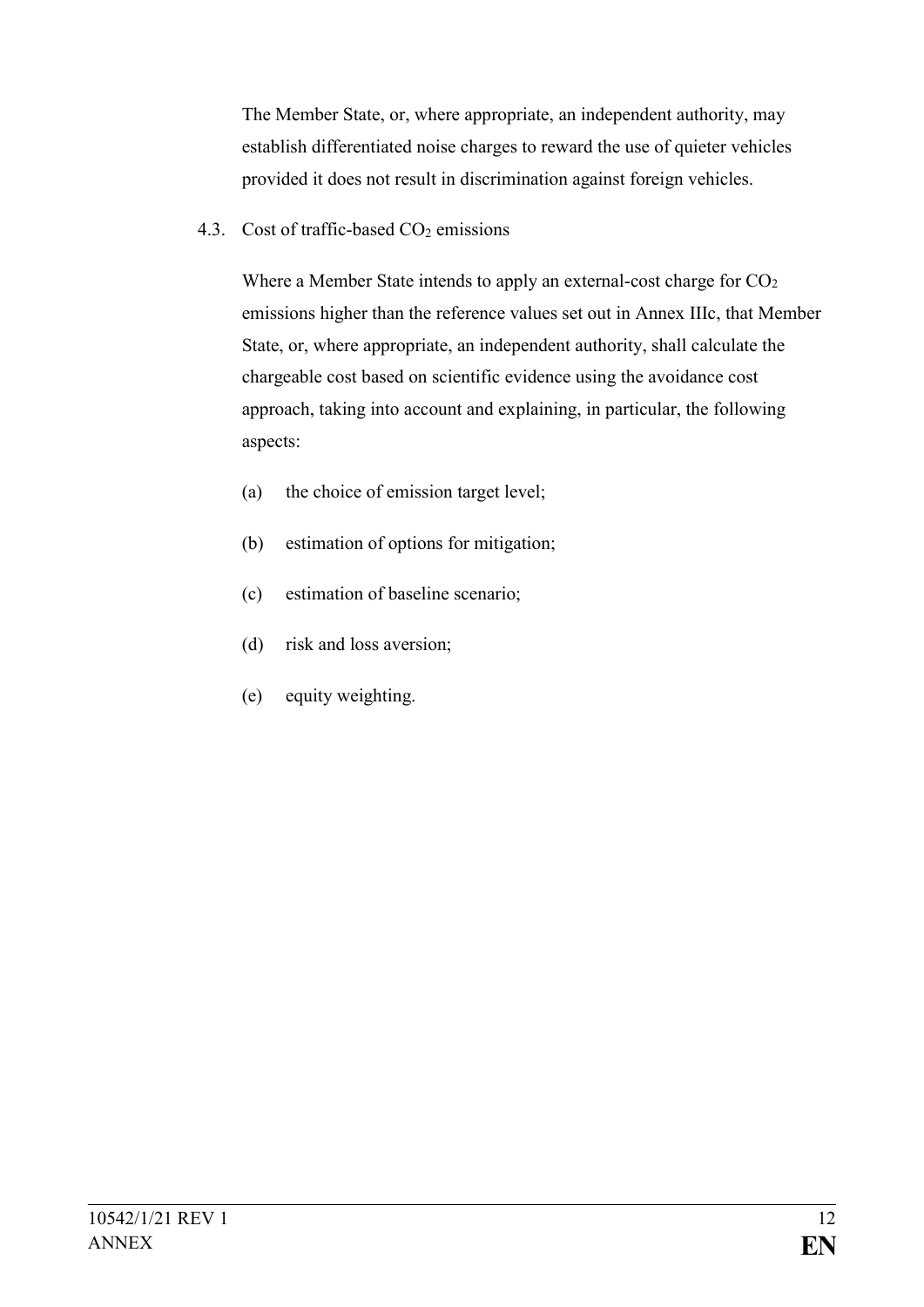At least six months before the implementation of such an external-cost charge

for CO<sup>2</sup> emissions, the Member State shall notify the Commission.

 $\frac{1}{2}$ 

**<sup>\*</sup>** Directive (EU) 2016/2284 of the European Parliament and of the Council of 14 December 2016 the reduction of national emissions of certain atmospheric pollutants, amending Directive 2003/35/EC and repealing Directive 2001/81/EC (OJ L 344, 17.12.2016, p. 1).

**<sup>\*\*</sup>** Methodology of the European Environmental Agency: EMEP/EEA air pollutant emission inventory guidebook 2019 – Technical guidance to prepare national emission inventories (http://www.eea.europa.eu//publications/emep-eea-guidebook-2019).

**<sup>\*\*\*</sup>** Directive 2002/49/EC of the European Parliament and the Council of 25 June 2002 relating to the assessment and management of environmental noise (OJ L 189, 18.7.2002, p. 12).

**<sup>\*\*\*\*</sup>** Regulation (EU) No 540/2014 of the European Parliament and of the Council of 16 April 2014 on the sound level of motor vehicles and of replacement silencing systems, and amending Directive 2007/46/EC and repealing Directive 70/157/EEC (OJ L 158, 27.5.2014, p. 131).';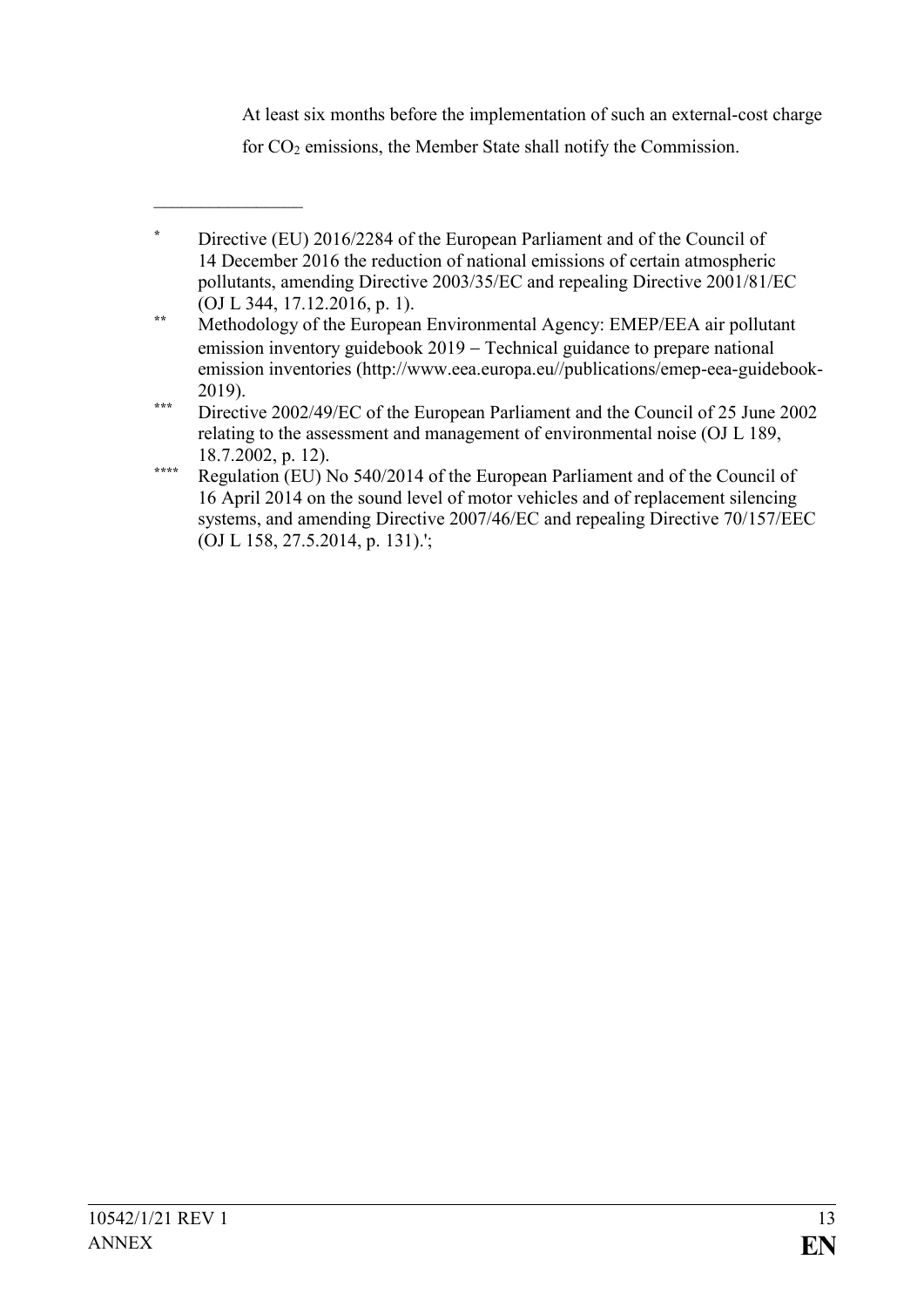(5) Annex IIIb to Directive 1999/62/EC is replaced by the following:

## 'ANNEX IIIb

## REFERENCE VALUES OF THE EXTERNAL-COST CHARGE

This Annex sets out reference values of the external-cost charge, including the cost of air pollution and noise.

Table 1

Reference values of the external-cost charge for heavy goods vehicles

| Vehicle class                                                                                                                     | cent/vehicle-kilometre                                              | Suburban $(1)$ | Interurban $^{(2)}$ |
|-----------------------------------------------------------------------------------------------------------------------------------|---------------------------------------------------------------------|----------------|---------------------|
| Heavy goods vehicle<br>having a technically<br>permissible maximum<br>laden mass of less than<br>12 tonnes<br>or having two axles | Euro <sub>0</sub>                                                   | 18,6           | 9,9                 |
|                                                                                                                                   | Euro I                                                              | 12,6           | 6,4                 |
|                                                                                                                                   | Euro II                                                             | 12,5           | 6,3                 |
|                                                                                                                                   | Euro III                                                            | 9,6            | 4,8                 |
|                                                                                                                                   | Euro IV                                                             | 7,3            | 3,4                 |
|                                                                                                                                   | Euro V                                                              | 4,4            | 1,8                 |
|                                                                                                                                   | Euro VI                                                             | 2,3            | 0,5                 |
|                                                                                                                                   | Less polluting than Euro VI,<br>including zero-emission<br>vehicles | 2,0            | 0,3                 |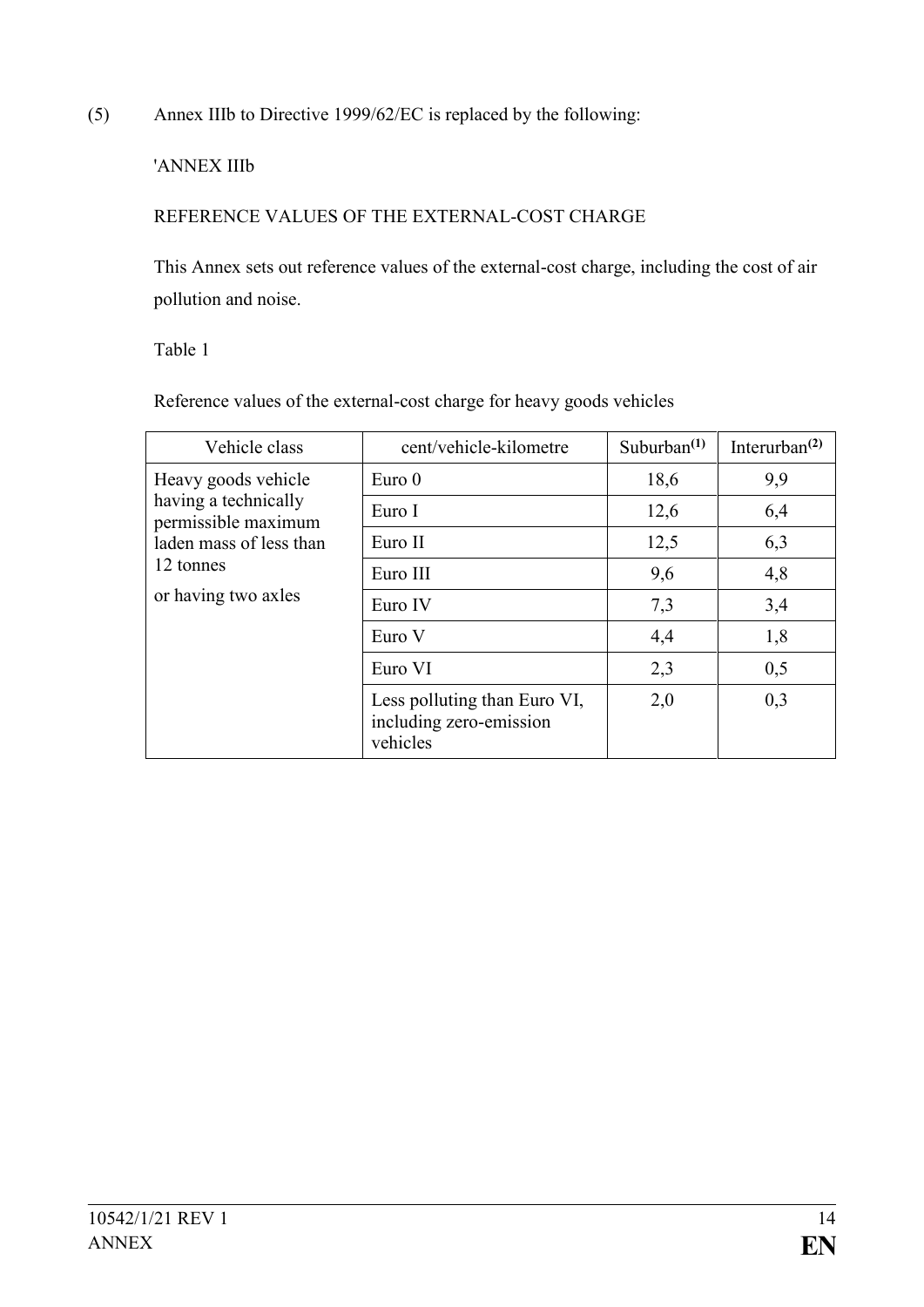| Vehicle class                                                                                                                        | cent/vehicle-kilometre                                              | Suburban $(1)$ | Interurban $^{(2)}$ |
|--------------------------------------------------------------------------------------------------------------------------------------|---------------------------------------------------------------------|----------------|---------------------|
| Heavy goods vehicle<br>having a technically<br>permissible maximum<br>laden mass between 12                                          | Euro $0$                                                            | 24,6           | 13,7                |
|                                                                                                                                      | Euro I                                                              | 15,8           | 8,4                 |
|                                                                                                                                      | Euro II                                                             | 15,8           | 8,4                 |
| and 18 tonnes                                                                                                                        | Euro III                                                            | 12,5           | 6,6                 |
| or having three axles                                                                                                                | Euro IV                                                             | 9,2            | 4,5                 |
|                                                                                                                                      | Euro V                                                              | 5,6            | 2,7                 |
|                                                                                                                                      | Euro VI                                                             | 2,8            | 0,7                 |
|                                                                                                                                      | Less polluting than Euro VI,<br>including zero-emission<br>vehicles | 2,3            | 0,3                 |
| Heavy goods vehicle<br>having a technically<br>permissible maximum<br>laden mass between 18<br>and 32 tonnes<br>or having four axles | Euro 0                                                              | 27,8           | 15,8                |
|                                                                                                                                      | Euro I                                                              | 20,4           | 11,3                |
|                                                                                                                                      | Euro II                                                             | 20,4           | 11,2                |
|                                                                                                                                      | Euro III                                                            | 16,3           | 8,9                 |
|                                                                                                                                      | Euro IV                                                             | 11,8           | 6,0                 |
|                                                                                                                                      | Euro V                                                              | 6,6            | 3,4                 |
|                                                                                                                                      | Euro VI                                                             | 3,1            | 0,8                 |
|                                                                                                                                      | Less polluting than Euro VI,<br>including zero-emission<br>vehicles | 2,5            | 0,3                 |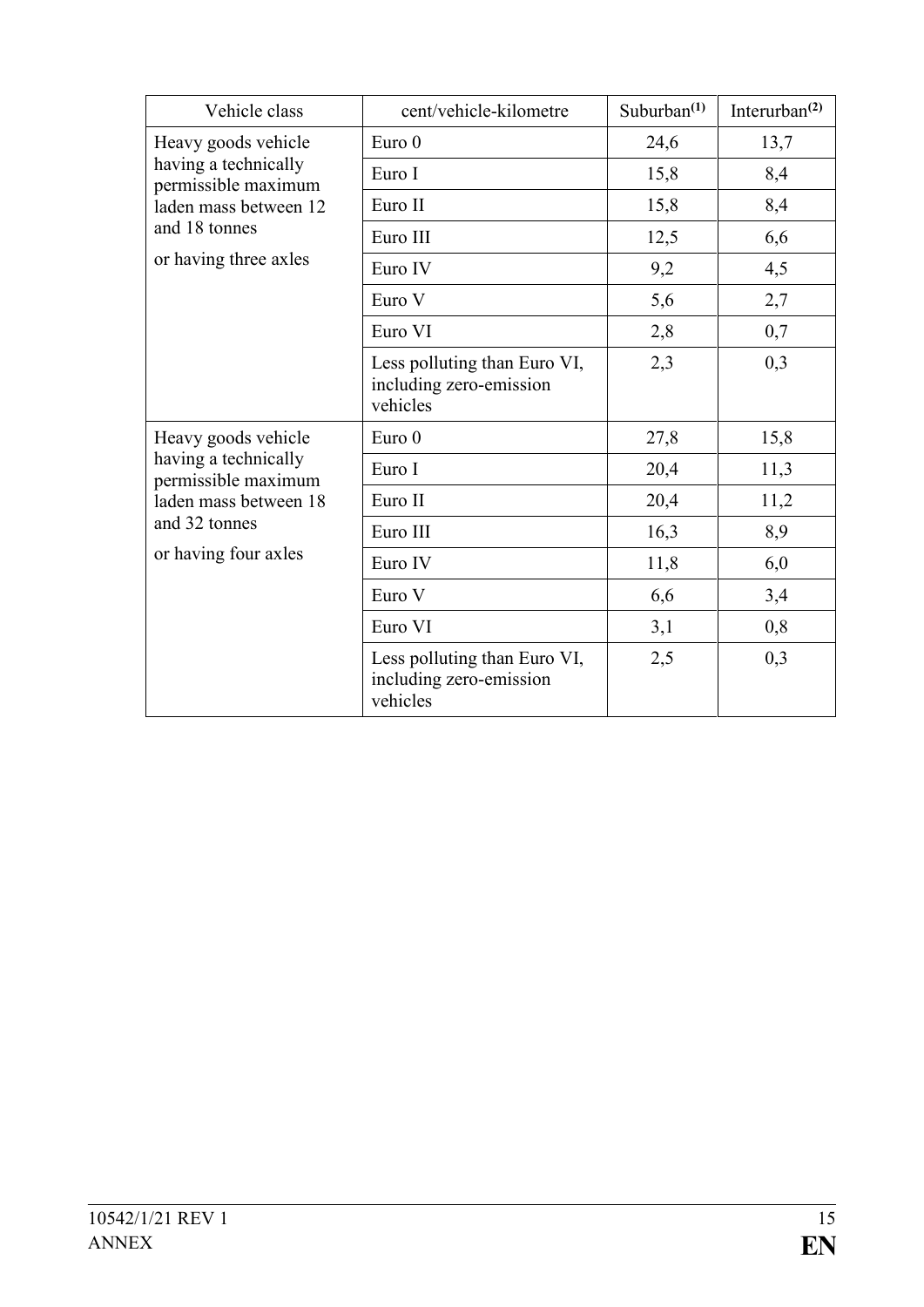| Vehicle class                               | cent/vehicle-kilometre                                              | Suburban $(1)$ | Interurban $^{(2)}$ |
|---------------------------------------------|---------------------------------------------------------------------|----------------|---------------------|
| Heavy goods vehicle                         | Euro <sub>0</sub>                                                   | 33,5           | 19,4                |
| having a technically<br>permissible maximum | Euro I                                                              | 25,0           | 14,1                |
| laden mass above 32                         | Euro II                                                             | 24,9           | 13,9                |
| tonnes                                      | Euro III                                                            | 20,1           | 11,1                |
| or having 5 or more axles                   | Euro IV                                                             | 14,2           | 7,5                 |
|                                             | Euro V                                                              | 7,6            | 3,8                 |
|                                             | Euro VI                                                             | 3,4            | 0,8                 |
|                                             | Less polluting than Euro VI,<br>including zero-emission<br>vehicles | 2,8            | 0,3                 |

**(1)** "Suburban" means areas with a population density between 150 and 900 inhabitants/km<sup>2</sup> (median population density of 300 inhabitants/km<sup>2</sup>).

**(2)** "Interurban" means areas with a population density below150 inhabitants/ $km^2$ .

The values of Table 1 may be multiplied by a factor of up to 2 in mountain areas and around agglomerations to the extent that it is justified by lower dispersion, the gradient of roads, altitude or temperature inversions. If there is scientific evidence for a higher mountain or agglomeration factor, this reference value can be increased based on a detailed justification.';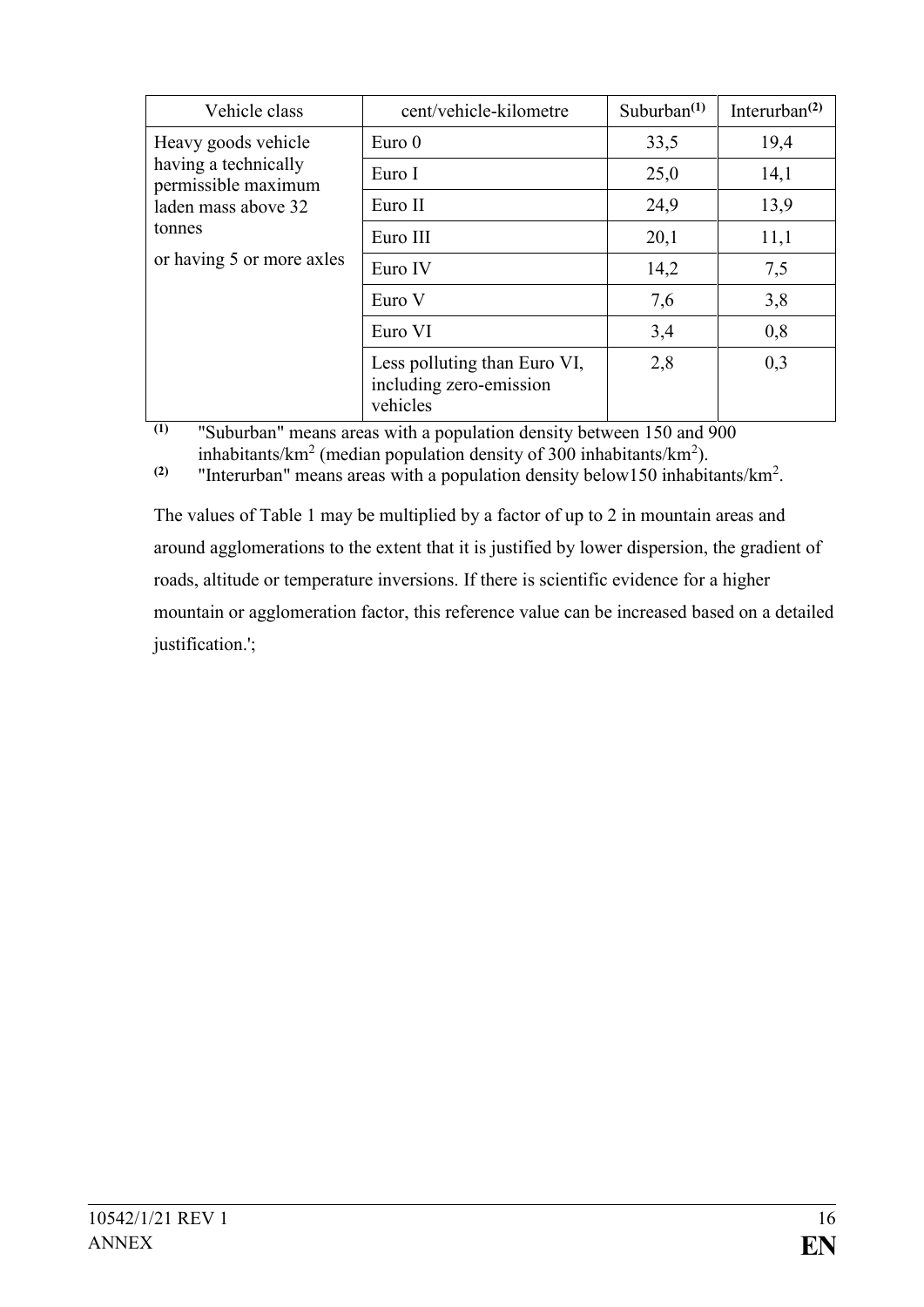(6) the following Annex is added to Directive 1999/62/EC:

'ANNEX IIIc

REFERENCE VALUES OF THE EXTERNAL-COST CHARGE FOR CO<sup>2</sup> EMISSIONS

This Annex sets out reference values of the external-cost charge taking into account the cost of CO<sub>2</sub> emissions.

Table 1

Reference values of the external-cost charge for  $CO<sub>2</sub>$  emissions for heavy goods vehicles

| Vehicle class                               |                        | cent/vehicle-kilometre | Interurban roads<br>(including)<br>motorways) |
|---------------------------------------------|------------------------|------------------------|-----------------------------------------------|
| Heavy goods vehicle                         |                        | Euro $0$               | 4,5                                           |
| having a technically<br>permissible maximum |                        | Euro I                 |                                               |
| laden mass of less                          | $CO2$ emission class 1 | Euro II                | 4,0                                           |
| than 12 tonnes<br>or having two axles       |                        | Euro III               |                                               |
|                                             |                        | Euro IV                |                                               |
|                                             |                        | Euro V                 |                                               |
|                                             |                        | Euro VI                |                                               |
|                                             | $CO2$ emission class 2 |                        | 3,8                                           |
|                                             | $CO2$ emission class 3 |                        | 3,6                                           |
|                                             | Low-emission vehicle   |                        | 2,0                                           |
|                                             | Zero-emission vehicle  |                        | $\boldsymbol{0}$                              |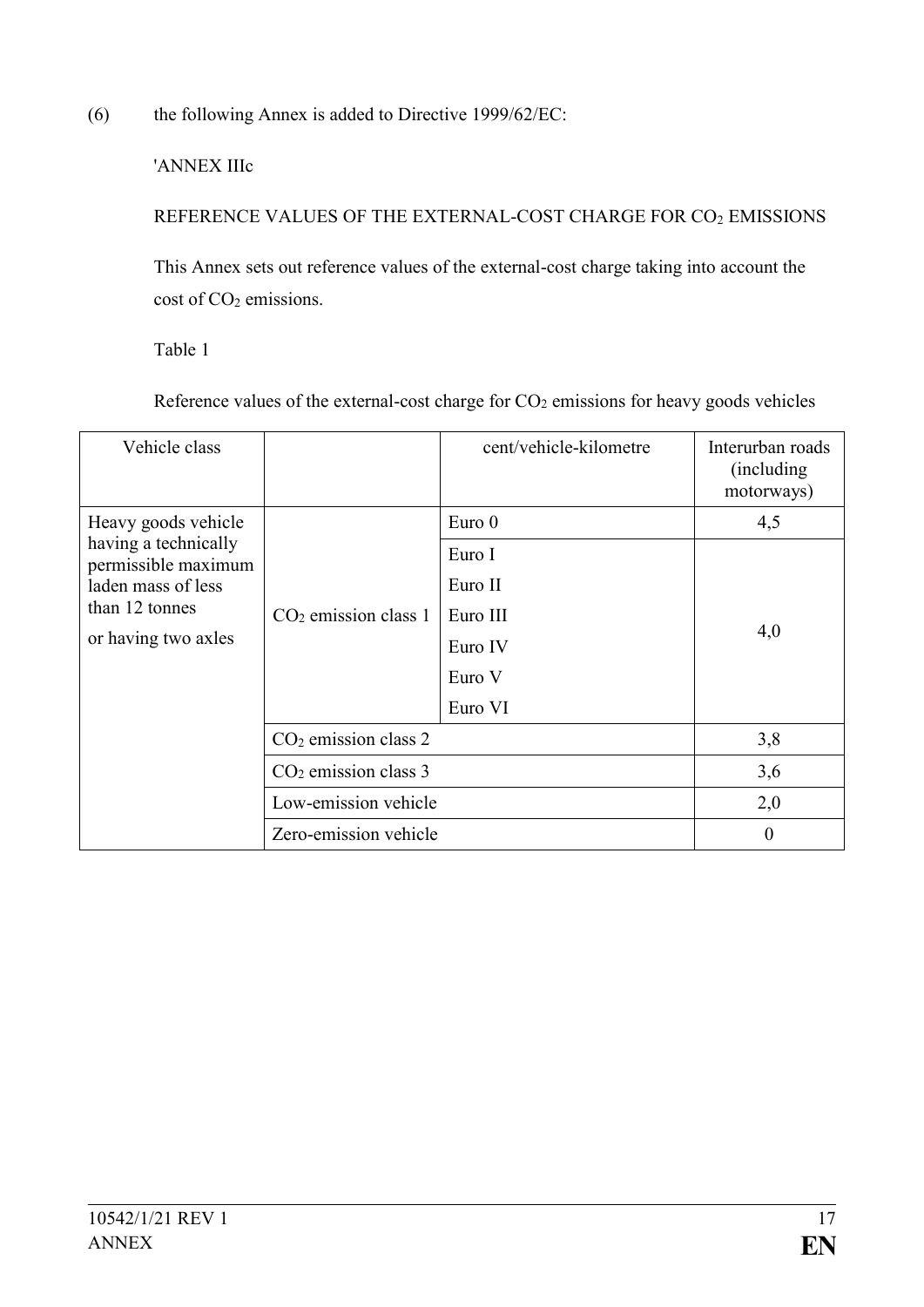| Vehicle class                               |                        |          | cent/vehicle-kilometre | Interurban roads<br>(including<br>motorways) |  |
|---------------------------------------------|------------------------|----------|------------------------|----------------------------------------------|--|
| Heavy goods vehicle                         |                        | Euro 0   |                        | 6,0                                          |  |
| having a technically<br>permissible maximum |                        | Euro I   |                        |                                              |  |
| laden mass between                          |                        | Euro II  |                        | 5,2                                          |  |
| 12 and 18 tonnes                            | $CO2$ emission class 1 | Euro III |                        |                                              |  |
| or having three axles                       |                        | Euro IV  |                        |                                              |  |
|                                             |                        | Euro V   |                        | 5,0                                          |  |
|                                             |                        | Euro VI  |                        |                                              |  |
|                                             | $CO2$ emission class 2 |          | 4,8                    |                                              |  |
|                                             | $CO2$ emission class 3 |          | 4,5                    |                                              |  |
|                                             | Low-emission vehicle   |          | 2,5                    |                                              |  |
|                                             | Zero-emission vehicle  |          |                        | $\overline{0}$                               |  |
| Heavy goods vehicle                         |                        |          | Euro <sub>0</sub>      | 7,9                                          |  |
| having technically<br>permissible maximum   |                        |          | Euro I                 |                                              |  |
| laden mass between                          |                        |          | Euro II                | 6,9                                          |  |
| 18 and 32 tonnes                            | $CO2$ emission class 1 |          | Euro III               |                                              |  |
| or having four axles                        |                        |          | Euro IV                |                                              |  |
|                                             |                        |          | Euro V                 | 6,7                                          |  |
|                                             |                        |          | Euro VI                |                                              |  |
|                                             | $CO2$ emission class 2 |          | 6,4                    |                                              |  |
|                                             | $CO2$ emission class 3 |          |                        | 6,0                                          |  |
|                                             | Low-emission vehicle   |          |                        | 3,4                                          |  |
| Zero-emission vehicle                       |                        |          |                        | $\boldsymbol{0}$                             |  |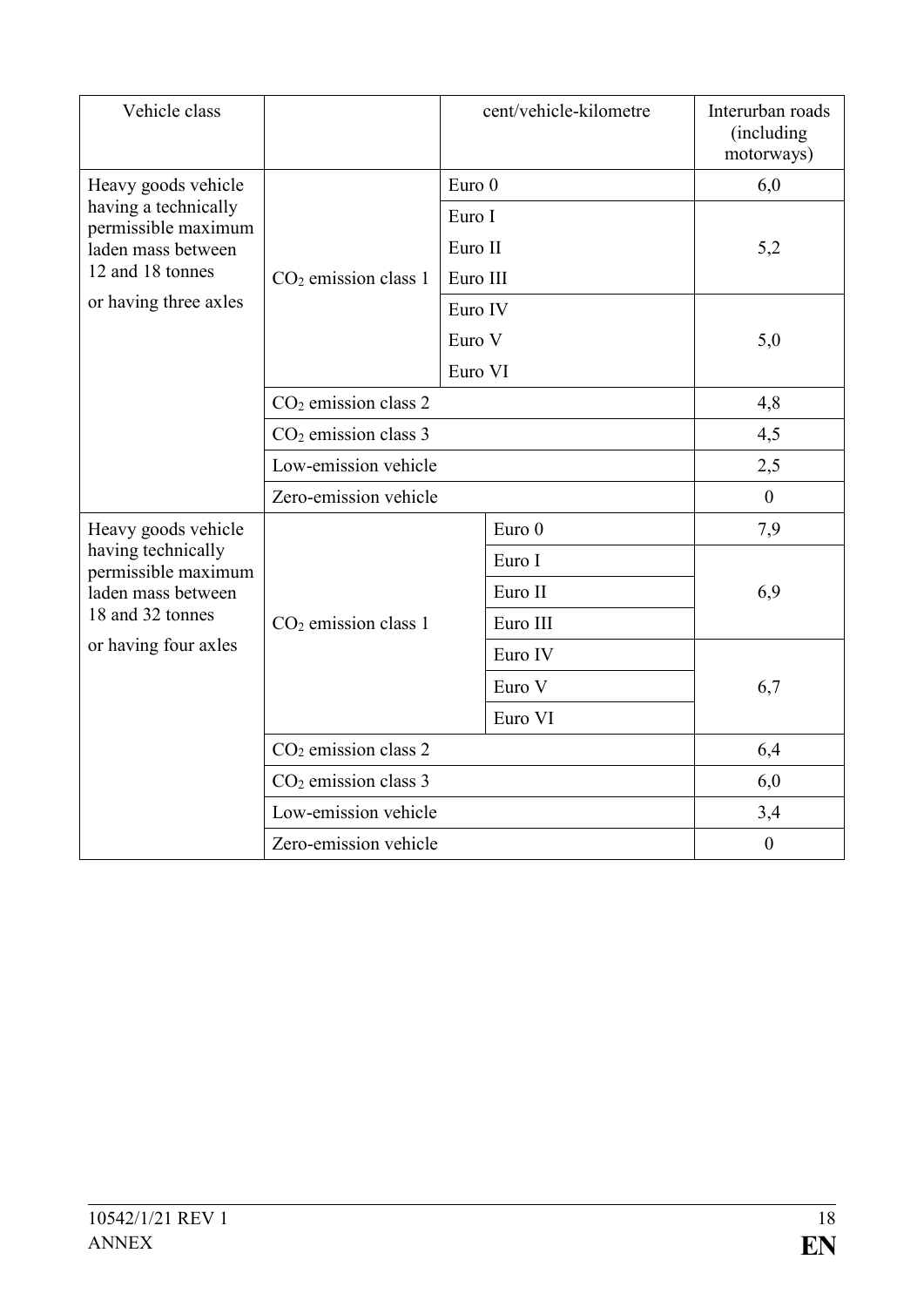| Vehicle class                               |                        | cent/vehicle-kilometre | Interurban roads<br>(including)<br>motorways) |
|---------------------------------------------|------------------------|------------------------|-----------------------------------------------|
| Heavy goods vehicle                         |                        | Euro <sub>0</sub>      | 9,1                                           |
| having a technically<br>permissible maximum |                        | Euro I                 |                                               |
| laden mass above                            |                        | Euro II                | 8,1                                           |
| 32 tonnes<br>or having 5 or more<br>axles   | $CO2$ emission class 1 | Euro III               |                                               |
|                                             |                        | Euro IV                |                                               |
|                                             |                        | Euro V                 | 8,0                                           |
|                                             |                        | Euro VI                |                                               |
|                                             | $CO2$ emission class 2 |                        | 7,6                                           |
|                                             | $CO2$ emission class 3 |                        | 7,2                                           |
|                                             | Low-emission vehicle   |                        | 4,0                                           |
|                                             | Zero-emission vehicle  |                        | $\theta$                                      |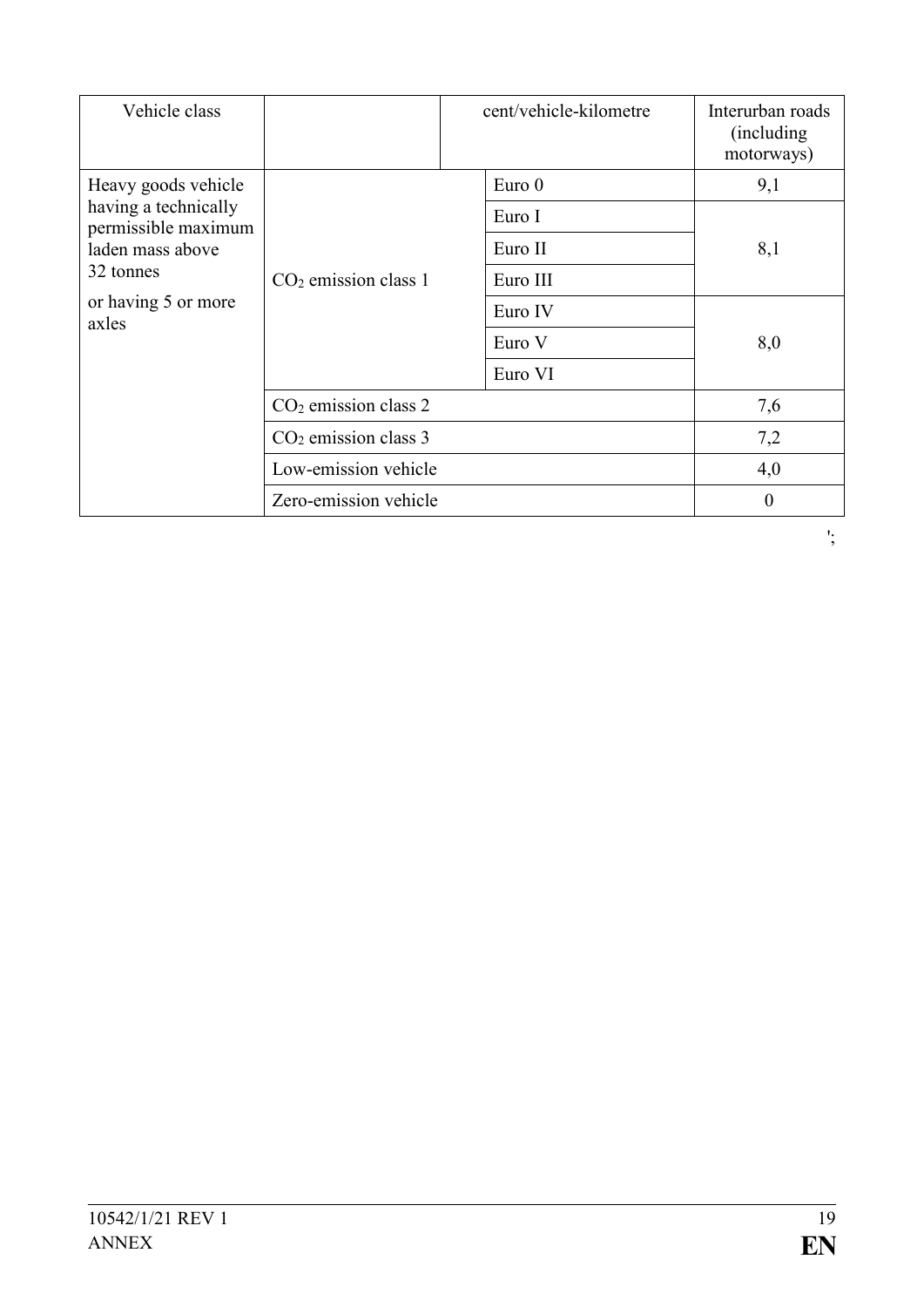(7) in Annex IV to Directive 1999/62/EC, the Table 'Vehicle combinations (articulated vehicles and road trains)' is replaced by the following:

| Driving axles with air suspension or<br>recognised as equivalent |                                                                                  | Other driving axle suspension systems                                            |           | Damage<br>class |
|------------------------------------------------------------------|----------------------------------------------------------------------------------|----------------------------------------------------------------------------------|-----------|-----------------|
|                                                                  | Number of axles and technically<br>permissible maximum laden mass<br>(in tonnes) | Number of axles and technically<br>permissible maximum laden mass<br>(in tonnes) |           |                 |
| Not less than                                                    | Less than                                                                        | Not less than                                                                    | Less than |                 |
| $2 + 1$ axles                                                    |                                                                                  |                                                                                  |           |                 |
| 7,5                                                              | 12                                                                               | 7,5                                                                              | 12        |                 |
| 12                                                               | 14                                                                               | 12                                                                               | 14        |                 |
| 14                                                               | 16                                                                               | 14                                                                               | 16        |                 |
| 16                                                               | 18                                                                               | 16                                                                               | 18        |                 |
| 18                                                               | 20                                                                               | 18                                                                               | 20        |                 |
| 20                                                               | 22                                                                               | 20                                                                               | 22        |                 |
| 22                                                               | 23                                                                               | 22                                                                               | 23        |                 |
| 23                                                               | 25                                                                               | 23                                                                               | 25        |                 |
| 25                                                               | 28                                                                               | 25                                                                               | 28        |                 |

'Vehicle combinations (articulated vehicles and road trains)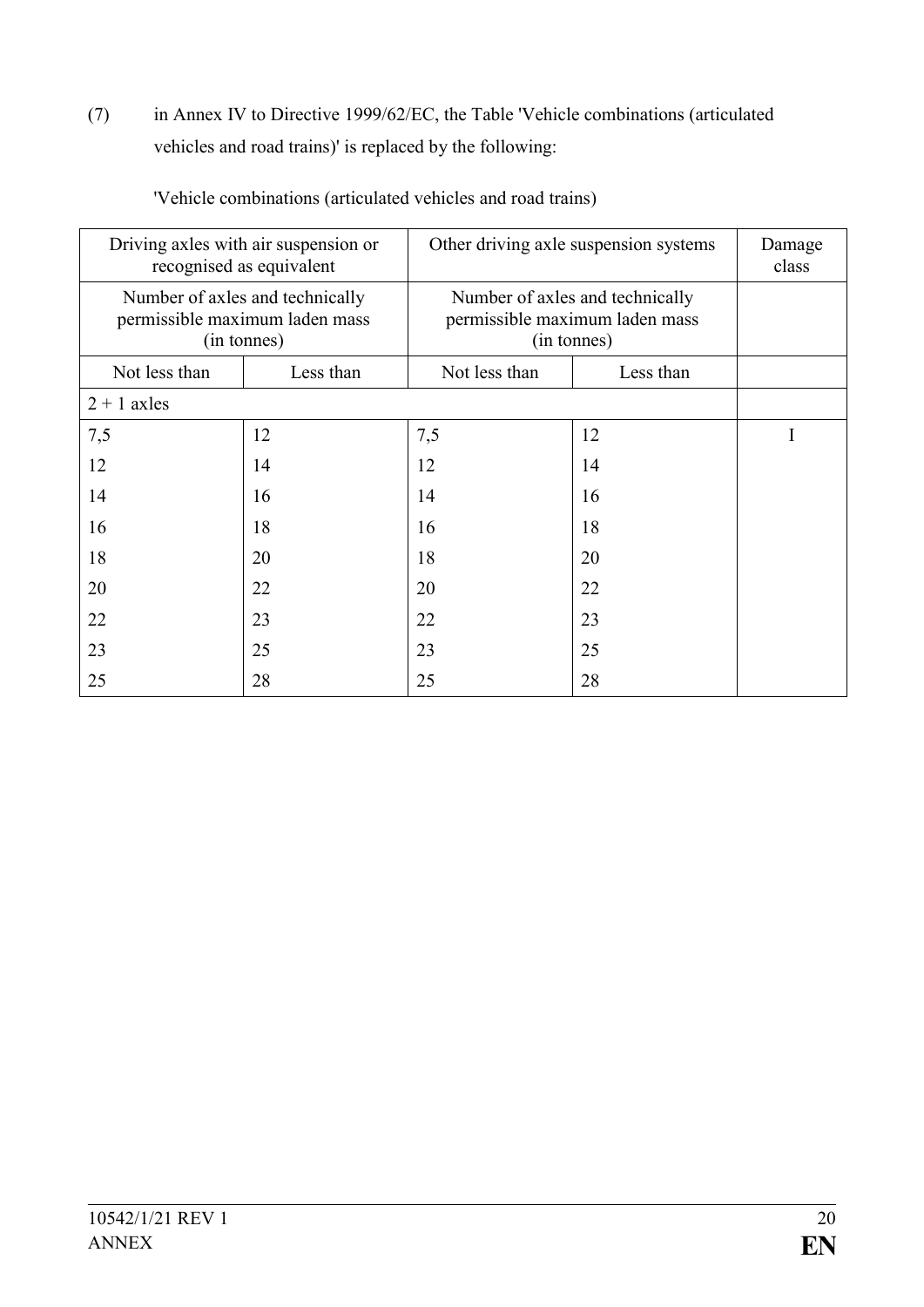| Driving axles with air suspension or<br>recognised as equivalent |                                                                                  | Other driving axle suspension systems                                            |           | Damage<br>class    |
|------------------------------------------------------------------|----------------------------------------------------------------------------------|----------------------------------------------------------------------------------|-----------|--------------------|
|                                                                  | Number of axles and technically<br>permissible maximum laden mass<br>(in tonnes) | Number of axles and technically<br>permissible maximum laden mass<br>(in tonnes) |           |                    |
| Not less than                                                    | Less than                                                                        | Not less than                                                                    | Less than |                    |
| $2 + 2$ axles                                                    |                                                                                  |                                                                                  |           |                    |
| 23                                                               | 25                                                                               | 23                                                                               | 25        |                    |
| 25                                                               | 26                                                                               | 25                                                                               | 26        |                    |
| 26                                                               | 28                                                                               | 26                                                                               | 28        |                    |
| 28                                                               | 29                                                                               | 28                                                                               | 29        |                    |
| 29                                                               | 31                                                                               | 29                                                                               | 31        | $\mathbf{I}$       |
| 31                                                               | 33                                                                               | 31                                                                               | 33        |                    |
| 33                                                               | 36                                                                               | 33                                                                               | 36        | III                |
| 36                                                               | 38                                                                               |                                                                                  |           |                    |
| $2 + 3$ axles                                                    |                                                                                  |                                                                                  |           | $\mathbf{I}$       |
| 36                                                               | 38                                                                               | 36                                                                               | 38        |                    |
| 38                                                               | 40                                                                               |                                                                                  |           |                    |
|                                                                  |                                                                                  | 38                                                                               | 40        | $\rm III$          |
| $2 + 4$ axles                                                    |                                                                                  |                                                                                  |           | $\mathbf{I}$       |
| 36                                                               | 38                                                                               | 36                                                                               | 38        |                    |
| 38                                                               | 40                                                                               |                                                                                  |           |                    |
|                                                                  |                                                                                  | 38                                                                               | 40        | $\mathop{\rm III}$ |
| $3 + 1$ axles                                                    |                                                                                  |                                                                                  | $\rm II$  |                    |
| $30\,$                                                           | 32                                                                               | 30                                                                               | 32        |                    |
| 32                                                               | 35                                                                               |                                                                                  |           |                    |
|                                                                  |                                                                                  | 32                                                                               | 35        | $\rm III$          |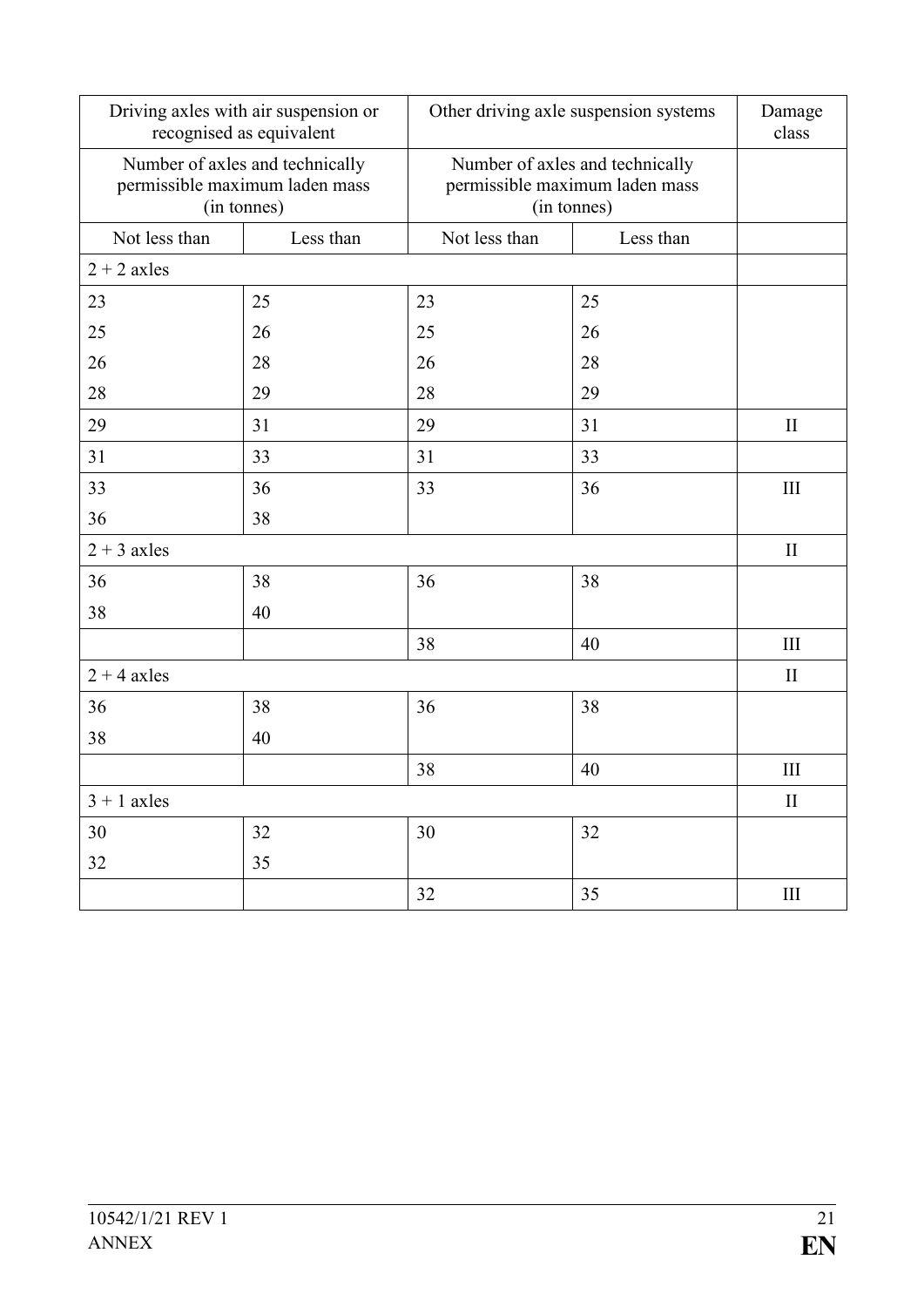|                  | Driving axles with air suspension or<br>recognised as equivalent                 |               | Other driving axle suspension systems                                            | Damage<br>class |
|------------------|----------------------------------------------------------------------------------|---------------|----------------------------------------------------------------------------------|-----------------|
|                  | Number of axles and technically<br>permissible maximum laden mass<br>(in tonnes) |               | Number of axles and technically<br>permissible maximum laden mass<br>(in tonnes) |                 |
| Not less than    | Less than                                                                        | Not less than | Less than                                                                        |                 |
| $3 + 2$ axles    |                                                                                  |               |                                                                                  | $\mathbf{I}$    |
| 36               | 38                                                                               | 36            | 38                                                                               |                 |
| 38               | 40                                                                               |               |                                                                                  |                 |
|                  |                                                                                  | 38            | 40                                                                               | III             |
|                  |                                                                                  | 40            | 44                                                                               |                 |
| 40               | 44                                                                               |               |                                                                                  |                 |
| $3 + 3$ axles    |                                                                                  |               |                                                                                  |                 |
| 36               | 38                                                                               | 36            | 38                                                                               | $\bf I$         |
| 38               | 40                                                                               |               |                                                                                  |                 |
|                  |                                                                                  | 38            | 40                                                                               | $\mathbf{I}$    |
| 40               | 44                                                                               | 40            | 44                                                                               |                 |
| 7 axles          |                                                                                  |               |                                                                                  |                 |
| 40               | 50                                                                               | 40            | 50                                                                               | $\mathbf{I}$    |
| 50               | 60                                                                               | 50            | 60                                                                               | III             |
| 60               |                                                                                  | 60            |                                                                                  |                 |
| At least 8 axles |                                                                                  |               |                                                                                  |                 |
| 40               | 50                                                                               | 40            | 50                                                                               | I               |
| 50               | 60                                                                               | 50            | 60                                                                               | $\mathbf{I}$    |
| 60               |                                                                                  | 60            |                                                                                  | III             |

';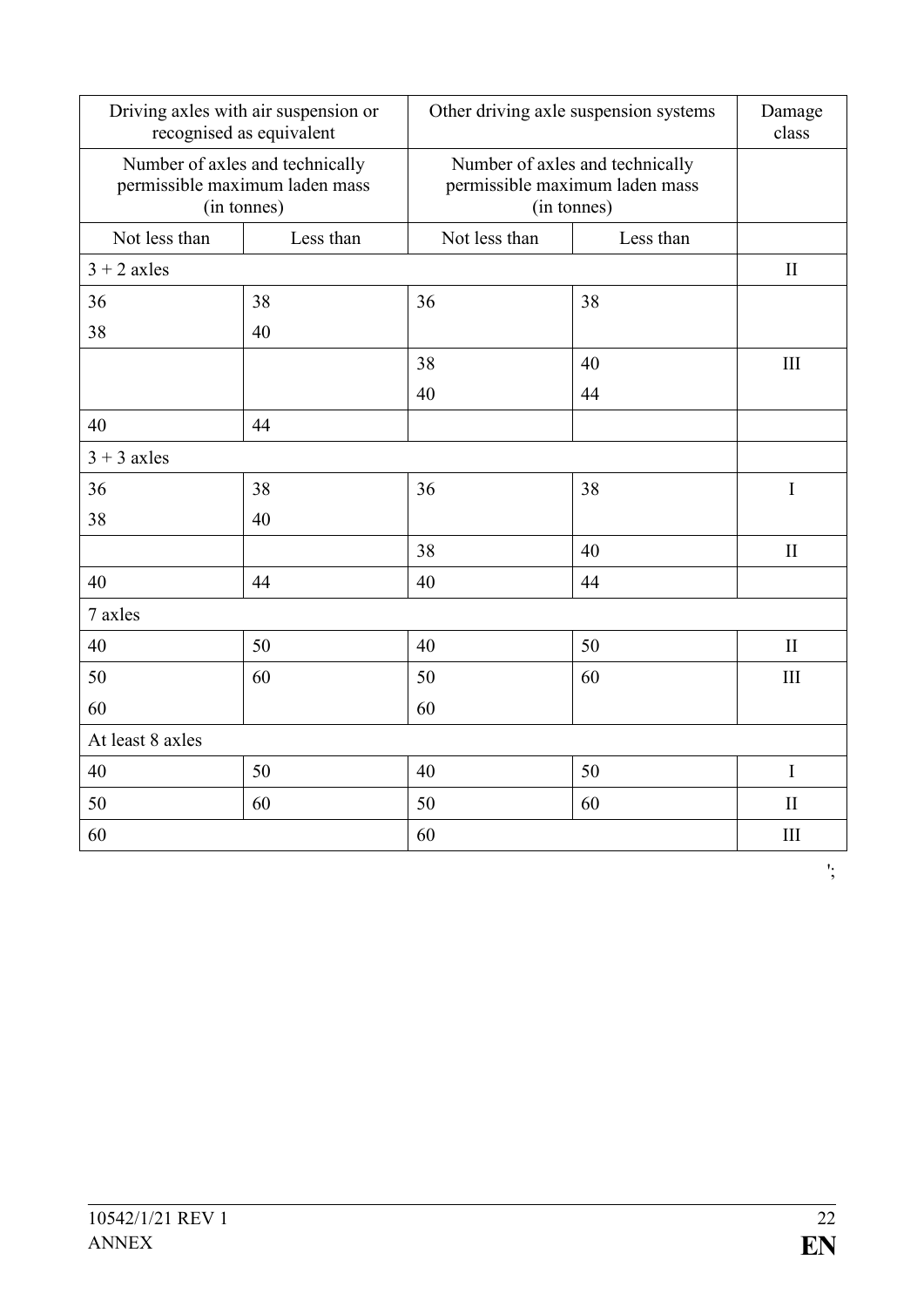(8) the following Annexes are added to Directive 1999/62/EC:

#### 'ANNEX V

## MINIMUM REQUIREMENTS FOR LEVYING A CONGESTION CHARGE

This Annex sets out the minimum requirements for levying a congestion charge.

1. The parts of the network subject to congestion charging, vehicles and time periods covered

Member States shall specify precisely:

- (a) the part or parts of their network composed of their share in the trans-European road network and their motorways referred to in Article 7(1), which are to be subject to a congestion charge, in accordance with Article 7da(1) and (3).
- (b) the classification of sections of the network which are subject to the congestion charge as "metropolitan" and "non-metropolitan". Member States shall use the criteria set out in Table 1 for the purposes of determining the classification of each road segment.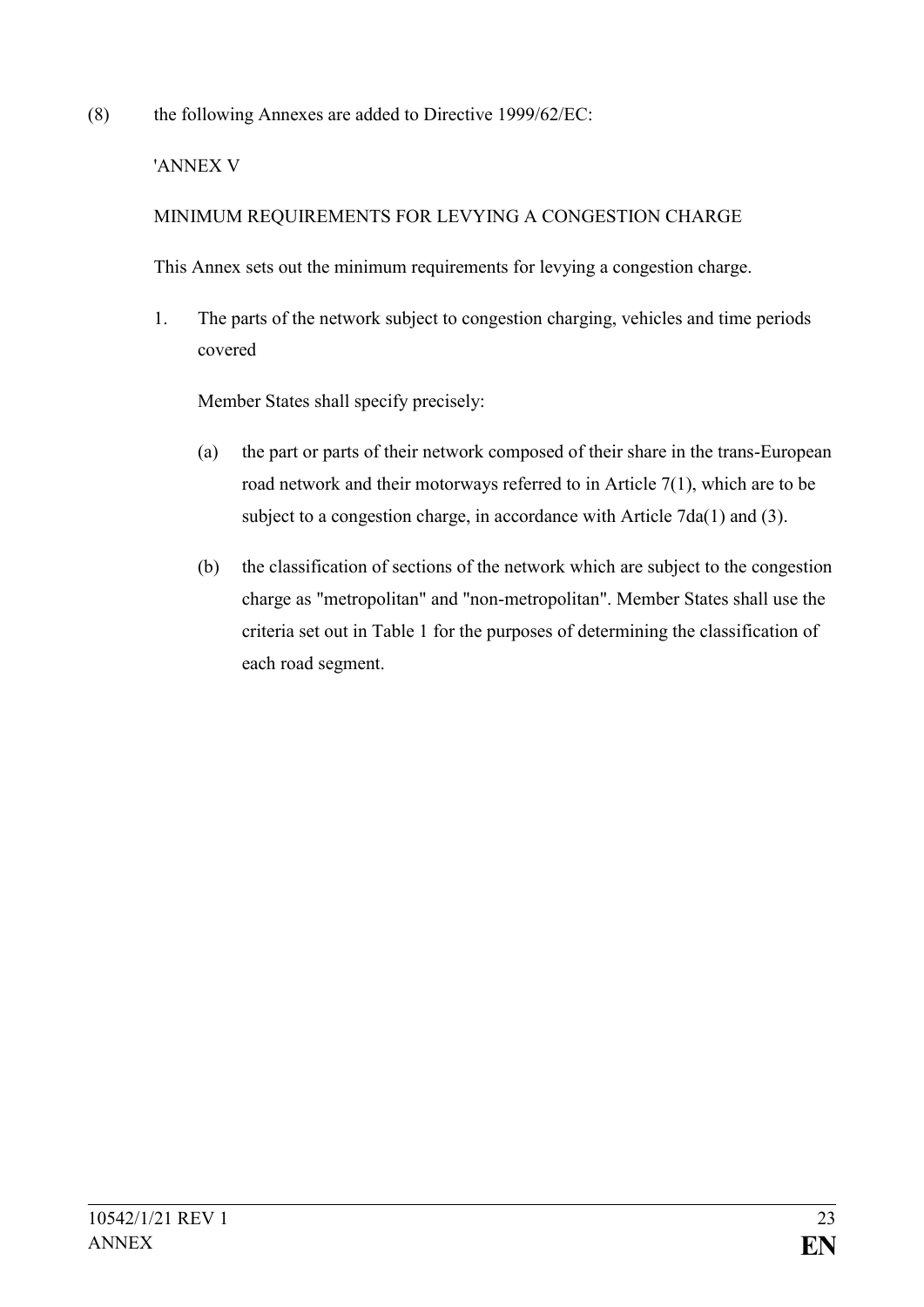Table 1

Criteria for classifying roads on the network referred to in points (a) as "metropolitan" and "non-metropolitan"

| Road category      | Classification criterion                                                                                     |
|--------------------|--------------------------------------------------------------------------------------------------------------|
| "metropolitan"     | Sections of the network running inside<br>agglomerations with a population of<br>250 000 inhabitants or more |
| "non-metropolitan" | Sections of the network which are not<br>qualified as "metropolitan"                                         |

(c) the periods during which the charge applies, for each individual segment. Where different charge levels apply throughout the charging period, Member States shall clearly specify the beginning and the end of each period during which a specific charge is applied.

Member States shall use the equivalence factors provided in Table 2 for the purpose of establishing the proportion between charge levels for different vehicle categories: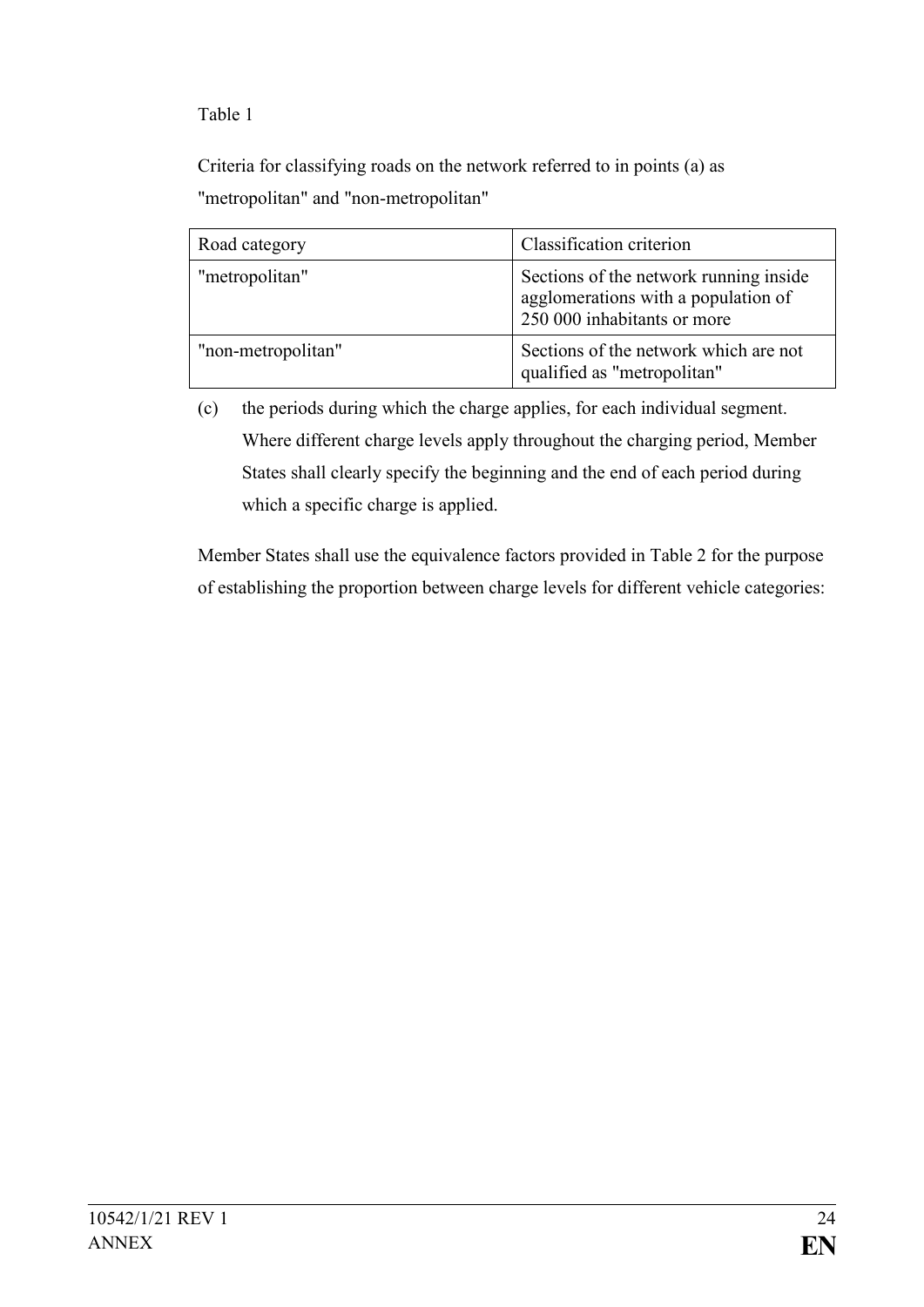## Table 2

Equivalence factors for establishing the proportion between congestion charge levels for different vehicle categories

| Vehicle category                 | Equivalence factor |
|----------------------------------|--------------------|
| Light-duty vehicles              |                    |
| Rigid heavy goods vehicles       | I 9                |
| Coaches and buses                | 2,5                |
| Articulated heavy goods vehicles | 29                 |

#### 2. Amount of the charge

For each vehicle category, road segment and time period, the Member State or, where appropriate, an independent authority shall determine a single specific amount, set in accordance with the provisions of Section 1 of this Annex, taking into account the corresponding reference value set out in the Table of Annex VI. The resulting charging structure shall be transparent, made public and available to all users on equal terms.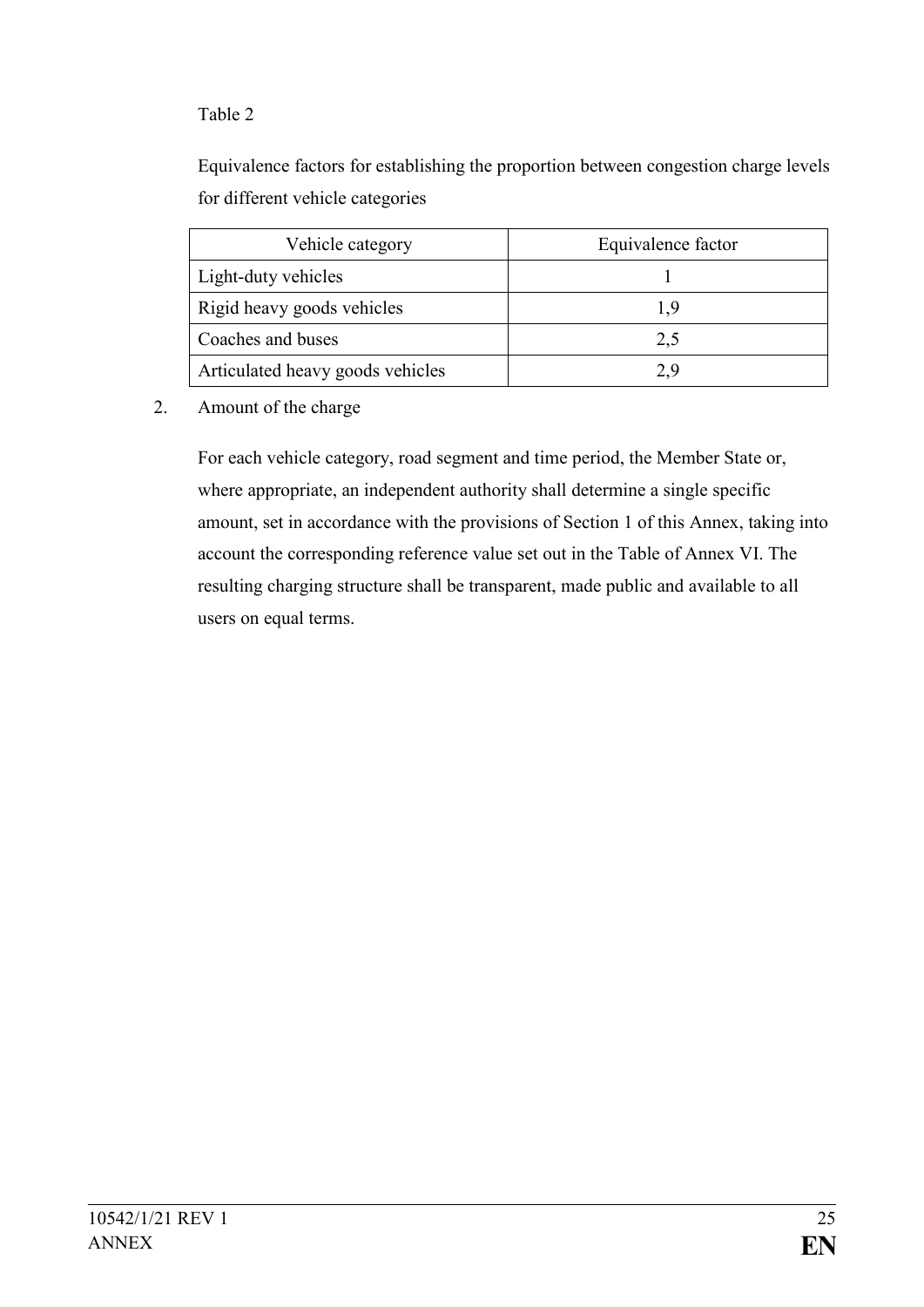Before implementing a congestion charge, the Member State shall publish in a timely manner all of the following:

- (a) all parameters, data and other information necessary to understand how the classification of roads and vehicles and determination of periods of application of the charge are established;
- (b) the complete description of congestion charges applying to each vehicle category on each road segment and for each time period.

Member States shall make available to the Commission all information to be published pursuant to points (a) and (b).

The charge shall be set only after having considered the risk of traffic diversion together with any adverse effects on road safety, the environment and congestion, and any solutions to mitigate these risks.

Where a Member State intends to apply higher congestion charges than the reference values set out in the Table of Annex VI, it shall notify the Commission of the following:

(i) the location of roads subject to congestions charges;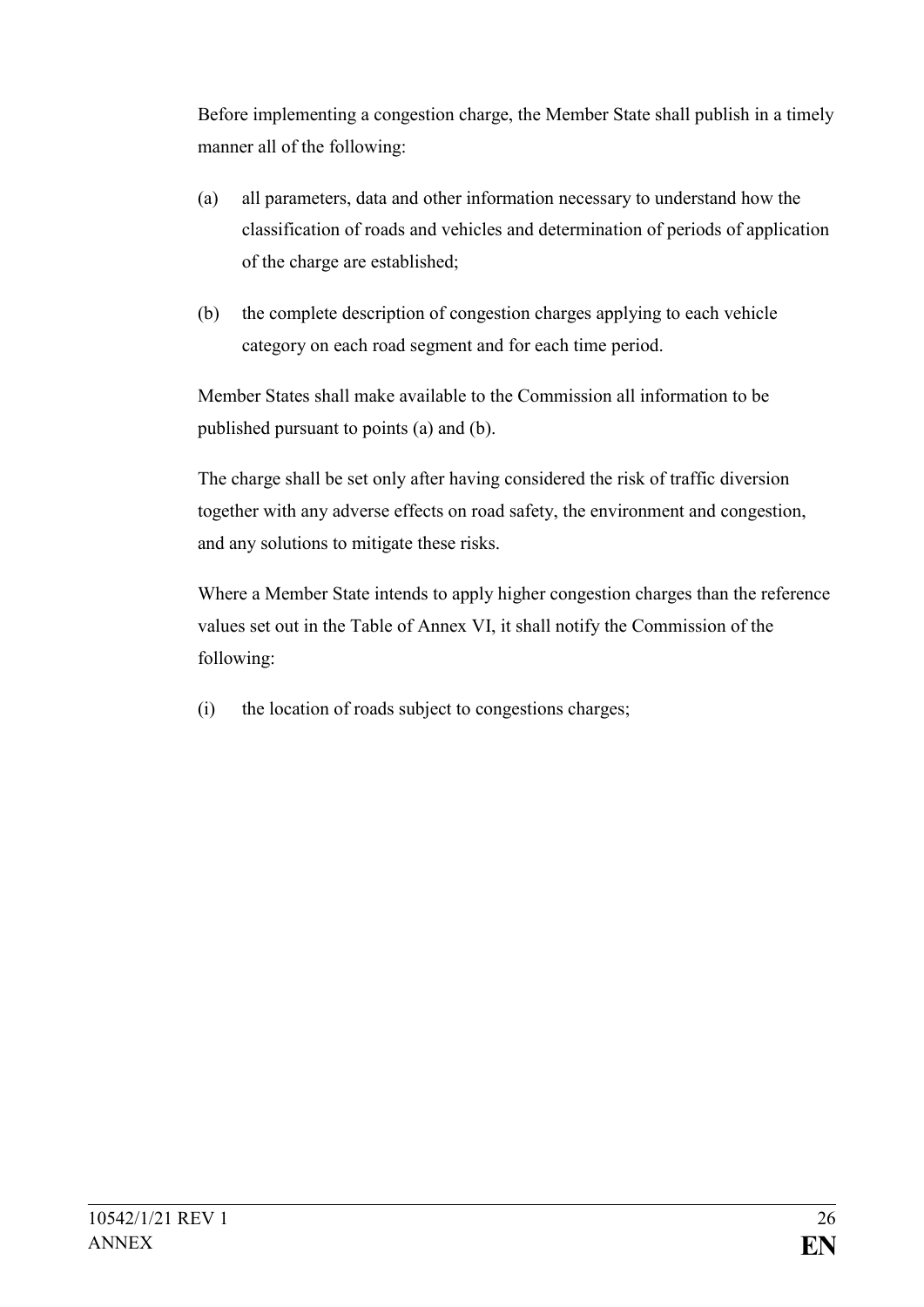- (ii) the classification of roads as "metropolitan" and "non-metropolitan", as specified under point (b) of Section 1;
- (iii) the periods during which the charge applies, as specified under point (c) of Section 1:
- (iv) any partial or full exemption applied to minibuses, buses and coaches.
- 3. Monitoring

The Member State or, where appropriate, an independent authority, shall monitor the effectiveness of the charging scheme in reducing congestion. It shall adjust every three years, where appropriate, the charging structure, charging period(s) and the specific amount of the charge set for each given category of vehicle, type of road and period to the changes in transport supply and demand.

## ANNEX VI

REFERENCE VALUES OF CONGESTION CHARGE

This Annex sets out the reference values of congestion charge.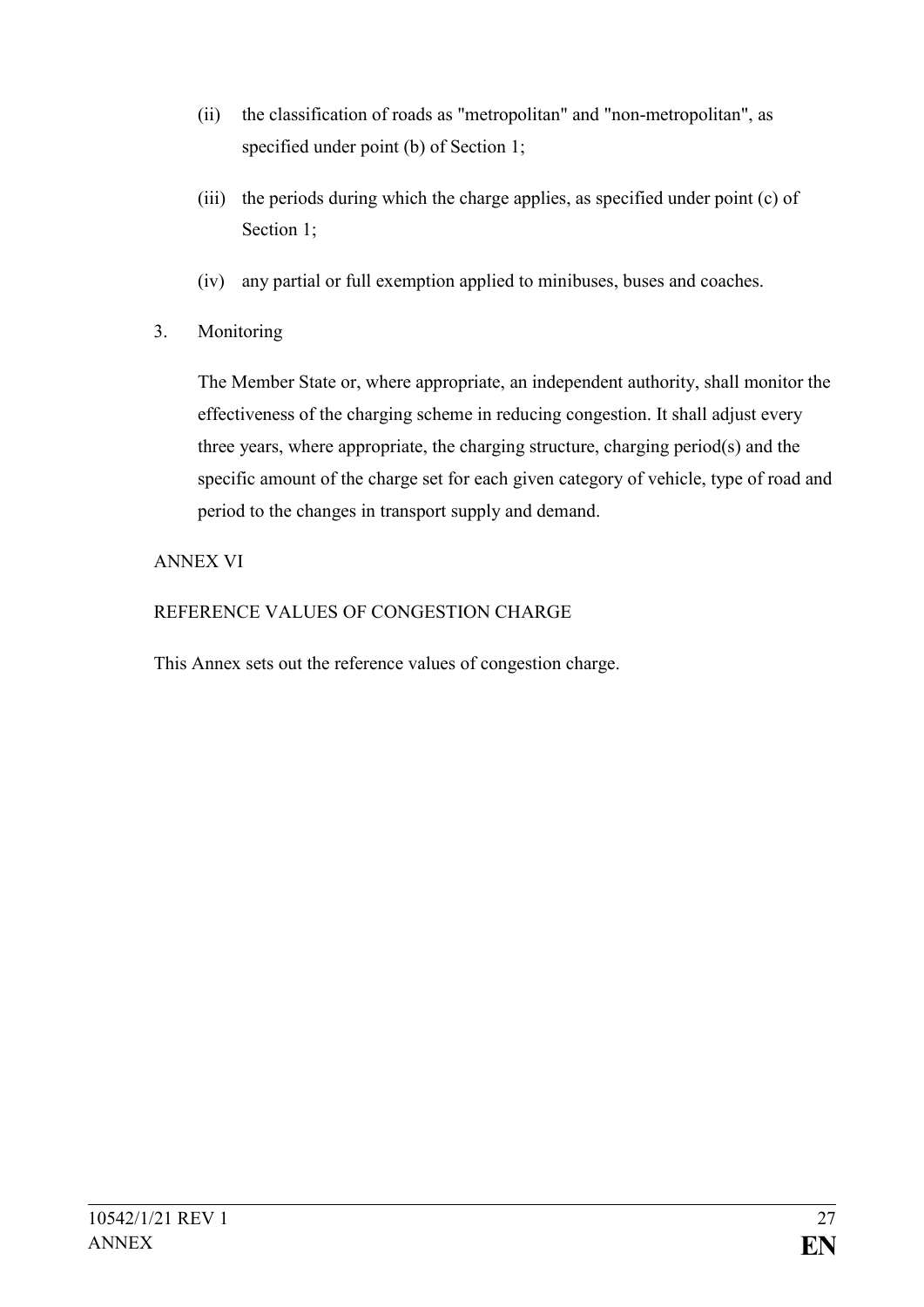The reference values provided for in the Table below shall be applied to light-duty vehicles. Congestion charge for other vehicle categories shall be established by multiplying the charge applied to light-duty vehicles by the equivalence factors provided in the Table of Annex V.

Table

Reference values of congestion charge for light-duty vehicles

| cent/vehicle-kilometre | Metropolitan | Non-metropolitan |
|------------------------|--------------|------------------|
| Motorways              | 25,9         | 23,7             |
| Main roads             | 61.0         | 41.3             |

ANNEX VII

# EMISSION PERFORMANCE

This Annex specifies the emission performance for pollutants according to which tolls and user charges shall be differentiated in accordance with Article 7gb(1), point (b).